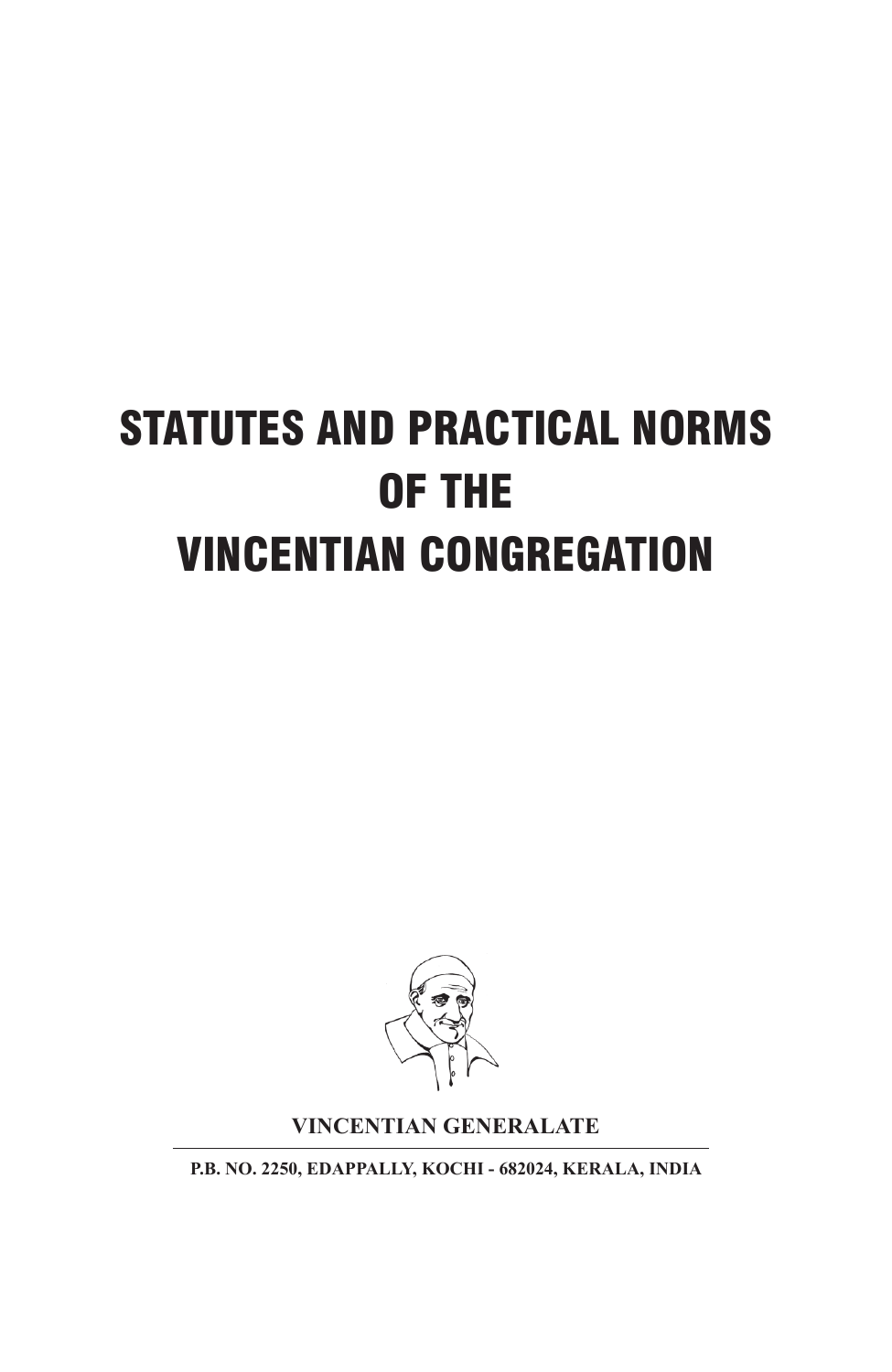#### STATUTES AND PRACTICAL NORMS

| Published by          | Vincentian Generalate<br>Edappally, Kochi - 682024 |
|-----------------------|----------------------------------------------------|
| Design & Print        | Viani Printings, Kochi<br>Phone: 0484 2401635      |
| First Published       | 2002                                               |
| <b>First Reprint</b>  | 2006                                               |
| <b>Second Reprint</b> | 2016                                               |
|                       |                                                    |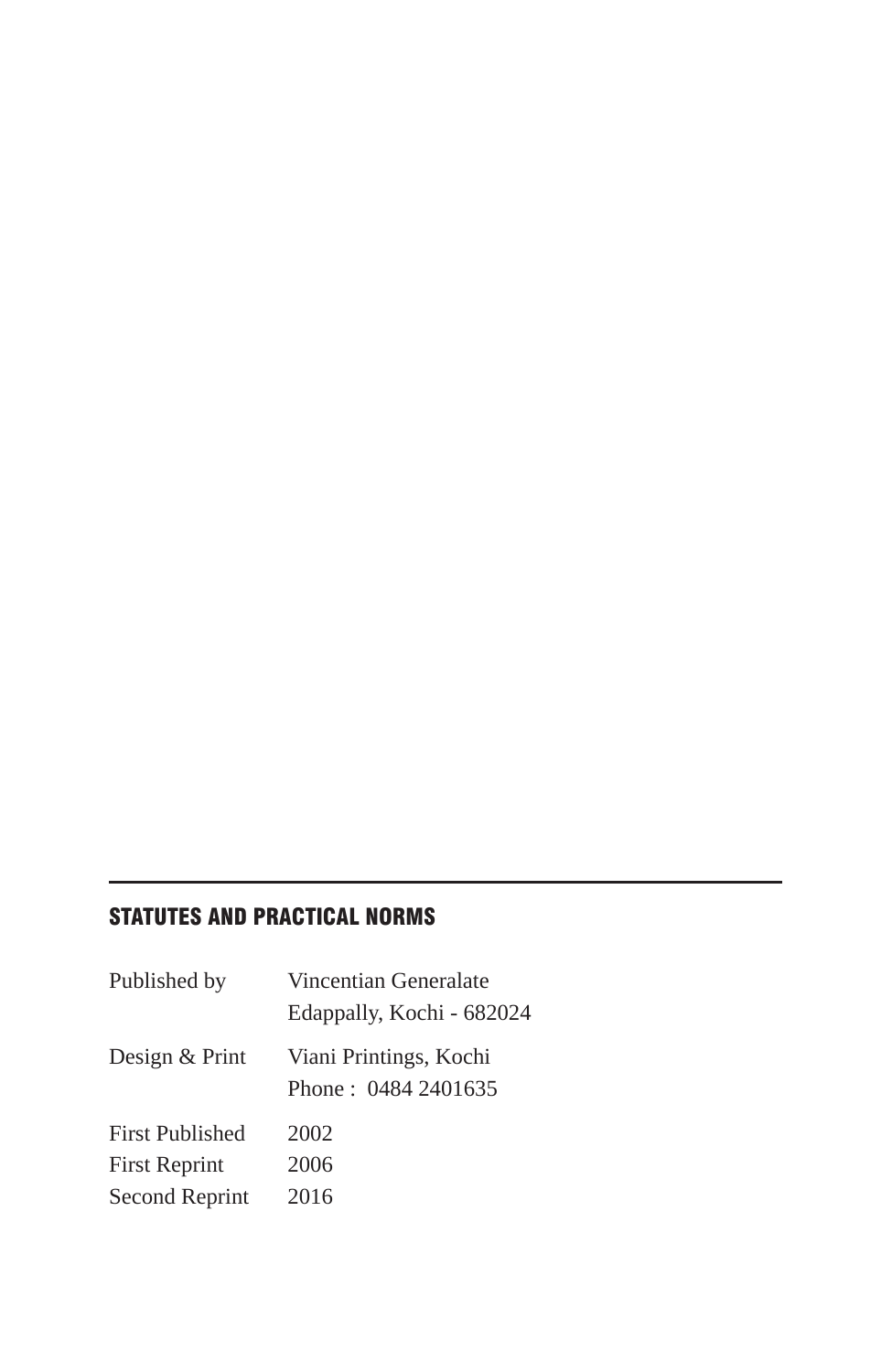## **LETTER OF PROMULGATION**

#### Dear Confreres,

We are all, as members of the community, greatly aware of the necessity of having our Statutes and Practical Norms renewed and adapted in accordance with the directives of the Church. We have been trying to do this during the last couple of years. And now, I am happy to present before you on this day of Pentecost the definitively approved *Statutes and Practical Norms of the "Vincentian Congregation"*.

Here below is a brief description of the history of the formulation of our Statutes and Practical Norms. In the light of the Decree *Perfectae Caritatis* of Vatican II and the Motu Proprio *"Ecclsiae Sanctae"*, the Constitution and Statutes of our Congregation were formulated, renewed and approved by the special General chapter held from September 27, 1969 to May 29, 1971. It was promulgated *ad experimentum* on July 3, 1971, and came into force on August 15, 1971.

The General chapters of 1972 and 1976 made some more changes and modifications in the text and the newly approved text was promulgated *ad experimentum* on December 8, 1976. The following General chapter of 1978, which lasted till January 1980, formulated the final draft and it was promulgated on November 1980 to be in effect till final approval from the Apostolic See could be obtained. This text of our Constitution and Statutes was approved by the Apostolic See on April 28, 1982 with some alterations. the text was promulgated on December 31, 1983.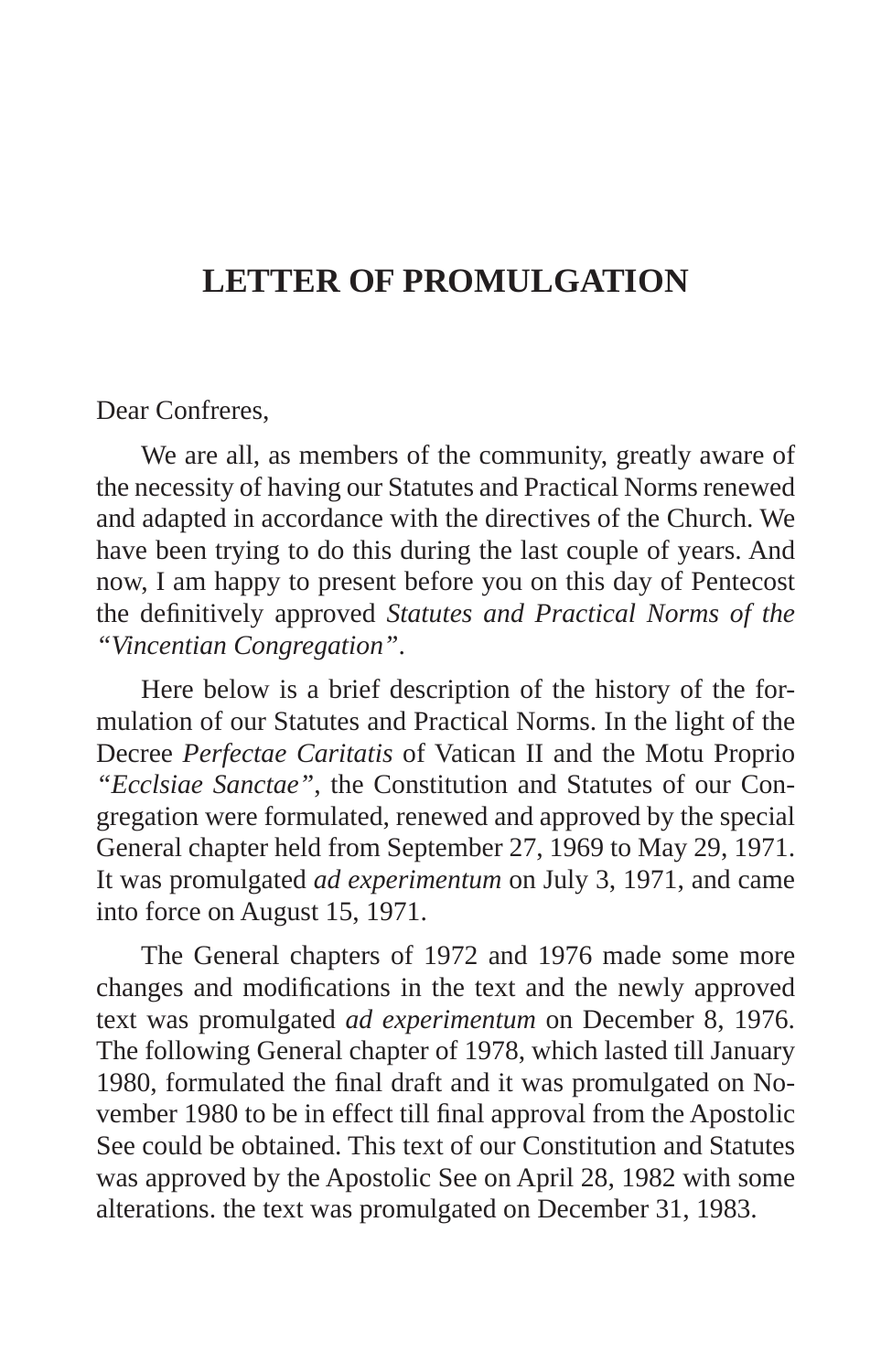The Congregation was divided into two Provinces and a Vice-Province on January 1, 1990. The special session of General Chapter of 1988 from 3.4.89 to15.4.89 had formulated and prepared a final draft of Provincial Administration Rules of the Constitution and Statutes of the "Vincentian Congregation" and it was duly approved *ad experimentum* by the Apostolic See for a period of six years on September 6, 1989. The Apostolic See had also authorised the insertion of the articles of the provincial Administration into the text of the *Constitution and Statutes of the Vincentian Congregation*.

Consequently a new draft of the *Constitution and Statutes of the Vincentian Congregation* was prepared integrating the Provincial Adminstration Rules into the Constitution and Statutes approved in 1982. The draft was discussed and finalised by the General Synaxis held in April-May, 1997 and was sent to the Apostolic See for final approval. The Apostolic See gave a directive to adapt the submitted text of the *Constitution and Statutes of the Vincentian Congregation* in the light of the newly published *Code of Canons of the Eastern Churches*. Rome had given some definite guidelines too. There were queries made on the text and explanations were given. Finally the Apostolic See definitively approved the text of the *Statutes and practical Norms of the "Vincentian Congregation"* in February 2001 (the title Constitution and Statutes being changed into Statutes and Practical Norms in conformity with the Code of Canon Law). At the same time Rome also suggested some minor amendments and recommendations regarding the text so that the text may fit well into the frame work of the new *Code of Canons of the Eastern Churches* and that the Oriental nature of our Congregation be explicit in our Statutes and Practical Norms.

The General Synaxis held in April-May 2001 had discussed and finalised the necessary amendments in accordance with the directives given from Rome. Thus, now we have the final text.

As the Superior General of the "Vincentian Congregation" I hereby promulgate the *Statutes and Practical Norms of the "Vin-*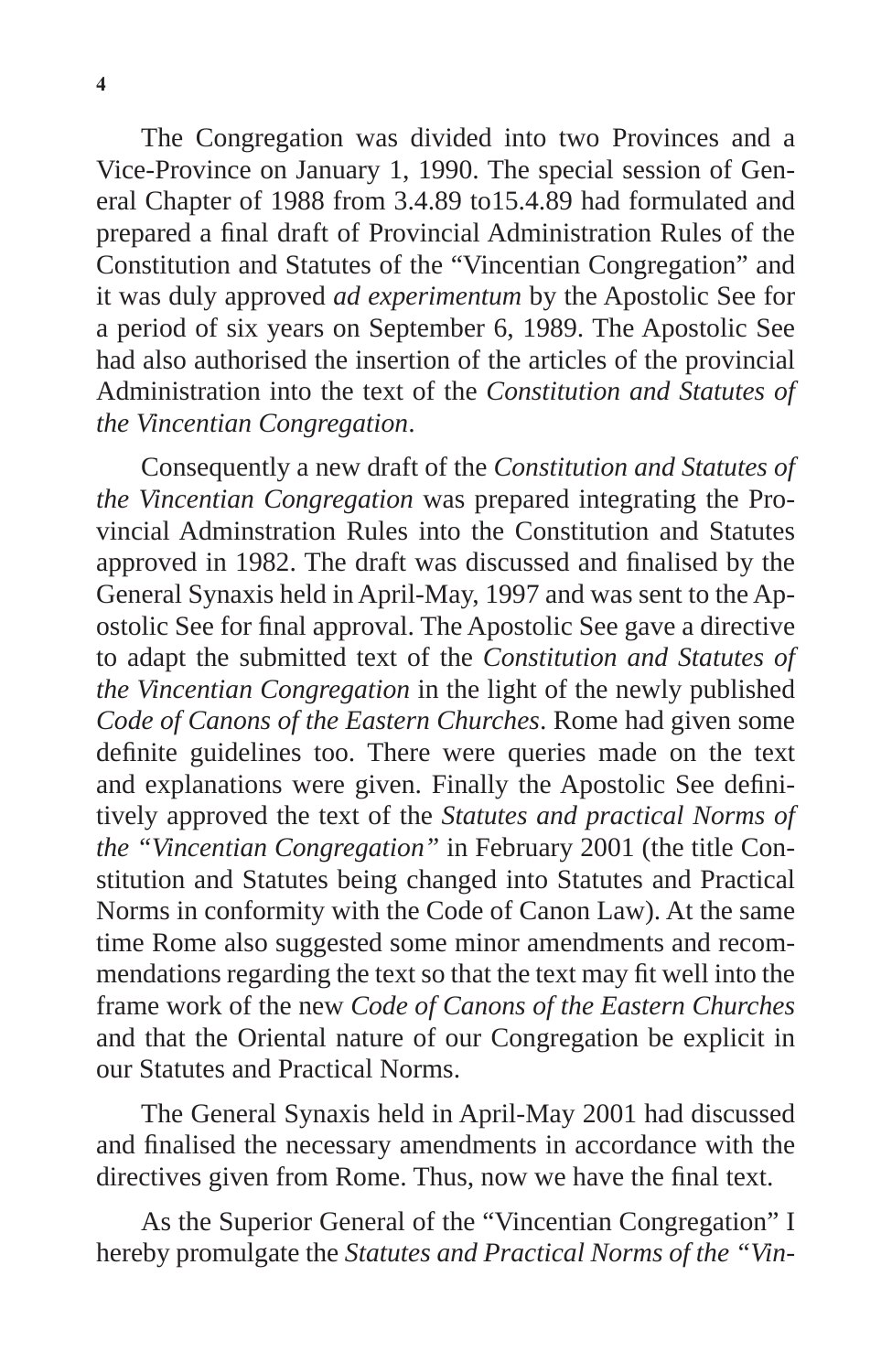*centian Congregation"*. This would come into force on July 3, 2002, the feast day of St. Thomas our Apostle. Let us pray that his desire for union with Christ and his zeal for the souls, be ours in the third millennium.

All the members of our Congregation are hereby earnestly exhorted to read, study, meditate and faithfully observe the norms given in the *Statutes and Practical Norms of the "Vincentian congregation,"* fully convinced that these rules are God-given means for our perfection. Only the observance of these norms would enable us to follow Christ more closely and to strive for evangelical perfection, surrendering ourselves as total self gift to Christ our Lord, to be fully available for God and His people. Let these Rules be close to our hearts - written in our hearts - so that we can lead a renewed Vincentian life in Christ.

Vincentian Generalate Fr. George Arackal VC Edappally, 19.05.2002 Superior General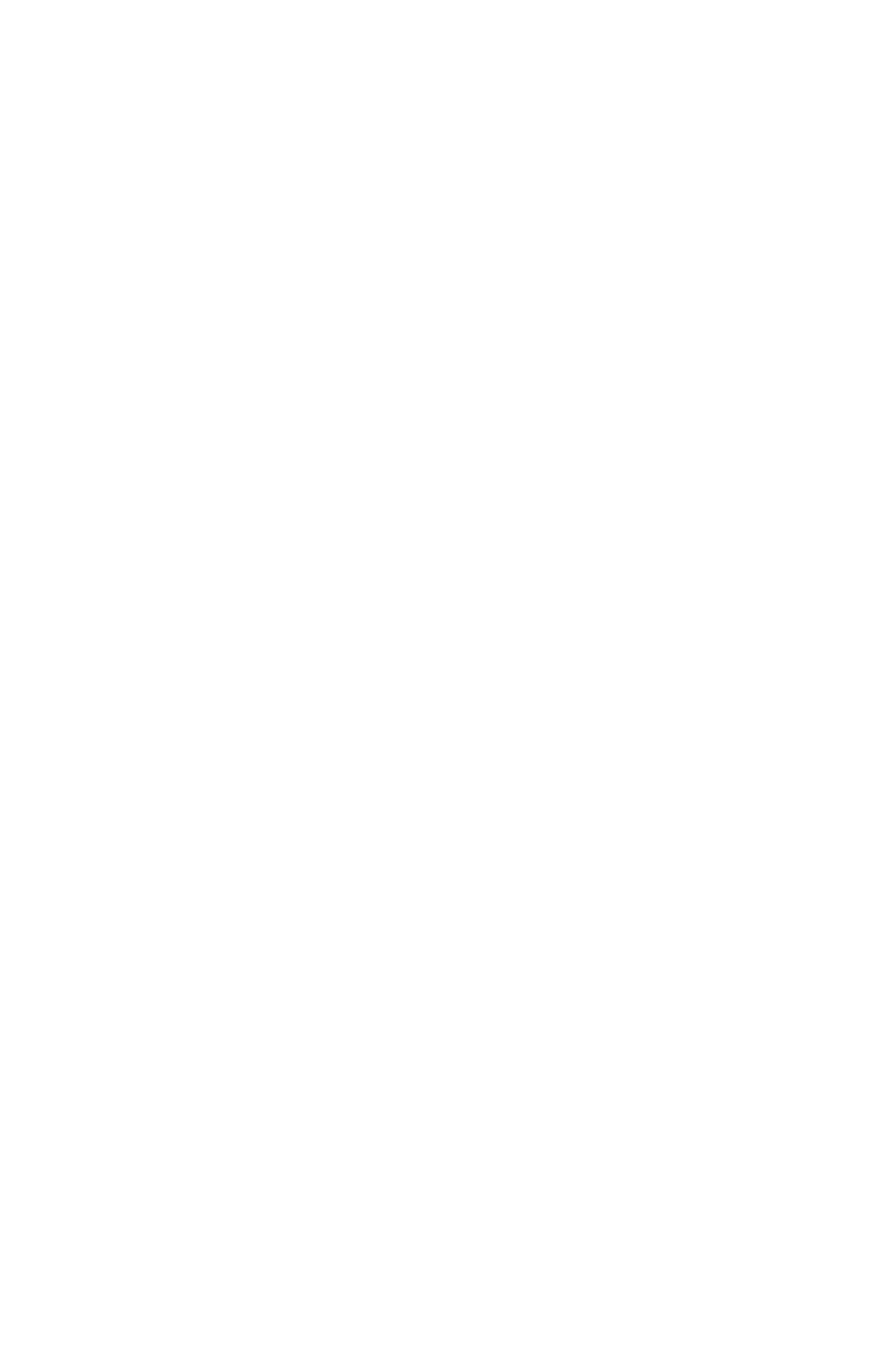## **LETTER FROM THE APOSTOLIC SEE**

Via della Conciliazione, 34, 00193 Roma Indirizzo Postale: 00120 Cittá del Vaticano

#### **CONGREGATIO PRO ECCLESIIS ORIENTALIBUS**

Prot. N. 24/2001 2 February 2001

Dear Reverend Father General,

I write with reference to the renewed Statutes and Practical Norms of the Vincentian Congregation which have been under review at this Congregation after a series of observations had been made in the past several years by the Vincentian Congregation. It is the hope of this Congregation that a final draft of the Statutes and Practical Norms may be discussed at the date of the next General Chapter which will be held in Kerala in the spring of 2001.

To this end this Congregation includes several observations on the articles of the Statutes which had been the subject of discussion over the past years (Enclosure). After detailed study and due consideration, this Congregation is in a position to assure that the text in question will be found to be quite satisfactory.

All things duly considered, therefore, and in virtue of the powers granted it by His Holiness Pope John Paul II, this Congregation for the Oriental Chuches hereby definitively approves the Statutes and Practical Norms of the Vincentian Congregation, on condition that the minor amendments and recommendations contained in the attached observations are held in due account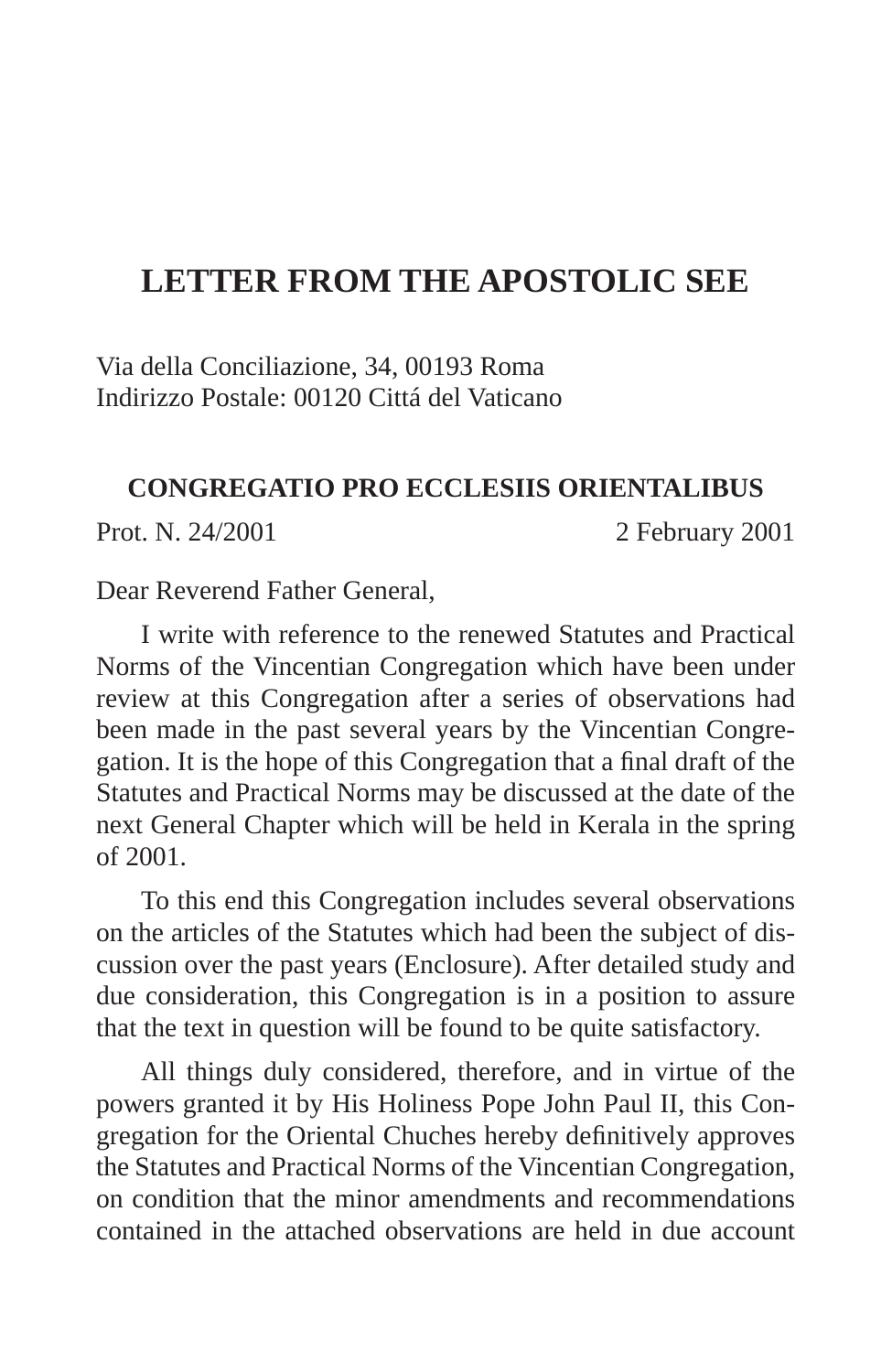and that the relevant and appropriate changes are effected in the text submitted.

You are requested to communicate to this Congregation the final text of your Statutes as amended in accordance with our observation, at your convenience.

I assure you once more of my deep appreciation of your apostlic services and your prayerful commitment.

If you are in need of any further assistance prior to the General Chapter please be assured of the full co-operation of this Congregation.

With cordial regards and prayerful Best Wishes, I am

Yours sincerely in Christ,

Sd/. Archbishop Miroslav S. Marusyn **Secretary** 

Sd/. Ignace Moussa Card. Daoud Prefect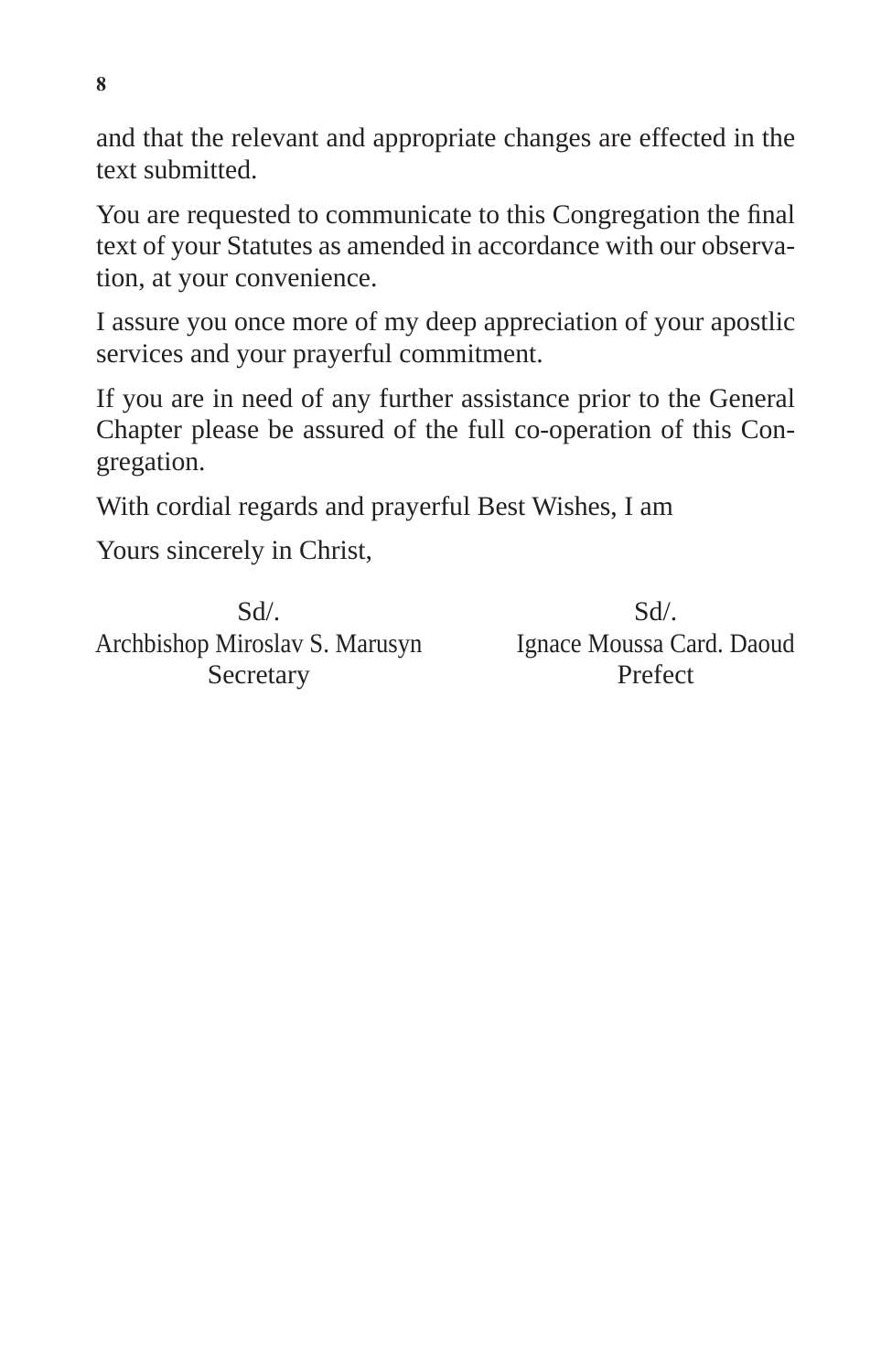## **TABLE OF CONTENTS**

#### **STATUTES**

| Purpose       |                                                    |  |
|---------------|----------------------------------------------------|--|
| <b>Nature</b> |                                                    |  |
| Spirit        |                                                    |  |
|               |                                                    |  |
|               |                                                    |  |
|               |                                                    |  |
|               |                                                    |  |
|               |                                                    |  |
|               |                                                    |  |
|               |                                                    |  |
|               |                                                    |  |
|               |                                                    |  |
|               |                                                    |  |
|               |                                                    |  |
|               |                                                    |  |
|               |                                                    |  |
|               | CHAPTER THREE - MEMBERSHIP IN THE CONGREGATION 039 |  |
|               |                                                    |  |
|               |                                                    |  |
| Formation     |                                                    |  |
|               |                                                    |  |
|               |                                                    |  |
|               |                                                    |  |
|               |                                                    |  |
|               |                                                    |  |
|               |                                                    |  |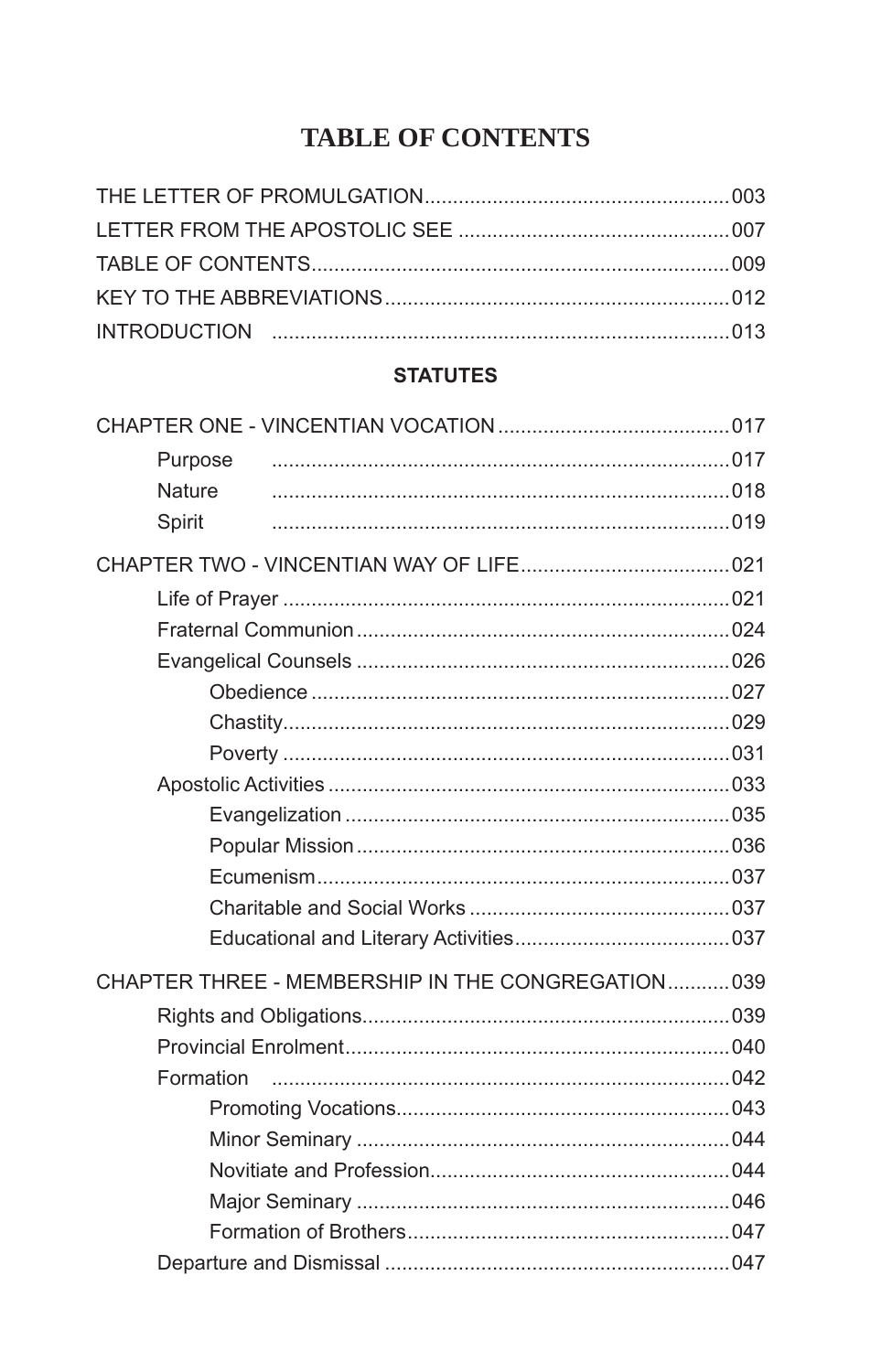| Synaxes |  |
|---------|--|
|         |  |
|         |  |
|         |  |
|         |  |
|         |  |
|         |  |
|         |  |
|         |  |
|         |  |
|         |  |
|         |  |
|         |  |
|         |  |
|         |  |
|         |  |
|         |  |
|         |  |
|         |  |
|         |  |
|         |  |
|         |  |
|         |  |
|         |  |
|         |  |

#### **PRACTICAL NORMS**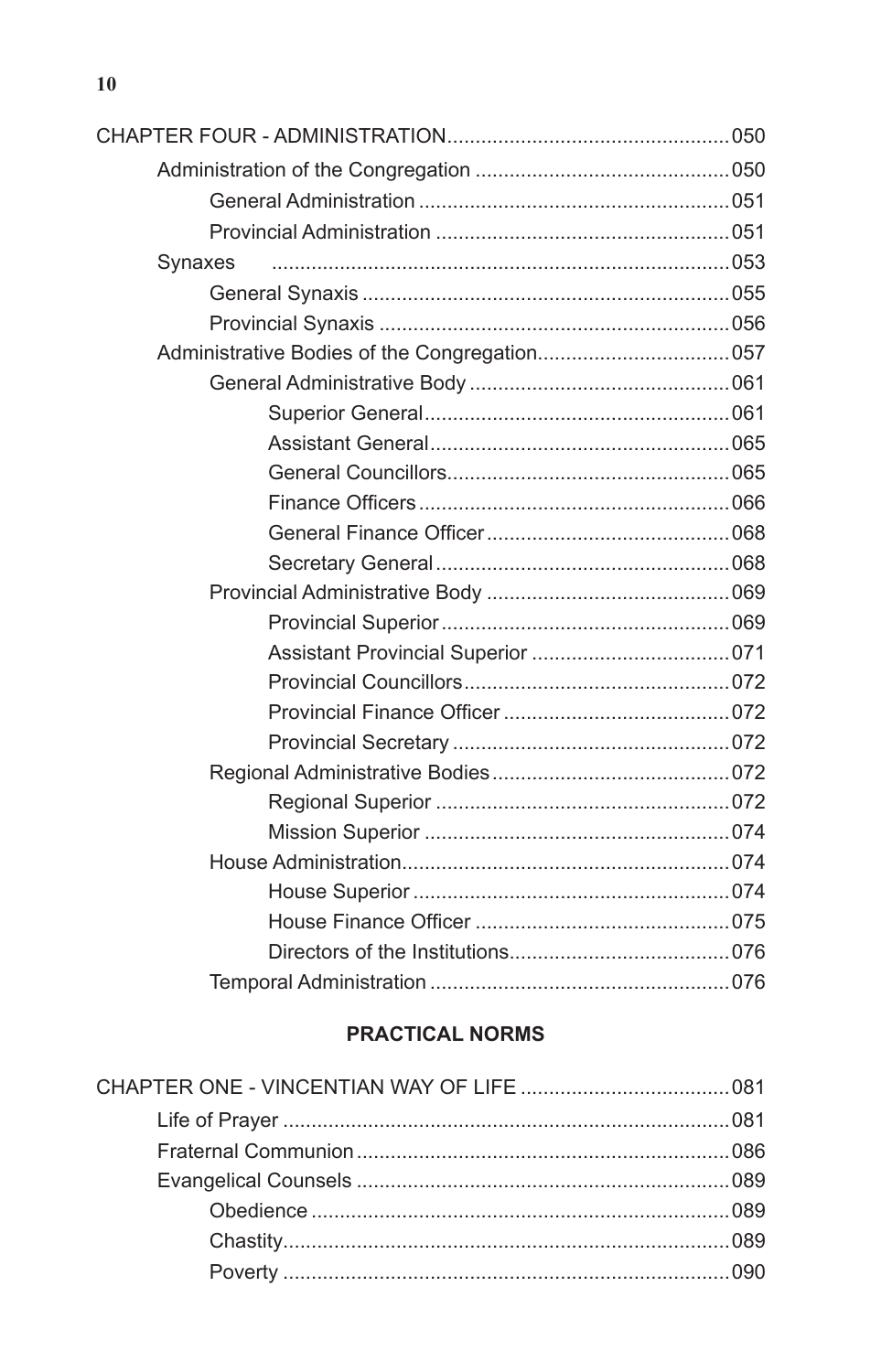|                 | CHAPTER TWO - MEMBERSHIP IN THE CONGREGATION 097 |  |
|-----------------|--------------------------------------------------|--|
|                 |                                                  |  |
| Formation       |                                                  |  |
|                 |                                                  |  |
|                 |                                                  |  |
|                 |                                                  |  |
|                 |                                                  |  |
|                 |                                                  |  |
|                 |                                                  |  |
|                 |                                                  |  |
|                 |                                                  |  |
|                 |                                                  |  |
| Synaxis         |                                                  |  |
|                 |                                                  |  |
|                 |                                                  |  |
|                 |                                                  |  |
|                 |                                                  |  |
|                 |                                                  |  |
|                 |                                                  |  |
|                 |                                                  |  |
|                 |                                                  |  |
|                 |                                                  |  |
|                 |                                                  |  |
|                 |                                                  |  |
| CONCLUSION      |                                                  |  |
| <b>APPENDIX</b> |                                                  |  |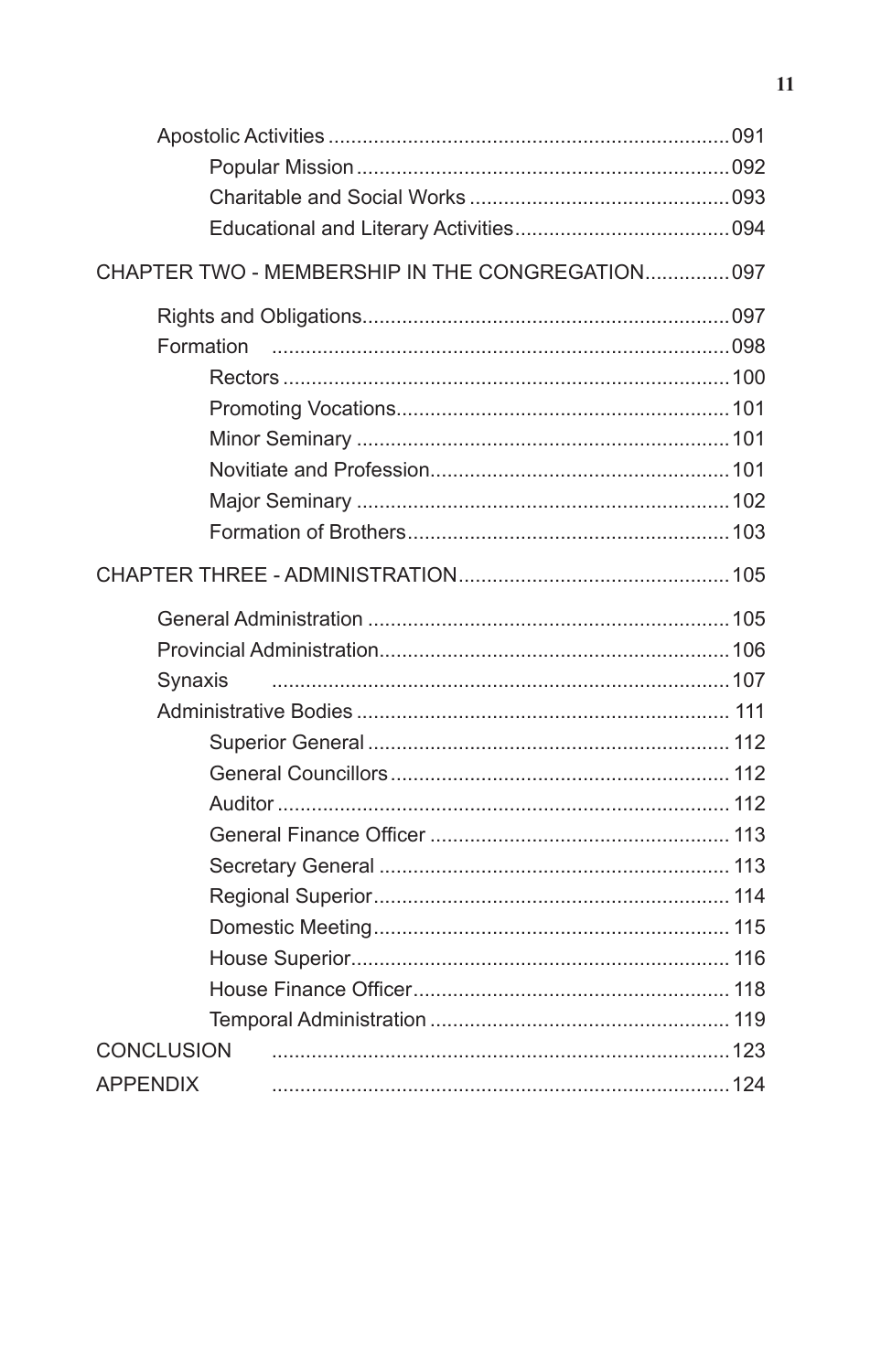#### **KEY TO THE ABBREVIATIONS**

- CCEO *Codex Canonum Ecclesiarum Orientalium*
- CR *Common Rules of the Congregation of the Mission*
- DV Dei Verbum (Vat. II)
- LG Lumen Gentium (Vat. II)
- OT Obtatam Totius (Vat. II)
- PC Perfectae Caritatis (Vat. II)
- VC Vita Consecrata (Encyclical of Pope John Paul II)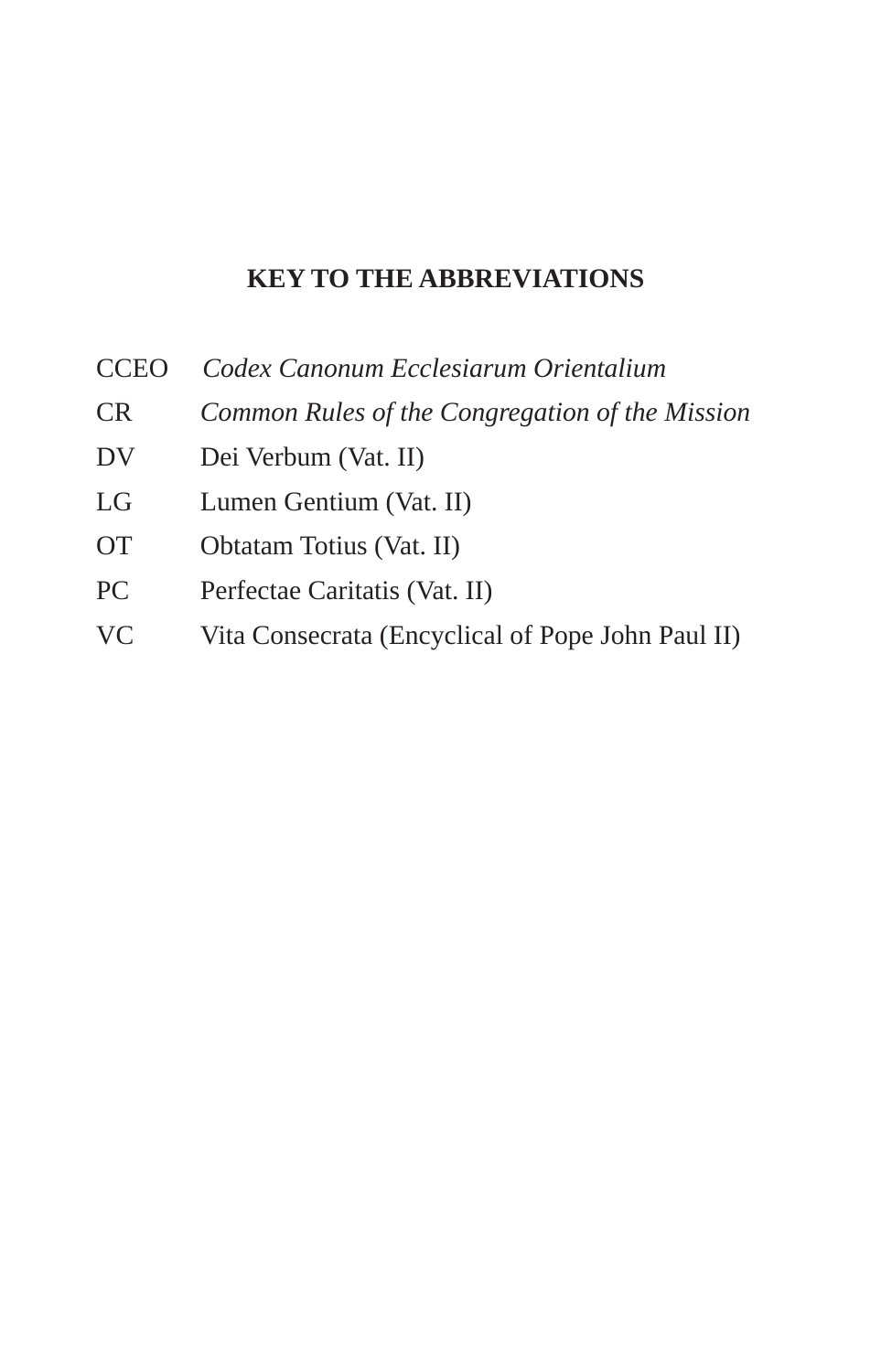## **INTRODUCTION**

Our Lord Jesus Christ who was sent by the Father and anointed by the Holy Spirit to preach the Gospel to the poor ( Lk. 4: 18) continues His mission in the world through the Church. In conformity with the divine plan, communities which dedicate themselves to this mission rise up in the Church from time to time. Inspired by the spirit of God and desiring to lead a religious life in order to follow Christ more closely and to participate in the mission of the Church, especially the evangelisation of the poor, St. Vincent de Paul founded the Congregation of the Mission.

Mar Louis Pazheparambil, the then Vicar Apostolic of Ernakulam (1896-1919), was very much attracted and inspired by the life and activities of the Priests of the Congregation of the Mission. He wished to start a Congregation of the diocesan priests on the model of the Congregation of the Mission. He took steps to implement this desire. He sought the help of Nithirickal Mani Kathanar who himself had a desire to bring the priests of the Congregation of the Mission to the Malabar Church. (See V.C. George, *Nithirickal Mani Kathanar*, 2nd edition Kottayam, Pellissery Publications 1994, p.832). Mani Kathanar told Rev. Fr. Joseph Kariyapurayidathil and Rev. Fr. Mani Paramkulangara about the desire of Mar Louis Pazheparambil and that he intends to send them to Ernakulam for that purpose. Meanwhile, Fr. Joseph Kariyapurayidathil happened to meet Fr. Varkey Kattarath at Poonjar, who encouraged him and strongly supported the idea.

Rev. Fr. Varkey Kattarath, the then Vicar of St. Joseph's Church,Vaikom took the initiative to begin the first House of the "Vincentian Congregation" at Thottakom. It was blessed by Mar Louis Pazheparambil on 20th November 1904. It is Rev. Fr.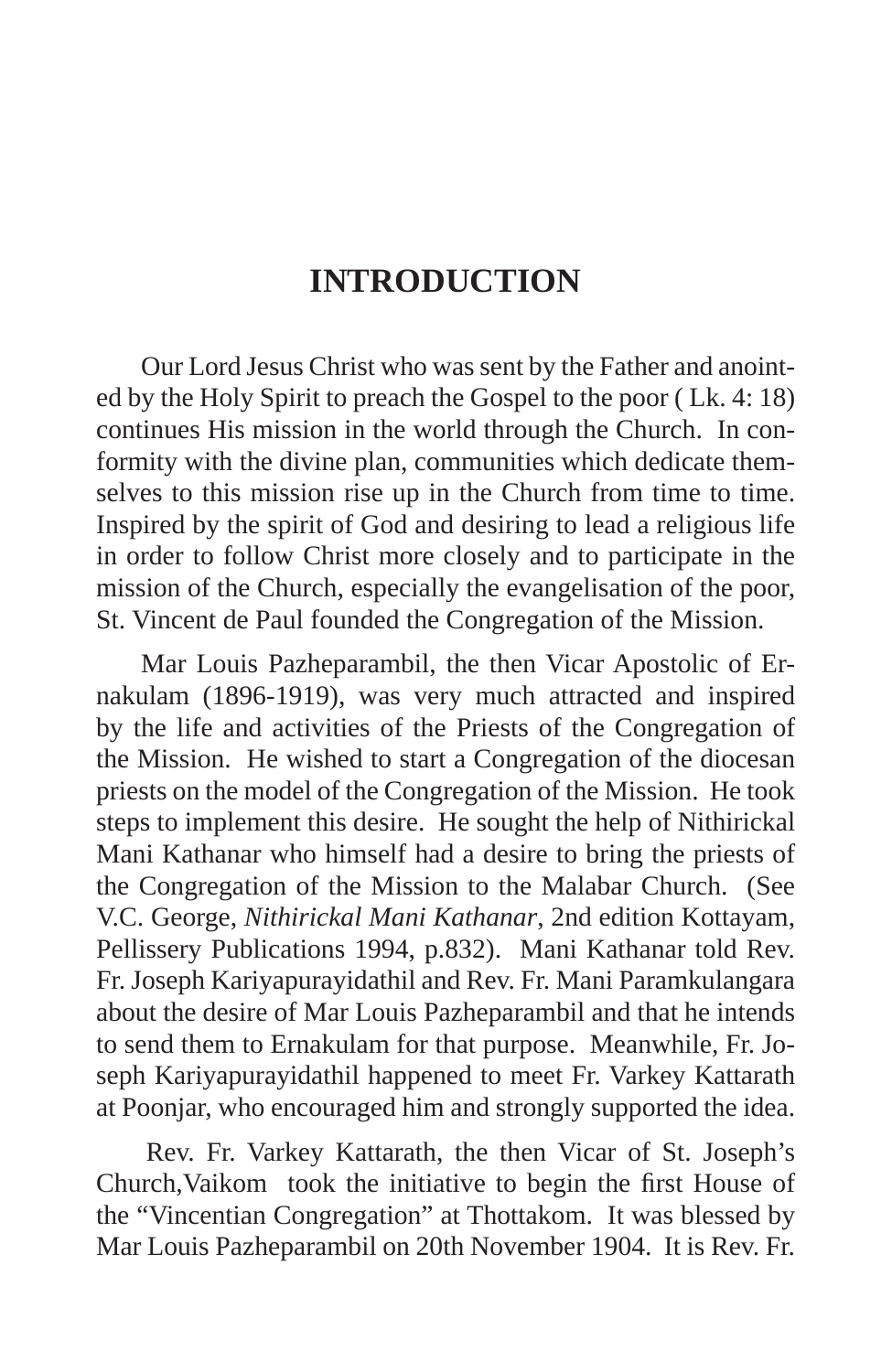Varkey Kattarath who is the chief implementor or executor of the idea of founding a Congregation on the model of the Congregation of the Mission. He is the one who established the first House of the Congregation at Thottakom.

In the letter of Fr. Varkey Kattarath to the Superior General of the Congregation of the Mission, dated 30August 1928 we read, "I was burning with desire to serve the Lord more ardently by leading a life in common. In the year 1904 it seemed that the time mercifully assigned by the Lord has come…. As soon as I mentioned my desire to the Bishop Mar Louis, he gladly approved it and encouraged my proposal. …with full approval and counsel of the Bishop, we – I along with three secular priests of the same mind and spirit – came together … and built a small and temporary chapel and house that we could lead a community life. As regards the rules to be followed in our community life, our Bishop proposed to us the rules of the Congregation of the Mission. …most kindly consider my case as a special one and grant me the privilege of taking the vows of the Congregation of the Mission … Thus you will satisfy my most ardent and long preserved desire of dying as a son, though most unworthy, of St. Vincent de Paul, whom, since many years, I revere and venerate as my Patron". ( See Fr. G. Appasserry VC, *Historical Documents of the Vincentian Congregation*, Vincentian Generalate, Angamaly, 1983, pp. 141-143).

Fr. Varkey Kattarath felt that he was called by God to start a new religious family. He has defined the ends, the life style and the spirit of the Congregation by accepting the rules of the Congregation of the Mission. Thus we find that the essential traits that define a founder (See John M. Lozano, *Foundresses, Founders and theirReligious Families*, Chicago 1983, p. 5) are fulfilled in the case of Rev. Fr. Varkey Kattarath.

After a few years of community life, Fr. Varkey Kattarath and the other Fathers were forced to leave Thottakom one by one due to various adverse circumstances. After some years Rev. Frs. George Mannara, Antony Pauvathil and George Vattamkandathil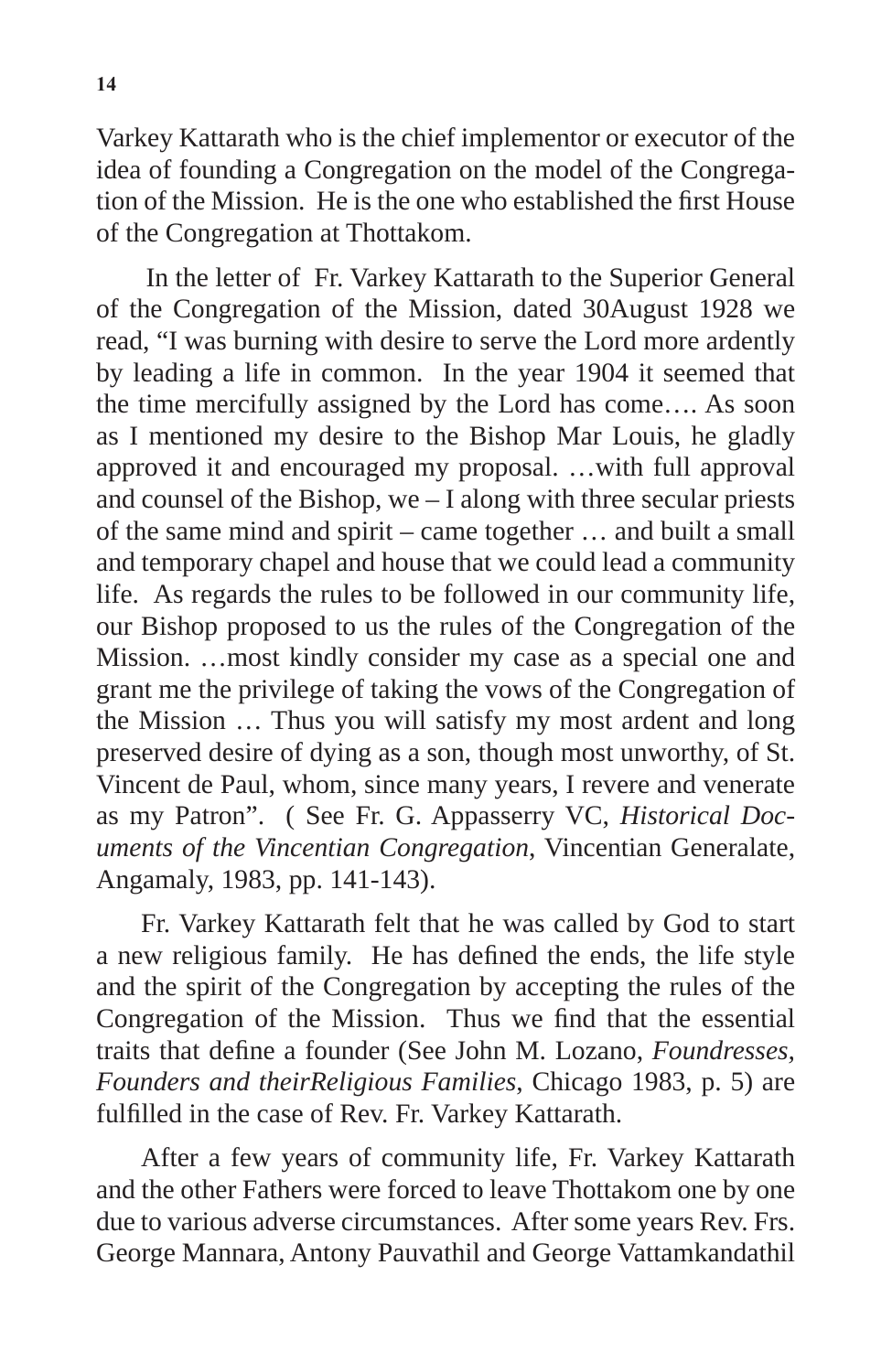expressed their desire to lead a religious life to Mar Augustine Kandathil, the then Archbishop of Ernakulam who directed them to revive the religious community once founded at Thottakom. Accordingly they revived it and began the community life at Thottakom, on 19th July 1927. They also were given the same copy of the common rules of the Congregation of the Mission.

In the light of the facts stated above, the General Synaxis of the Vincentian Congregation held in the year 1997 at the Vincentian Generalate, Edappally, declared that Rev. Fr. Varkey Kattarath is the founder of the "Vincentian Congregation" and that the date of the foundation is November 20th 1904, at Thottakom, Kerala, India.

Since the Congregation draws its spirit and distinctive character from the life and works, and Rules of St. Vincent de Paul, it is called the "Vincentian Congregation", and St. Vincent de Paul is chosen as the Father and Patron of the Congregation.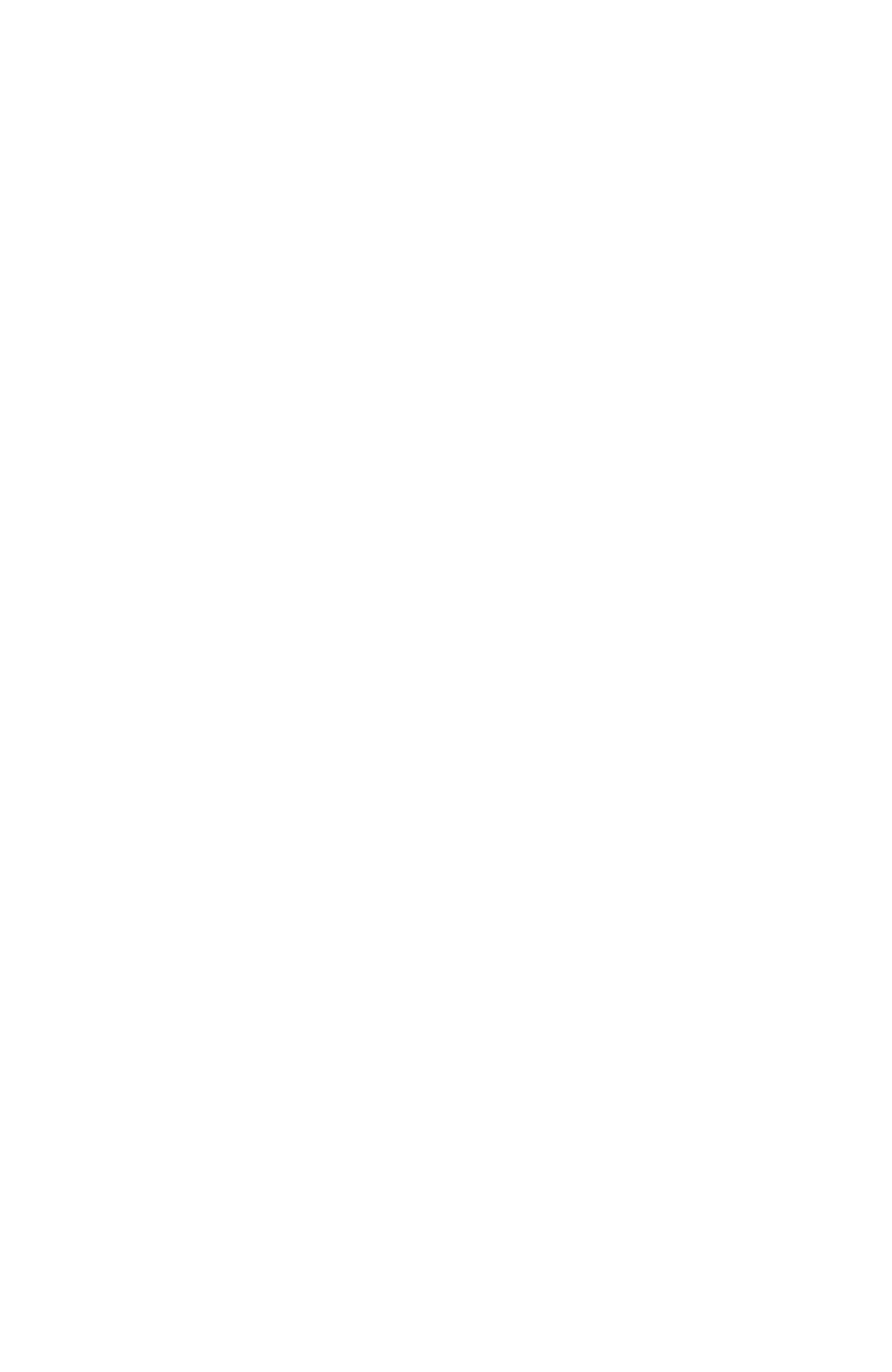## **STATUTES**

## **CHAPTER ONE**

## **VINCENTIAN VOCATION**

#### **i. PURPOSE**

- 1. St. Vincent de Paul, inspired by the Holy Spirit set out to follow Christ and to imitate Him more closely and devoted himself to the well being of the poor and the afflicted. He encountered Christ in the poor and served them. Sensitive to the needs of the people of God, he shared the mission of Christ and the Church in the evangelization and assistance of the poor and zealously worked for the formation of good pastors and lay apostles.
- 2. Called by God to the "Vincentian Congregation" each one of us adheres to the spirit and example of St. Vincent de Paul and commits oneself:
	- a. To strive for evangelical perfection by making every effort to practise those virtues which Our Lord has deigned to teach us by word and example
	- b. To preach the Gospel to the poor, especially the more abandoned and to help them in their integral development
	- c. To help seminarians and priests to grow in knowledge and virtue so that they can be effective in their ministry.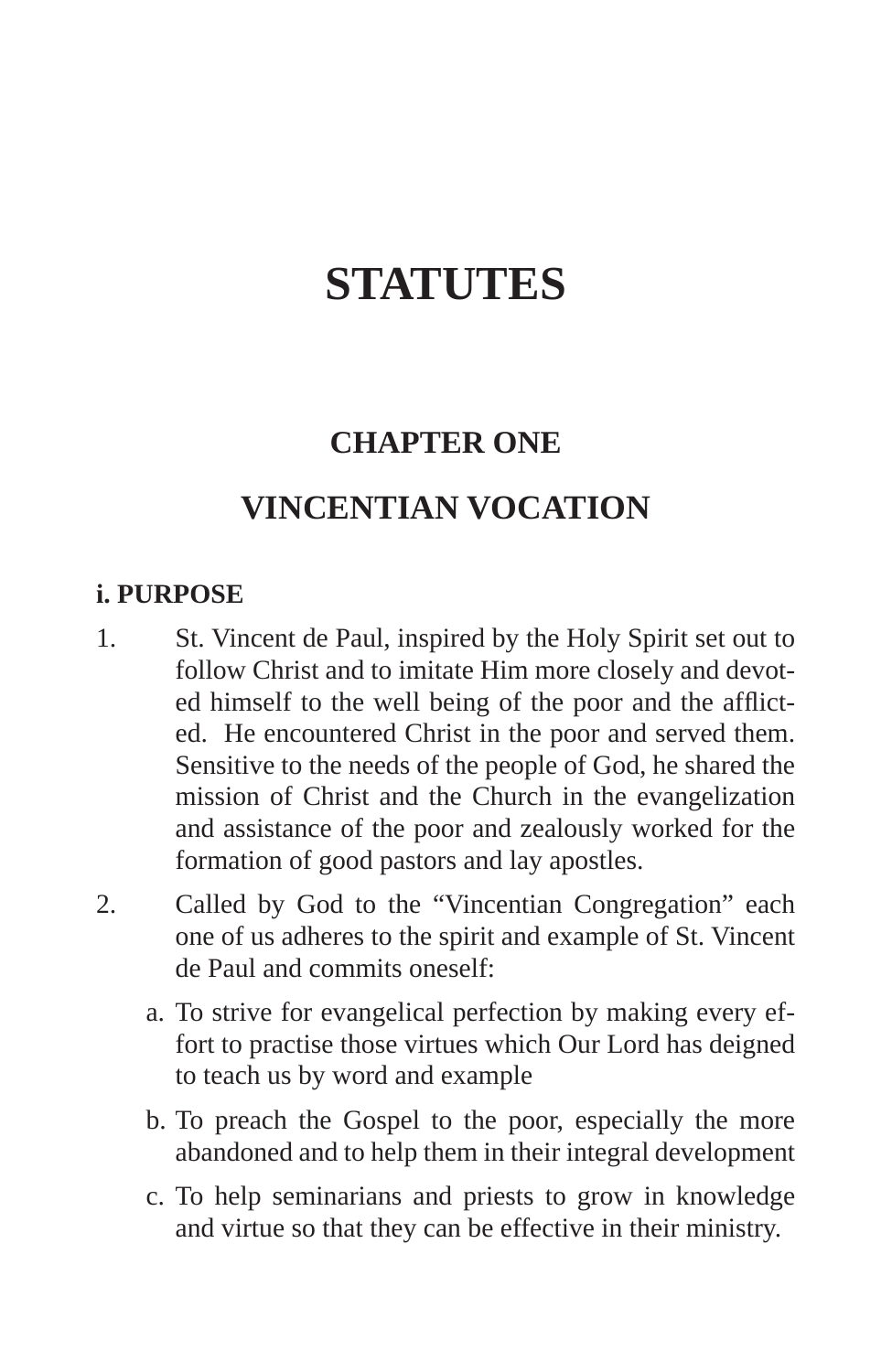- 3. Christ, as revealed in the Gospel, is the fundamental and supreme law of our life. Hence the most important purpose of our consecrated life is the pursuit of perfect charity by following Christ more closely and by imitating Him more generously through the practice of the evangelical counsels of obedience, chastity and poverty.
- 4. The specific and pre-eminent purpose of our Congregation is the evangelization of the poor. It is realized in Popular Missions, retreats, missionary works among non-Christians as well as in the charitable, educational and social apostolate.
- 5. A whole-hearted commitment to the evangelization of the poor and their human and Christian advancement is the identifying mark of our Congregation. That is our Charism. We experience our vocation mainly in the desire to serve the poor. This desire is to be the compelling force behind all our activities.
- 6. We shall organize and evaluate all our activities in the light of our specific purpose and Charism, and continue to renew our Congregation in the same spirit. We shall consider the signs of the times and the urgent needs of the Church and of the contemporary world in discerning God's will for us.

#### **ii. NATURE**

- 7. a. The "Vincentian Congregation" is a clerical society of the Syro-Malabar Church, consisting of priests and Brothers. It comes under the category of the societies of Common Life according to the manner of religious (*"ad instar religiosorum"*) (CCEO 554). It is of Pontifical Right (*"Status Juris Pontificii"*) \*.
	- b. As a Society in the Syro-Malabar Church this Congregation integrates the Vincentian Charism with the liturgical, spiritual, disciplinary and theological heritage of our particular Church.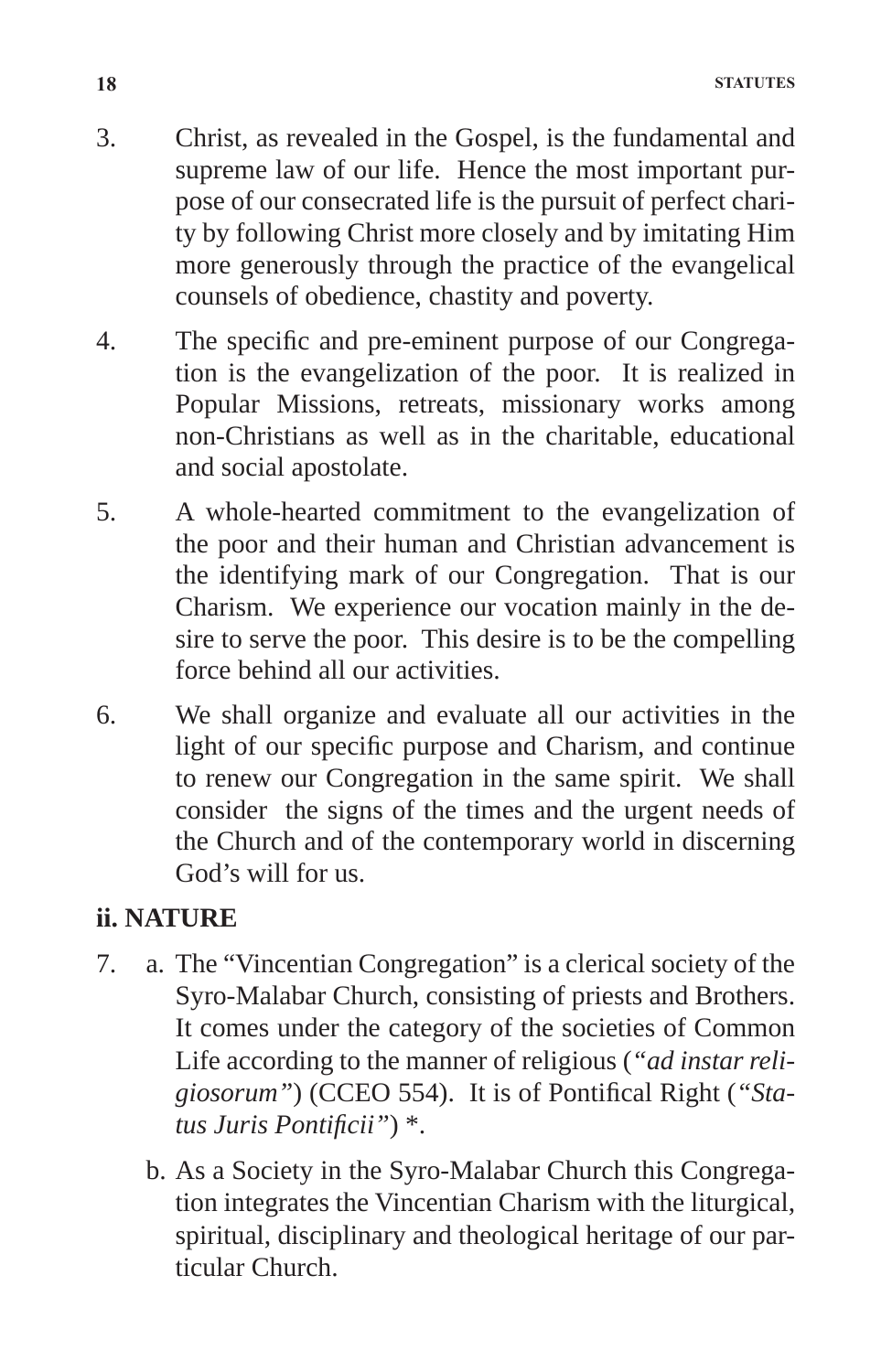- 8. This Congregation is an apostolic society of common life for the carrying on of the mission of Christ and of the Church amidst the changing conditions of the world.
- 9. The members of the "Vincentian Congregation", living in common and forming one family of God, devote themselves to the pursuit of perfect charity through the practice of the evangelical counsels. They strive to practise this charity in the service of God, in genuine fraternal communion and in the missionary activity for the salvation of all, especially the poor.

#### **iii. SPIRIT**

- 10. The spirit of the Congregation is the participation in the spirit of Christ, ever active in the Church, lived and recommended by St. Vincent - an intimate, personal love of the Father, docility to the divine providence and an ardent, compassionate love of the poor.
	- a. From a personal and intimate love of God flow a deep prayer life, an unshakable trust in the divine providence, a determination to give priority to God in all things, the diligence to do His will and an ardent desire to be conformed to Christ in all details of one's life.
	- b. An ardent and compassionate love of the poor shall inspire us to work hard and to do our best to improve their conditions, and to share their lot by adopting a humble and simple life style.
	- c. Due importance must be given to the study of the Liturgies, Theology, Art and Canon Law of the Oriental Churches and to the study of the Oriental Fathers. These subjects should be dealt with in such a manner that they become a part of the Vincentian Way of Life.
- 11. All of us should try to understand the spirit of Christ and be imbued with it by having continual recourse to the Gospel as the source of Christian life and to the teaching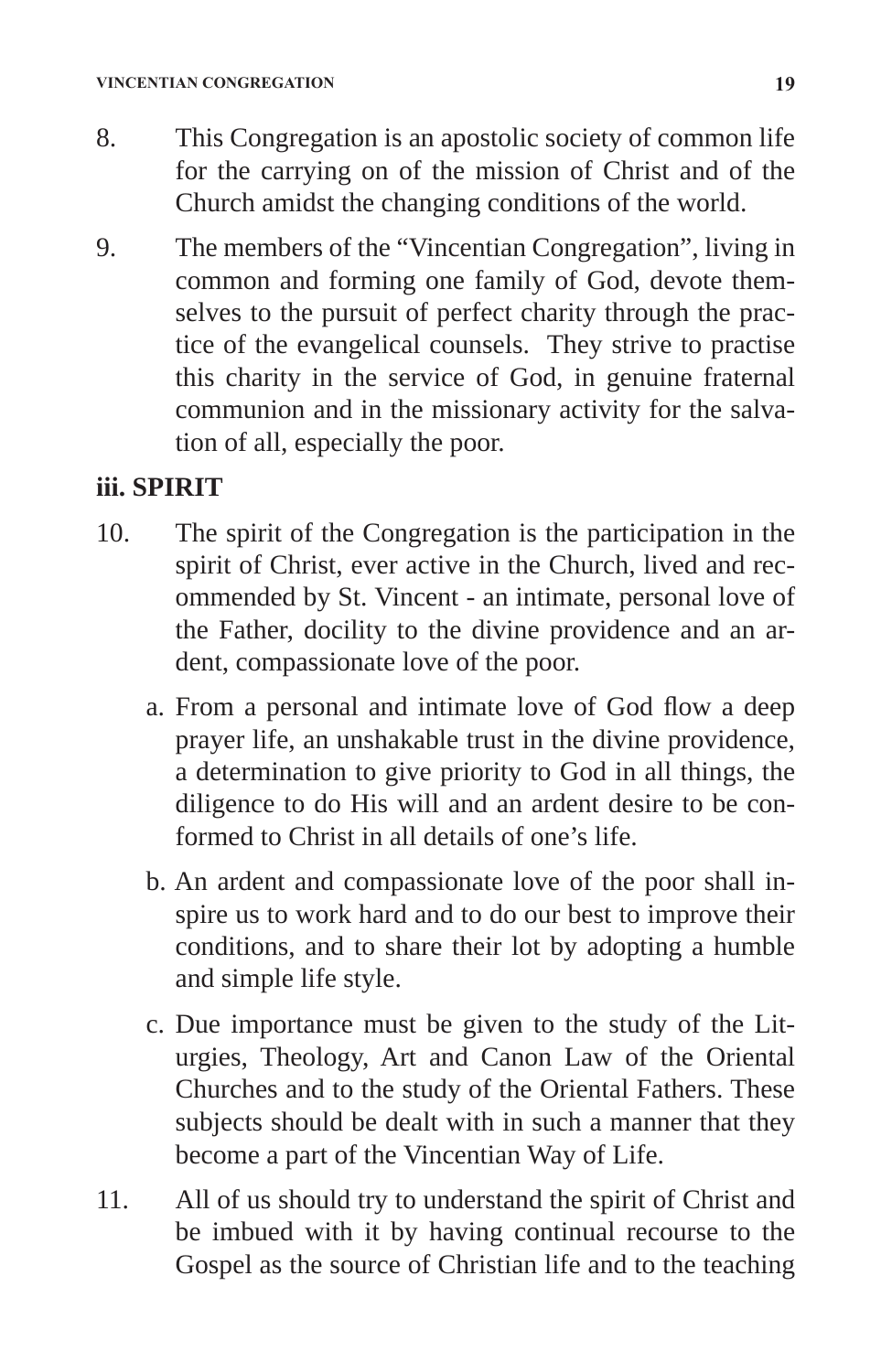and example of St. Vincent, contained especially in the Common Rules.

- 12. a. We should strive to give expression to the spirit of Christ resplendent in the five virtues – simplicity, humility, meekness, mortification and zeal for the salvation of souls – visualized by St. Vincent.
	- b. Of these virtues St. Vincent said: "The Congregation shall apply itself with special zeal to the cultivation and practice of them, so that these five virtues may become, so to speak, the faculties of the soul of the Congregation, and all the actions of each one of its members, may always be animated by them" (CR 2,14).
- 13. We ought to realize that these virtues and maxims properly lead us to God and help us in the exercise of perfect charity. Moreover, we will find in them the intrinsic living principle of continual conversion, of self renewal, and of adaptation for the apostolate.
- 14. We shall carry on our apostolic works out of fervent love for God and neighbour, and out of profound esteem for the human and Christian dignity of the children of God whom we serve.

\_\_\_\_\_\_\_\_\_\_\_\_\_\_\_\_\_\_\_\_\_\_\_\_\_\_\_\_\_\_\_

Note:

<sup>\*</sup> Sacra Congregatio Pro Ecclesiis Orientalibus, Decretum, *"Quadragesimo anno nuper expleto"*, Roma, Feb. 11, 1968.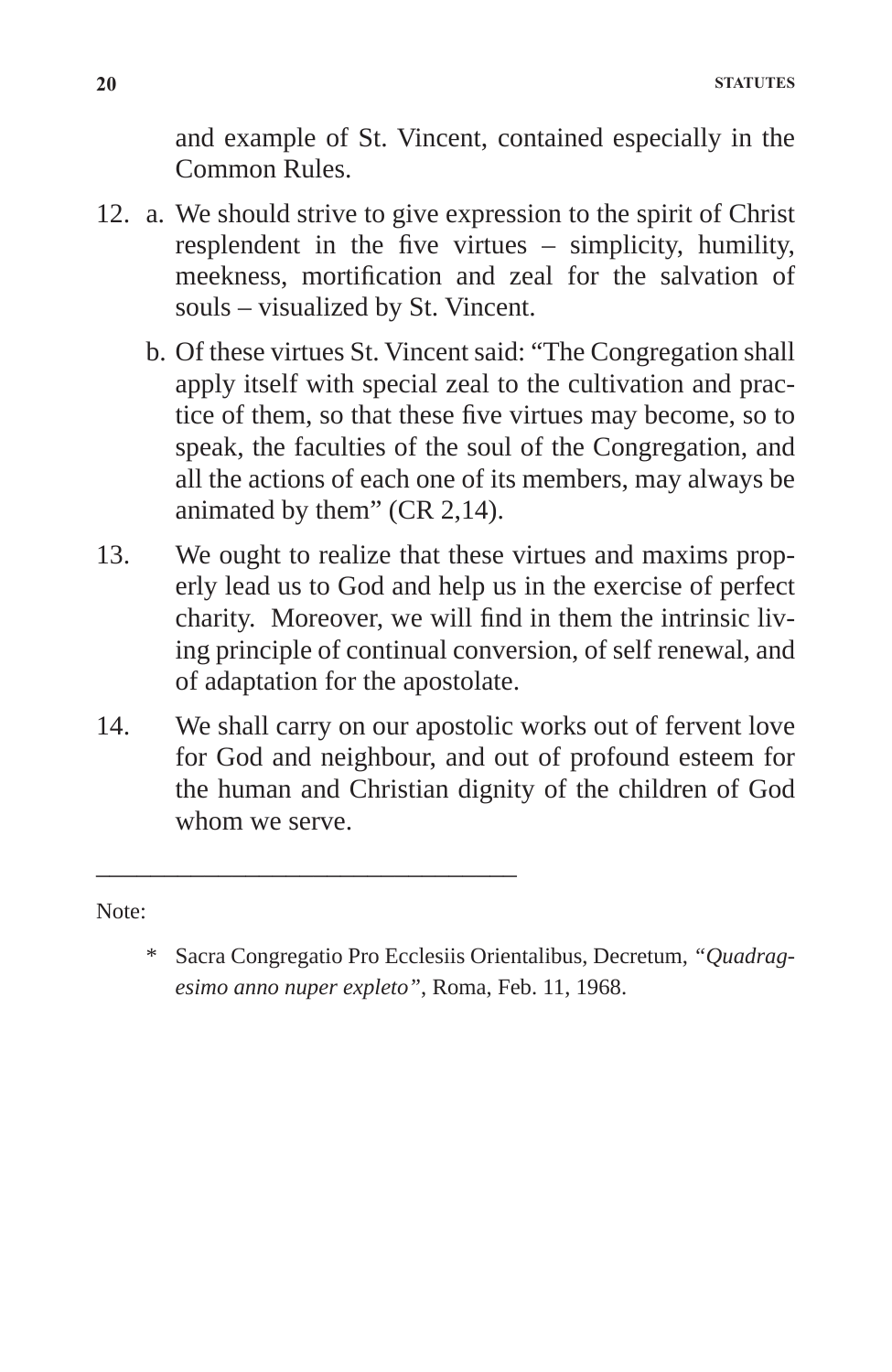## **CHAPTER TWO**

## **VINCENTIAN WAY OF LIFE**

15. Every Christian is called to perfection. Our Lord said: "You must, therefore, be perfect just as your heavenly Father is perfect" (Mt. 5:48). We are all the more bound to respond to this call and to give a collective witness to the holiness of the Church because of our special vocation to a dedicated life. This is accomplished through the exercise of perfect charity in our personal life and apostolic activities.

#### **i. LIFE OF PRAYER**

- 16. As we are totally consecrated to God, our Supreme Love, we have a greater obligation to achieve an intimate union with Him by enthusiastically fostering the spirit and the practice of prayer, and leading a life hidden with Christ in God.
- 17. St. Vincent, our heavenly Patron, bequeathed to his followers a spirituality based on a harmonious combination of contemplation with apostolic activities. Each one of us shall be a living symbol of this spirituality, spending our time generously in loving conversation with God, devoted service to the poor and other apostolic works.
- 18. A familiar and constant companionship with the Father through Jesus Christ, His Son, in the Holy Spirit is the foundation and goal of our spiritual life. Jesus Christ is the divine teacher, model and author of our holiness (Heb. 12:2). In His Paschal Mystery we find the pattern of our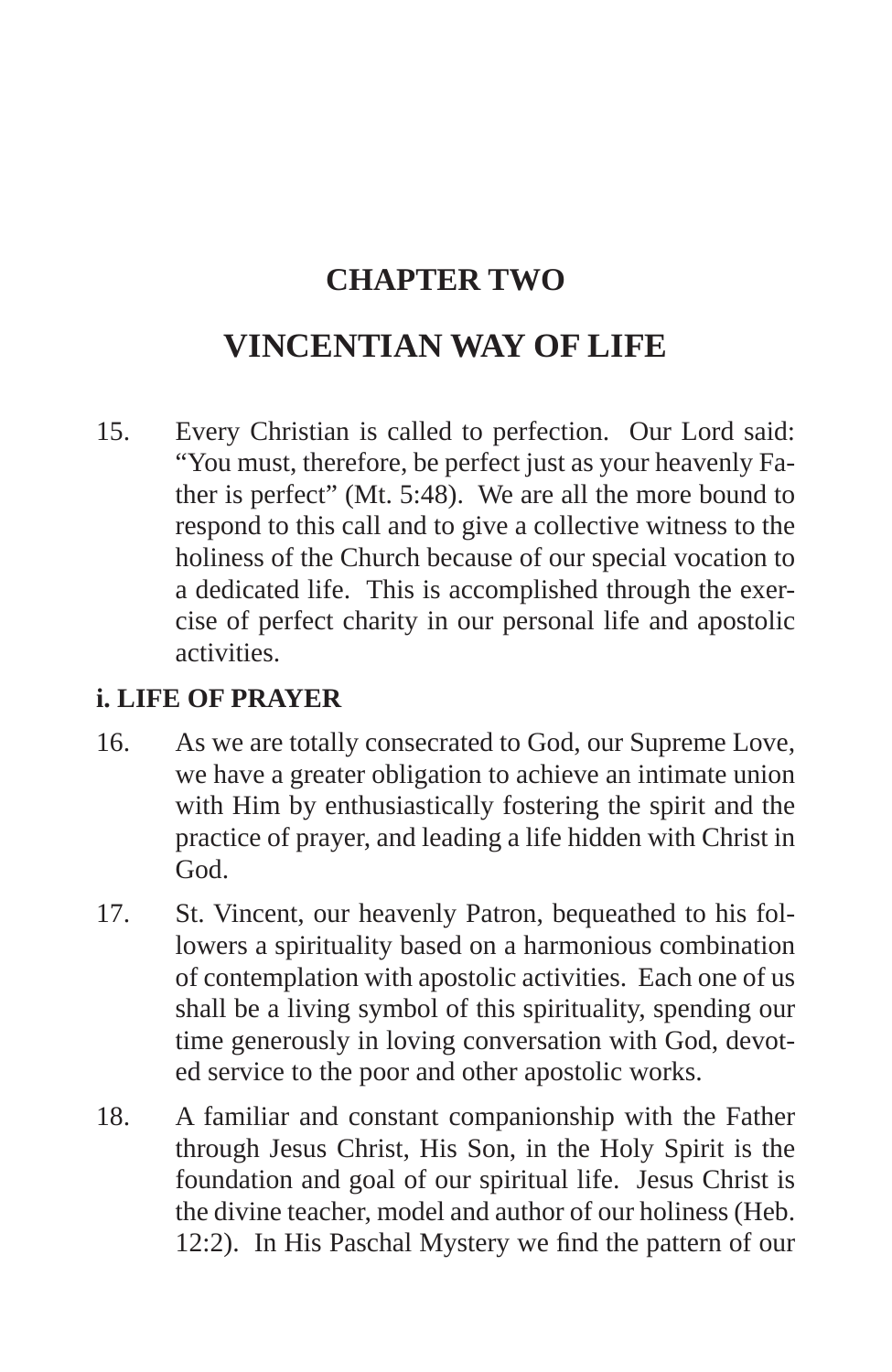life. The Holy Spirit through His constant inspiration helps us to be ever more conformed to Christ. We shall, therefore, try our best to have a personal relationship with the Father, the Son and the Holy Spirit and to have a deeper knowledge of and reverence to the mysteries of Trinity and Incarnation and to the Paschal Mystery.

- 19. a. Our Savior instituted the Eucharistic Sacrifice of His body and blood as a perpetuation of the Sacrifice on the cross and the memorial of His death and resurrection. In its celebration we shall offer ourselves with Christ into the hands of the Heavenly Father and draw ourselves day by day into an ever closer union with God and each other. The Holy Eucharist is also a sacrament of love, a sign of unity, a bond of charity, a paschal banquet in which Christ is consumed, the mind is filled with grace and a pledge of future glory is given to us.
	- b. The celebration of the Holy Qurbana and the Divine Praises should be in keeping with the spiritual traditions of the Syro-Malabar Church realising that these are the primary means of glorification of God and the source of spiritual nourishment.
- 20. "Ignorance of the Scripture is the ignorance of Christ" (St. Jerome). Our Father St. Vincent had a special devotion to the Holy Scripture. He diligently read it and based his whole life on the teaching of the Gospel, considering it as the rule of Christian perfection. We shall, therefore, everyday zealously read and study the Sacred Scripture, the authentic source of spirituality (DV 25). In order to acquire the excelling knowledge of Jesus Christ, to learn the will of the Father and to participate in the mystery of redemption we shall diligently and prayerfully meditate on the Holy Scripture especially the New Testament.
- 21. The Divine Praises, the public prayer of the Church in which we praise the Lord and pray for the salvation of the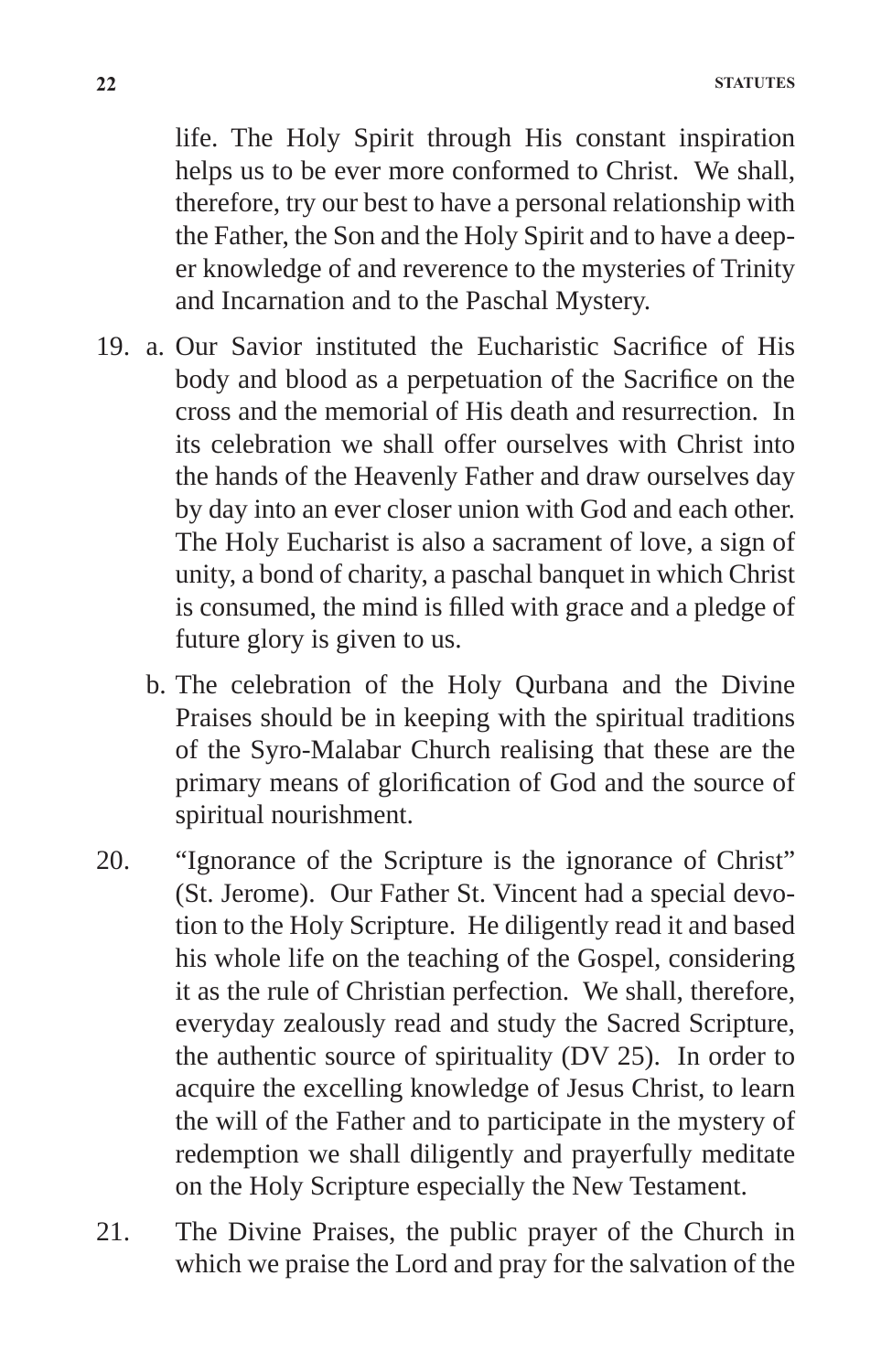whole world, is a source of piety and nourishment for our personal prayer and spiritual life.

- 22. Blessed Virgin Mary, the mother of Christ, is also the mother of the Church, the Mystical Body of Christ. She shared pre-eminently in the mystery of redemption and showed us how we too might share in the same mystery. Therefore, we shall love her as our mother and honour her with a special devotion by imitating her virtues, especially her humility, charity and chastity, to the best of our ability. We shall look upon her as the pre-eminent model of Christian and religious life because of her faith, hope, charity and fidelity to the inspiration of the Holy Spirit.
- 23. The frequent reception of the sacrament of reconciliation increases true self-knowledge, promotes Christian humility and offers the occasion of salutary spiritual direction and increase of grace. These would contribute to the rapid growth in virtue and would also be beneficial to the common good of the whole community.
- 24. a. Our Lord even during His public ministry retired frequently into solitude to converse with His Heavenly Father in secret. Following His example we shall strive to live constantly in the presence of God, by prayerfully facing every issue that comes up during the day, blending thus our action and prayer into one yearning of the soul for God.
	- b. The habit of prayer, especially of mental prayer, should permeate our whole life. It will help us to lead a life of more intimate union with God, which is highly necessary for our apostolate.
	- c. Silence, interior recollection, mortification, penance, and control of senses are pre-requisites for prayer. In keeping with the tradition of the Syro-Malabar Church, fasting and abstinence should be given due importance in the "Vincentian Congregation". We shall hold them in high esteem and earnestly endeavour to practise them.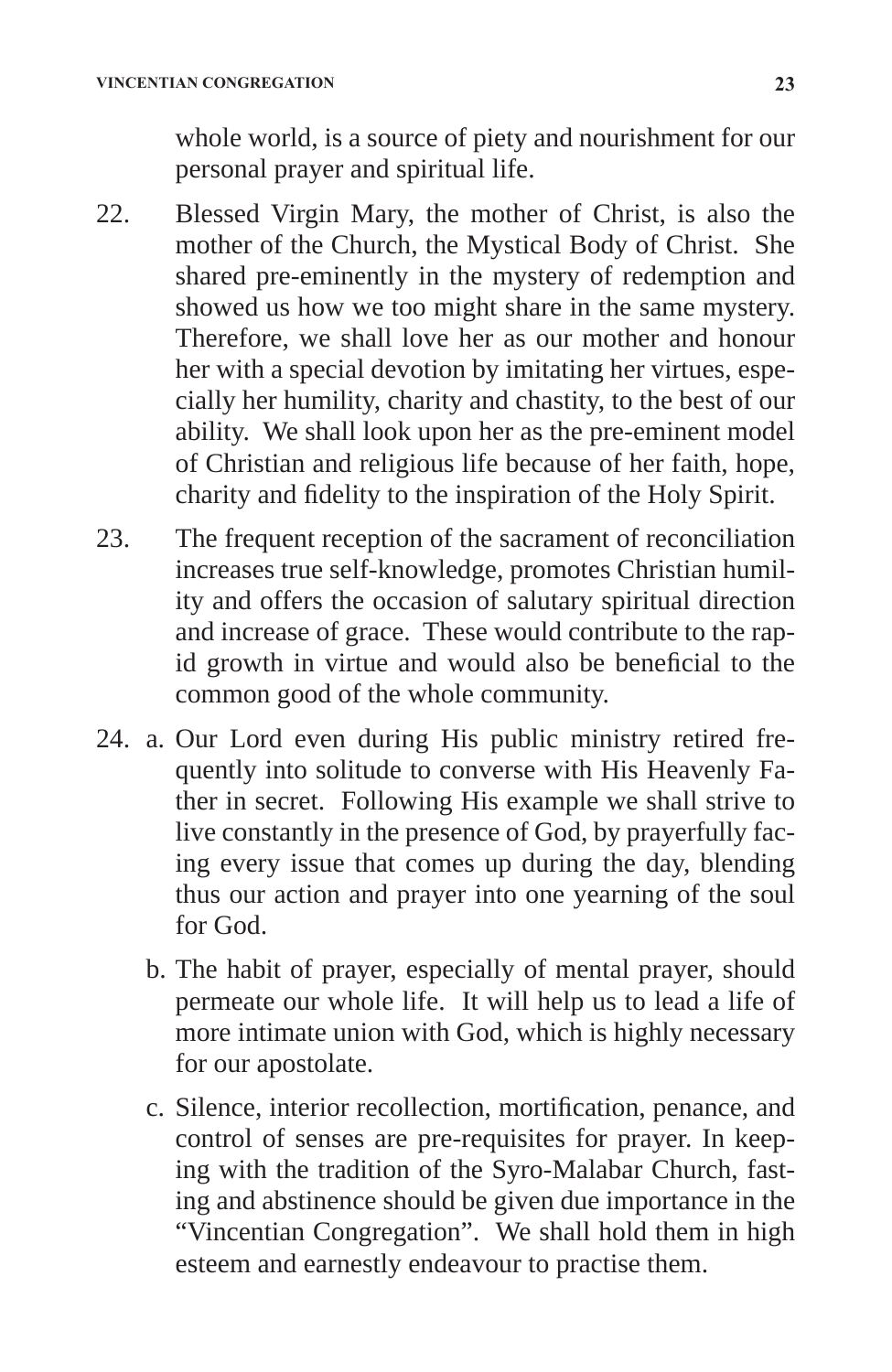- 25. Intimate union with Christ shall be fostered by earnestly making use of the spiritual aids, especially, those recommended in our Statutes and Practical Norms.
- 26. Our spiritual life needs earnest application for other efficient spiritual means, especially examination of conscience, spiritual guidance, annual retreat and other pious practices which are in harmony with the liturgical spirit and conducive to our growth in holiness.
- 27. Besides the prescribed common prayers and spiritual exercises we shall try to find some time for personal prayer to grow stronger in our love and union with Christ.

#### **ii. FRATERNAL COMMUNION**

- 28. Love and union in the most Holy Trinity is the basic exemplar of fraternal communion. The source of fraternal communion is the love of God diffused in our hearts by the Holy Spirit. It has pleased God to make people holy and save them not merely as individuals but as members of community. The Church, the Mystical Body of Christ, is the sacrament of communion between God and people, and people among themselves. By our fraternal communion we should be able to project the real image of the Church, which is above all a communion of persons united in Christ. The first Christians who shared everything and were of one heart and one soul (Acts 2:42; 4:32) provide the best example of a community life. Moreover, the unity of the brethren is a valuable symbol and pledge of heavenly life. Therefore, being mindful of the communitarian nature of our vocation and of the repeated insistence of our Father St. Vincent on fraternal communion, we shall give primacy of place to community living based on mutual love and esteem and sharing of goods and one another's burdens.
- 29. We are gathered together by God as a praying community. Our Lord has said; "when two or three are gath-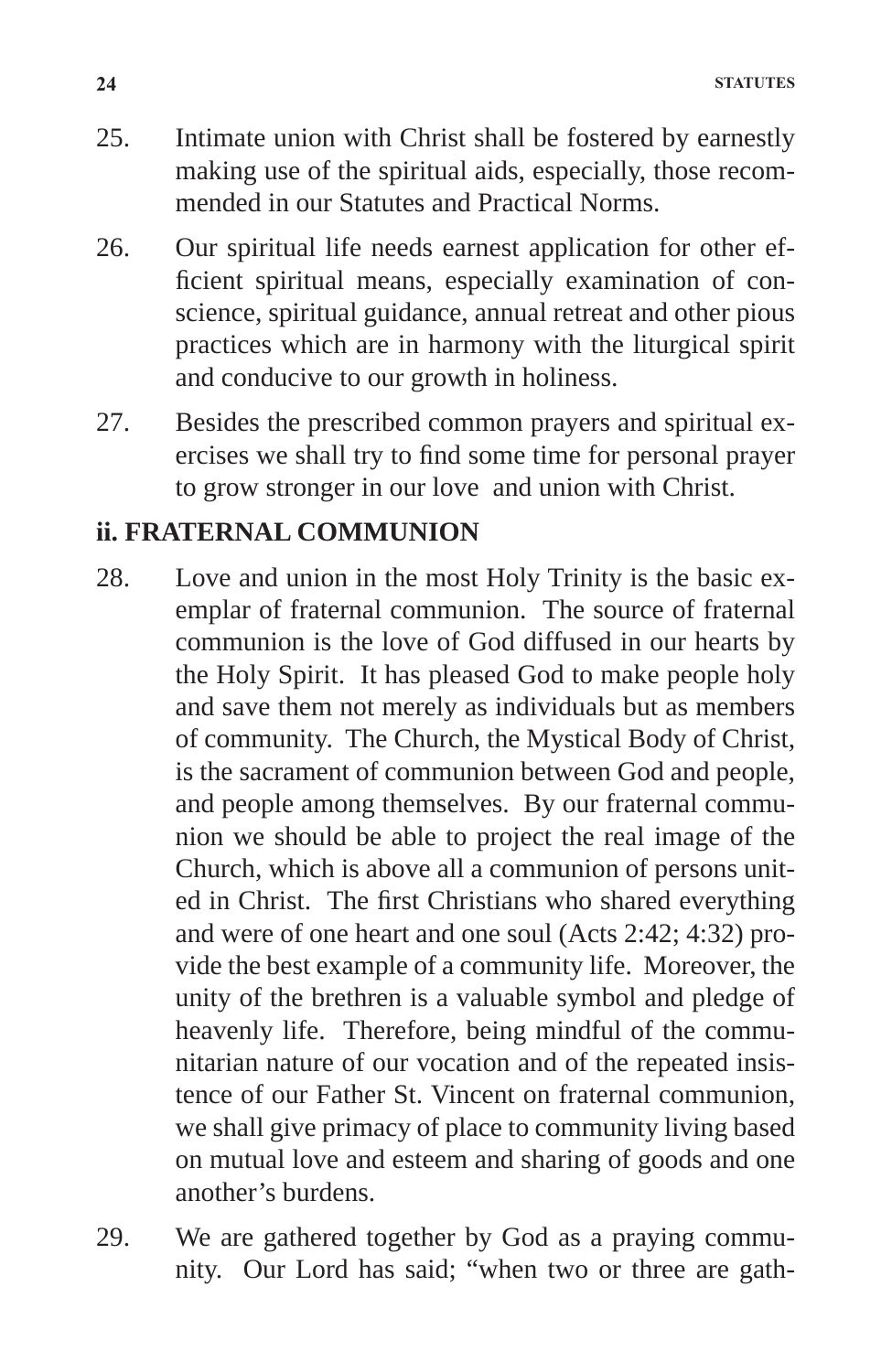ered together in my name there I am in their midst" (Mt. 18:20). Holiness can never be considered a mere individual pursuit. Prayer in common and community exercises are means and expressions of our belonging to one family of Christ. Therefore, our confreres shall have great esteem for common spiritual exercises and other community acts.

- 30. The concelebration of the Divine Liturgy, shared prayers, sharing of thoughts and feelings, spirit of dialogue, readiness to forget and forgive, mutual love, respect, trust and understanding and community acts will help us to promote fraternal communion among us.
- 31. a. We shall live together in true Christian fellowship as it is a means for personal development and effective apostolate. The community should provide those conditions which are favourable to the development of each one's God-given talents. Individuals shall be given the opportunity to prepare themselves for the works of our Congregation for which they manifest a special aptitude so that they may fulfil the apostolate of the community more efficiently.
	- b. Charisms and talents are given by God for the community and therefore, they are to be developed as the common property of the Congregation according to the norms and principles laid down by the Statutes, Practical Norms and by the decisions of the General and Provincial Synaxes.
- 32. Fraternal communion requires of us that we nourish a sense of community and co-responsibility. We should always give preference to the good of the community, even sacrificing our own interests. Thus we will be constantly prepared to render service to our confreres.
- 33. Fraternal collaboration, especially in pastoral and apostolic endeavours, unites the will and efforts of the brethren for the service of God and of the Church. It also contributes to the strengthening of the bond of the communion.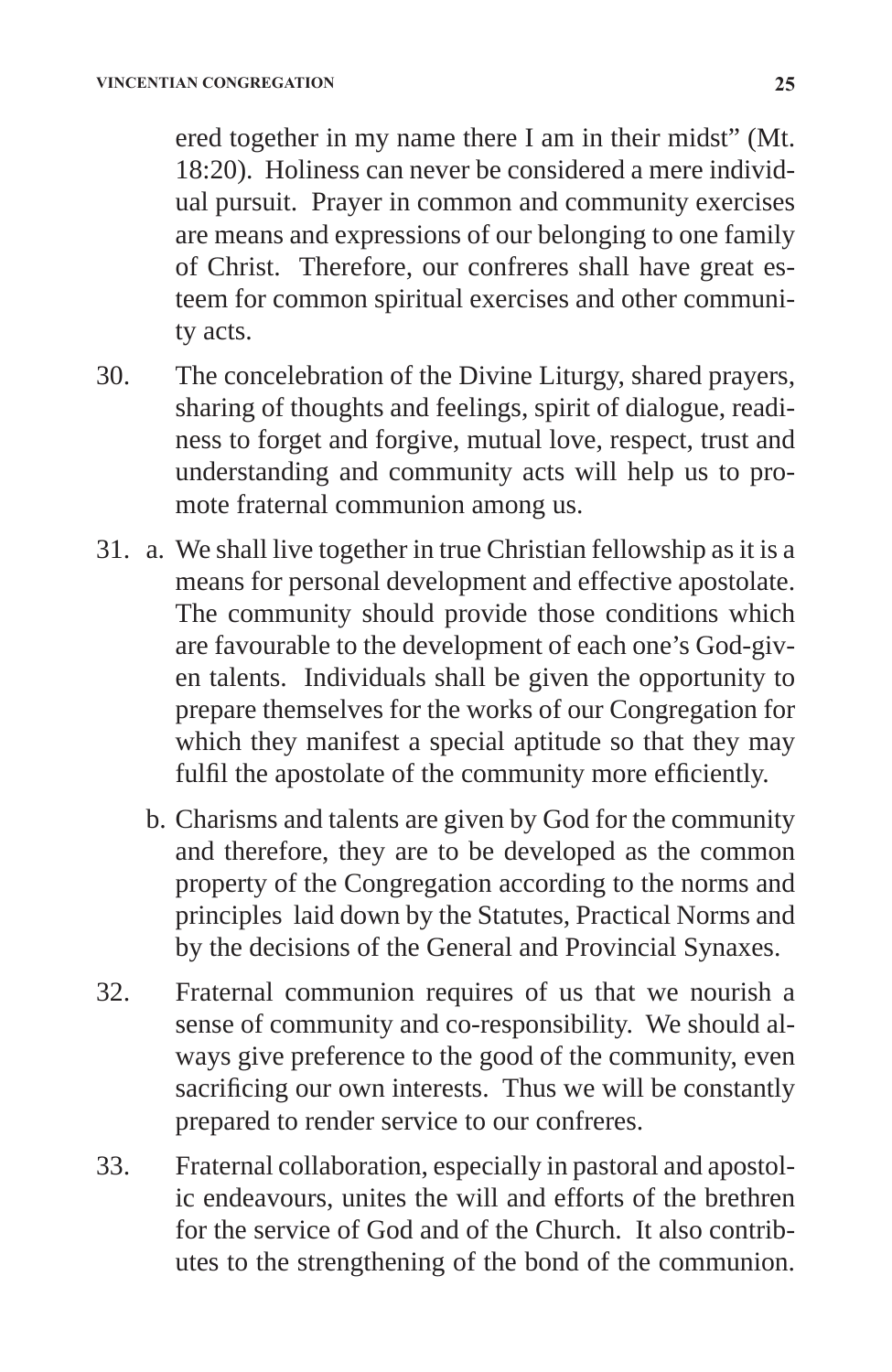The members, therefore, should be instructed and trained in the methods of teamwork.

- 34. a. Brotherly dialogue fosters mutual understanding, confidence and co-operation. It helps us to exchange our opinions and views and to know the will of God. It should, therefore, be effectively practised among us.
	- b. The more faithfully we take part in the community acts and the more intensely we practise Christian charity, the richer will be our fraternal communion.
	- c. We should hold in high esteem the virtues such as honesty, justice, sincerity, kindness and courage, without which there can be no true Christian life.
- 35. a. Following the example of St. Vincent, special solicitude and fraternal affection should be extended to our brethren who are sick and aged. Besides providing them medical care, we shall try to involve them in our household affairs and apostolate as much as they are able.
	- b. We shall render timely help to the confreres who are in difficulties and sufferings.
	- c. All who are sick and aged shall lead a life of commitment in a spirit of prayer and penance (VC 44).
	- d. Our confreres who are sick shall preach by their example of suffering, the Christian virtues, especially patience and conformity to the will of God.
- 36. With great discretion and charity we shall keep secrecy in matters which are not expedient to be revealed, by their very nature or by circumstances.

#### **iii. THE EVANGELICAL COUNSELS**

37. Being incorporated into the Mystical Body of Christ by baptism (1Cor. 12:13) and strengthened with the power of the Holy Spirit by the sacrament of chrism, we are called by God the Father for a greater manifestation of our baptis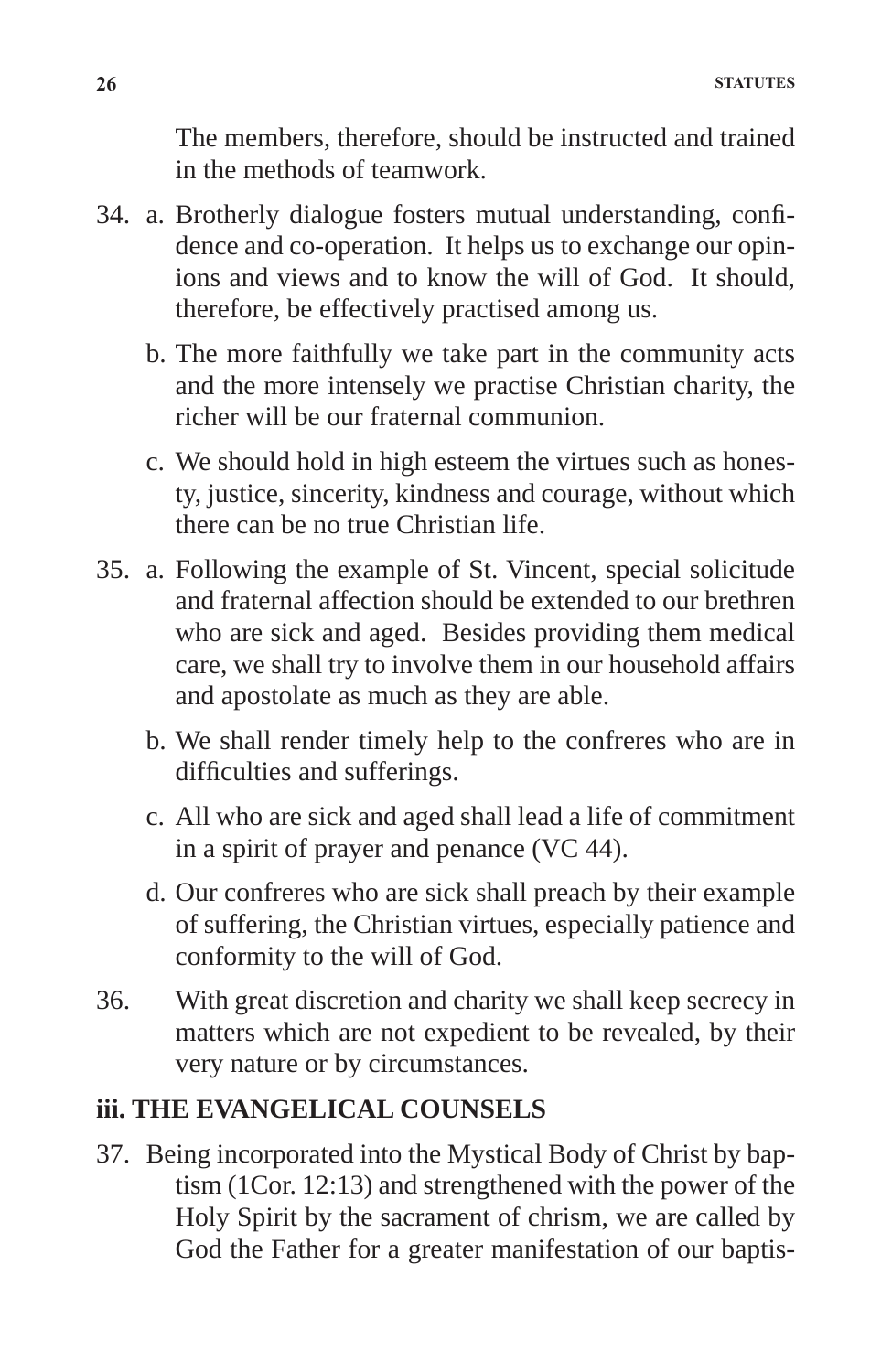mal consecration through the profession of the evangelical counsels.

- 38. This religious consecration grounded in perfect charity, enables us to free ourselves from the obstacles which might draw us away from the fervour of charity and perfection of divine worship (LG 44) and to place our heart and soul at the disposal of our community for serving God and our neighbour.
- 39. This consecration grows in perfection since, by virtue of firmer and steadier bonds it serves as a better symbol of the unbreakable link between Christ and His Spouse, the Church (LG 44, 2).
- 40. By the practice of the evangelical counsels, voluntarily undertaken for the sake of the Kingdom of God, we seek an intimate, personal and experiencial friendship with Our Lord necessary for a fruitful apostolate. They are of great advantage to us in leading a holy and detached life after the example of Jesus Christ and His Mother.
- 41. The members of the "Vincentian Congregation" profess obedience, chastity and poverty. These vows are private (CCEO 889 § 4).1

#### **A. OBEDIENCE**

- 42. After the example of Jesus Christ who came to the world to do the will of the Father (Jn. 4:34) and was obedient even unto the death on the cross (Phil. 2:8), all of us mindful of our human limitations, shall strive in common under the guidance of the Holy Spirit to obey the salvific will of Christ which manifests itself to us in many ways.
- 43. Through the profession of obedience we surrender fully our own will as a sacrifice to God and are united permanently and securely with His salvific will. So we subject ourselves to the Superiors whom faith presents as God's representatives to us (PC 14,1).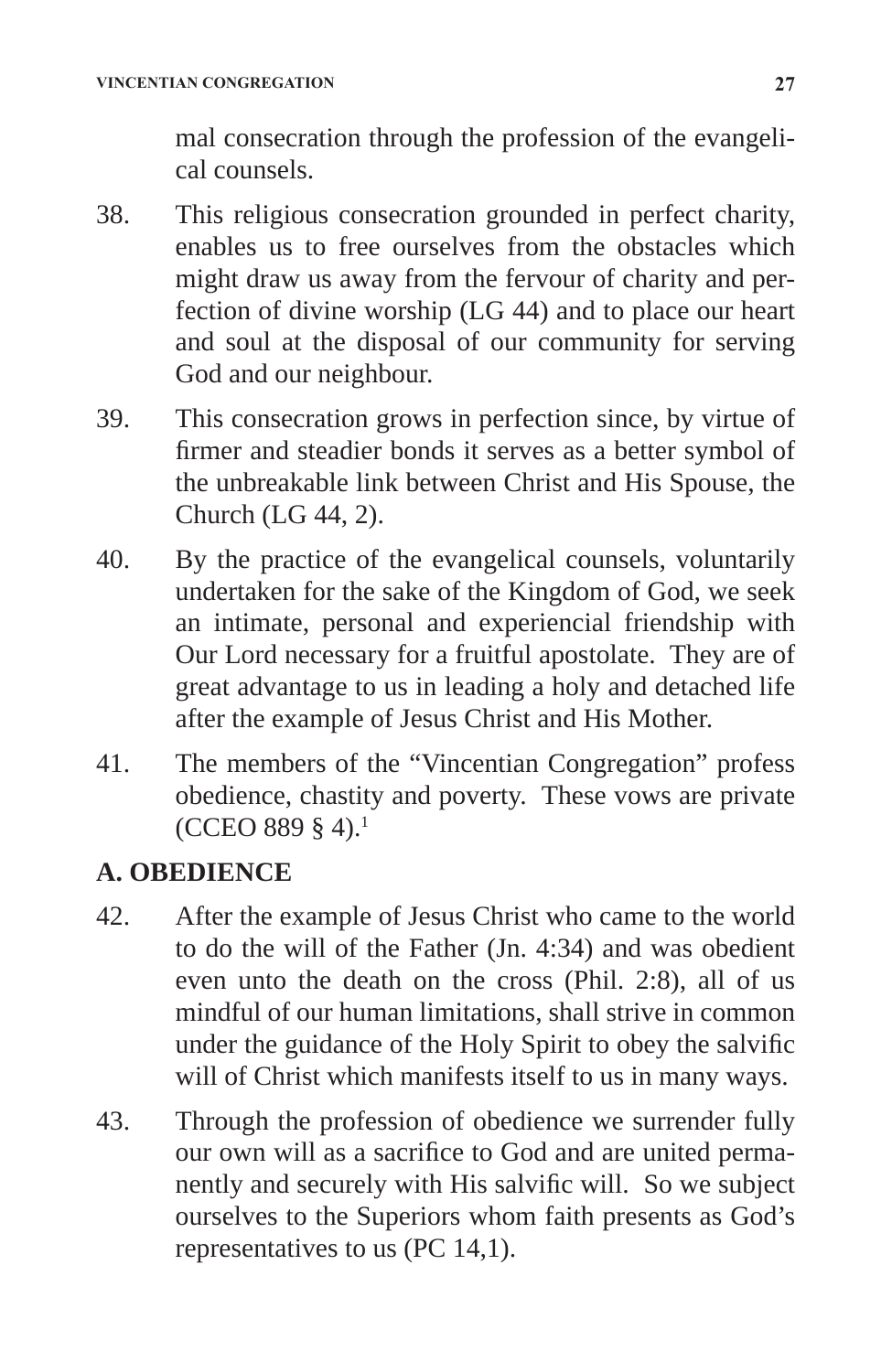- 44. We are called to manifest the obedience of Our Lord in our life. Through obedience our works are co-ordinated and united, and thus the welfare of the Church, as well as that of the Congregation, is promoted. Therefore, we have to obey our Superiors in accordance with our Statutes and Practical Norms.
- 45. Let each one in a supernatural spirit submit himself not only to the Superiors, but even to the other confreres, in matters pertaining to their office. All shall, therefore, co-operate through an active and responsible obedience to fulfil the assignments.
- 46. a. Obedience is not a mere passive carrying out of orders but a free and generous acceptance of God's salvific will for each one, for the community and for mankind.
	- b. Obedience does not in any way diminish the dignity of the humanperson, but leads to maturity as a consequence of that enlarged freedom which belongs to the children of God.
	- c. In the execution of commands and in the discharge of assignments, let each one actively and with a sense of responsibility employ the powers of his intellect and will and the gifts of nature and grace (PC 14, 2).
- 47. By the practice of obedience we serve the Church in a more efficacious, orderly and united way, obeying our Superiors. We are subject to the Supreme Pontiff as our Supreme Superior, whom we are obliged to obey by our sacred bond of obedience.
- 48. When we are asked to do some work, we shall do it gladly, fully convinced that we are serving the community and doing the will of God. We shall willingly go wherever we are sent. But we are allowed to express frankly the difficulties we feel as regards the work we are asked to do or the place we are asked to go.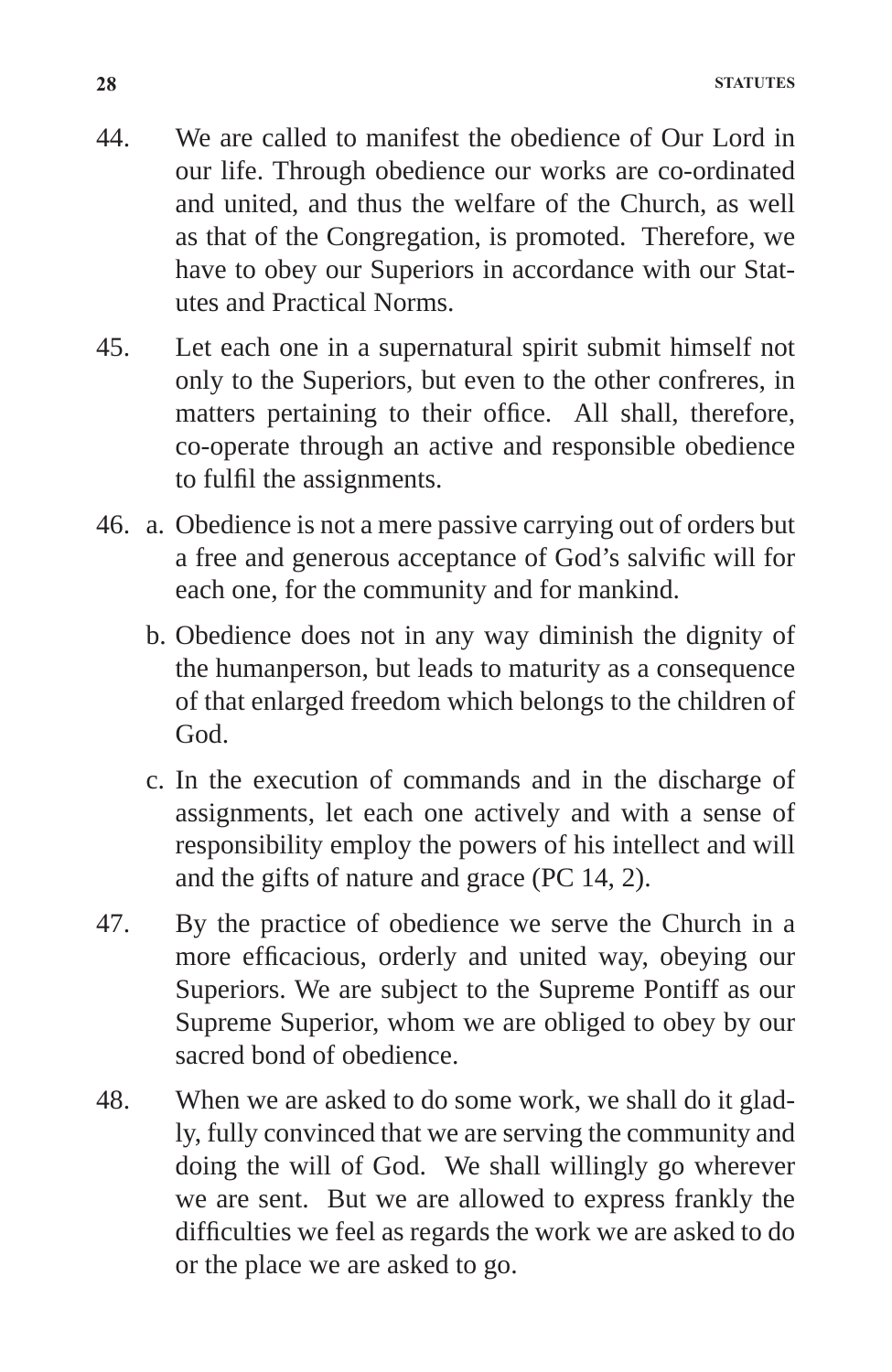- 49. Superiors will strive to exercise authority in a spirit of love and service, knowing well that each confrere has been called to building up the Body of Christ according to the gifts of nature and grace. With confidence in the confreres they will promote initiative and collaboration among the confreres and in a special way strive to achieve unity in the community.
- 50. The confreres who ask for the permission and the Superior who grants it should judge the matter and circumstance objectively without prejudice and selfish motives.
- 51. When a Superior denies a permission we have the right to approach the higher Superior for the same. But we have to inform him of the denial by the lower Superior and the reason thereof, if known. Ordinarily without hearing the Superior who has denied it, the higher Superior shall not grant the same.
- 52. Through the exchange of experiences and in an open and responsible dialogue in which different ages and mental attitudes react with one another, goals and aspirations mature and Superiors are helped in making decisions. We shall try to carry out thesedecisions in the light of faith even though we may think that our own opinion is better. Thus mutual understanding and union of hearts between Superiors and confreres will be fostered.

#### **B. CHASTITY**

- 53. By the vow of chastity undertaken voluntarily for the Kingdom of God we renounce the married life so that we may be able to open our hearts more widely for making prompt response to the love of God and ensure our total availability for the apostolate (PC 12,1).
- 54. The life of celibacy, a special gift of God, by which we give ourselves to God, does not stifle affection nor diminish personality but sublimates them to fuller charity and liberates the human heart in a unique way so that it may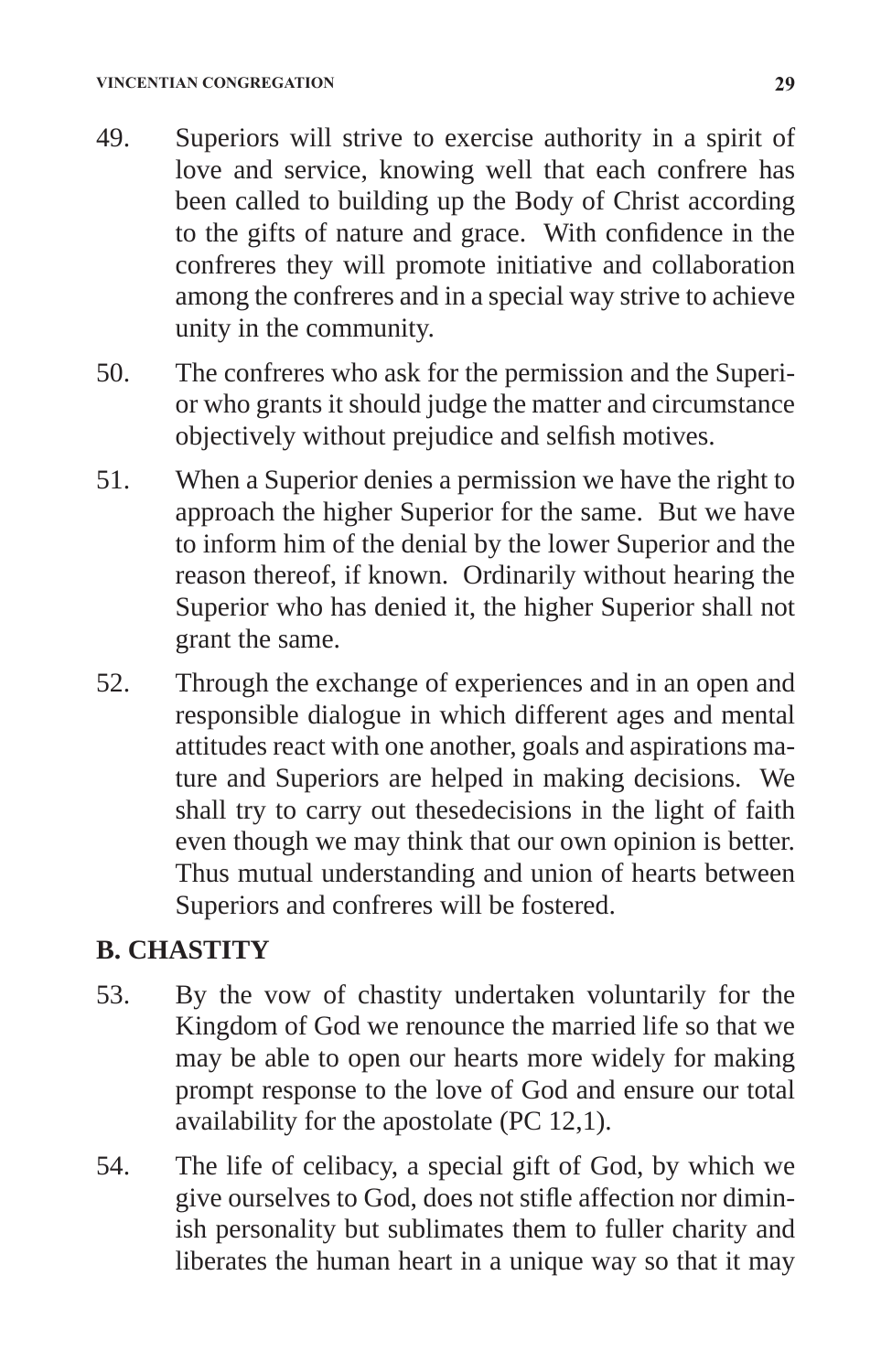be more concerned with God and His cause in order to please Him.

- 55. By continuous and mature response to the divine vocation, our whole way of living will be a joyful expression of that love between Christ and the Church, which will be fully manifested in the world to come. It thus reveals to all how the Kingdom of God prevails over every other earthly consideration.
- 56. Since the observance of total continence intimately involves the deeper inclinations of human nature (PC 12, 3), we have to employ all natural and supernatural means to keep it intact and fruitful.
- 57. Intimate union with Christ, true fraternal communion, zeal for the apostolate, and an asceticism proved by the experience of the Church will make our chastity secure and even more fruitful.
- 58. Celibacy being a surpassing gift of grace and an expression of an undivided love for God, we shall earnestly ask for it everyday in our vocal and mental prayers, and be united to God as intimately as possible.
- 59. Emotional and psychological maturity is very necessary in the observance of chastity. Therefore, adequate knowledge about celibate life consecrated to God, is to be acquired.
- 60. a. Everyone, especially the Superiors, shall remember that chastity has stronger safeguards in the community where fraternal love thrives among the members and the basic needs of intimate love, recognition and joy are met (PC 12).
	- b. We shall always keep watch over our inclinations and passions, and try to sublimate them. With a certain spiritual instinct we should spurn everything that would likely imperil chastity.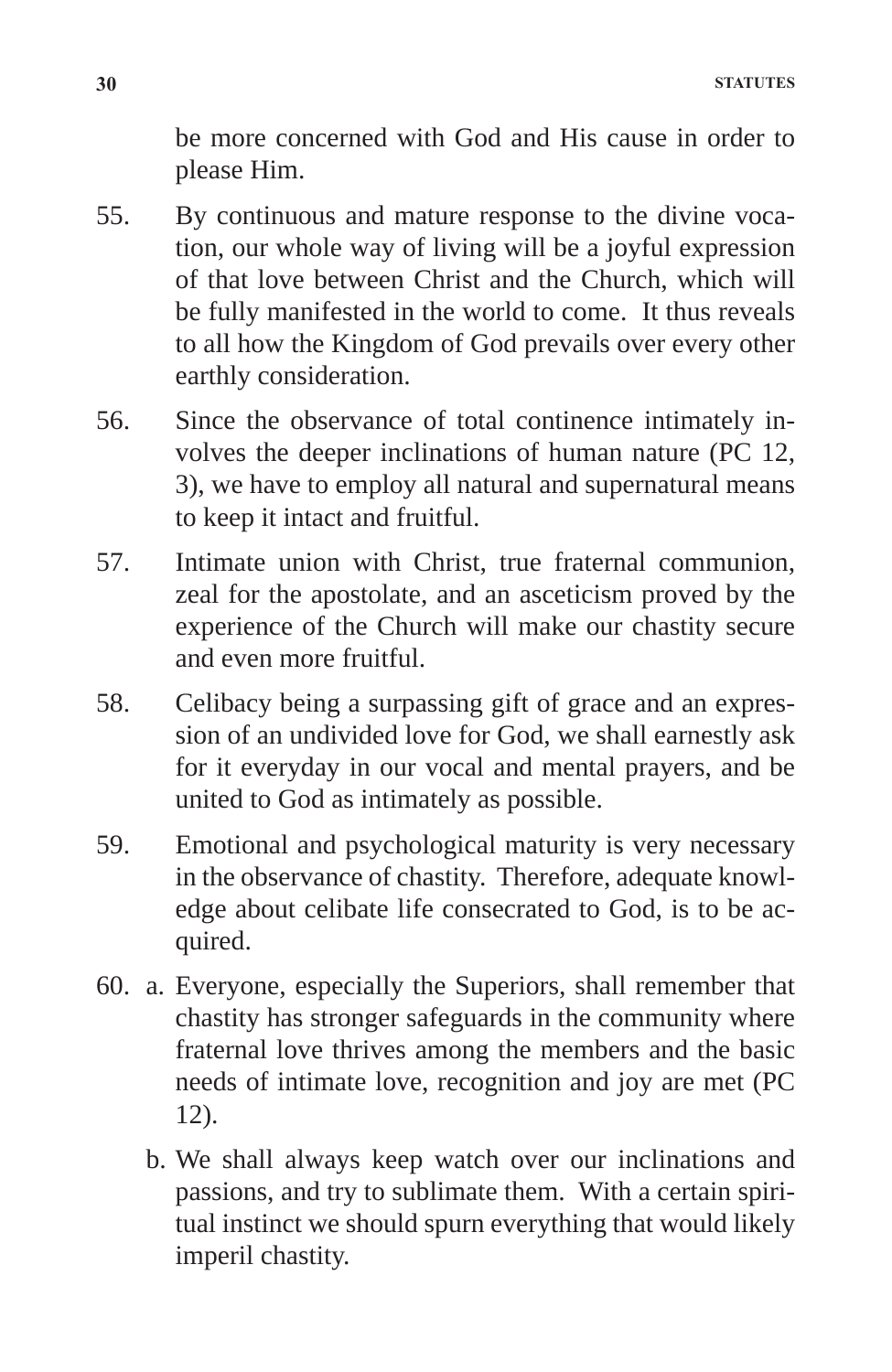c. We shall keep a vigilant control over the internal and external senses. Let us gladly accept all burdens and turmoils of our daily life and the obstacles that confront us in the fulfilment of our duties and keep ourselves always engaged in some useful works.

### **C. POVERTY**

- 61. Christ though rich became poor for us so that out of His poverty we might become rich. By our vocation we are bound to bear witness to the poverty of Christ both collectively and individually. We, by the vow of poverty, free ourselves from all undue concern for riches and material goods, and rely on divine providence (PC 13).
- 62. Since we are called to form an apostolic community following the example of Christ in His evangelization of the poor, we have to engage ourselves in the service of the poor and spend our talents and goods for promoting the apostolic works, for the needs of the Church and for the betterment of the people. Being fully conscious of the miseries of the people and seeing God in them we should be solicitous to help them.
- 63. a. As the law of labour is universal, every one of us should labour earnestly to contribute his share to the concerted work of the Congregation. Since we are members of one and the same family, the fruits of our labours shall be common to all of us (PC 13, 3).
	- b. We shall employ our own personal resources not only for ourselves, but also, as much as possible, for the benefit of our confreres avoiding all distinctions among us.
	- c. Communities themselves (Provinces and Houses) renouncing their own advantages, should be united to one another by a strong bond of solidarity (PC 13, 5).
- 64. Our poverty should become a sign of charity, a fortress of our community and a mark of authenticity of our vocation in the Church and in the world.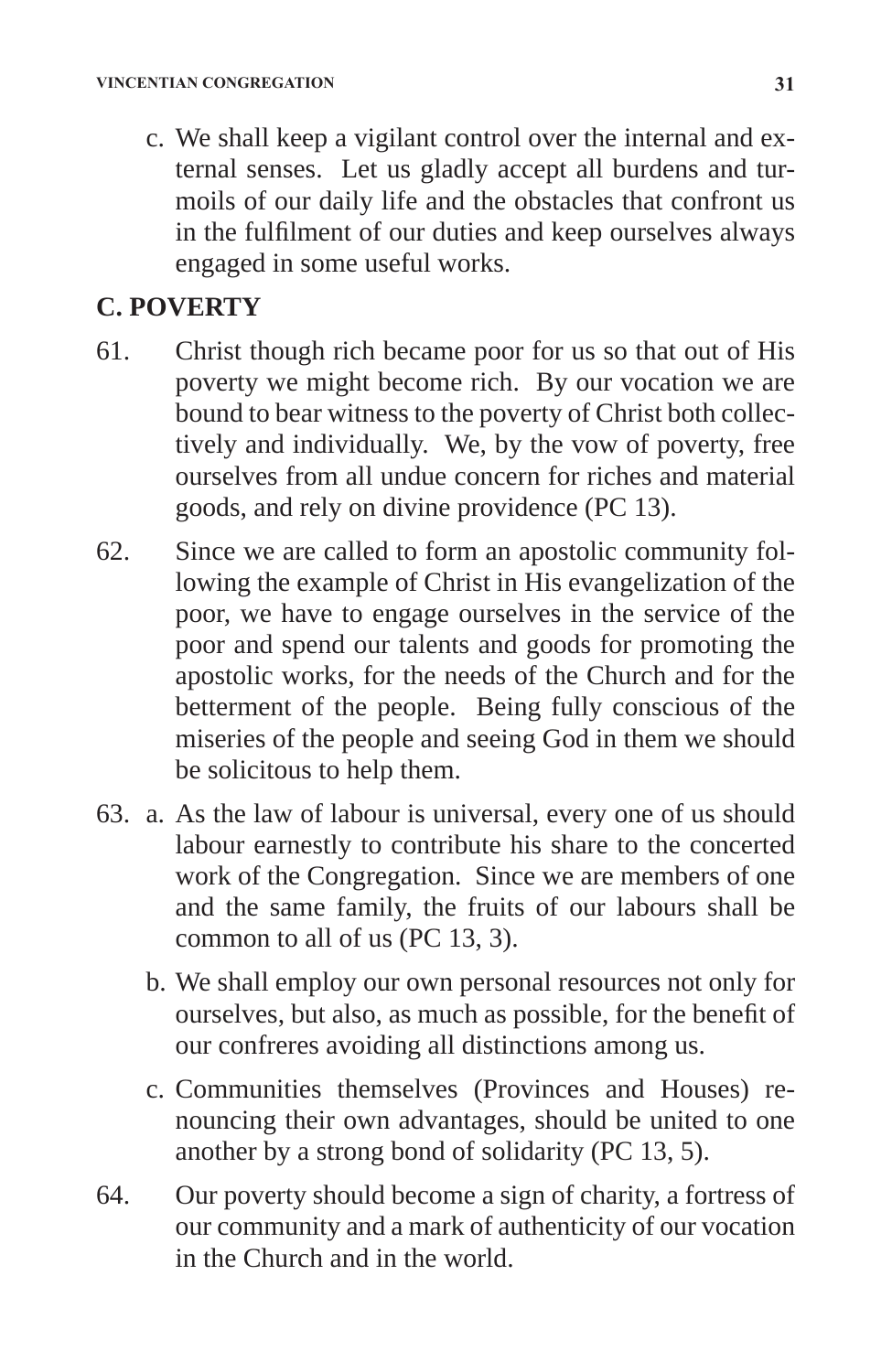- 65. We shall be satisfied with the food, clothing, books, furnishings of the room and other necessary things which are given to us. No one can dispose of or give away these things without the permission of the Superior.
- 66. We shall not have things in our possession without the permission or knowledge of the Superior. One shall be always willing to renounce them if so asked by him.
- 67. We shall not appropriate the things of the community, much less give them to others without the consent of the Superior.
- 68. All of us shall remember that in the use of material goods it is not sufficient just to have the permission of the Superiors, but it is necessary that each one should judge whether it is expedient and suitable to our state of life and ministry, according to the mind and spirit of St.Vincent.
- 69. The following goods belong to the Congregation:
	- a. All movable or immovable goods or their equivalents given to it or for its works, or acquired by it legally, and all income from these goods. Equivalent to immovable goods are all modern profit producing goods, as well as the rights to profit (such as titles, bonds, shares, annuities, fixed deposits, chitty or other profitable investments)
	- b. Movable goods or money given to the members on any title or by any one except one's own relatives, as they are presumed to be given for the apostolic works of the Congregation
	- c. The earnings of the members, the fruits of their work or talent
	- d. Movable goods and money of the members after their death
	- e. Stipend for the Holy Mass or any other priestly ministry.
- 70. a. We, the members, are presumed to retain dominion of immovable goods or their equivalents, which we now pos-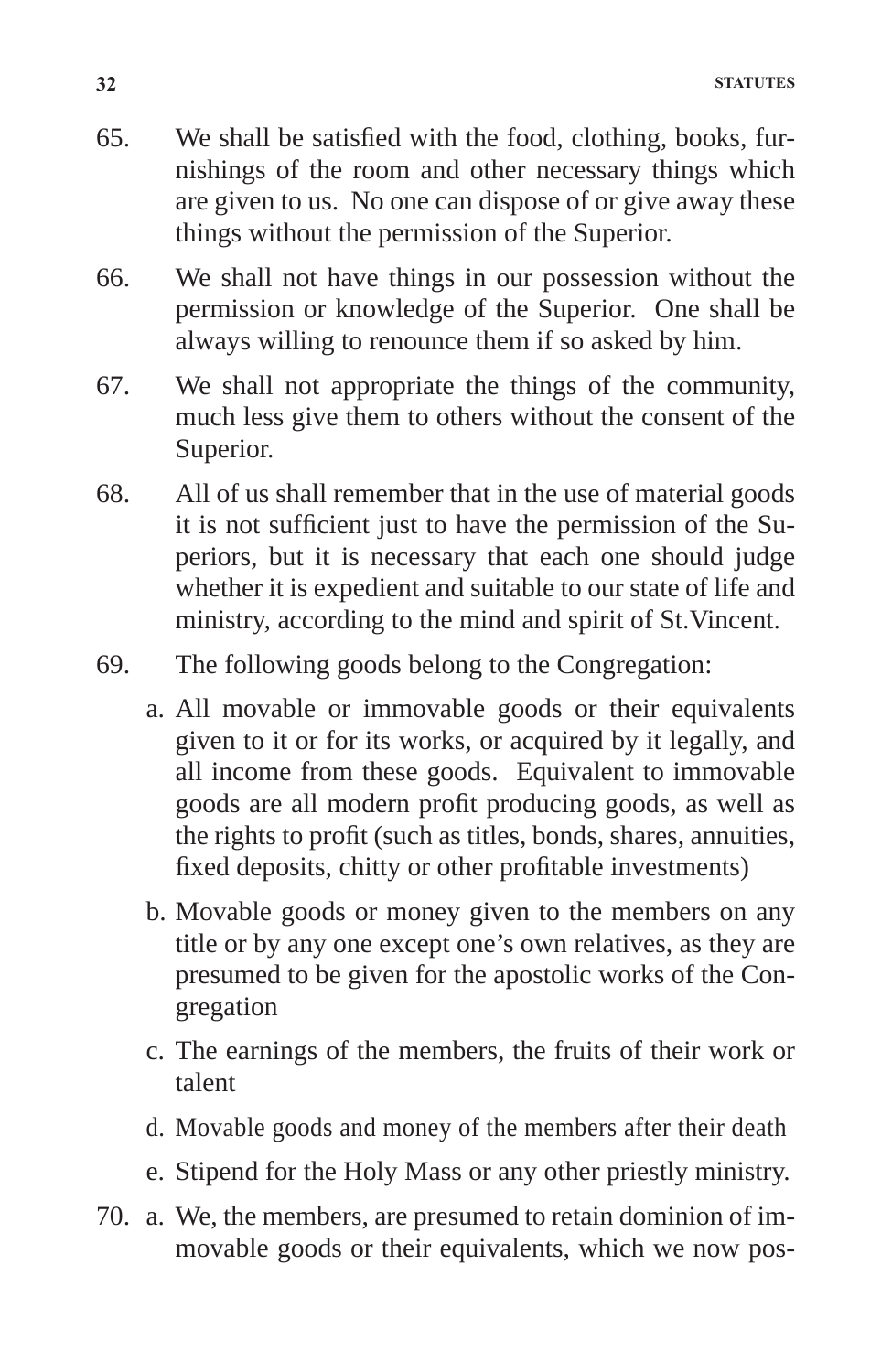sess or will possess in future by hereditary right, legacy, or other legal means of acquiring property saving Statutes no. 69.

- b. We are obliged to apply the yield of our goods to pious works and to the service of the poor, since we have dedicated ourselves and our goods to the ministry of evangelizing the poor and helping them in their needs. This is the principal and positive norm of poverty for us, Vincentians.
- c. The duties of piety and justice demand that, in the first place we provide for our needy parents and relatives from this income, with the permission of the Superior.
- d. Since evangelical poverty is not only of spirit, but also of goods, we can not keep the yield of our goods, nor convert them into immovable goods or their equivalents, which is equal to 'capitalizing' by accumulating yield and capital.
- e. We can, with the permission of the Superior, use the yield of our goods for our own personal needs. This is only a permissive norm, clearly by way of concession, and in no way positively recommended, considering the communal dimension of our poverty.<sup>2</sup>
- 71. Private money or movable goods owned by the members either by inheritance or legacy, or by donation from one's own relatives, can be used only with the permission of the Superior and in the spirit and for the purpose mentioned in Statutes no. 70.

#### **iv APOSTOLIC ACTIVITIES**

72. a. As a chosen part of the Mystical Body of Christ, we have a special role to play in the mission of the Church.We are called to take an active part in the mission of Christ in the Church by proclaiming the revelation and reality of love of God towards all.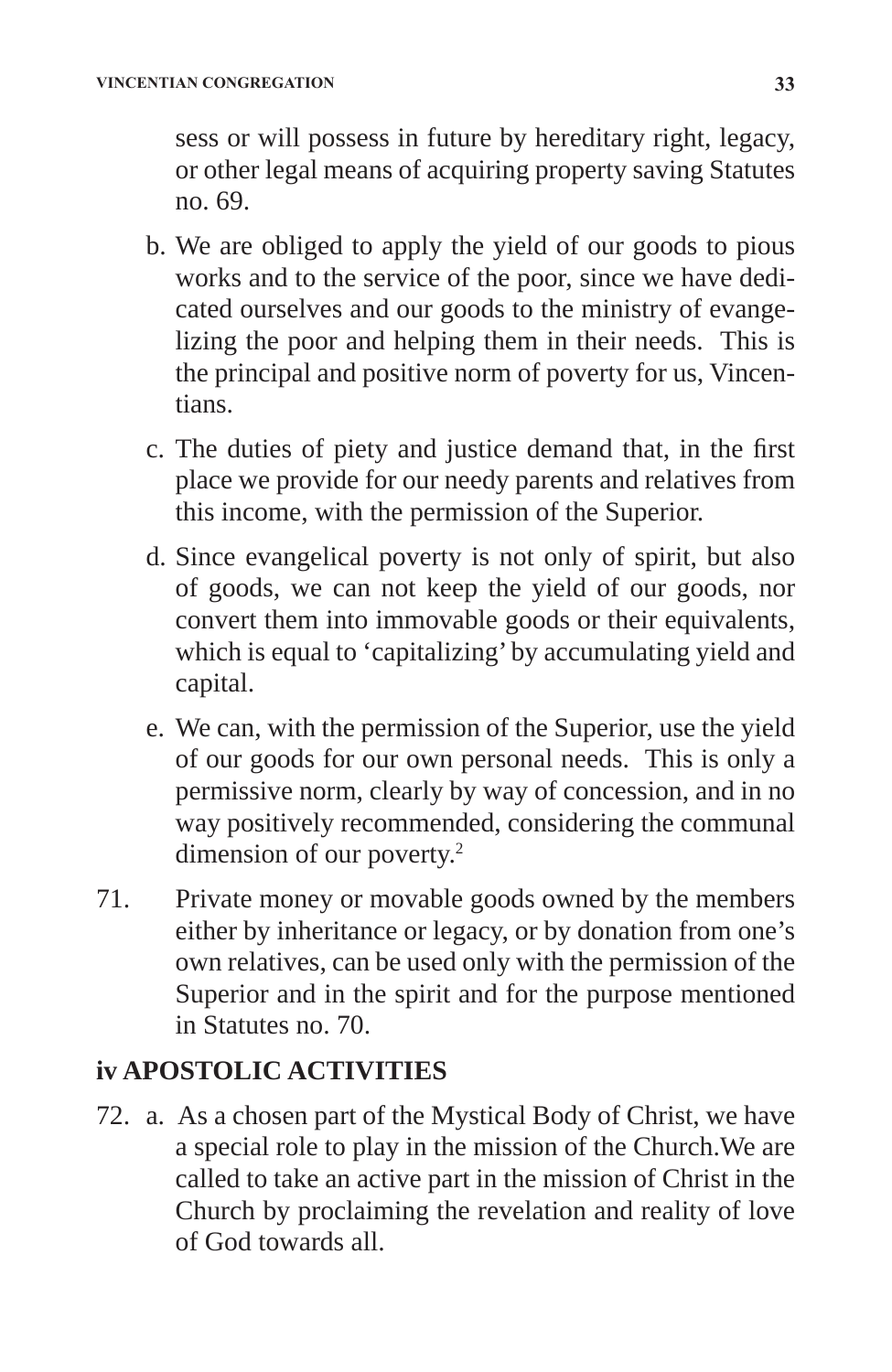- b. To do our apostolic activities successfully we have to make use of suitable and efficacious means in accordance with our laws.
- 73. Our apostolic activities should spring from an intimate union with Jesus Christ. They shall be based on the principles of the Gospel and the spirit of St. Vincent, which give them unity and dynamism.
- 74. The entire religious life of the members should be permeated by an apostolic spirit as their entire apostolic activity should be animated by a religious spirit.
- 75. In imitation of Christ, who assumed our human condition and dwelt among us, we shall "become all things to all" (I Cor.9:22) sharing their lot and serving them in a spirit of openness, understanding and dialogue.
- 76. The members shall dedicate themselves to apostolic activities in a spirit of service and labour without any desire for worldly gain, renouncing their own conveniences and "seeking above all the kingdom of God and His justice" (Mat.6:33). They shall bear witness to Christ by a truly evangelical life in much patience, long suffering, kindness, unaffected love, and if need be, even by shedding their own blood.
- 77. Envisaging the good of the universal Church and feeling one with her, we shall engage ourselves in the apostolic activities in co-ordination with those of the local and the universal Church. With a spirit of co-responsibility all should be willing to serve the Church.
- 78. We should accommodate our varied apostolic activities charitable, educational and social - according to the more urgent needs of the Church and the country.
- 79. In order that our apostolate in the Church may be more effective and fruitful: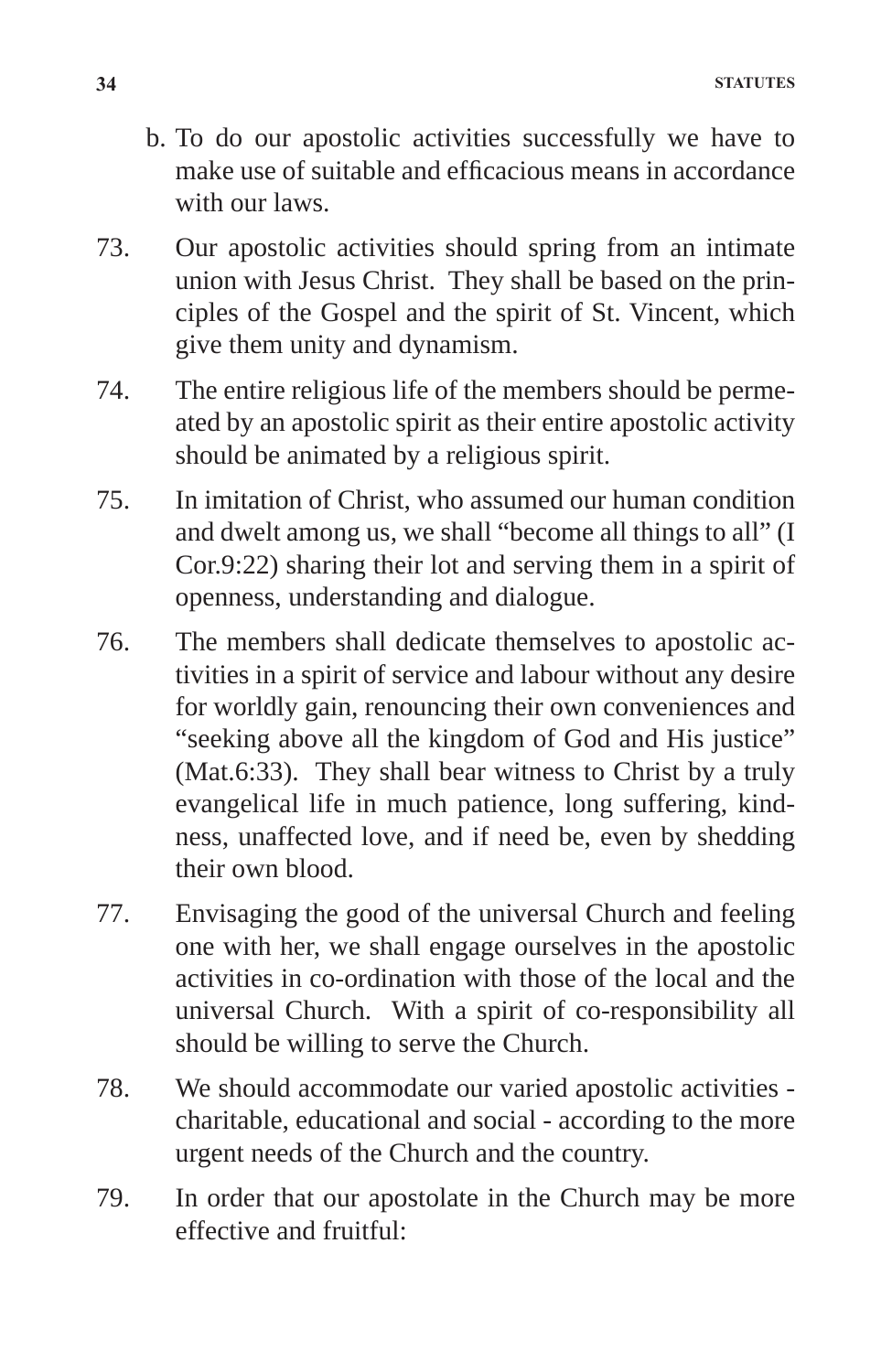- a. We shall labour with pleasure in fraternal co-operation with the Local Hierarchs, diocesan clergy, the religious institutes and the laity.
- b. We shall share the better experience of others and also employ the technological media of social communication. The methods of our apostolate, even though efficient and modern shall never be ostentatious.
- 80. Not content with our own instrumentality in the work of evangelization we shall instill in others the awareness and the spirit of serving the poor. We shall also acknowledge and promote the role of the laity in the mission of the Church.

#### **A. EVANGELIZATION.**

- 81. a. In places where the Gospel has not yet been preached or the Church is not yet well established, all of us, under the direction of the Superior General, should be ready to respond to the manifold requirements of evangelization.
	- b. Evangelization is an Ecclesial act according to the mandate of Jesus Christ (Mt. 28:19-26). As a Society in the Syro-Malabar Church the "Vincentian Congregation" shares the missionary responsibility to preach the Gospel, preserving the identity and the spiritual heritage of this particular Church.
- 82. As St. Vincent dedicated himself to serve the poor materially and spiritually, we too shall regard the poor as our pre-eminent lot in the work of evangelization so that we may proclaim to them the mystery of salvation and help them in their needs. We shall engage ourselves in the process of empowering the poor.
- 83. Let our missionaries realize that they have no other aim but building up the Church of Christ and spreading by word and deed His message, among the people for whom they are sent. Therefore, every one according to his abili-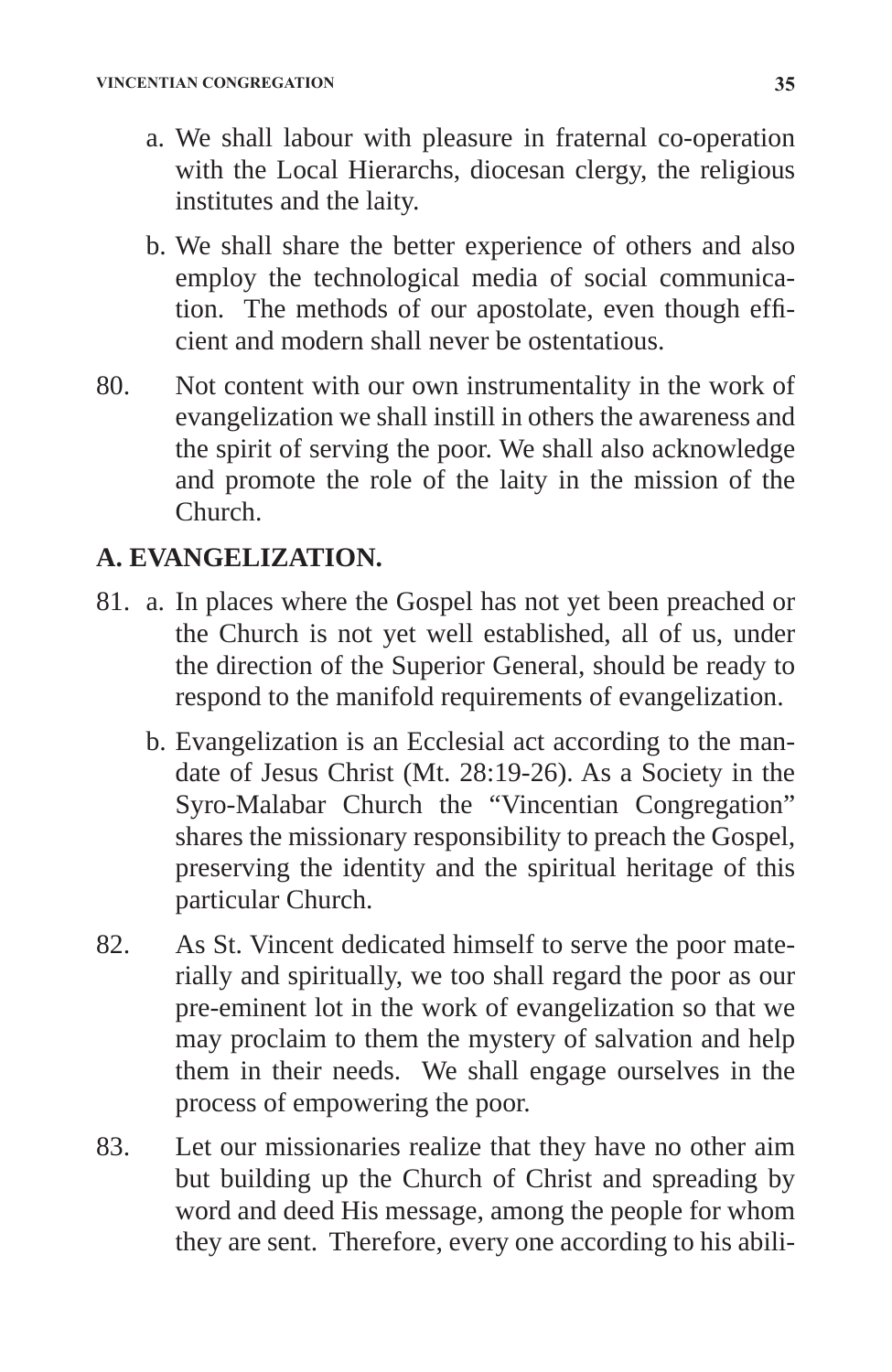ty, charism and appointed task, shall willingly spend oneself for the sake of the Gospel.

- 84. The missionaries shall bear in mind that the success of their mission depends on the holiness of their life and personal union with God. Therefore, our missionaries shall take care to fulfil all the spiritual exercises that are required by our Statutes and Practical Norms.
- 85. When there is no possibility to preach the Gospel directly and immediately, the missionaries shall at least bear witness to Christ by prayers, charity and works of mercy with all patience, prudence and great confidence. Thus they will prepare the way of the Lord.
- 86. The missionaries shall remember that in the mission field they represent the Congregation and shall always foster their attachment to it, preserving the religious identity in their mode of life and conduct.
- 87. Besides the general missionary orientation that has to be given to all, those who opt for the mission should have many occasions to keep their missionary interest alive and active.

#### **B. POPULAR MISSION**

- 88. Popular Mission is our specific form of preaching the Word of God. Following the example of St. Vincent, the Congregation shall lay great stress on preaching Popular Missions and retreats and on teaching catechism to the people adopting diverse methods suited to the times and places. Thus we shall enkindle faith in their hearts and help them towards their renewal and building up of a true Christian community.
- 89. Popular Mission is a distinctive work of the Congregation from its very beginning. All of us shall be prepared for it. Adequate training, both theoretical and practical is to be given to our confreres from their Novitiate onwards.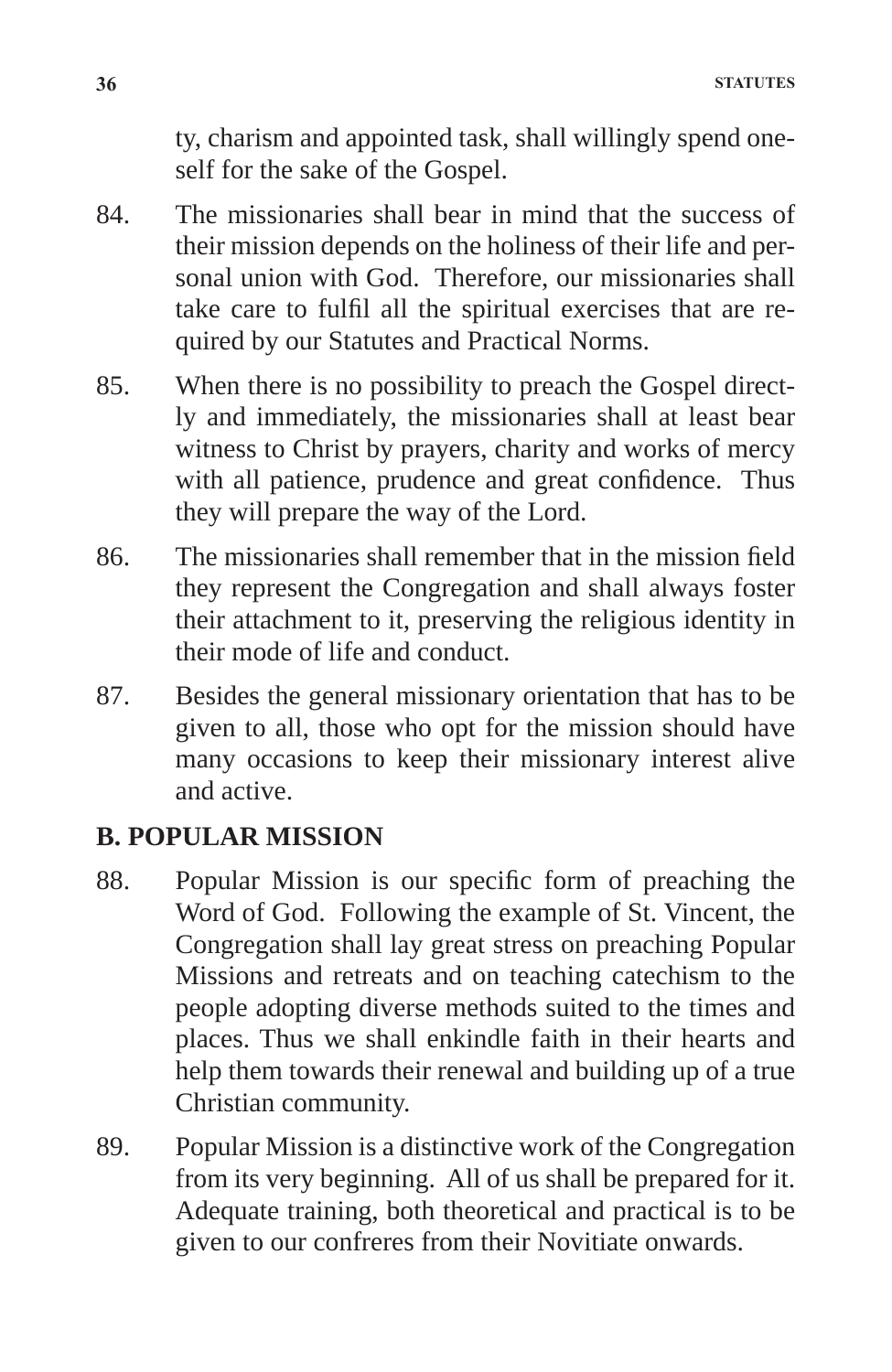# **C. ECUMENISM**

- 90. We shall engage ourselves in ecumenical activities and shall co-operate with other Christians and non-Christians in socio-religious and cultural matters.
- 91. We shall conduct ecumenical meetings and dialogues wherever possible to promote Christian unity. To this end we shall enter into relationship with the local, national and international organizations.

# **D. CHARITABLE AND SOCIAL WORKS**

92. The fundamental principle of our social and charitable activities is the social message of Jesus revealed in the Sacred Scriptures and practised by St. Vincent de Paul. As the purpose of those activities is to bring the people to the Kingdom of God they are not mere humanitarian works. The words of our Lord in the description of the last judgement, "Truly, I say to you, as you did it to one of the least of my brethren you did it to me" (Mt. 25:40), should inspire us in particular.

# **E. EDUCATIONAL AND LITERARY ACTIVITIES**

\_\_\_\_\_\_\_\_\_\_\_\_\_\_\_\_\_\_\_\_\_\_\_\_\_\_\_\_\_\_\_

93. Through educational works, we are fulfilling the duty of forming worthy children for the Church and responsible citizens for the State. Therefore, our educational institutions must distinguish themselves by their spiritual, intellectual and cultural excellence.

Notes:

- 1. By 'private' it is meant that these vows are not 'accepted' by the Superior / his delegate in the name of the Church but the Superior / his delegate acts as a witness of the profession made by the members.
- 2. St. Vincent de Paul, foreseeing many difficulties in the observance of poverty in his Congregation, considered as a body of secular priests, opportunely provided the following 'fundamental statute of poverty'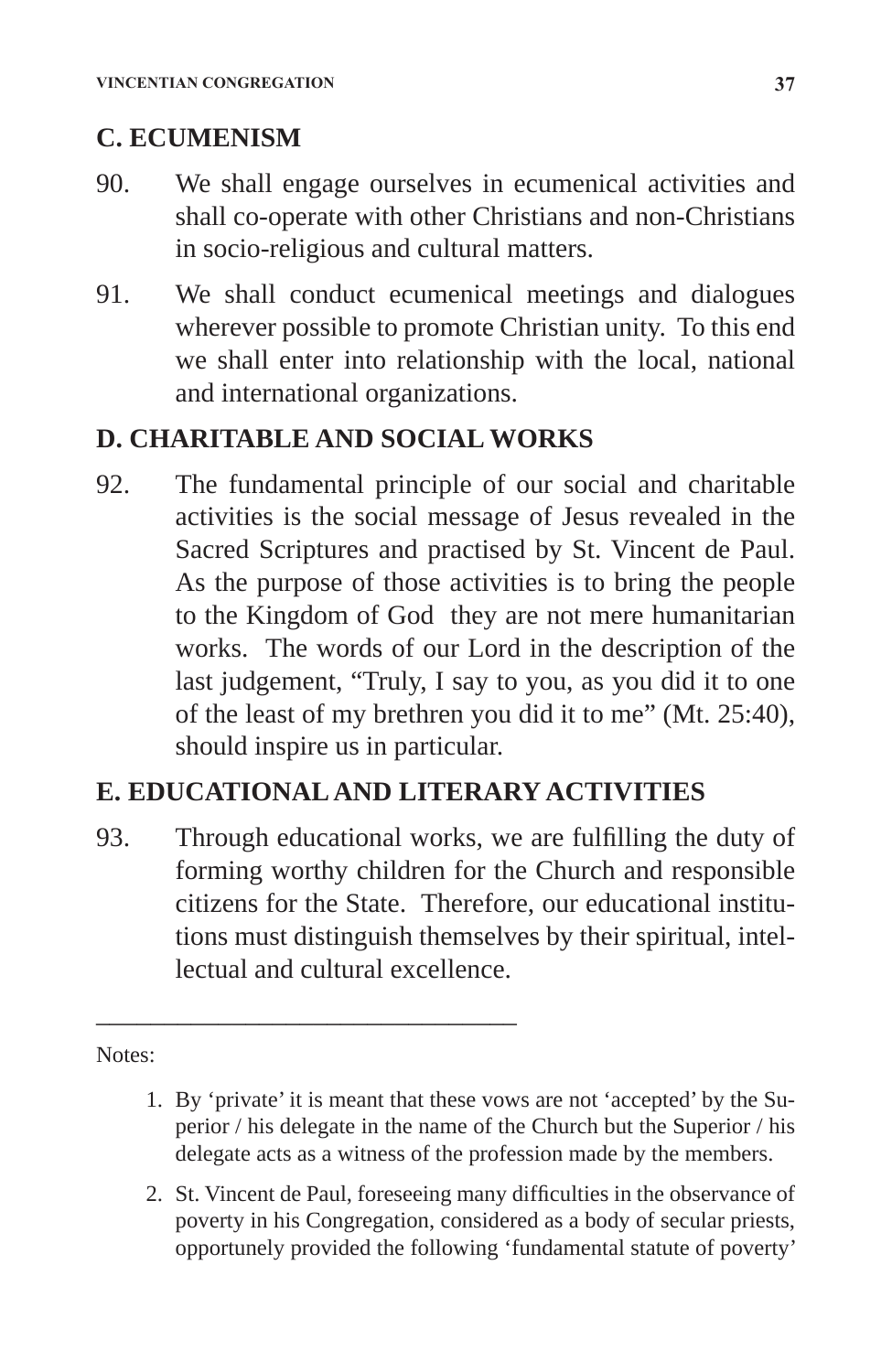of the Congregation of the Mission and got it approved by Pope Alexander VII in 1659.

 "All and everyone received into our Congregation, having pronounced the said four vows, who possess immovable goods or simple benefices or will possess them in future, though they retain dominion of all of them, shall not have free use of them; therefore, they may neither retain the fruits of such goods, or benefices, nor turn them to their own use without the permission of the Superior, but are held to dispense these fruits in pious works, with the permission and according to the judgement of the Superior. If, however, they have parents or relatives in need, the Superior shall see to it in the Lord that their needs are relieved from these fruits before all else" (Constitutions and Statutes of the Congregation of the Mission, Rome, 1984, P. 96).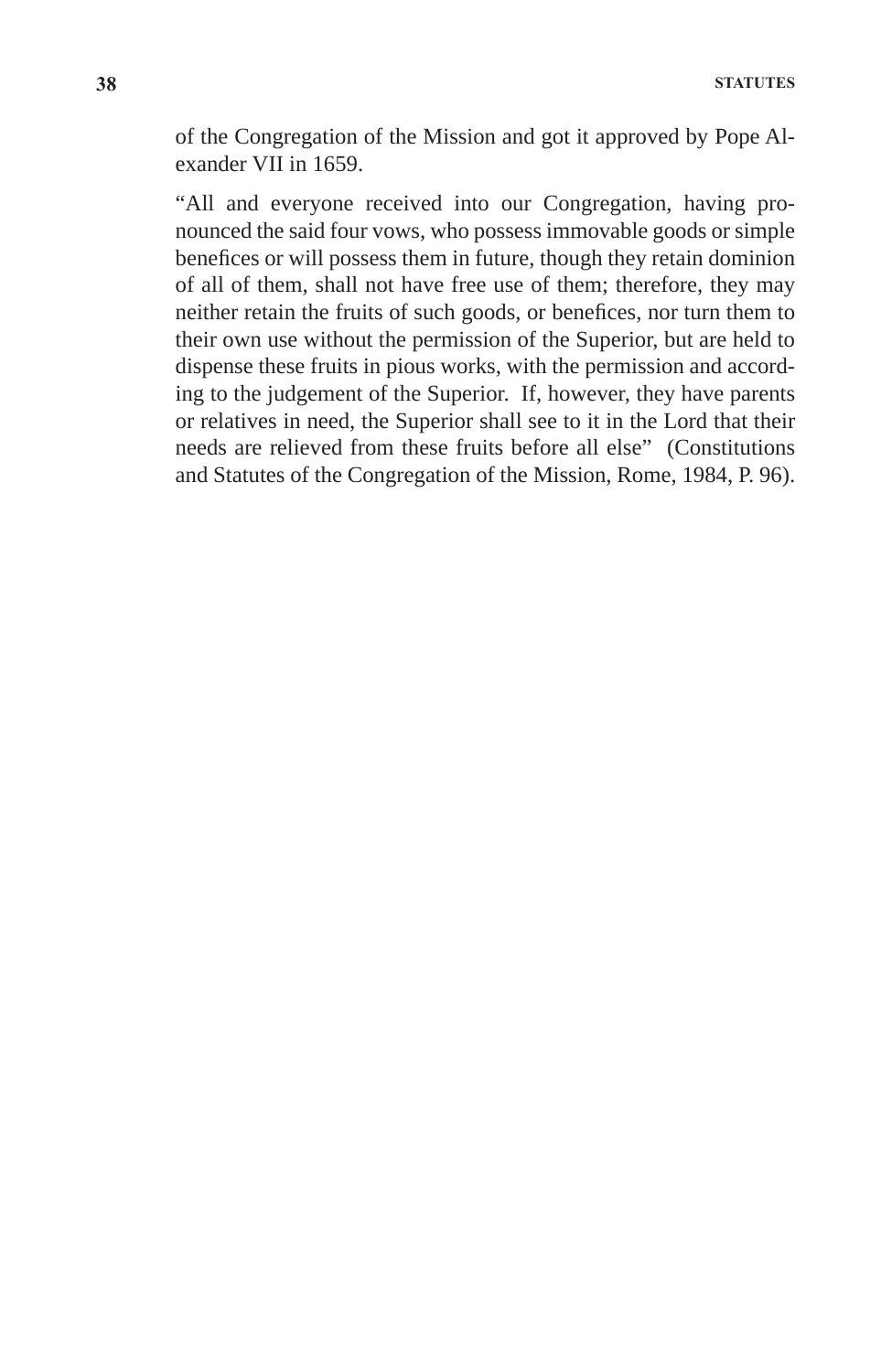# **CHAPTER THREE**

# **MEMBERSHIP IN THE CONGREGATION**

- 94. All of us, priests and Brothers, who are made partakers of the royal priesthood of Christ by the Sacraments of baptism and chrism, and having a specific vocation are incorporated into the "Vincentian Congregation". We have to respond to our vocation by living according to the teachings, ideals and examples of St. Vincent de Paul, our Father. Moreover, priests participate in the ministerial priesthood of Christ, who is priest, shepherd and teacher.
- 95. Incorporation into the Congregation takes place in three stages:
	- a. Initial incorporation when one is admitted into the Novitiate
	- b. Temporary incorporation when one makes the temporary profession of the three evangelical counsels after the completion of the Novitiate
	- c. Perpetual incorporation when one makes the perpetual profession.

# **i. RIGHTS AND OBLIGATIONS**

- 96. All the members who have made at least the temporary profession have the rights and obligations as specified in our Statutes and Practical Norms.
- 97. a. In a spirit of active and responsible obedience all of us shall observe the Statutes, Practical Norms and other directives of the Congregation.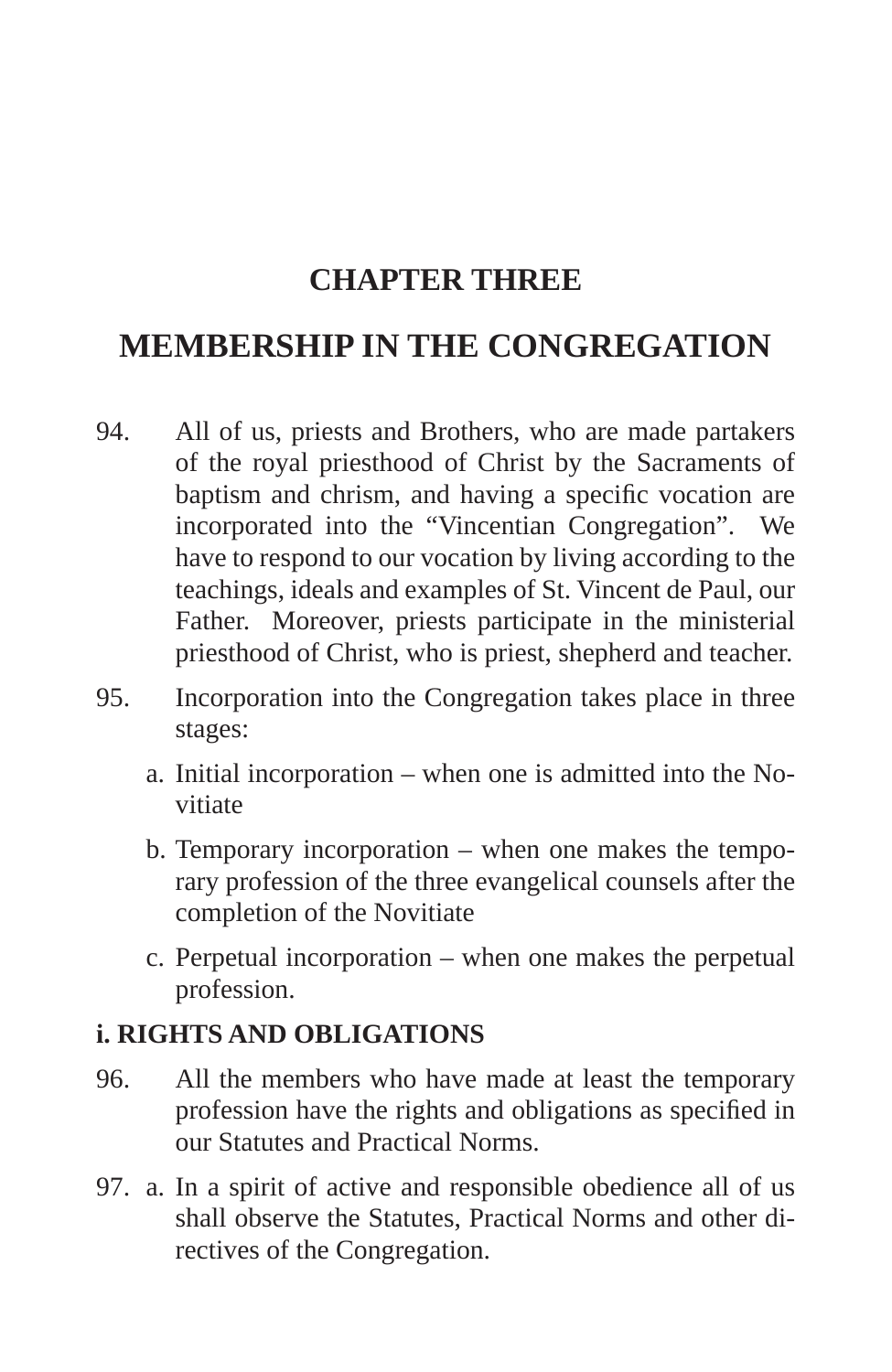- b. We shall regard them as God-given means for our salvation and for acquiring the perfection proper to our vocation.
- 98. All of us shall have high esteem and veneration for the Common Rules given by St. Vincent de Paul as they constitute the foundation of the Statutes and Practical Norms of our Congregation.
- 99. All priest members shall take care to live according to the common obligations of clerics (CCEO 561).
- $100.$  All perpetually professed members<sup>1</sup> have the right of voting (active voice). Priests after one year of pastoral experience and Brothers who have completed ten years after the first profession shall have the right to be elected (passive voice).
- 101. The following persons lack both active and passive voice:
	- a. Those who have an indult of exclaustration (CCEO 491)
	- b. Our members who have been raised to Episcopal dignity or even nominated during as well as after the fulfilment of the office
	- c. Those who have ecclesiastical dignity with jurisdiction.

### **ii PROVINCIAL ENROLMENT**

- 102. By the profession of the evangelical counsels, one is incorporated into the Congregation and is enrolled into a particular Province. One gets the local enrolment when he is given a stable assignment to a House by the competent authority.
- 103.a. The Provincial enrolment of a member can be changed with the consent of the Provincial Superiors concerned with the consent of their Councils and with the permission of the Superior General.
	- b. In case a member approaches the Provincial Superior with a request to change his provincial enrolment and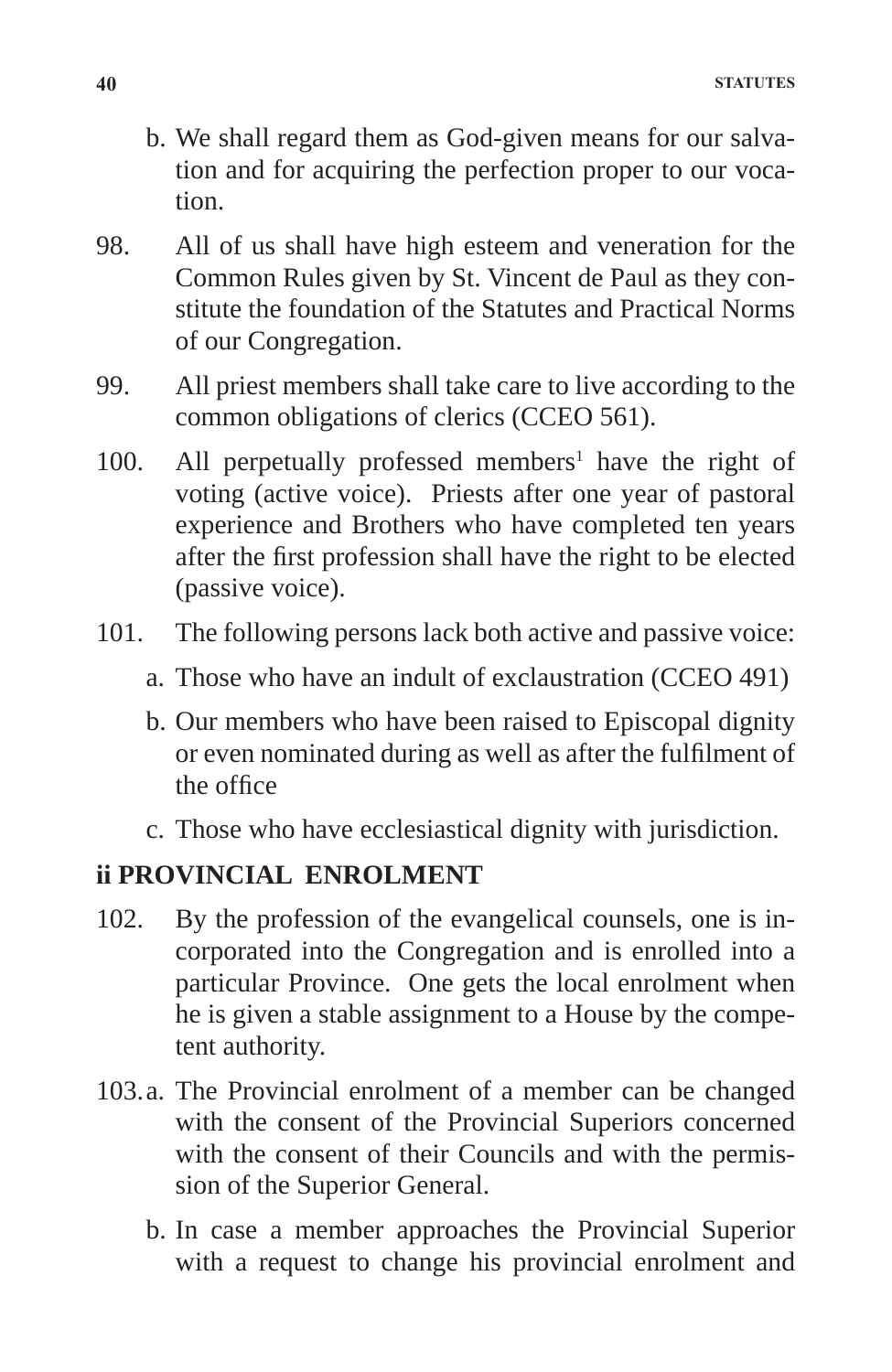permission is denied, the Superior General may, as circumstances warrant it, intervene and enrol him to a Province willing to accept him.

- 104.a. The services of a member may be lent to another Province for a fixed period with the consent of the Provincial Superiors concerned, and with the knowledge of the Superior General.
	- b. When circumstances demand it, either of the Provincial Superiors with the concurrence of the Superior General may recall or send back the member even before the expiry of the stipulated period.
	- c. Likewise the Superior General, having informed both the Provincial Superiors, can ask the member to return to his original Province.
	- d. A member from another Province can be elected or appointed under postulation to hold any office in the Province. The consent of the Superior General as well as the Provincial Superior of the member must be obtained.
- 105.a. The provincial enrolment of the Superior General, and the General Councillors will remain suspended during their term of office.
	- b. When a member of a Province is assigned a work in the Generalate or in any institution or mission directly under the Generalate he retains his Provincial enrolment. He will have local enrolment in the House to which he is assigned by the Superior General.
	- c. When the service of a member is lent to another Province or when a member habitually stays in another Province on an assignment given by the Superior General, his original Provincial enrolment shall be retained, and he shall be given local enrolment in the House to which he is assigned and he will be subject to the provincial authorities of the place, as regards religious discipline.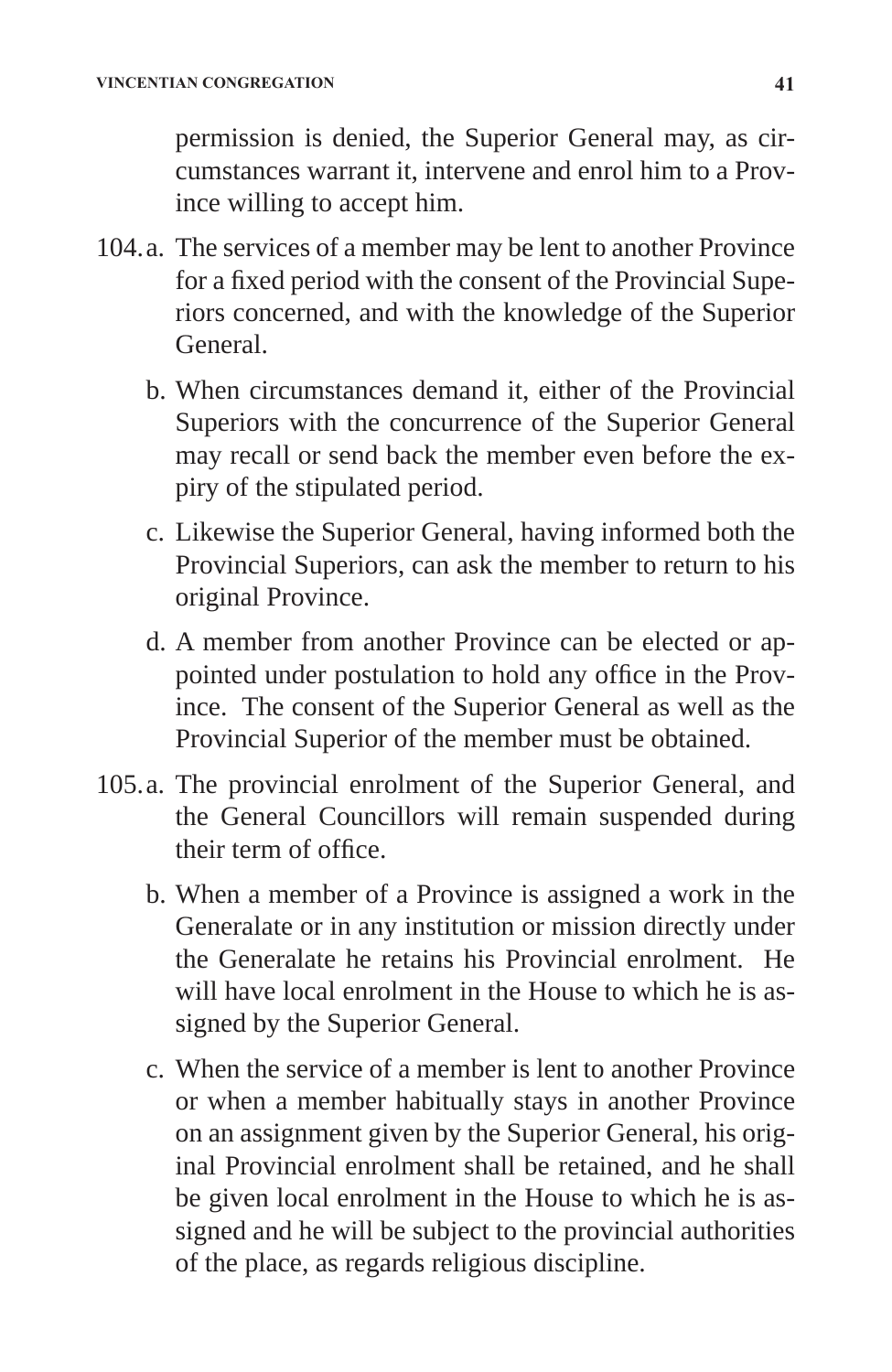#### **iii. FORMATION**

- 106. The formation programme should be such that:
	- a. Each member, cleric or Brother, comes daily to a deeper appreciation of the fact that Jesus Christ and His Mystery is the centre of his life and the fundamental law of our Congregation.
	- b. All of us, animated by the spirit of St. Vincent de Paul and leading a community life in the Congregation, become fit for carrying out its specific works of apostolate.
- 107. As grace does not destroy, but perfects nature, our formation aims at human maturity which serves as a solid foundation of the Christian and consecrated life.
- 108. The period of formation shall be planned in such a way that the candidates are enabled to accomplish the apostolic mission. This requires of us the spirit of sacrifice and the continuous encounter with Christ.
- 109.a. The disciplinary norms are to be regarded not only as a strong protection for community life and charity, but also as a necessary part of training. Its purpose is to inculcate self-control, to promote solid maturing of personality and the formation of those other traits of character, which are most useful for the orderly and fruitful activity of the Church.
	- b. The disciplinary norms shall be applied according to the age and psychology of the candidates so that they may gradually learn to govern themselves, to make wise use of their freedom, to accustom themselves to act responsibly and thus grow into human and Christian maturity and to work along with their confreres and others.
- 110. Personal responsibility and conviction, which are of great importance in all human affairs, should shine forth in the decision by which one responds to the divine call to the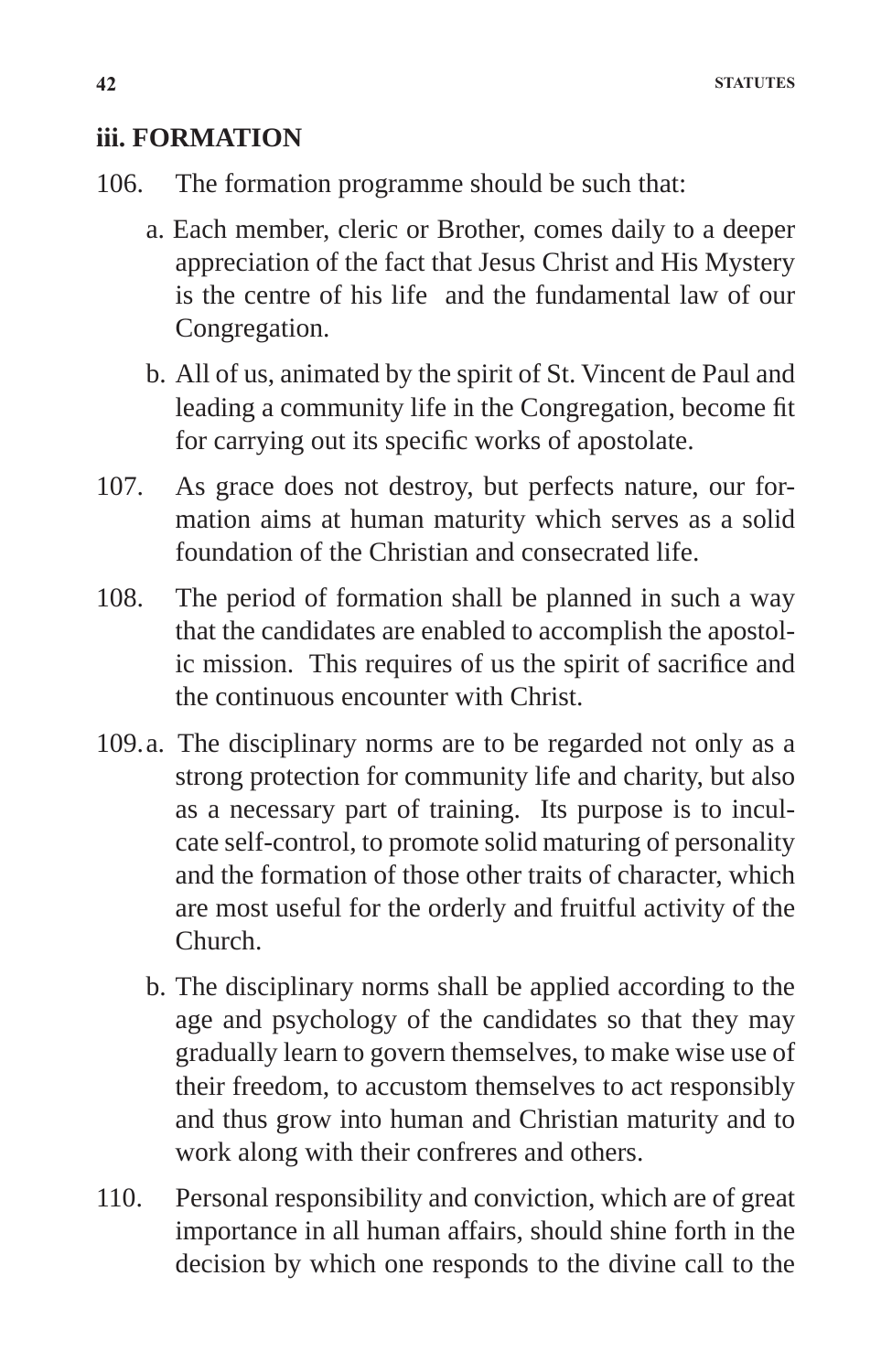Congregation. Therefore, we should preserve and foster that sense of personal responsibility and conviction in the whole process of formation, especially in the case of perpetual incorporation or reception of Sacred Orders.

- 111. In the formation of our members there shall be a thorough co-ordination among the diverse programmes of training. Further, there ought to be an organic unity running through the successive stages of formation. The entire programme should be aimed at and co-ordinated towards the attainment of the goal of our community.
- 112. The formation period is not only a remote preparation but also an initiation into the apostolic work of our Congregation. So even during the formation, members are to be given opportunities to participate in our apostolic works according to each one's training and circumstances.
- 113. It is of great importance that the personal endowment of each member be well utilized for the efficient accomplishment of our apostolate. Therefore, besides the common formation, specific and personal training should be given to all, as far as possible, taking into account their talents and the needs of the apostolate.
- 114. Our formation, especially the pastoral oriented, is to be continued and renewed throughout our whole life.
- 115. There shall be special directories for each stage of formation according to our Statutes, Practical Norms and the directives of the Church. They shall give the disciplinary rules, pious practices and customs, curriculum of studies and directions for other extra curricular activities.

# **A. PROMOTING VOCATIONS**

116. Remembering the Words of Our Lord, "the harvest indeed is great but the labourers are few" (Mt. 9:37), all of us shall take great care in cultivating and fostering genuine vocations for our Congregation.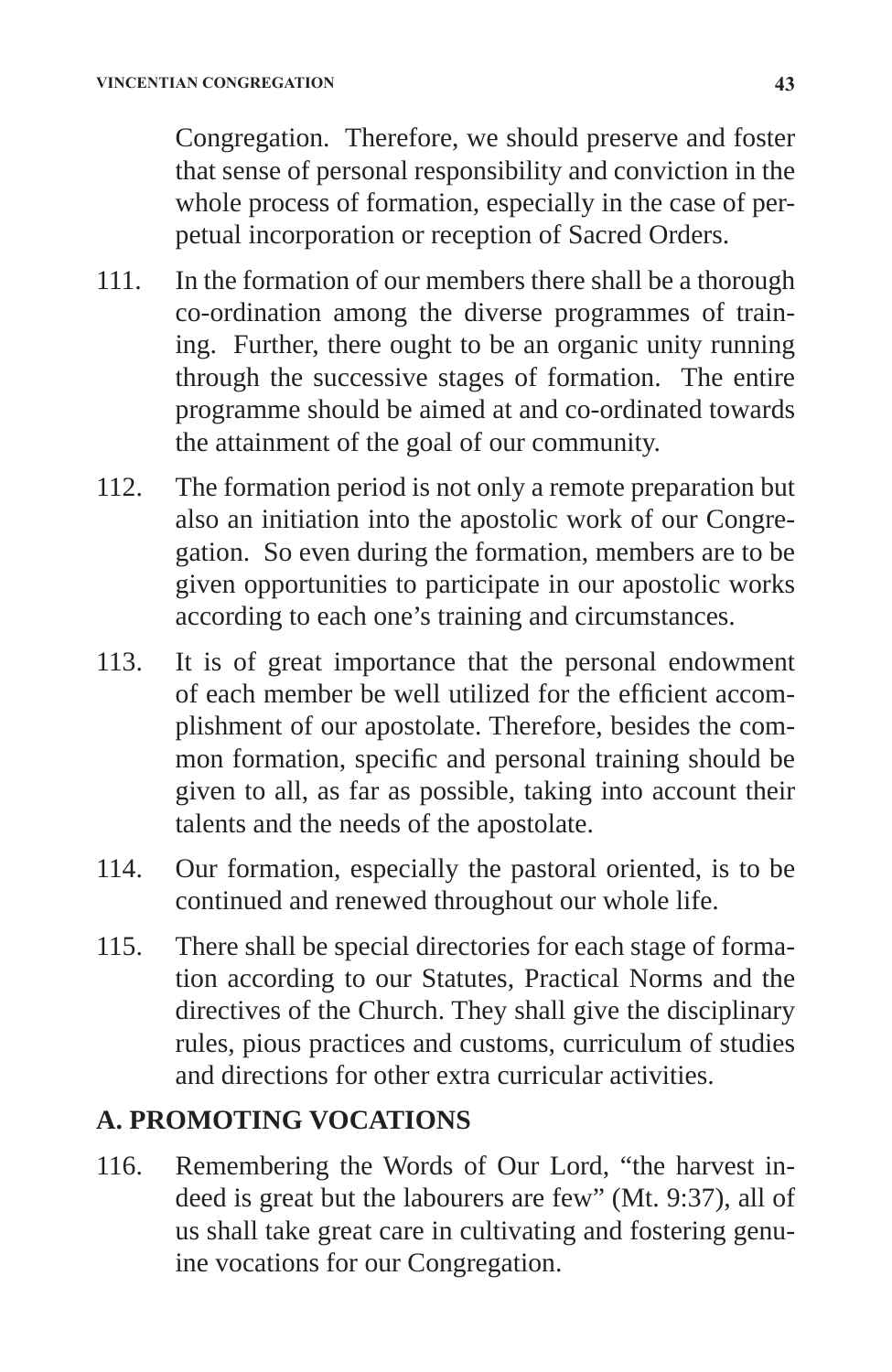117. We shall not forget that our good example of a true Christian and apostolic life affords the highest recommendation for our community and the most appealing invitation to embrace our way of life.

# **B. MINOR SEMINARY**

118. The Minor Seminary which is to nurture the seeds of vocation is of great importance. Candidates who are admitted to the Minor Seminary shall be initiated into the life of the Congregation by a special religious formation, primarily by spiritual guidance and by teaching them to follow Christ the Redeemer with a generous and pure heart (OT 3), according to the example of St. Vincent de Paul.

# **C. NOVITIATE AND PROFESSION**

- 119. In the Novitiate, the candidates who are preparing themselves for the formal incorporation into our Congregation shall be given an intense and specific training as regards the practice of the evangelical counsels and the life and mission of our Congregation.
- 120. Care shall be taken that:
	- a. The novices acquire greater maturity, human, Christian and Vincentian.
	- b. They may be gradually made fit for a consecrated life through the practice of the evangelical counsels and prepared to undertake freely, in due time the obligations rising from such a life, in the "Vincentian Congregation".
	- c. They may be gradually and progressively initiated, into the proper knowledge and experience of the life and apostolic works of the Congregation.
- 121. The Major Superior concerned with the consent of his Council shall admit the candidate to the Novitiate (CCEO 519). For the validity and liceity of admission, the candidates should have completed the  $17<sup>th</sup>$  year of age. In re-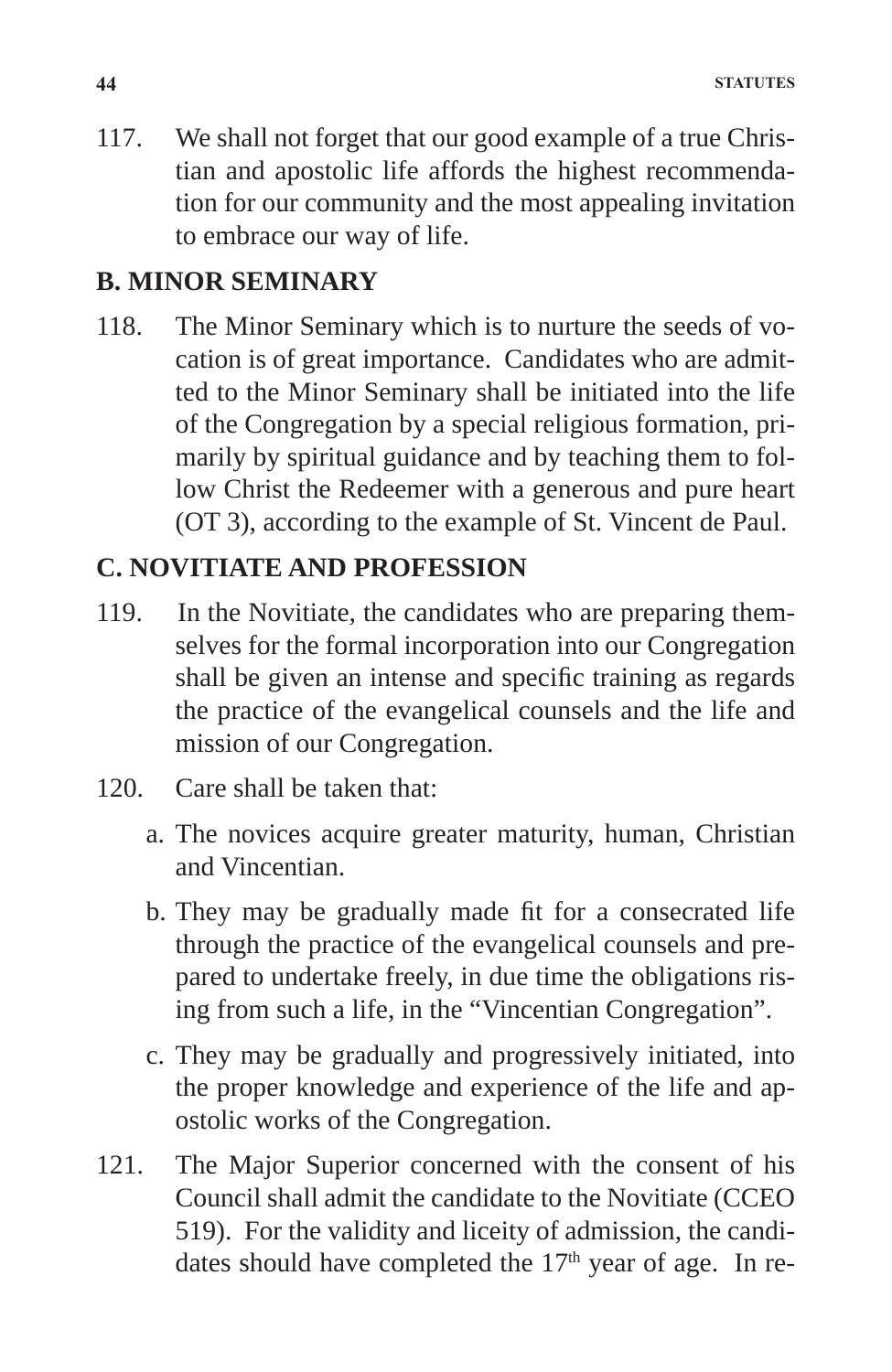spect of other requirements the prescription of the Canon Law shall be observed (CCEO 517).

- 122. The right to dismiss novices on account of just and reasonable cause belongs to the Provincial Superior. He, with the consent of his Council, after considering the reports of the master of novices, takes the decision (CCEO 525 § 1).
- 123. At least twelve months are to be spent in the Novitiate. In individual cases the Provincial Superior after consultation with the master of novices, may allow an interruption, not exceeding three months, which is to be made up if it exceeds 15 days (CCEO 523).
- 124. The novice master shall instruct and form the novices according to the principles stated in our Statutes and Practical Norms. He shall take special care to teach them the principles of spiritual life, especially based on the Sacred Scripture, the particular nature of our Congregation, obligations of consecrated life, teachings of St. Vincent de Paul, etc. If necessary, an assistant to the master of novices may be appointed (CCEO 524).
- 125. At the completion of twelve months in the novitiate the candidates, if they are found fit, are allowed on application in the prescribed form, to make the temporary profession. Otherwise they shall be sent away. If some doubts about the fitness of a certain novice remain, the period of Novitiate may be extended.However, the extension shall not exceed six months (CCEO 461 § 2).
- 126. The candidates make temporary profession annually for the first five years after the Novitiate (CCEO 526).
- 127. The period of the temporary profession may be extended or shortened by the Superior General with the consent of his Council. This period shall last for no less than three years and not more than six years, counting the time continually (CCEO 526 § 2).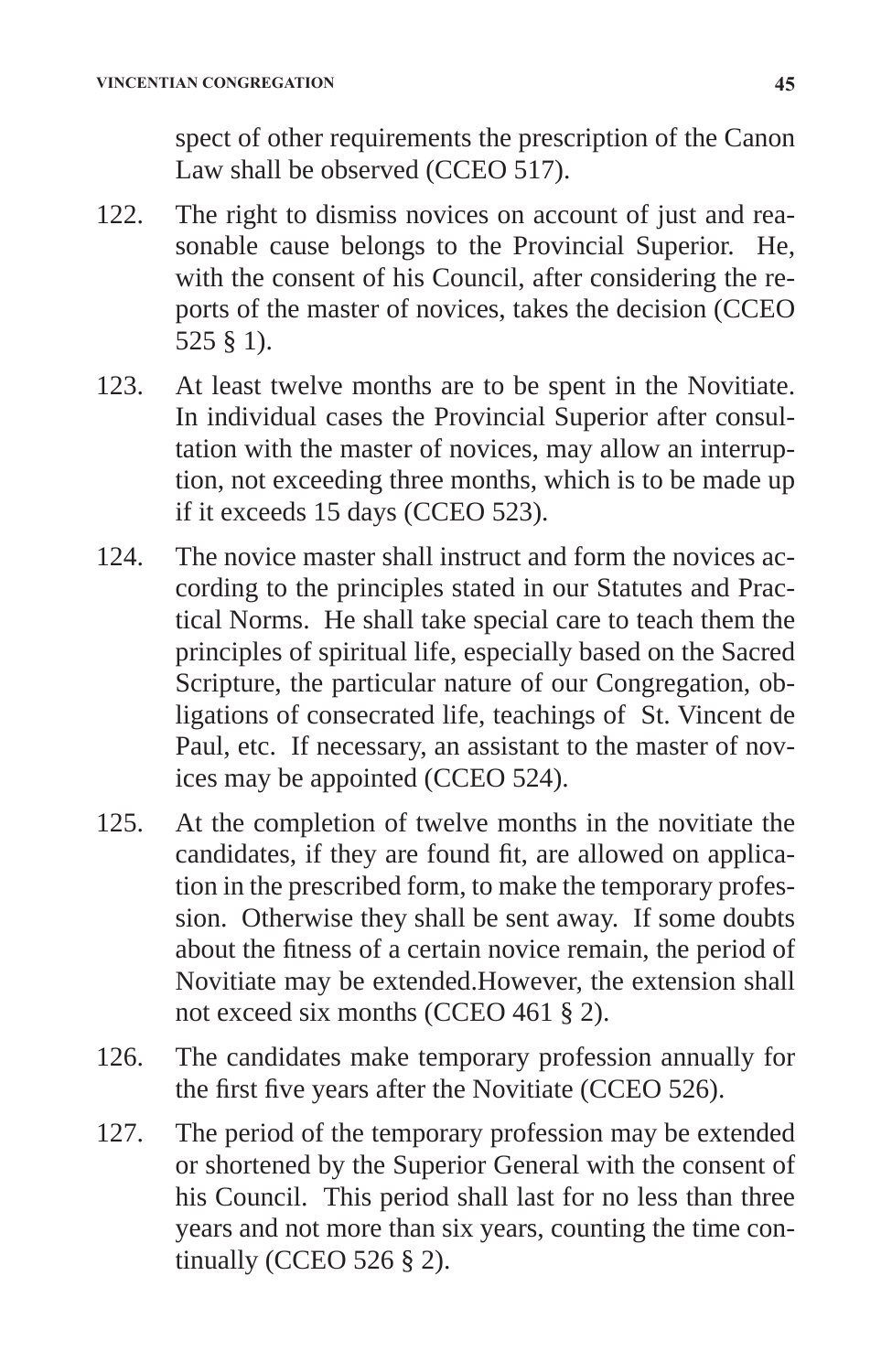- 128.a. After the period of temporary profession they make the perpetual profession of the evangelical counsels .
	- b. When one has made the perpetual profession he becomes a full-fledged member.

#### **D. MAJOR SEMINARY**

- 129. The period of training in the Major Seminary is meant to give a comprehensive formation to the scholastics (OT 4). This ought to enable them to become true shepherds of souls after the model of Our Lord Jesus Christ, who is teacher, priest and shepherd (LG 28).
- 130. The scholastics shall be given spiritual, pastoral, intellectual and cultural training in accordance with the directives of the Church (OT 4).
- 131.a. Priority should be given to spiritual formation of the seminarians so that they live according to the Gospel and grow strong in faith, hope and charity. Care must be taken that during the period of formation they lead a common life according to the custom of our Congregation and that they receive appropriate Vincentian training.
	- b. The seminarians shall carefully study and earnestly practise whatever is said on the life of prayer in our Statutes and Practical Norms.
	- c. It is strongly recommended that every seminarian shall approach his spiritual director once a month for receiving appropriate direction.
- 132.a. Seminarians desiring to receive holy orders have to submit applications to the Provincial Superior.
	- b. Their fitness shall be evaluated by the Rector, who sends the report to the Provincial Superior.
	- d. The Provincial Superior with his Council takes the final decision and promotes those who are fit.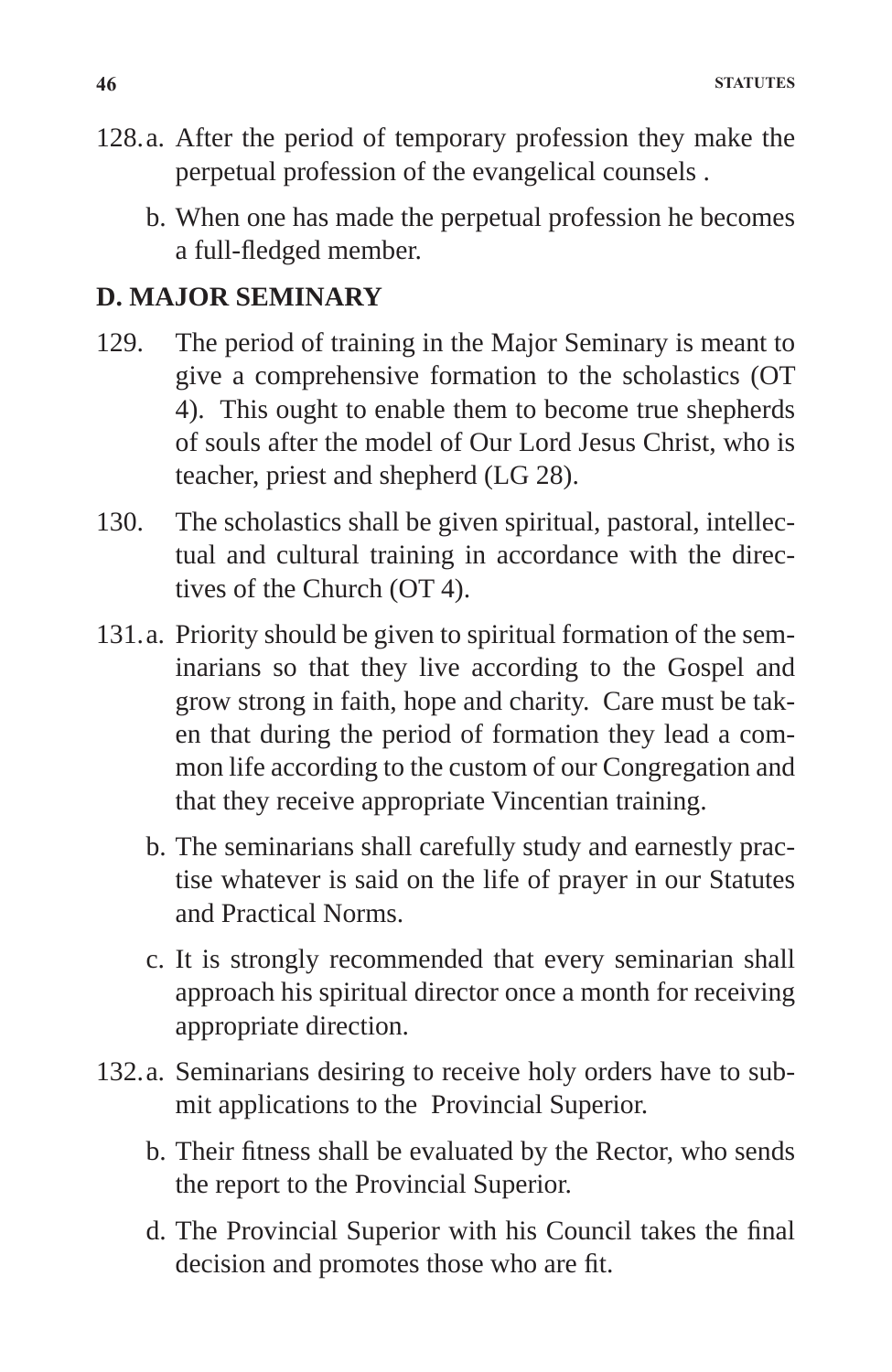133. After having completed their clerical studies, our priests shall continue the studies of Sacred Sciences and related secular topics (CCEO 372).

# **E. FORMATION OF BROTHERS.**

- 134. The formation of Brothers should comprise of the human, spiritual, doctrinal and practical aspects of the Vincentian way of life. It must be accommodated to their natural talents and to the needs of our apostolate.
- 135. The formation of Brothers should be such that, as fullfledged members of our community, they shall be able to participate in all our activities, in the service of the Body of Christ by helping in the pastoral ministry and working in temporal and social fields of our apostolate, including the administration of the temporalities of the House and other needs of the community.
- 136. The training of Brothers in the Novitiate ought to be of the same pattern as that of the clerics, unless special circumstances demand a change.
- 137. Aspirants to Brotherhood shall undergo a period of postulancy under a director appointed by the Major Superior before they are admitted to the Novitiate. The period of postulancy shall normally be two years. During the postulancy, the aspirants are to be given a special spiritual orientation. They shall be initiated into the life of our Congregation.

# **iv. DEPARTURE AND DISMISSAL**

- 138. With regard to the departure and dismissal of members all the prescriptions of the Canon Law should be strictly observed.
- 139. At the completion of the term of temporary profession, one is free to leave the Congregation (CCEO 546 § 1).
- 140. When one requests dispensation from temporary profession for a just and reasonable cause, the Superior General can grant it with the consent of his Council (CCEO 546 § 2).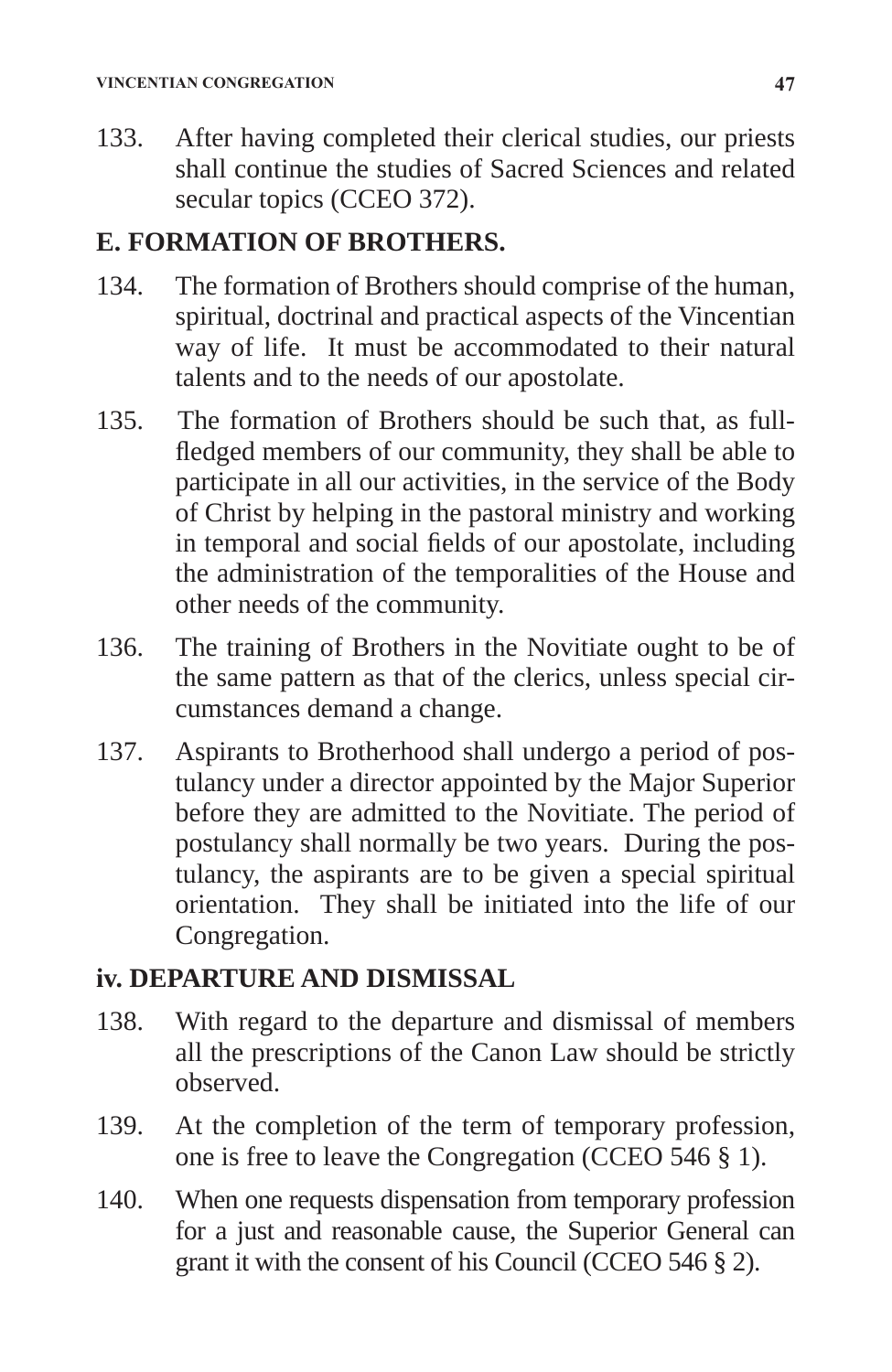- 141.a. On account of grave reasons, such as lack of religious spirit, the Superior General with the consent of his Council can dismiss a member who is bound by temporary vows (CCEO 552).
	- b. The dismissed member can appeal to the Apostolic See with a suspensory effect within ten days from the notification of the dismissal (CCEO 552 § 3).
	- c. Infirmity is not a sufficient reason for dismissal unless it is proved with certainty that it was deceitfully concealed before the first formal incorporation (CCEO 547 § 2).
- 142.a. By the very fact of dismissal the obligations of the temporary profession cease.
	- b. If he is a cleric, the Canon Law is to be followed (CCEO 498 § 3; 500-503 & 562 § 3).
- 143. The Superior General is the competent authority with regard to the dismissal of a perpetually professed member (CCEO 553).
- 144.a. The dismissal of a member who is bound by the perpetual profession must necessarily be preceded by three offenses with a double admonition and failure to amend (CCEO 500 § 2).
	- b. Grave external scandal, serious imminent danger to the community, and incorrigibility after repeated, serious and formal warnings, are sufficient reasons for dismissal (CCEO 498 § 1).
- 145. As regards the obligations of the perpetually incorporated members after their dismissal, the norms of the canon (CCEO 502) are to be followed.
- 146. A member shall be held dismissed from the Congregation by the law itself, who has publicly rejected the Catholic faith or has contracted or attempted marriage, even if only a civil one (CCEO 497 § 1).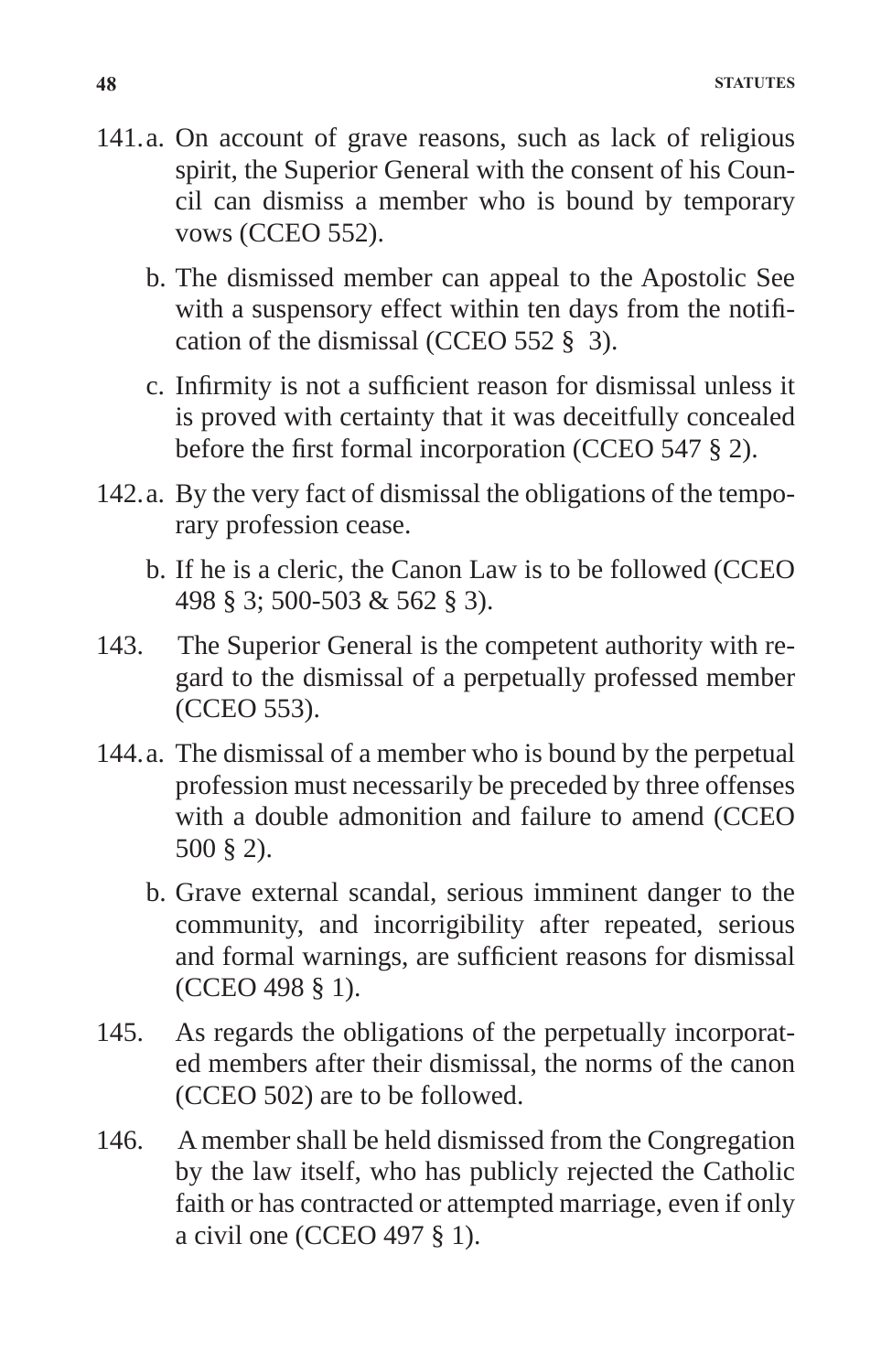\_\_\_\_\_\_\_\_\_\_\_\_\_\_\_\_\_\_\_\_\_\_\_\_\_\_\_\_\_\_\_

- 147.a. One who lawfully departs or who was lawfully dismissed from the Congregation cannot claim anything from it for any kind of work performed therein (CCEO 503 § 1).
	- b. The congregation, however, shall extend equitable and evangelical charity toward a member who is being separated from it (CCEO 503 § 2).

Note:

1 Seminarians who are still in the formation period, though perpetually professed, do not enjoy the right of voting (active voice).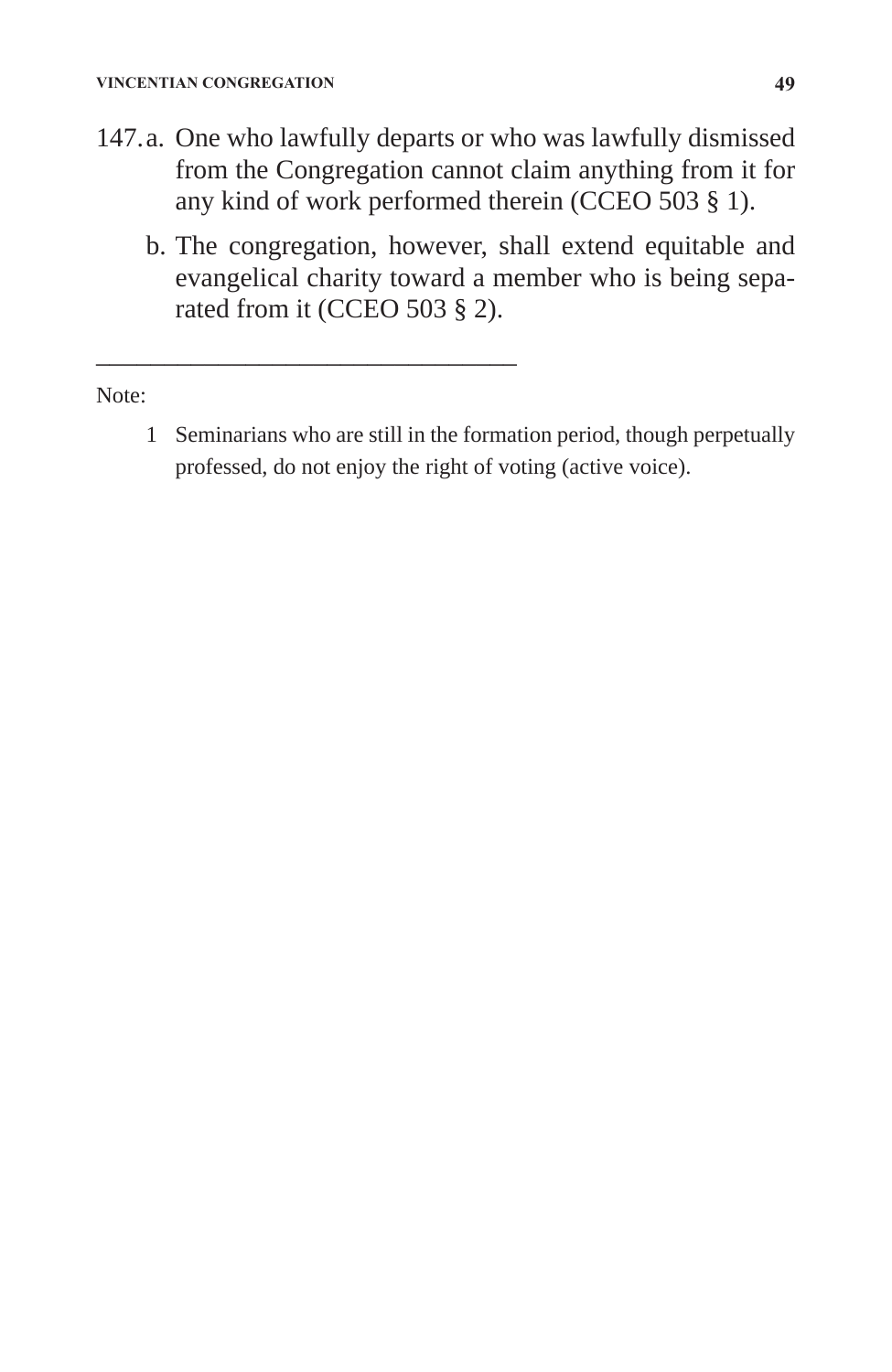# **CHAPTER FOUR**

# **ADMINISTRATION**

# **I. ADMINISTRATION OF THE CONGREGATION**

- 148. All the confreres are called to the Congregation to continue the mission of Christ. They must realize that they have both the responsibility to work together for the good of the whole community, and the right and duty to participate effectively in the government of the Congregation according to the norms of our Statutes and Practical Norms (PC 14; CR 11,3).
- 149. Those who exercise the God-given authority shall set before the confreres the example of Christ who came not to be served but to serve (Mt. 20:28). Let them, therefore, serve the community in the spirit of Christ. It will promote a true communion of life and apostolate of our Congregation (PC 14).
- 150. They shall enter into dialogue with the confreres and encourage them to co-operate generously for the well-being of the Congregation and the Church. However, they retain the authority to decide and command what is to be done.
- 151. We shall observe the principle of subsidiarity throughout the administration. Affairs which can be cared for by individual members or at lower levels of administration shall not be taken over at a higher level. On the other hand, the unity of the administration necessary for the pursuit of the aims and the good of the Congregation must be preserved intact.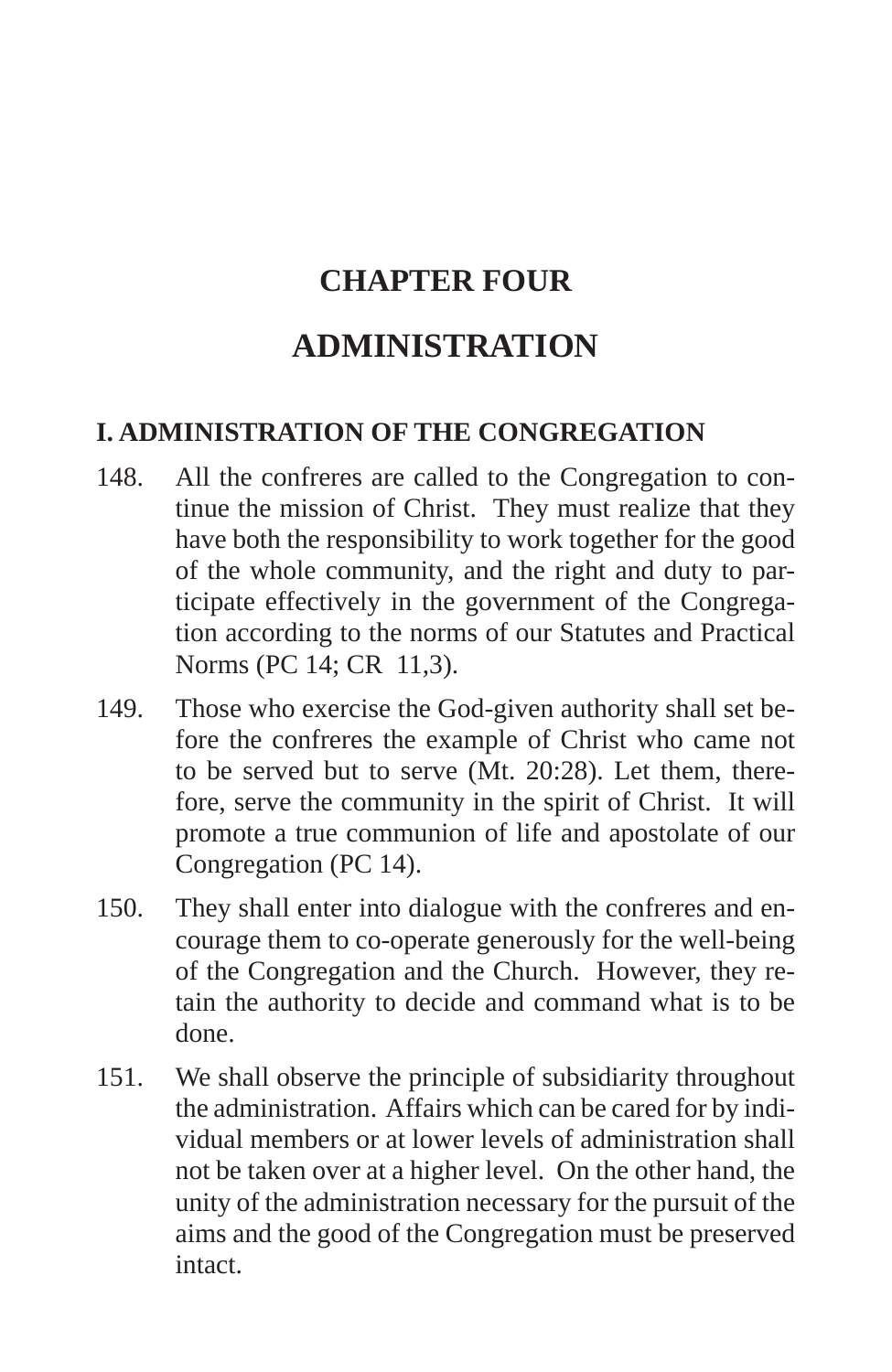- 152. The faithful observance of our Statutes and Practical Norms is to be urged by the Superiors. Christ who has entrusted to them grave obligations will one day require of them an account of their stewardship (Heb. 13:17; PC 14).
- 153. There are three levels of administration in the "Vincentian Congregation" – General, Provincial and Local.
- 154. The General Synaxis, the Superior General, the Provincial Synaxis, the Provincial Superiors and the Superiors of the Houses exercise over the confreres that power defined by the Common Law of the Oriental Churches and our own Statutes and Practical Norms (CCEO 511 § 1).
- 155. The term Major Superiors shall mean the Superior General, the Provincial Superiors and the assistant Superior General and the assistant Provincial Superior, when they act as Major Superiors (CCEO 418 § 1).

# **i. GENERAL ADMINISTRATION**

- 156. By the General Administration we mean the overall governance of the whole Congregation by the highest authority in the Congregation with due respect to the subsidiarity of authority at different levels.
- 157. The administration of the Congregation is done ordinarily by the Superior General with his Council and extra-ordinarily by the General Synaxis (CCEO 511).
- 158. For the better administration and more efficient apostolate, the "Vincentian Congregation" is divided into Provinces or Vice-Provinces, Regions or Missions according to the norms of law.

# **ii. PROVINCIAL ADMINISTRATION**

159. A Province is a part of the Congregation, consisting of several Houses ruled directly by a Major Superior (CCEO 508 § 1). It constitutes a major administrative unit within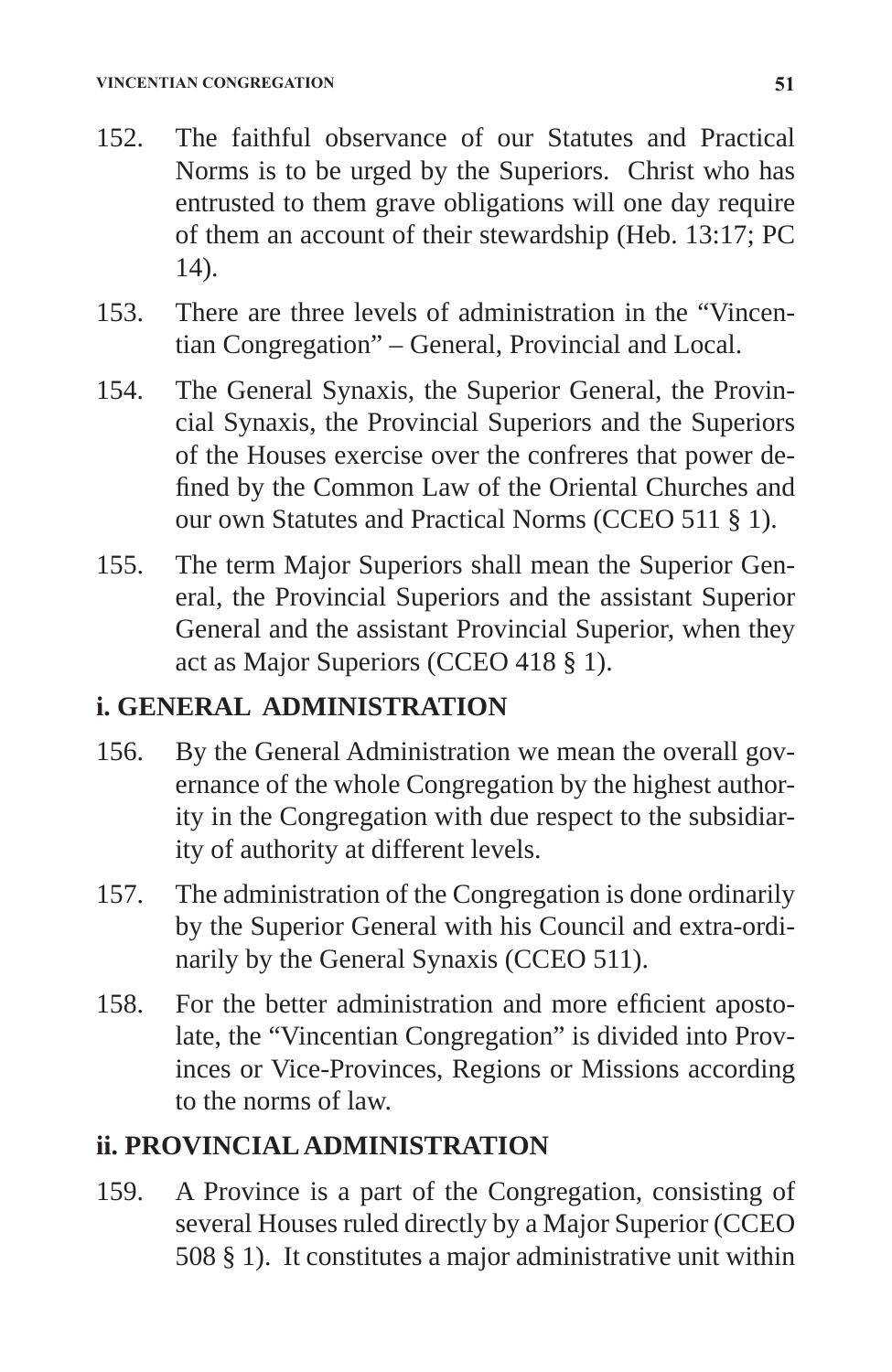a fixed territory and is canonically erected by an act of the General Synaxis.

- 160. A Province normally should be self-sufficient in personnel and finance. Special circumstances such as diversity of languages, wide territorial differences etc., may demand exceptions.
- 161. A Province enjoys freedom of internal administration subject to the overall supervision of the Superior General with his Council.
- 162.a. The General Synaxis by a decree may erect, divide or suppress a Province or Vice-Province or alter their boundaries or combine several of them together, with a two third majority of votes.
	- b. The Superior General with the consent of his Council, however, is empowered to alter the boundaries of Provinces at the request of the Provincial Synaxes concerned.
- 163. Unless, otherwise stated explicitly, any provision in our law regarding the Provincial administration is equally applicable to the administration of a Vice-Province.
- 164.a. When a Province is divided and a new Province is set up all the assets and liabilities shall be divided proportionately and equitably safeguarding the wills of the pious founders and donors, lawfully acquired rights, and our particular law. In case of disputes the Superior General with his Council decides the matter.
	- b. The division of the archives of the mother Province is reserved to the decision of the Superior General after he has heard the Provincial Superiors concerned.
- 165.a. Although each Province is circumscribed by territorial boundaries, it is possible for a House or Centre of one Province to be erected within the territory of another Province with the permission of the Superior General with his Council and with the consent of the concerned Provincial Superior with his Council.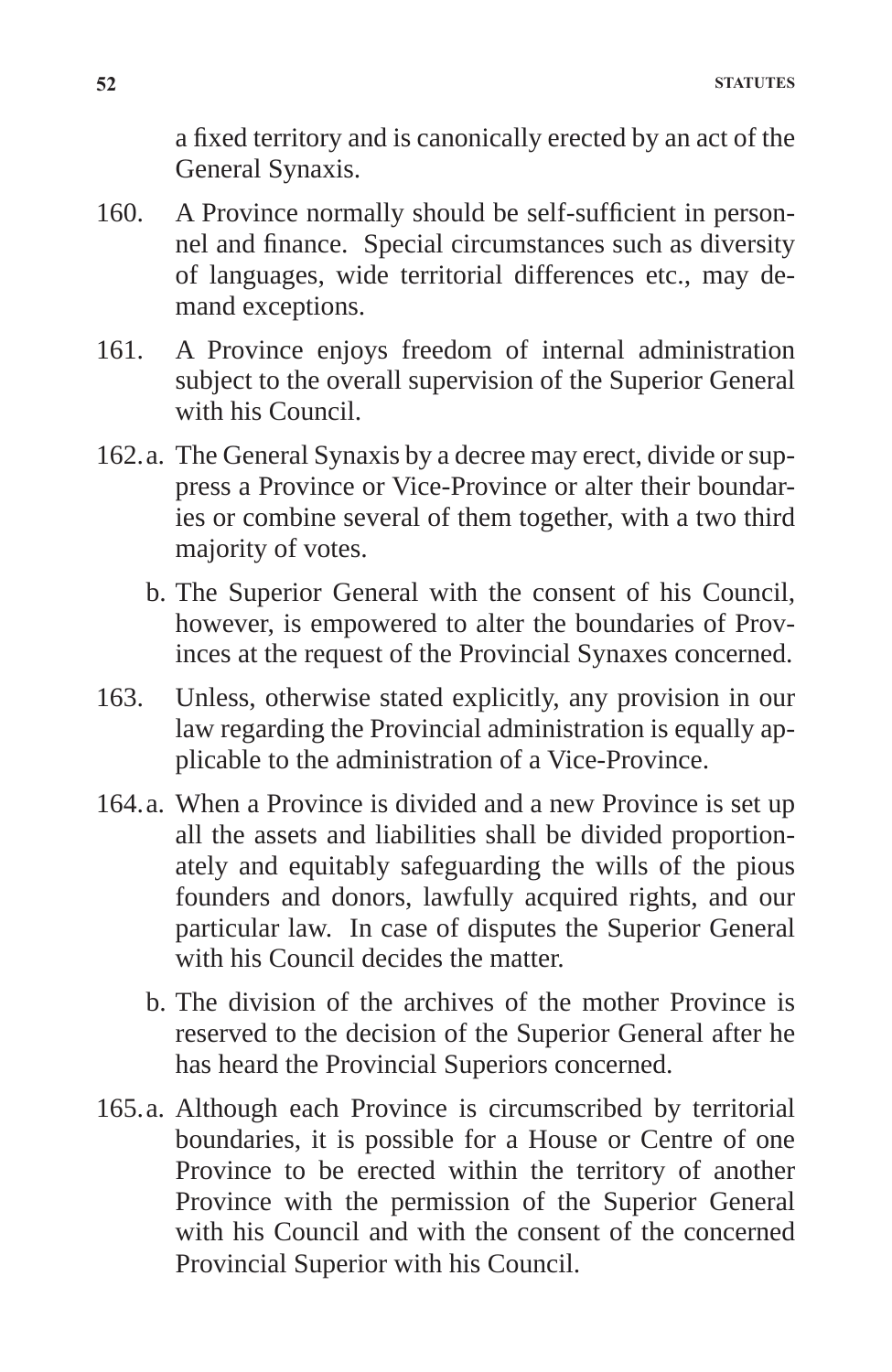b. If the common good requires it, the Superior General with the consent of his Council, may erect anywhere a House, residence or institution. If, however, it is within the territory of a Province, he may do so after having consulted the Provincial Superior concerned.

### **II SYNAXES**

- 166.a. Superiors and Synaxes possess power of governance for both the external as well as the internal forum, in conformity with Statutes and Practical Norms (CCEO 511 § 2).
	- b. A General/Provincial synaxis is the one which holds the highest authority in the Congregation/Province according to the norm of the Statutes and Practical Norms, representing the entire Congregation/Province. It should be a true sign of unity and love of the members (CCEO 512).
- 167. All deliberations of the synaxes must be based on the Statutes approved by the Apostolic See. Nothing must be ever decided which is contrary to its spirit.
- 168. The General Synaxis can propose to the Apostolic See, and the Provincial synaxis to the General Synaxis alterations and additions to the Statutes provided they are in harmony with the spirit of the Statutes. Any addition, alteration or derogation in the Statutes are to be made by two third majority of votes of those present. Amendments to the Statutes are to be approved by the Apostolic See.
- 169. Synaxes are of two kinds: Ordinary and Extraordinary.
	- a. Ordinary synaxis is the one held every fourth year to conduct the election and to discuss the important affairs of the Congregation/Province.
	- b. Extraordinary synaxis is the one held for grave reasons outside the usual time. In the case of the extraordinary Provincial synaxis the approval of the Superior General is necessary.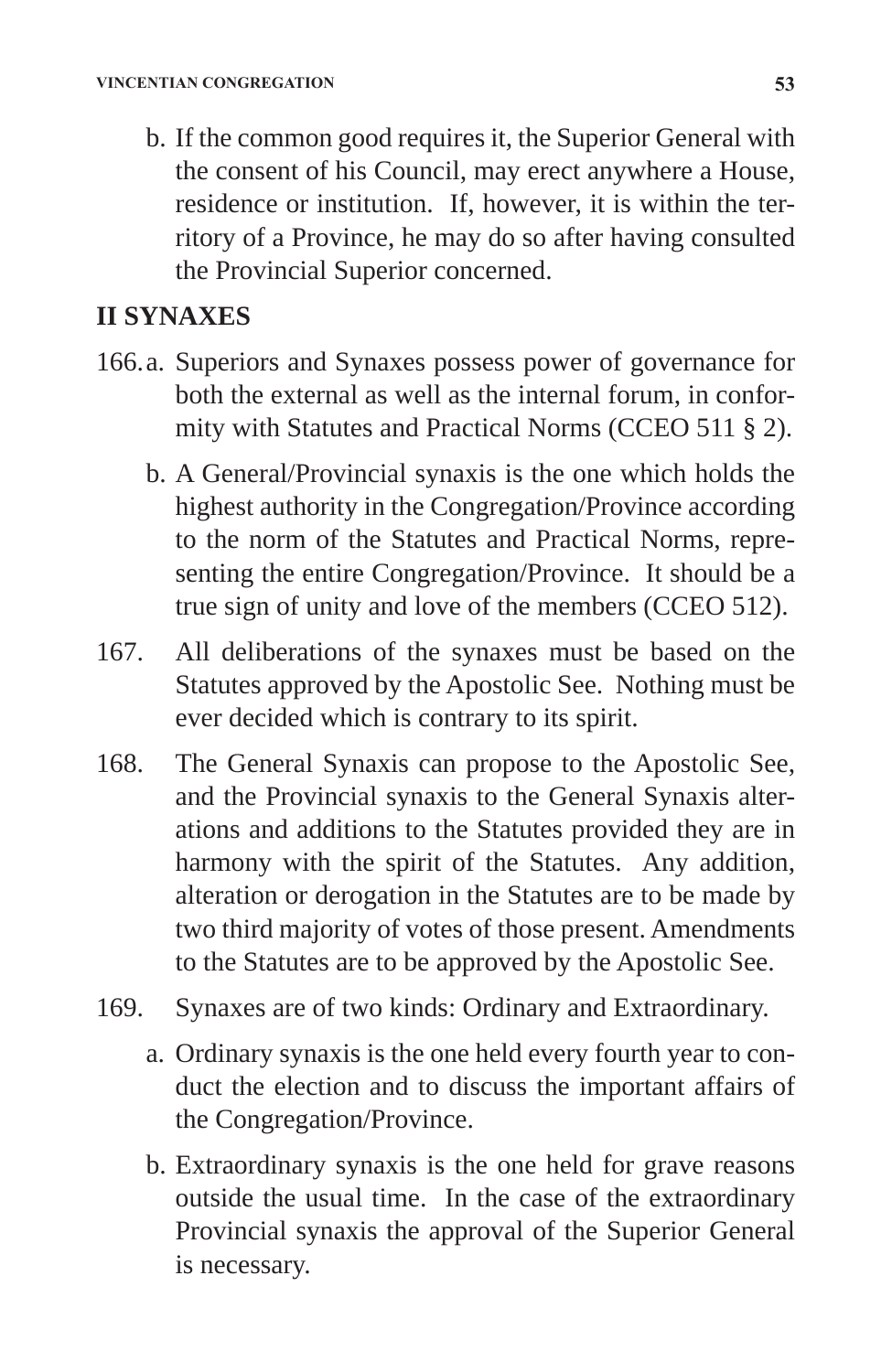- 170. At least three fourth of the capitulars shall be present to have the quorum of Synaxes.
- 171. It is the right and duty of all the members to submit their opinions and suggestions to the Synaxis.
- 172. Members who are diligent in the observance of our Statutes and Practical Norms, well-versed in the life and activities of the Congregation, zealous in preserving and promoting its spirit, and prudent in deliberations and actions are to be elected as delegates to the Synaxes.
- 173. Representation to the General Synaxis from each Province or Vice-Province, and Region or Mission directly under the Generalate shall be in proportion to the number of the perpetually professed members, but without prejudice to Statutes 184 b.
- 174. Once the delegates are elected they are obliged to attend the Synaxis. However, the concerned Major Superior may grant exemption owing to serious reasons after consulting the Councillors. When one is lawfully exempted the one who has secured the highest number of votes after the delegates shall substitute him. However, the number of substitutes shall not exceed one fourth of the number of the capitulars.
- 175. There shall be two tellers whose duty shall be to distribute and collect the ballots, check the numbers and examine them in the presence of the president and announce the number of votes. The two juniormost of the assembled shall be tellers. If any of them is elected or impeded, the next juniormost, shall be the teller (CCEO 955 § 1 & 2).
- 176. A secretary shall be elected by the Synaxis with absolute majority of votes for making the reports of the meetings. If needed assistants also shall be elected.
- 177. To help the president of the Synaxis in organizing the deliberations and in controlling the interventions and dis-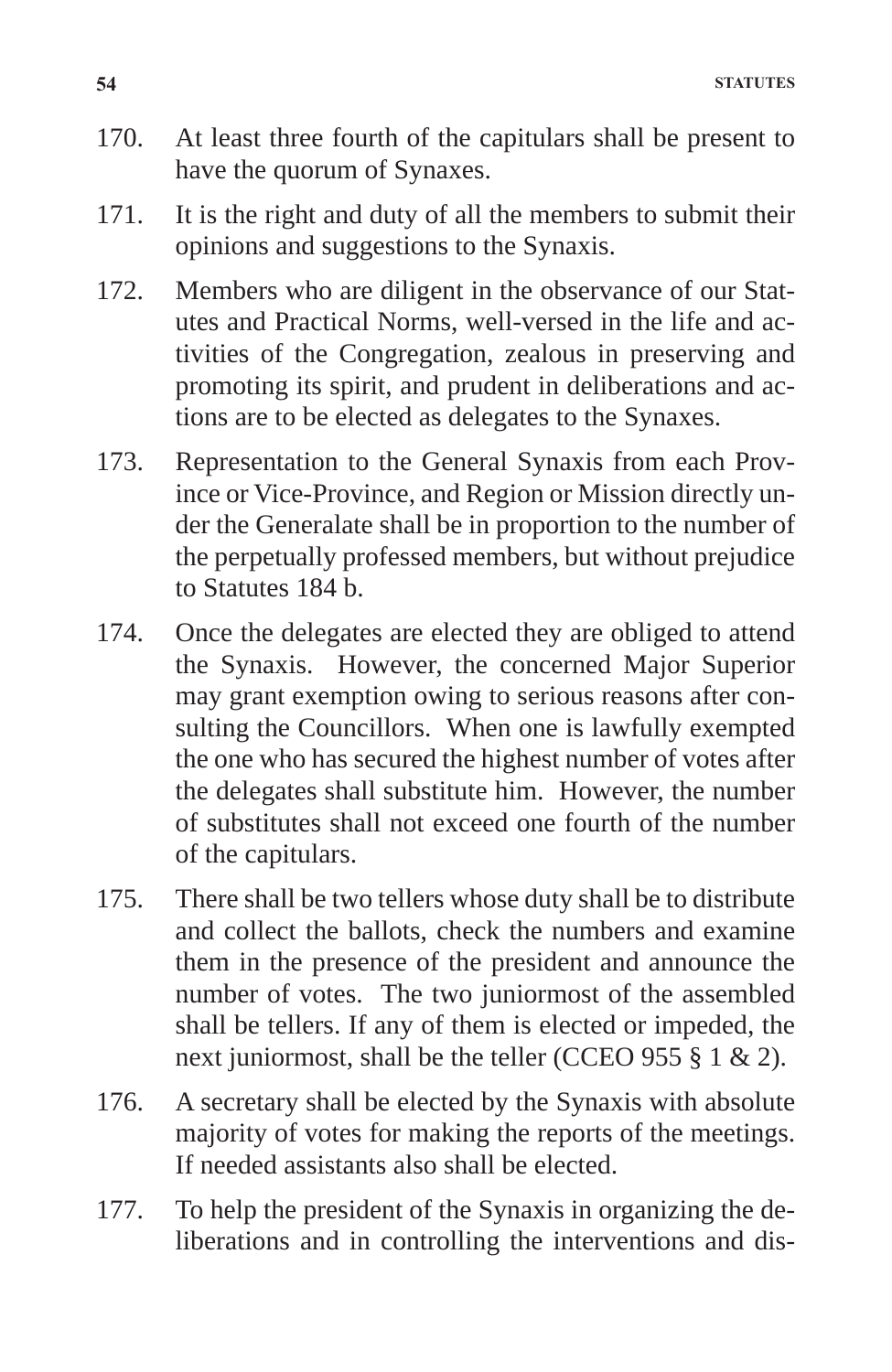cussions a moderator also shall be elected with absolute majority.

- 178. A central commission shall be formed by the Synaxis including the president, the secretary, the moderator and two other capitulars elected with absolute majority of votes.
- 179. The duties of the central commission shall be the following:
	- a. To follow up the works of the preparatory commission
	- b. To co-ordinate the works of the whole Synaxis
	- c. To present to the Synaxis the day to day agenda.

# **i. GENERAL SYNAXIS**

- 180. The General Synaxis, representing all the members of the Congregation is the highest authority and legislative body of our Congregation. The main purpose of the General Synaxis is to protect and promote the spirituality and apostolic activities of the Congregation.
- 181. The General Synaxis shall deal with such important matters as the practice of the evangelical counsels, religious discipline, apostolic activities, formation, administration, policy making and adaptation and renewal of life in the Congregation to modern needs and conditions.
- 182. The General Synaxis has the right:
	- a. To elect the Superior General, the Assistant General and the other Councillors and the General Finance Officer
	- b. To enact laws, Statutes and Practical Norms for the good of the community with due regard for the principles of collegiality and subsidiarity
	- c. To interpret authentically the Statutes and Practical Norms
	- d. To change the location of the General Curia if necessary.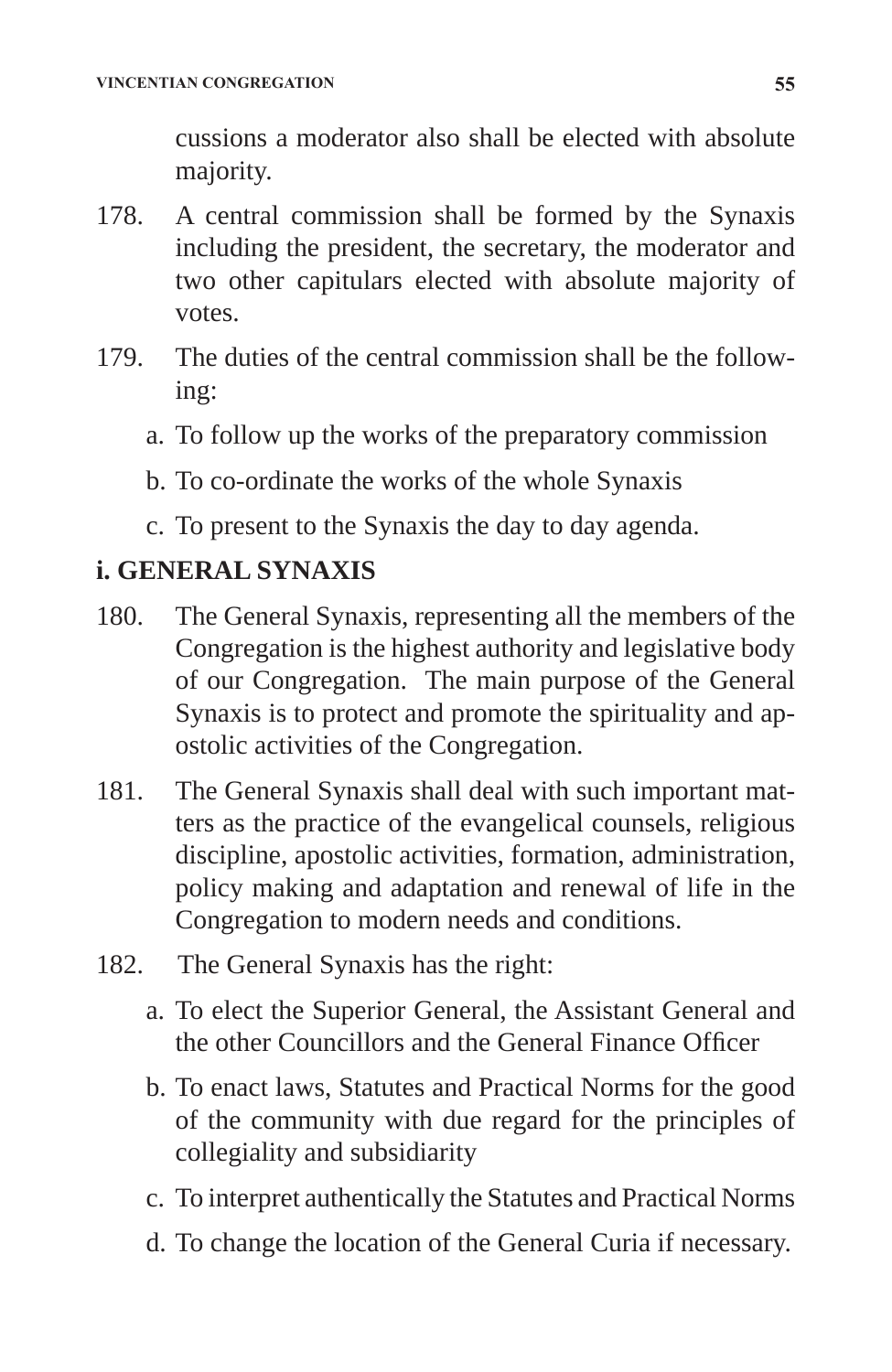- 183. The General Synaxis is composed of ex-officio members and the elected delegates. The ex-officio members are the out going and incoming Superiors General, the General Councillors and the Provincial Superiors.
- 184.a. The number of the elected delegates to the General Synaxis is fixed by the synaxis from time to time.
	- b. There shall not be absolute majority for the delegates from any one Province alone in the General Synaxis.
- 185. The decisions of the General Synaxis are binding on all the members once the Superior General promulgates them.
- 186.a. The General Synaxis is convoked and presided over by the Superior General and is dissolved by him with the consent of the Synaxis.
	- b. The Superior General with the consent of his Council can anticipate or postpone the ordinary General synaxis for grave reasons; but the period of anticipation or postponement shall not exceed six months.

#### **ii. PROVINCIAL SYNAXIS**

- 187. The Provincial Synaxis is the legal body representing all the members of a Province.
- 188.a. The decisions of the Provincial Synaxis are binding on all the members of the Province, once the Provincial Superior promulgates them.
	- b. All acts of the Provincial Synaxis have to be forwarded to the Superior General.
	- c. Decisions on matters relating to the general policy and discipline can be implemented only after getting the approval of the Superior General with the consent of his Council.
- 189. The Provincial Synaxis is composed of the ex-officio members and the elected delegates.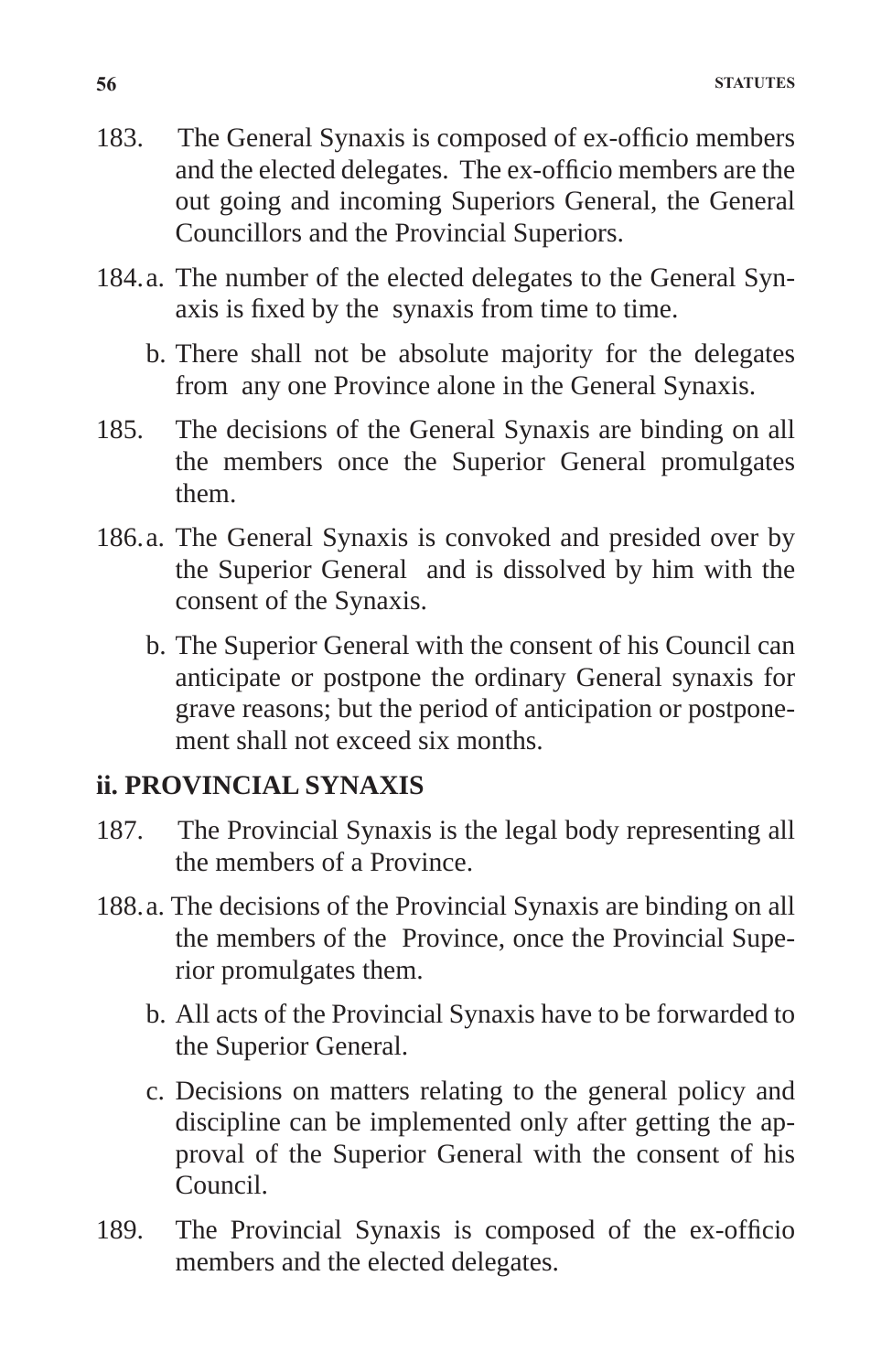- 190. The ex-officio members are the outgoing and incoming Provincial Superiors and the Councillors.
- 191. Due to grave reasons the Provincial Superior with the consent of his Council can anticipate or postpone the Provincial Synaxis upto six months after getting the approval of the Superior General. Before giving the approval the Superior General shall consult his Council.
- 192. The number of the elected delegates is fixed from time to time by the Provincial Synaxis, in due proportion to the number of members in a Province.
- 193.a. The Provincial Synaxis deals with matters that concern the life and activities, such as the practice of evangelical counsels, religious discipline, apostolic activities of the Congregation, formation, administration and adaptation and renewal of our life to modern needs and conditions.
	- b. The Provincial Synaxis can propose to the General Synaxis alterations and additions to the Statutes and Practical Norms of the Congregation. It can also send proposals regarding matters of importance.
	- c. The Provincial Synaxis discusses and makes decisions on matters pertaining to the well-being of the Province and formulates the policies for the Province in conformity with the general policy.
- 194.a. The Provincial Synaxis is convoked and presided over by the Provincial Superior. He dissolves it with the consent of the Synaxis.
	- b. When a Region is declared a Province or Vice-Province, the Synaxis is convened by the Superior General and presided over by him or by his delegate but without the right of voting. He shall make all necessary arrangements for it.

# **III ADMINISTRATIVE BODIES OF THE CONGREGATION**

195. As there are three levels of administration, there are three levels of administrative bodies, General, Provincial and Local.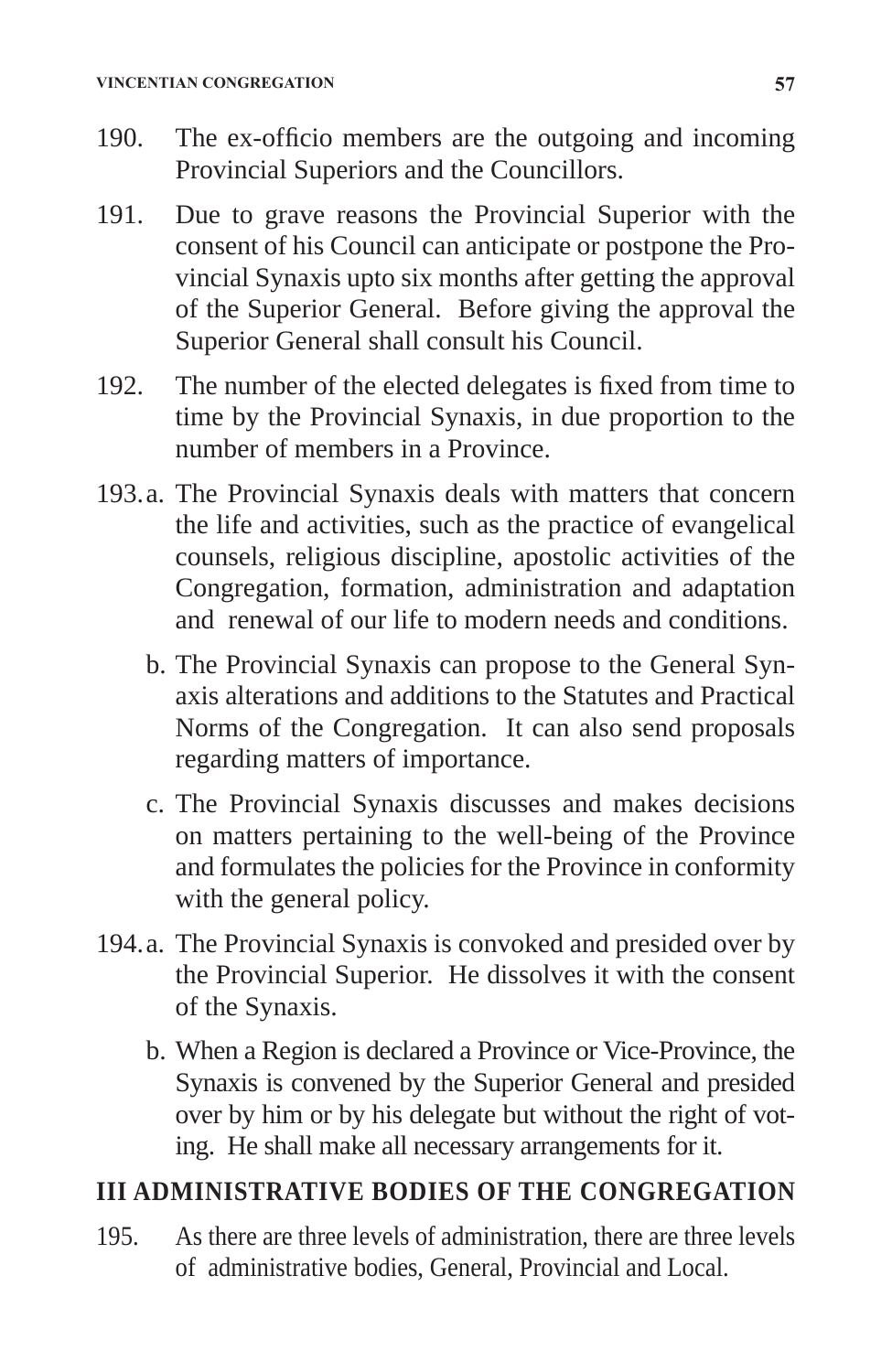- 196. The administrative body at each level consists of the respective Superior and his Councillors.
- 197. The General/Provincial administration shall be carried out through departments. A Councillor will administer the activities of the particular department entrusted to him under the supervision of the Superior General/Provincial Superior.
- 198.a. All the Councillors shall be convoked for each meeting of the Council.
	- b. When the consent of the Council is required, no decision will be valid unless at least three Councillors are present and the decision taken is unanimous. But when the four Councillors are present those decisions, which get the majority of votes, are valid.
	- c. When the consent of the Council is required, the Superior General/Provincial Superior has no right of voting in the Council (CCEO 934).
- 199.a. To be validly elected to the office of the Superior General, a member must have completed ten years in the Congregation after first profession and he shall not be below 35 years of age at the time of election.
	- b. Members not below 35 years of age and have completed 10 years after first profession are eligible to be elected as Provincial Superiors.
	- c. Only a priest can be a Major Superior or his Assistant (CCEO 513 § 1&2).
- 200. To be a Major Superior or Councillor one should have the following qualities:
	- a. Immunity from all inordinate affection
	- b. Practice of virtues, especially humility and charity and union with Our Lord in his prayer and action
	- c. Sound judgement, adequate knowledge and great prudence and discretion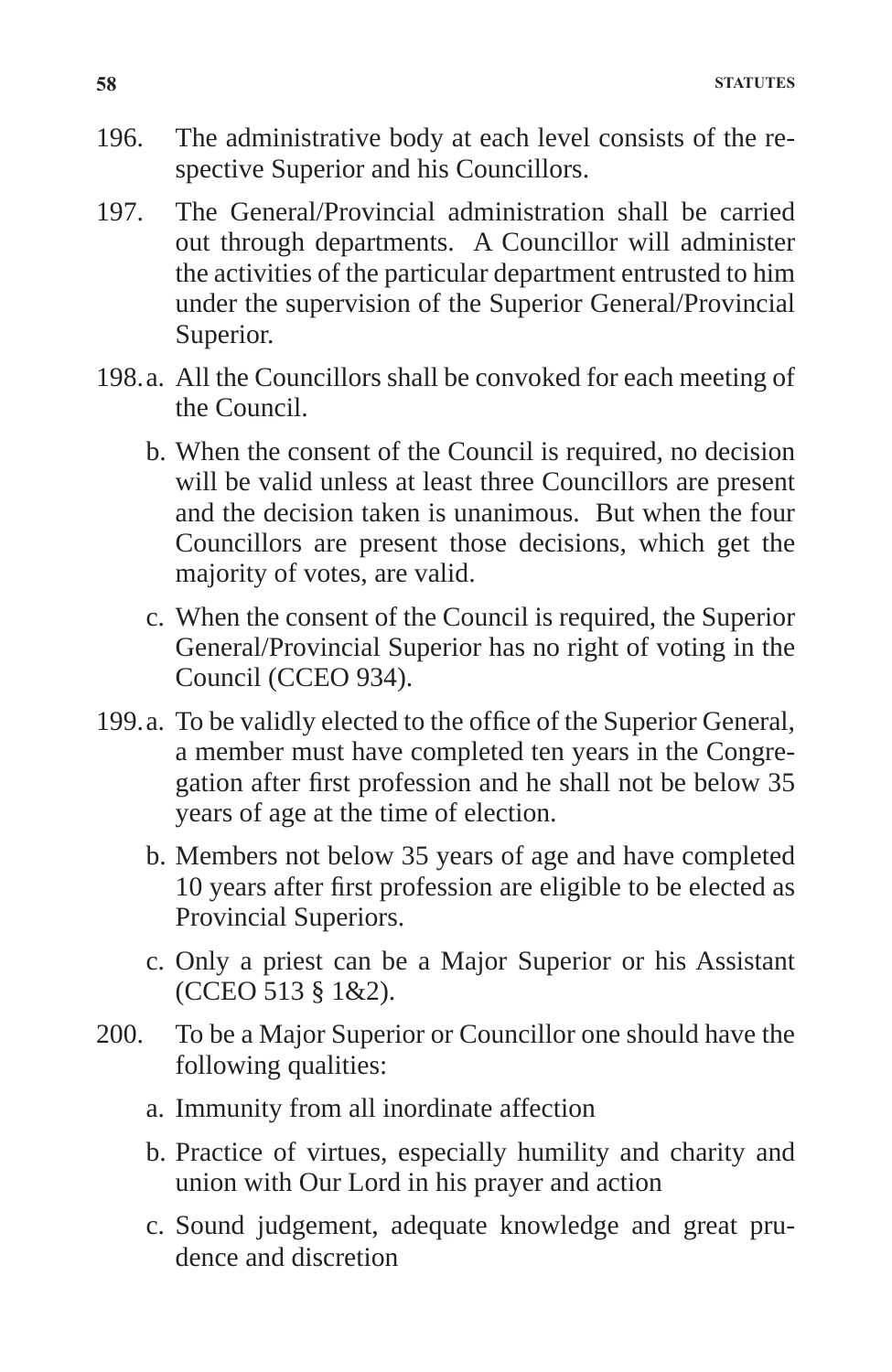- d. Vigilance and firmness of mind
- e. Sufficient knowledge and experience in the affairs of our Congregation
- f. Good reputation among all the confreres and outsiders
- g. Exemplary in conduct and zealous in divine service
- h. Lovers of good and earnest in preserving and promoting the spirit of our Congregation.
- 201. In order to do their duty they shall know well the documents pertaining to our Congregation, the circulars of the Superior General and Provincial Superior, the Statutes and Practical Norms of our Congregation, the life and works of St. Vincent de Paul, our Patron. They shall not neglect to understand the qualities of the members, so that they may be able to judge well about the suitability of appointing the members to various offices.
- 202. The Councillors shall give their opinion sincerely and faithfully without any partiality, about the matters proposed to them by the Major Superior, after considering all the aspects of the issue concerned before the Lord. They are bound to keep secrecy of them all as the nature of things demands.
- 203. The Major Superior shall promote the active participation of the members in the life and apostolate of the Congregation and shall place its members and resources at the service of the Church according to the spirit and aims of the Congregation. He should encourage the various ministries of our communities and be solicitous for the development and activity of the confreres, bringing about a valid union.
- 204.a. When the office of the Major Superior becomes vacant after he has completed two years in office, his Assistant takes charge as the Major Superior. In the case of the Provincial administration, the matter is then intimated to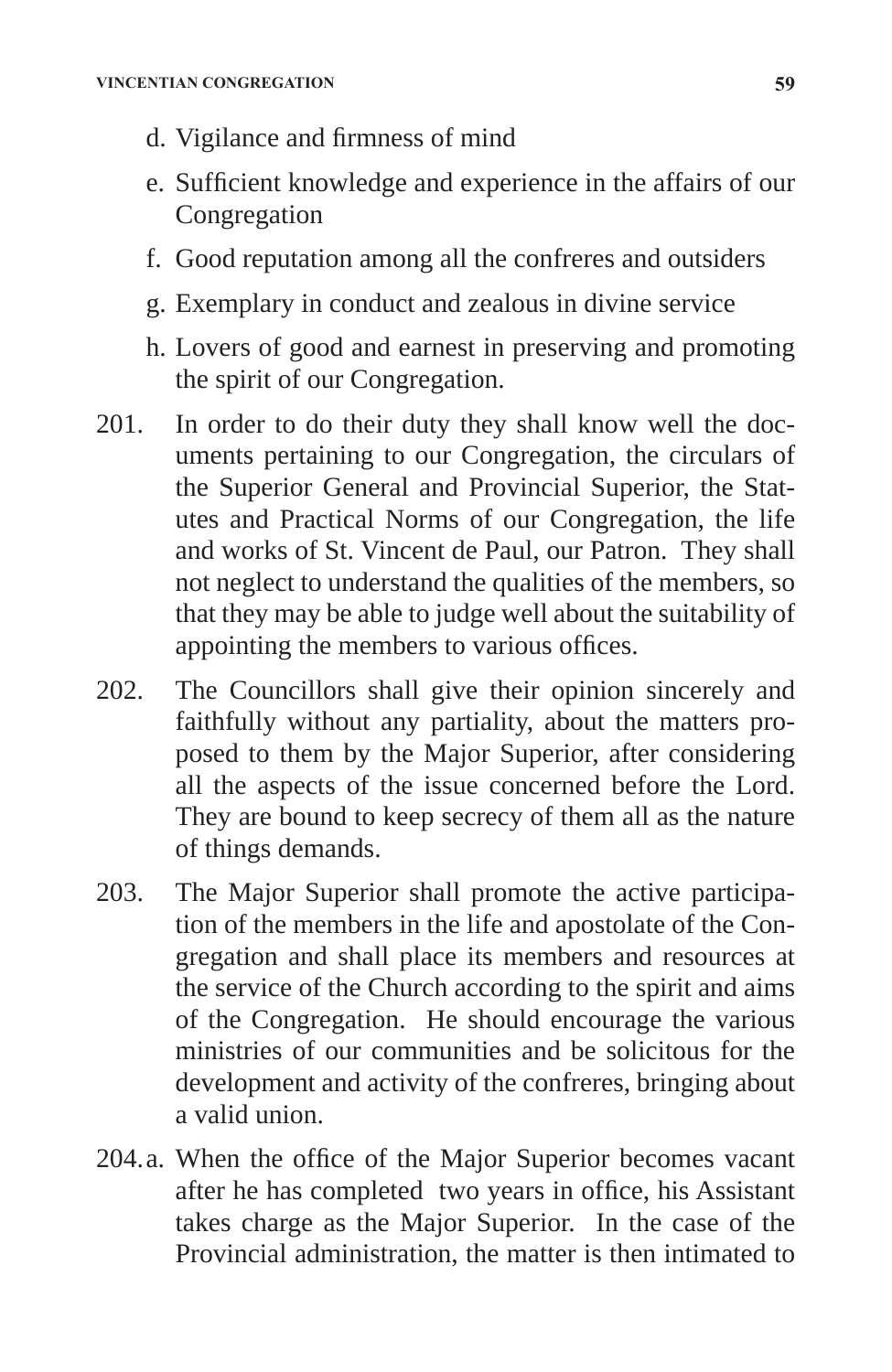the Superior General. The Superior General has to confirm the Assistant Provincial Superior as the Provincial Superior.

- b. If the vacancy occurs before the completion of two years, the Assistant assumes office. He has to convene an extra-ordinary Synaxis within six months to elect a new Administrative Body.
- c. In both the cases the term of all the new office-bearers shall expire with the subsequent ordinary Provincial Synaxis.
- 205. In the absence of the Major Superior, his Assistant has the same authority, except in matters reserved by the law or the Major Superior himself.
- 206.a. When a Major Superior is impeded to do his duties, his Assistant shall assume his place with full right until the cessation of the impediment.
	- b. In the case of the Superior General, the judgement on the impediment shall be passed by the four Councillors together.
	- c. In the case of the Provincial Superior, the Superior General with his Council shall pass the judgement on the impediment.
- 207.a. In the event of the office of the Assistant to the Major Superior falling vacant for any reason, the seniormost of the other Councillors exempting the finance Councillor shall become the Assistant.
	- b. If the office of a Councillor falls vacant, the Major Superior with the consent of his Council shall appoint one from a panel of three, proposed by the members having active voice.
	- c. This is not to be done if the General/Provincial Synaxis is to be held within six months.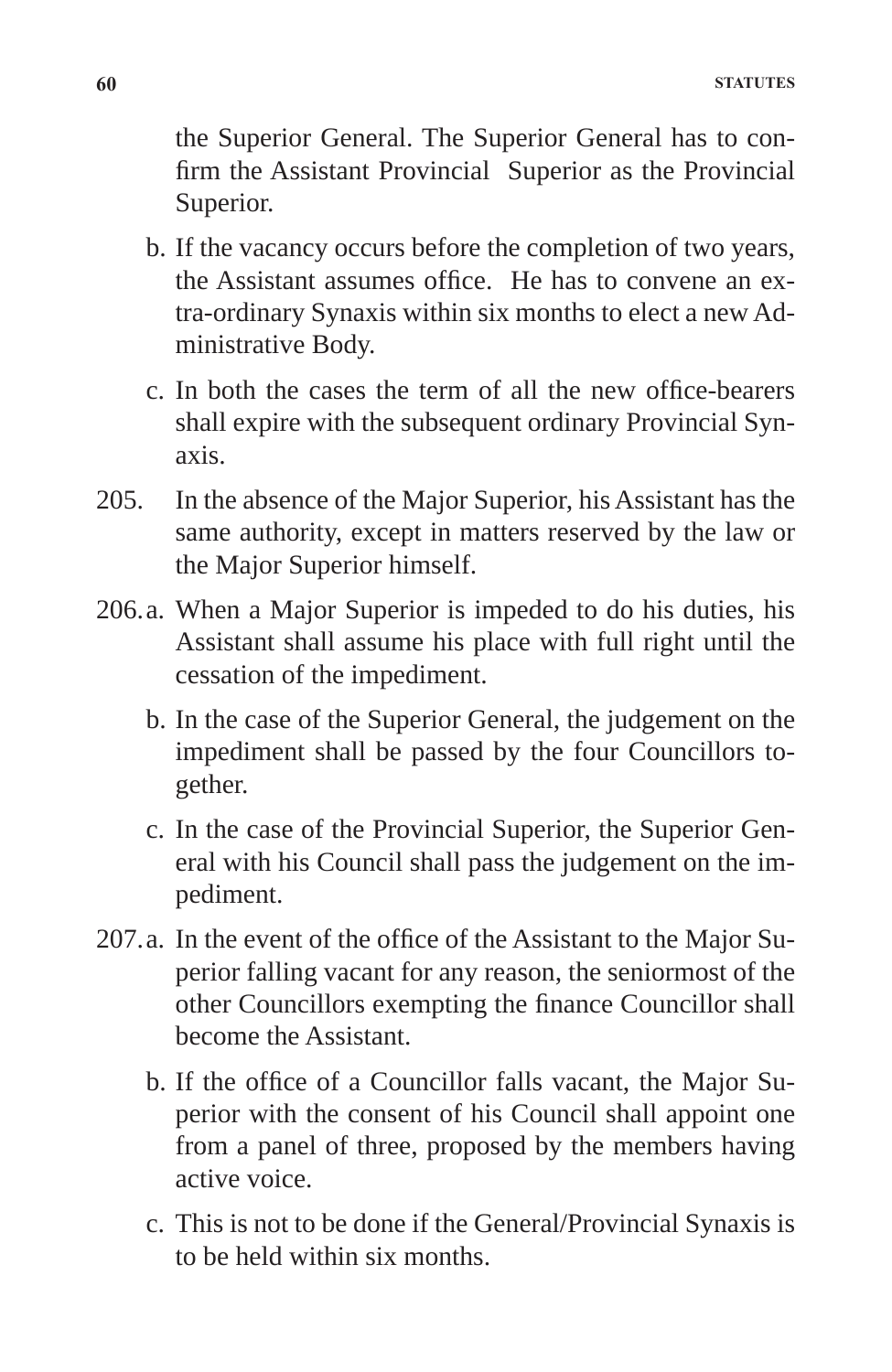208. The resignation of the Provincial Superior, the Assistant Provincial, or Provincial Councillors is submitted to the Superior General. He acts with the consent of his Council.

# **i. GENERAL ADMINISTRATIVE BODY**

209. The General Administrative Body consists of the Superior General and the four Councillors. From these Councillors, exempting the Finance Officer, the Assistant General is elected by the General Synaxis, and the Secretary General is appointed by the Superior General. The administrative body shall be concerned with the perfection, unity and growth of the whole Congregation.

# **A. SUPERIOR GENERAL**

- 210. The Superior General shall be elected by the General Synaxis with an absolute majority of votes of those who are present, or after two indecisive ballots, with a relative majority in the third ballot. If the votes are equal after the third ballot, the person who is senior by ordination is considered elected. He shall be elected for a term of four years from a panel of five members proposed by all the members having active voice. But the right of the capitulars to elect someone from outside the proposed panel remains intact. The four year term shall be computed to last till the newly elected Superior General accepts the office. He may be re-elected but not for a third term consecutively.
- 211. The Superior General shall govern the Congregation in collaboration with his Council, and Provincial Superiors and keep the Congregation loyal to its spirit and mission, and promote unity in common policies pertaining to the Congregation and its various Provinces and units.
- 212. The Superior General as the centre of unity and co-ordination of the Provinces, Houses and members should also be the principle of spiritual animation and apostolic action.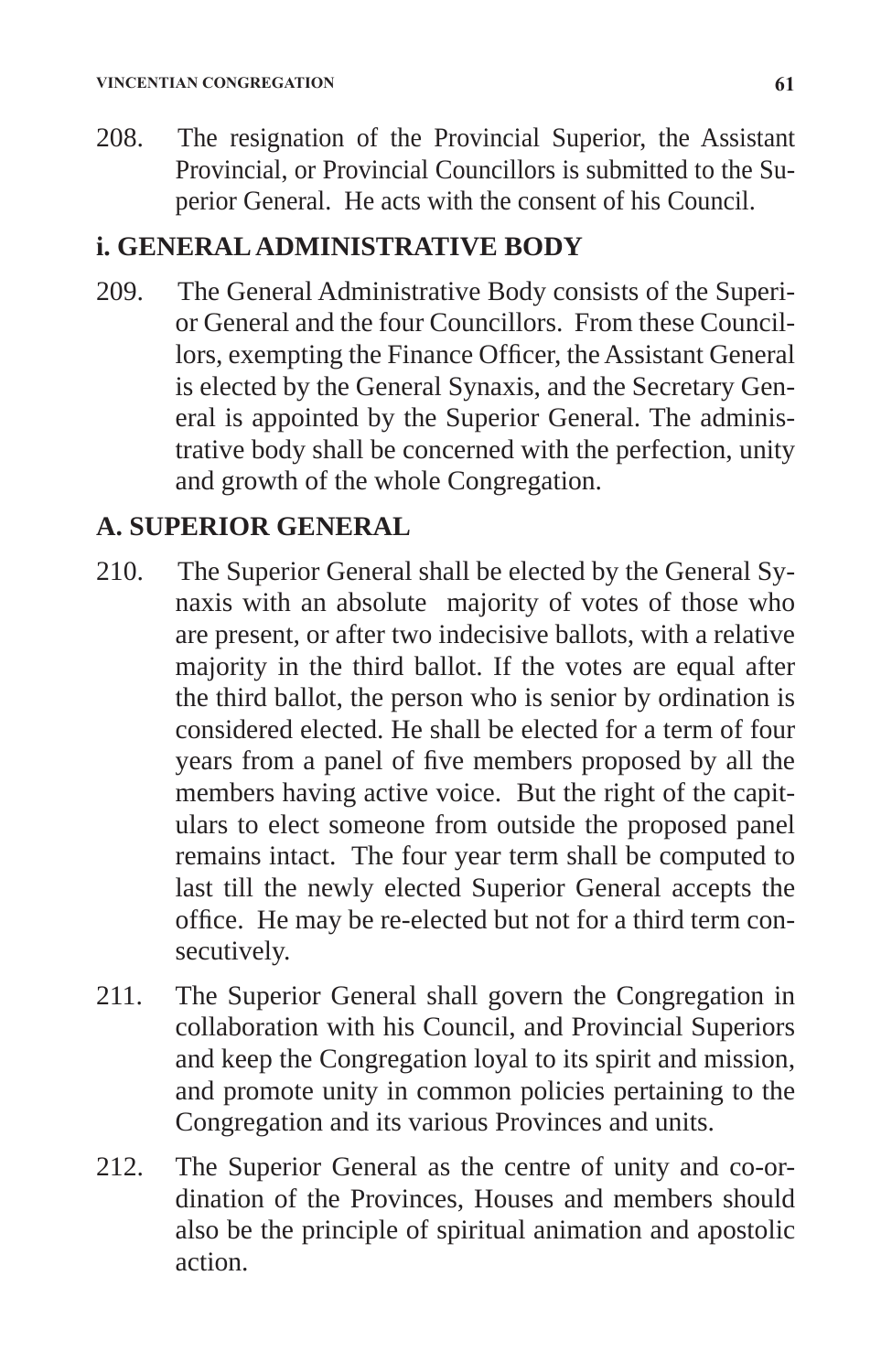- 213. He has the ordinary power (potestas ordinaria) over the whole Congregation, i.e., over all the members and Houses, Regions and Provinces of the Congregation in accordance with our Statutes and Practical Norms.
- 214. The ordinary power of the Superior General is to be understood as direct power over the whole Congregation the Provinces, Regions, Houses and members. In conformity with his power the Superior General governs all Provinces, Regions, Houses and members. For the common good of the Congregation the Superior General has the right to intervene in any area of administration in the Provincial and Regional level. He has the duty of an overall supervision.
- 215. It shall be the duty and right of the Superior General:
	- a. To make every effort that the spirit of our Father St. Vincent de Paul is fostered; that our Statutes and Practical Norms are diligently observed and that the apostolic activity of our Congregation and its renewal be constantly promoted
	- b. To issue ordinances for the good of the Congregation, which shall remain in force until they are changed by himself or by his successor or by the General Synaxis
	- c. To make the canonical visit of the Provincial Houses once in two years, Novitiates and study Houses as well as Houses and institutions under the Generalate once a year. He may make canonical visit of any House of the Congregation.
	- d. To promulgate the Decrees of the General Synaxis as early as possible
	- e. To make use of the prerogative of breaking the tie of votes after the third voting in all the meetings where he presides by right, except in case of election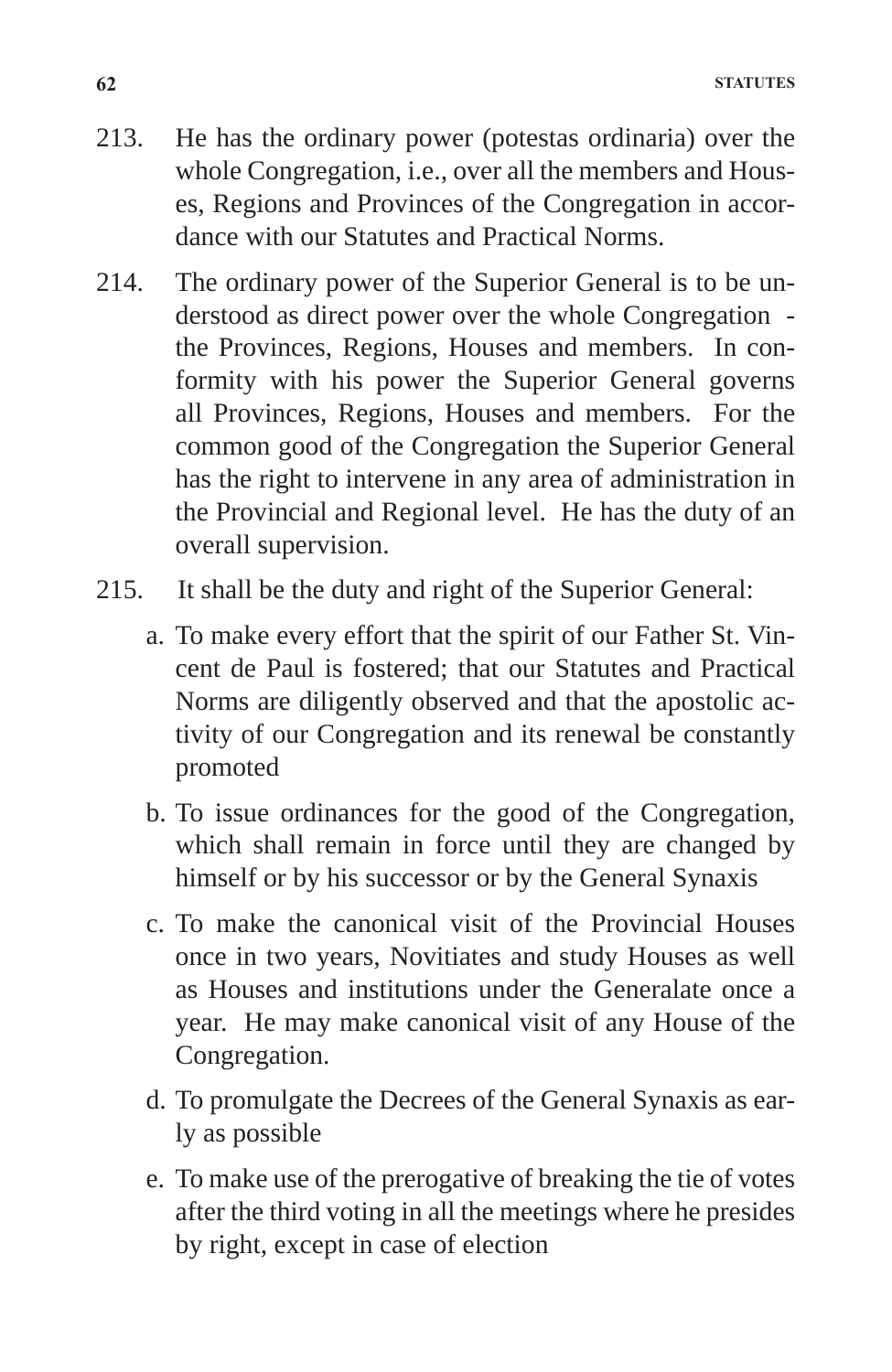- f. To grant to the exclaustered members, in case of their death, the same spiritual suffrages as to the deceased members
- g. To forward the reports of the state of our Congregation to the Sacred Congregation for the Oriental Churches, at least once in four years
- h. To grant our members dimissorial letters, if necessary, for the reception of Sacred Orders in keeping with the terms of the law
- i. To appoint Confessors and spiritual directors in the Houses of formation under the Generalate
- j. To give confirmation for the admission of the candidates to the perpetual incorporation into the Congregation and to the Sacred Orders and to dispense them from the vows in case of lawful departure or in the act of dismissal after informing the Councillors.
- 216. The Superior General has to get the consent of his Council for the following acts:
	- a. To appoint Superiors of the Houses, Rectors of the formation Houses and the directors of the institutions under the Generalate
	- b. To erect or suppress houses, keeping all the formalities
	- c. To dismiss the members in temporary or perpetual vows on grave reasons (CCEO 552 & 553)
	- d. To make contracts of great importance after fulfilling the juridical conditions
	- e. To accept the mission territories offered by the Apostolic See and to propose the name of the hierarch
	- f. To convoke an extra ordinary General or Provincial Synaxis
	- g. To appoint the Assistant General or any one of the Councillors, should one of their offices fall vacant during their term of office or to depose any one of them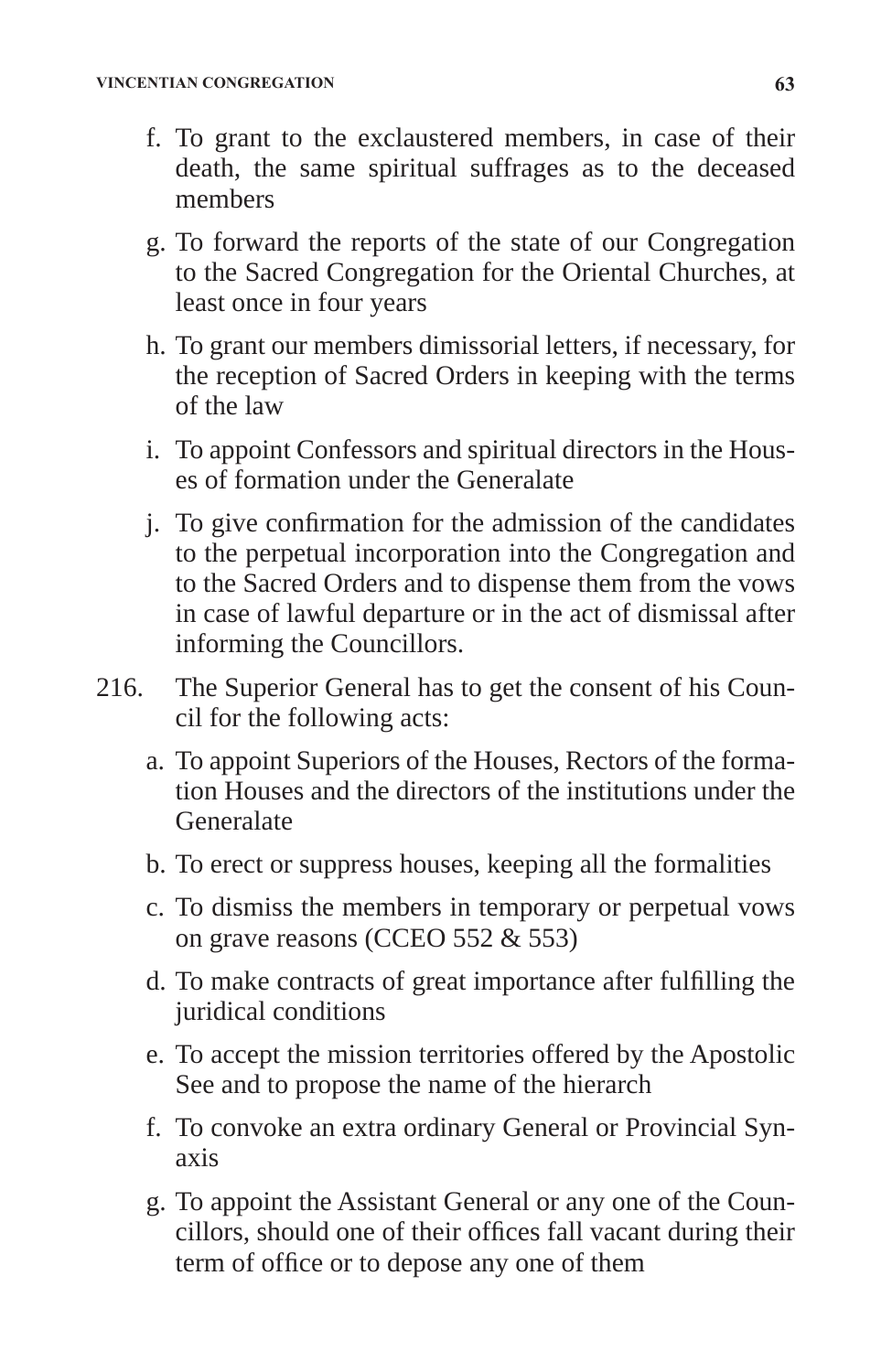- h. To appoint the Secretary General
- i. To send any member abroad for the needs of the Generalate in consultation with the Provincial Superior
- j. To appoint an assistant finance officer
- k. To accept the resignation of the General Councillors, Provincial Superiors and Councillors
- l. To grant approval to the Provinces to take up mission territories.
- 217. The Superior General is entitled to do the following after consulting the Councillors:
	- a. To appoint a preparatory commission for the General Synaxis
	- b. To exempt the capitulars from the obligation of attending the General Synaxis for grave reasons.
- 218. The Superior General shall neither make any addition, alteration or derogation in the Statutes or Practical Norms; nor can he give any authentic interpretation of them but only the usual one, i.e. a declaratory and practical interpretation.
- 219. The Superior General with the consent of his Council can suspend a Provincial for a period up to three months, or dismiss him, for proportionately serious and grave reasons.
- 220. The Superior General ceases to hold office by:
	- a. The acceptance of the election by his successor
	- b. The resignation accepted by the General Synaxis or Apostolic See
	- c. The deposition by Apostolic See
	- d. The acceptance of ecclesiastical dignity with jurisdiction.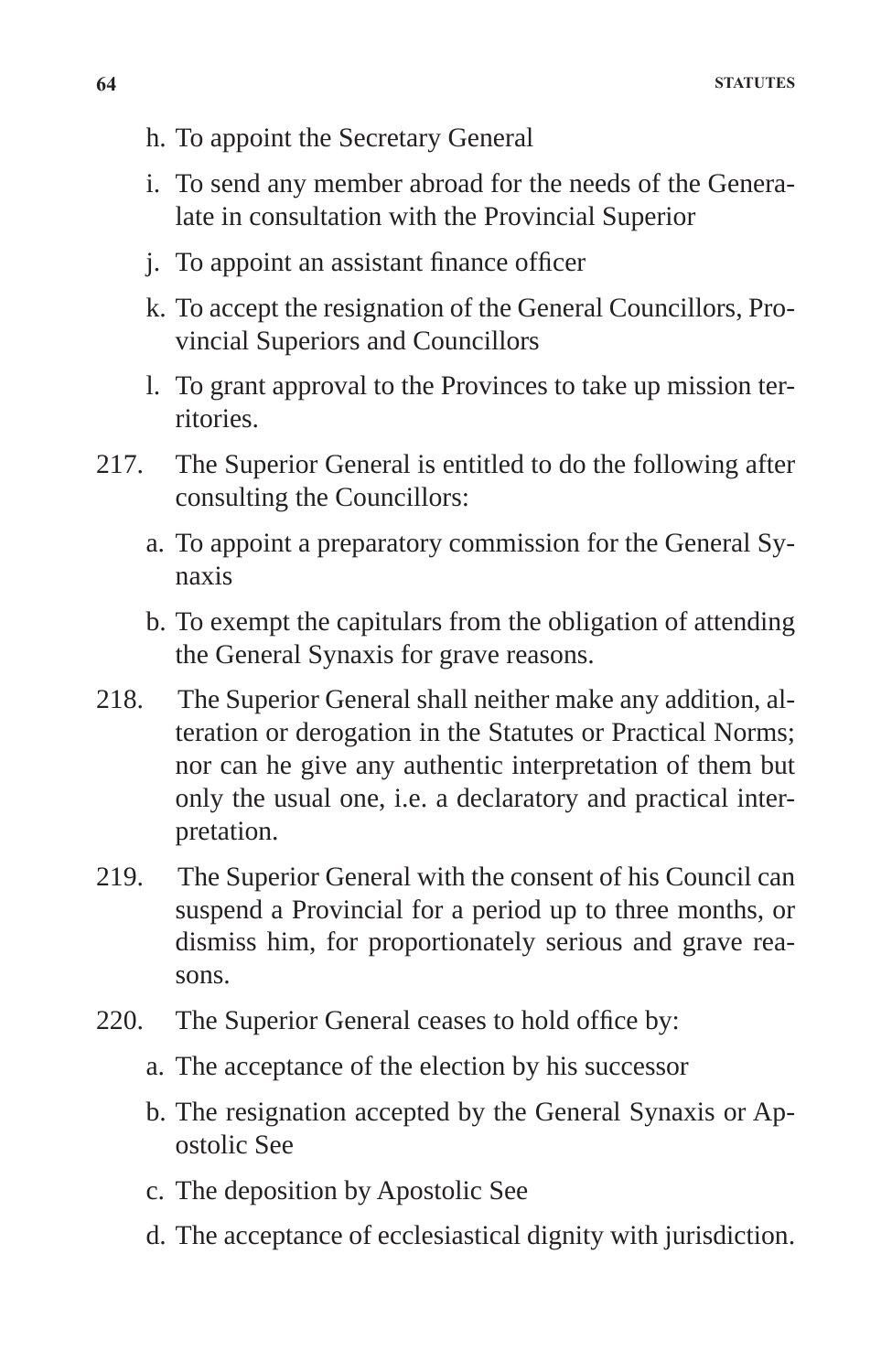# **B. ASSISTANT GENERAL**

- 221. The Assistant General takes the place of the Superior General and discharges his duties when he is absent or impeded. He has to convoke the General Synaxis according to the norms of our Statutes and Practical Norms.
- 222. The Assistant General shall help the Superior General in the governance of the Congregation.
- 223. When the office of the Superior General falls vacant on account of any reason the Assistant General shall act as the Superior General till the new Superior General accepts the office. Until then he shall look after the daily administration of the whole Congregation without making any change in the policy of administration, unless urgency demands it, and that with the consent of the Council.
- 224. The Assistant General ceases to hold the office:
	- a. Through the acceptance of election by his successor
	- b. Through the resignation accepted by the Superior General or the General Synaxis
	- c. Through the deposition decreed by the Superior General with the consent of the other Councillors
	- d. By the acceptance of ecclesiastical dignity with jurisdiction.
- 225. If the Assistant General happens to be unworthy or incapable, it is the duty of the Superior General with other Councillors to pass judgement on the matter.

# **C. GENERAL COUNCILLORS**

226. The four Councillors form the Council of the Superior General. They share his responsibility in the administration of the Congregation. The Councillors help the Superior General by their advice and service in the governance to promote unity and strength and to bring into effect the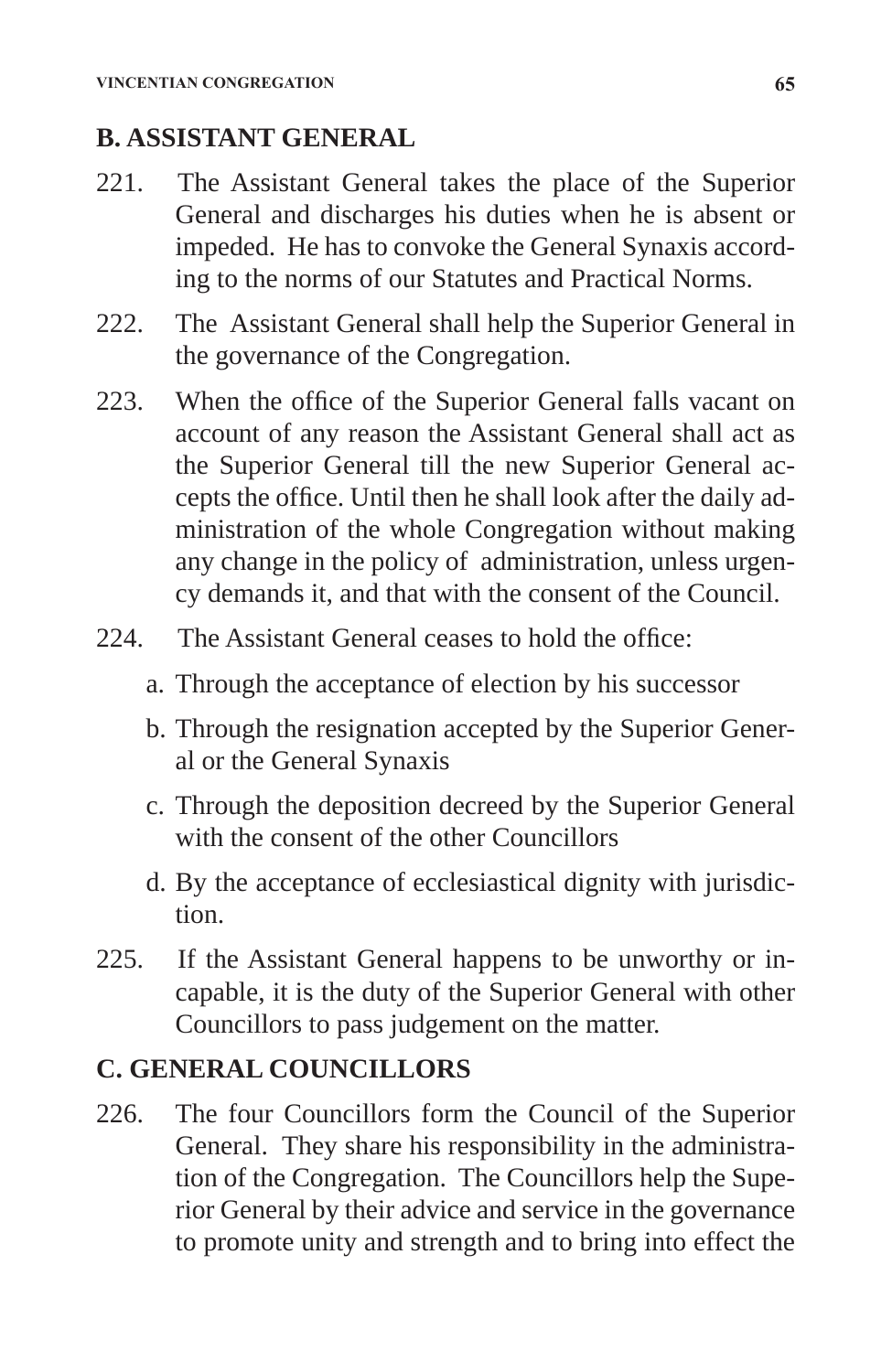Statutes and Practical Norms of the Congregation and the Decrees of General Synaxis.

- 227. If the Superior General becomes manifestly unworthy or incapable of doing his duty, it is the obligation of the Councillors to inform the Apostolic See of it, and abide by the mandate therefrom.
- 228. The Councillors cease to hold office in the same way as the Assistant General (see Statutes 224).

### **D. FINANCE OFFICERS**

- 229. The Finance Officers, under the direction and vigilance of the Superiors concerned, administer the temporal goods of the Congregation in a spirit of poverty, charity and obedience, and supervise the temporal administration of the Houses.
- 230. The finance officer must be a man of sound virtue, of upright conscience, combining affability with discretion, and prudence with zeal.
- 231. He must have an understanding of, and experience in the financial matters in order to fulfil the responsibilities entrusted to him, and of which God will ask for an account (Lk. 16:10-11).
- 232. In the midst of material cares in which his duties involve him, he shall take pains not to neglect the spiritual life, so that his labours may be sanctified, and thus merit God's blessing. His religious life should be no less faithful than his administration.
- 233. For the administration of our goods competent persons are to be elected or appointed as finance officers in accordance with our Statutes and Practical Norms.
- 234.a. Let all finance officers remember that they are not the owners (Lk. 16:12), but only the stewards of the goods of the community and diligently see that our goods are not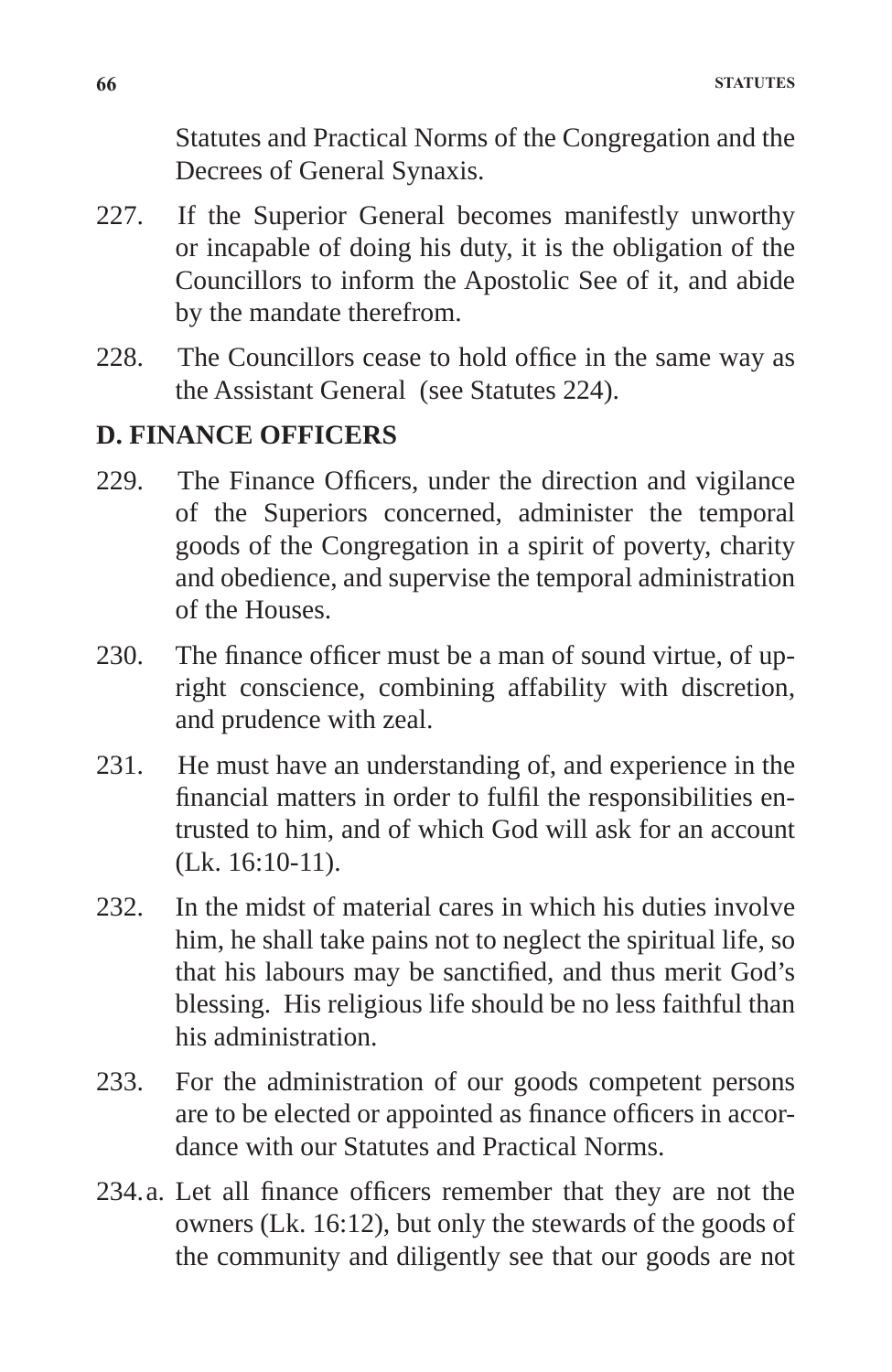spent for any purpose contrary to our state of life and that they do not go against the civil and Canon Laws.

- b. The finance officers shall see to the needs of the members in all those matters pertaining to their life, their special duties and apostolic work. Above all they shall follow the norms of equity in the very distribution of things, since they should foster fraternal communion among the confreres.
- 235. The main duties of the finance officers are:
	- a. To manage the properties and supervise the undertakings, to attend to their upkeep and to see that taxes etc. are paid in due time
	- b. To adopt the safest and the most advantageous means of investment, to control all that concerns deposits at banks
	- c. To inform the Superior concerned the appropriate time about the dealings, and modifications he considers advantageous
	- d. To attend to whatever is necessary, in connection with the funds or securities of the Houses, of confreres and of dependents
	- e. To manage the assets of the pious foundations and keep a record of them, to inspect and investigate whether the obligations of the foundations are duly fulfilled
	- f. To collect and receive contributions to the general funds
	- g. To maintain and administer in accordance with the intentions of the donors, gifts and bequests.
- 236. The following documents shall be kept in the archives of the finance officer:
	- a. Title deeds of the properties and vehicles
	- b. Mortgage deeds, letting and leasing agreements
	- c. Insurance policies, national bonds etc.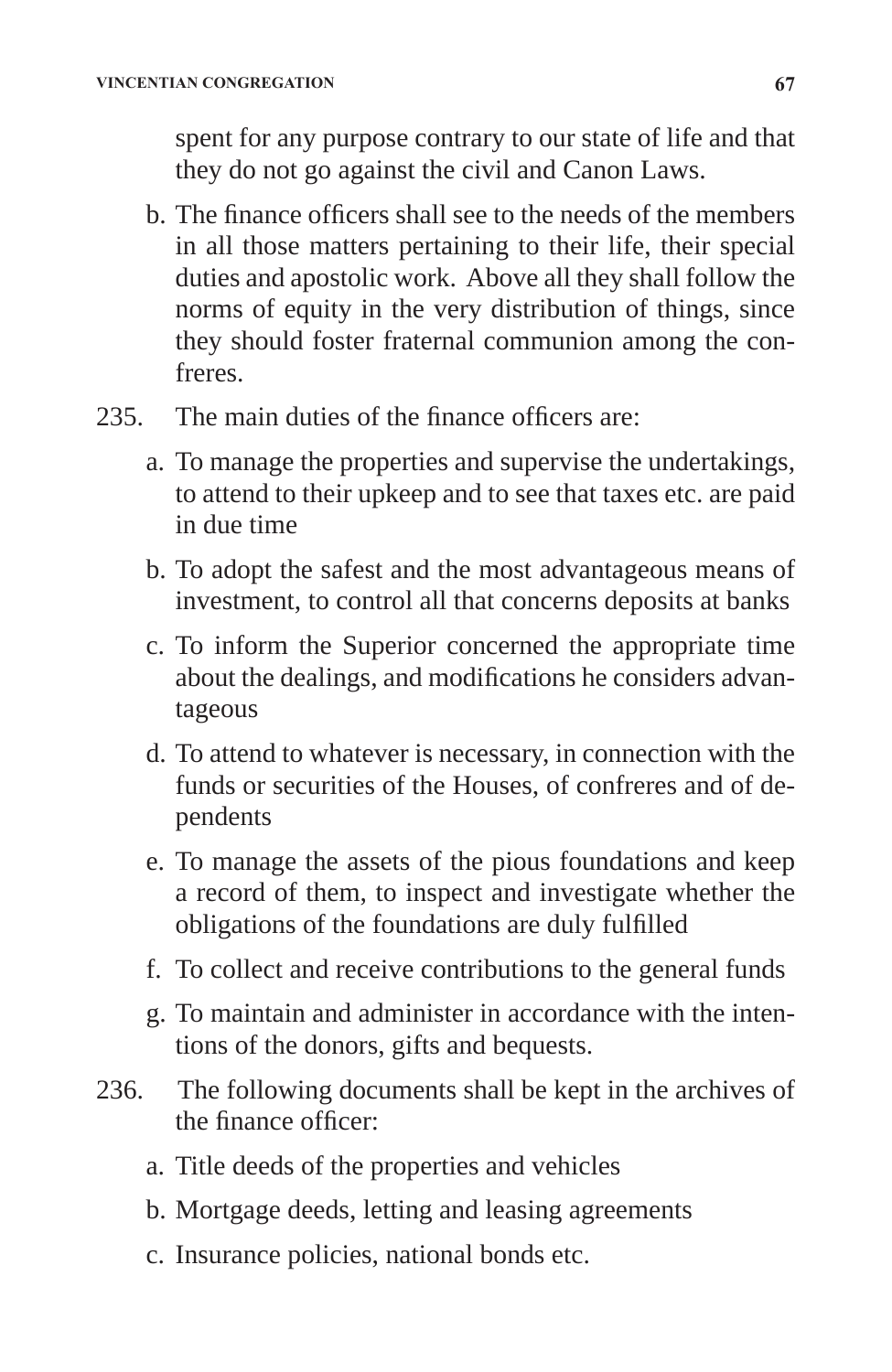- d. The various contracts exchanged with civil authorities, case-files etc.
- e. Correspondence relating to the important dealings which he has transacted
- f. Postal and bank-deposits, pass books etc.
- g. All the vouchers relating to his accounts filed chronologically
- h. An inventory in which the list of all movable and immovable goods, assets and liabilities, are recorded
- i. The registers cash books, ledger, monthly abstract of account and records – which are to be shown to the Superior.

### **E. GENERAL FINANCE OFFICER**

- 237.a. In ordinary acts of administration the General Finance Officer is to be guided by the directions of the Superior General and his Council.
	- b. For extra-ordinary acts of the administration he requires the explicit permission of the Superior General who, when necessary, has to obtain the consent of his Council.
	- c. All the informations sent by the finance officers of the Provinces and Houses shall be kept in the archives of the General Finance Officer.

### **F. SECRETARY GENERAL**

- 238. The Secretary General functions as the official correspondent and as the guardian of the archives of the Congregation under the direction of the Superior General.
- 239. The Secretary General is appointed by the Superior General in consultation with his Council from among the Councillors. He shall be zealous for the common good of the Congregation, well-versed in its matters, endowed with prudence, industry and diligence, and having a gift of knowledge and sociability.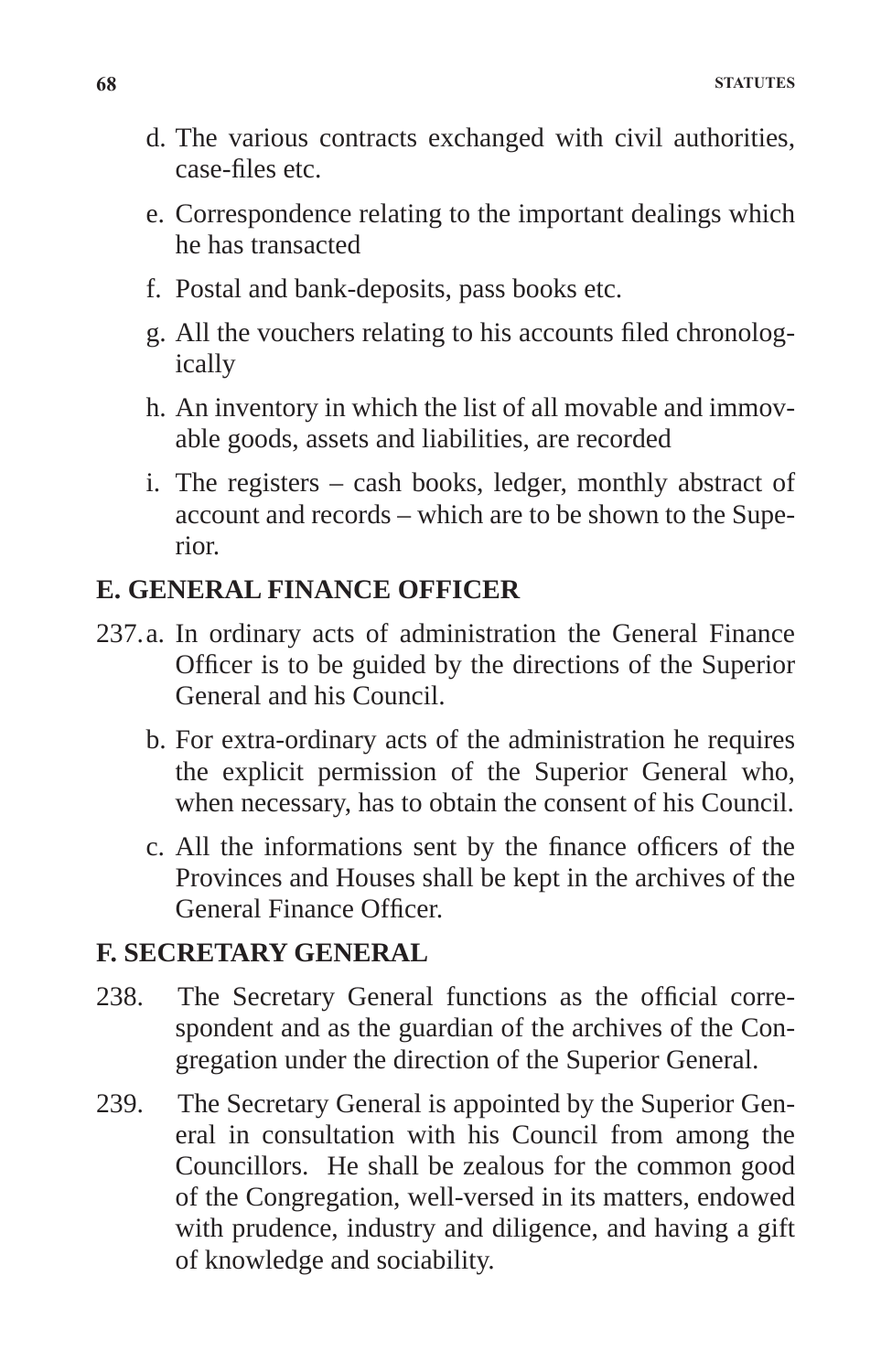### **ii. PROVINCIAL ADMINISTRATIVE BODY**

- 240. The Provincial Administrative Body consists of the Provincial Superior and the four Councillors.
- 241. The Provincial Superior shall be elected by the Provincial Synaxis from a panel of five proposed by all the members of the Province having active voice. However, the right of the delegates to elect someone from outside the proposed panel remains intact.
- 242. The Provincial Synaxis elects the Provincial Superior with an absolute majority and Councillors also with an absolute majority of votes of those present. The election of the Provincial Superior shall be confirmed by Superior General (CCEO 515 § 2). The term of office is four years.

# **A. PROVINCIAL SUPERIOR**

- 243. The Provincial Superior is a Major Superior with ordinary power who is placed over a Province to govern it, according to the norms of common and particular law. For the validity of the election of the Provincial Superior, prescriptions of Statutes 199.b. are to be followed.
- 244. It is the function of the Provincial Superior:
	- a. To promote the observance of Statutes, Practical Norms and other Directives
	- b. To visit the Houses and the confreres frequently, and to make canonical visits at least once a year
	- c. To send annual reports to the Superior General about the affairs of the Province including the financial position and about the canonical visits of the Houses
	- d. To convene a meeting of the confreres once a year to conduct discussions on theological, pastoral and missionary issues, and to share experiences
	- e. To request confirmation of the Superior General concerning admission of members to perpetual vows and sacred orders as well as the departure of members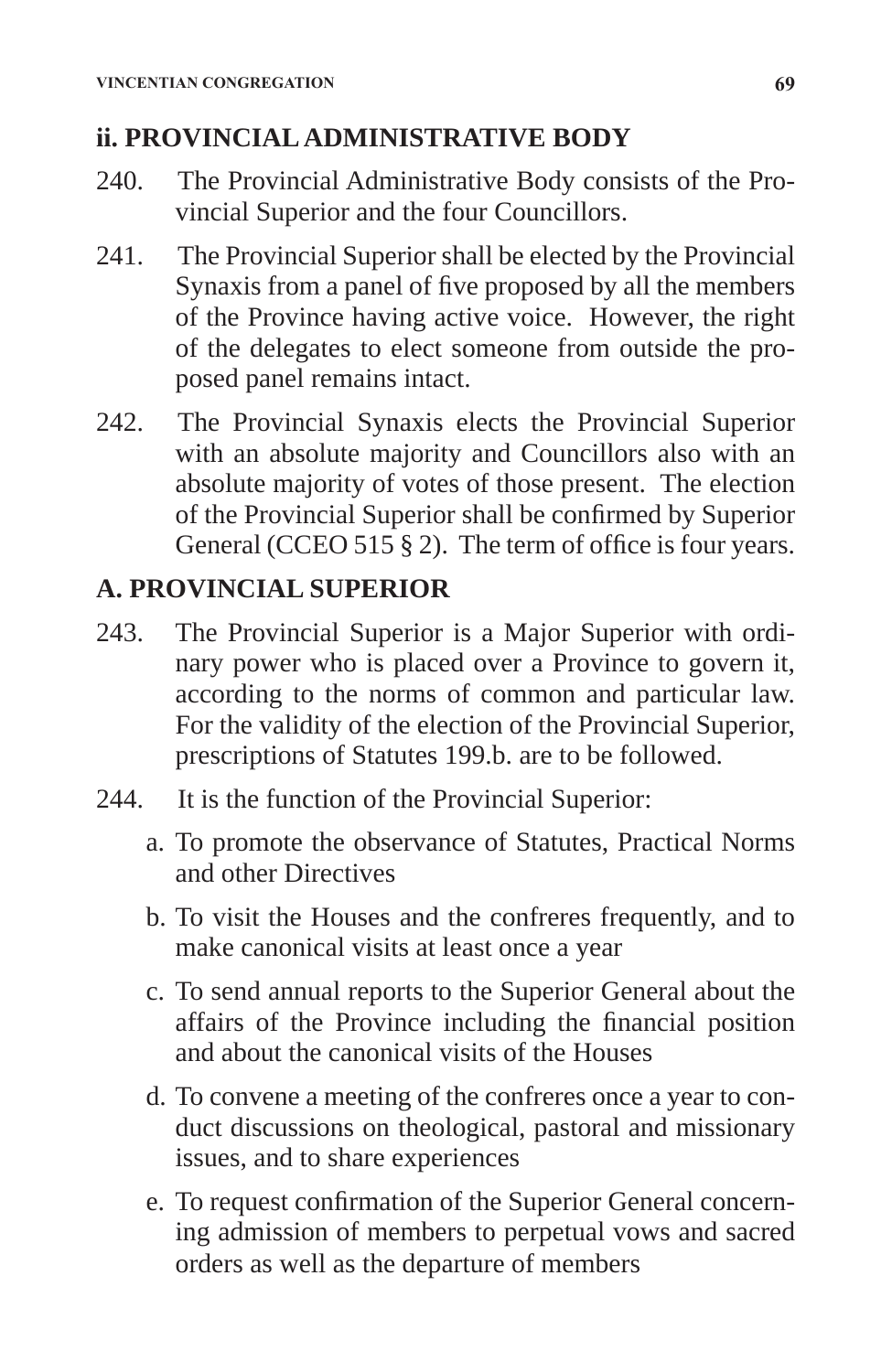- f. To approve our confreres and grant them faculty for confession of our members and for preaching the Word of God, safeguarding the right of the Local Ordinary. He may delegate the same faculties to other priests (CCEO 723 § 2; 724)
- g. To inform the Superior General of all important matters of the Province in writing.
- 245. The Provincial Superior has to get the consent of his Council:
	- a. To enact ordinance for the good of the Province which shall remain in force until they are changed by himself or by his successor or by the Provincial Synaxis
	- b. To establish Houses, retreat centres and constitute local communities within the boundaries of his Province according to the norm of the law after having consulted the Superior General (CCEO 934 § 3 & 4)
	- c. To appoint local Superiors, master of novices, rectors of formation Houses. These appointments should be notified to the Superior General as early as possible
	- d. To admit candidates to the novitiate and to grant permission for vows in accordance with the Statutes and Practical Norms
	- e. Having consulted the rectors concerned to admit confreres to Sacred Orders, with confirmation from Superior General and to issue dimissorial letters for their ordination
	- f. To take up programmes and projects for the Province
	- g. Observing the required norms of the law to establish or suppress a major work in the Province for which the consent of the Superior General is required
	- h. To enter into necessary and useful contracts according to the norms of common law and our practical law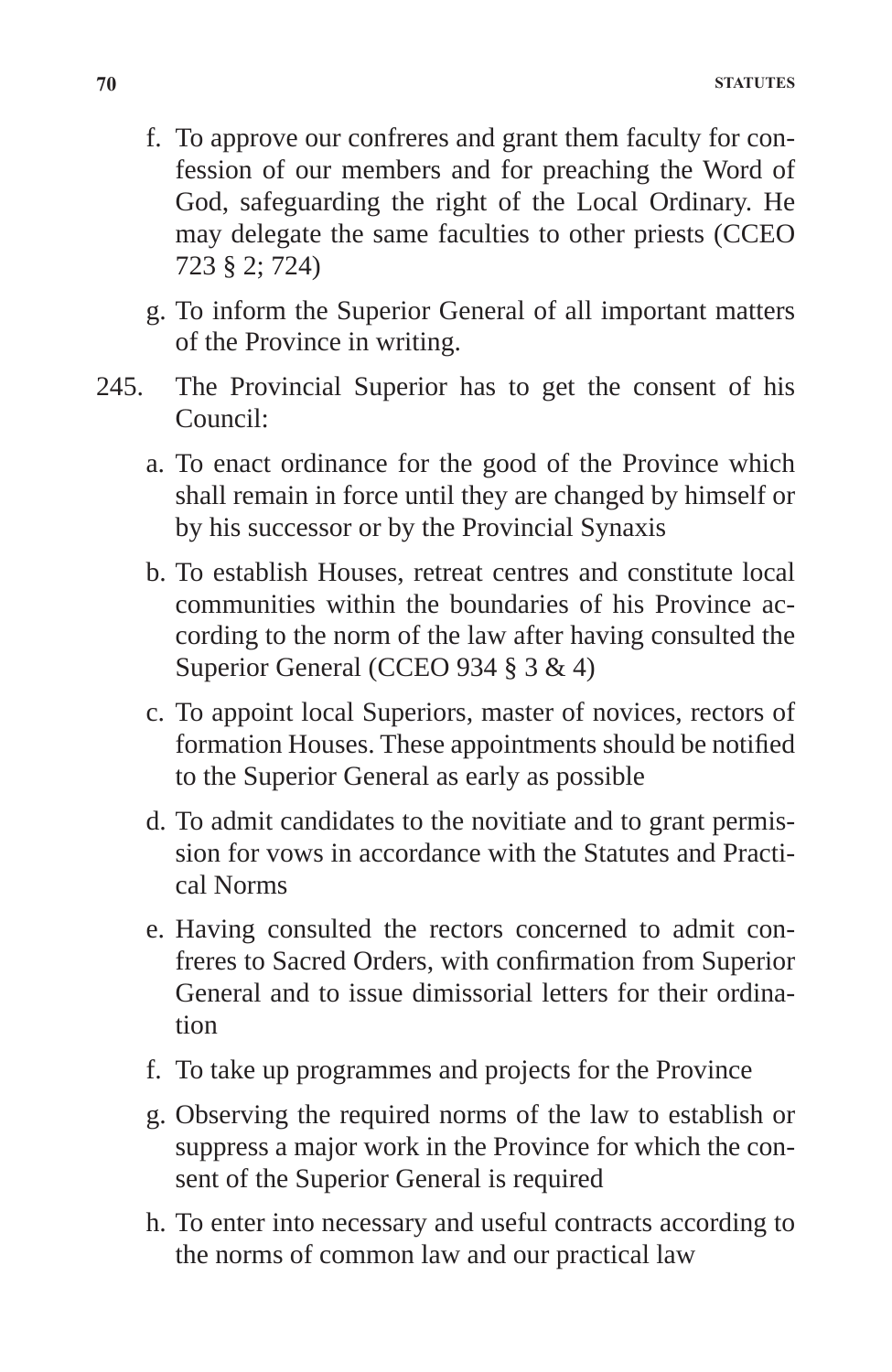- i. To dispense confreres from Provincial norms for a just cause and in particular cases
- j. To erect a Region and to appoint Regional Superior with the consent of the Superior General
- k. To send members abroad for any purpose, other than short visits, the Provincial Superior should consult the Superior General.
- 246. The Provincial Superior has to consult his Councillors:
	- a. To approve the projects and programmes of each House prepared by the Local Superior with the domestic meeting
	- b. To give assignments and transfers to our confreres. Proper dialogue with the confreres should normally precede the transfers and appointments. Very urgent situation may require exception.
	- c. To appoint the preparatory commission for the Provincial Synaxis.
- 247.a. In case the Provincial Councillors find that the Provincial Superior does not fulfil his office satisfactorily or he misuses it, and that he does not take good counsel, they should after mature deliberation, inform the Superior General about it, three of the four Councillors concurring in the matter. In such cases the Superior General with the consent of his Council shall take appropriate action.
	- b. If a Councillor becomes incapable of doing his duty, the Provincial Superior with his Council will take a decision, in the absence of the said person, and will report to the Superior General who with the consent of his Council will take appropriate action.

# **B. ASSISTANT PROVINCIAL SUPERIOR**

248. The Assistant Provincial Superior is to be elected from among the Councillors, exempting the finance officer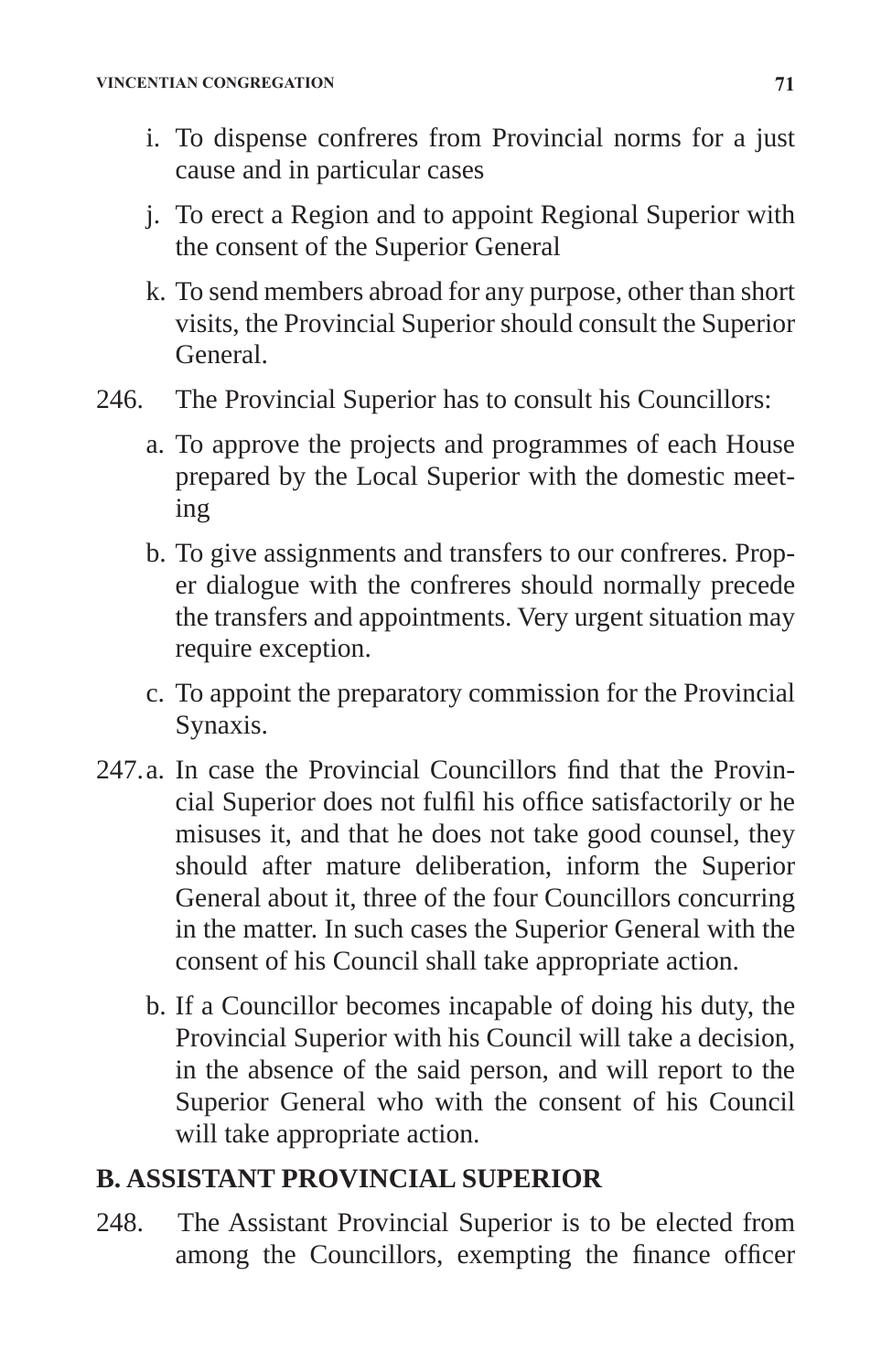with an absolute majority of votes. Whatever is said in the Statues 221-225 is applicable to the Assistant Provincial Superior with due modifications (*mutatis mutandis*).

### **C. PROVINCIAL COUNCILLORS**

249. The Provincial Councillors shall not be appointed novice master or rector of a formation house. Whatever is said in Statues 199-202; 226-228 and Practical Norms 185 and 196 is applicable to the Provincial Councillors with due modifications (*mutatis mutandis*).

#### **D. PROVINCIAL FINANCE OFFICER**

250. Every information sent by the finance officers of the Houses shall be kept in the archives of the Provincial Finance Officer. Whatever is said in Statutes 229-236 and Practical Norms 240 & 241 is applicable to the Provincial Finance Officer with due modifications (*mutatis mutandis*).

#### **E. PROVINCIAL SECRETARY**

251. Whatever is said in Statues 238 & 239 and Practical Norms 201-203 is applicable to the Provincial Secretary with due modifications (*mutatis mutandis*).

### **iii. REGIONAL ADMINISTRATIVE BODIES**

- 252. A mission area having at least one House and ten confreres may be formed into a Dependent Region.
- 253. A Dependent Region may be erected either by the Superior General with the consent of his Council or by the Provincial Superior with the consent of the Superior General.

# **A. REGIONAL SUPERIOR**

254.a. The Superior General with the consent of his Council appoints the Regional Superior from a panel of three names from among the members of the whole Congregation proposed by the confreres working in that region.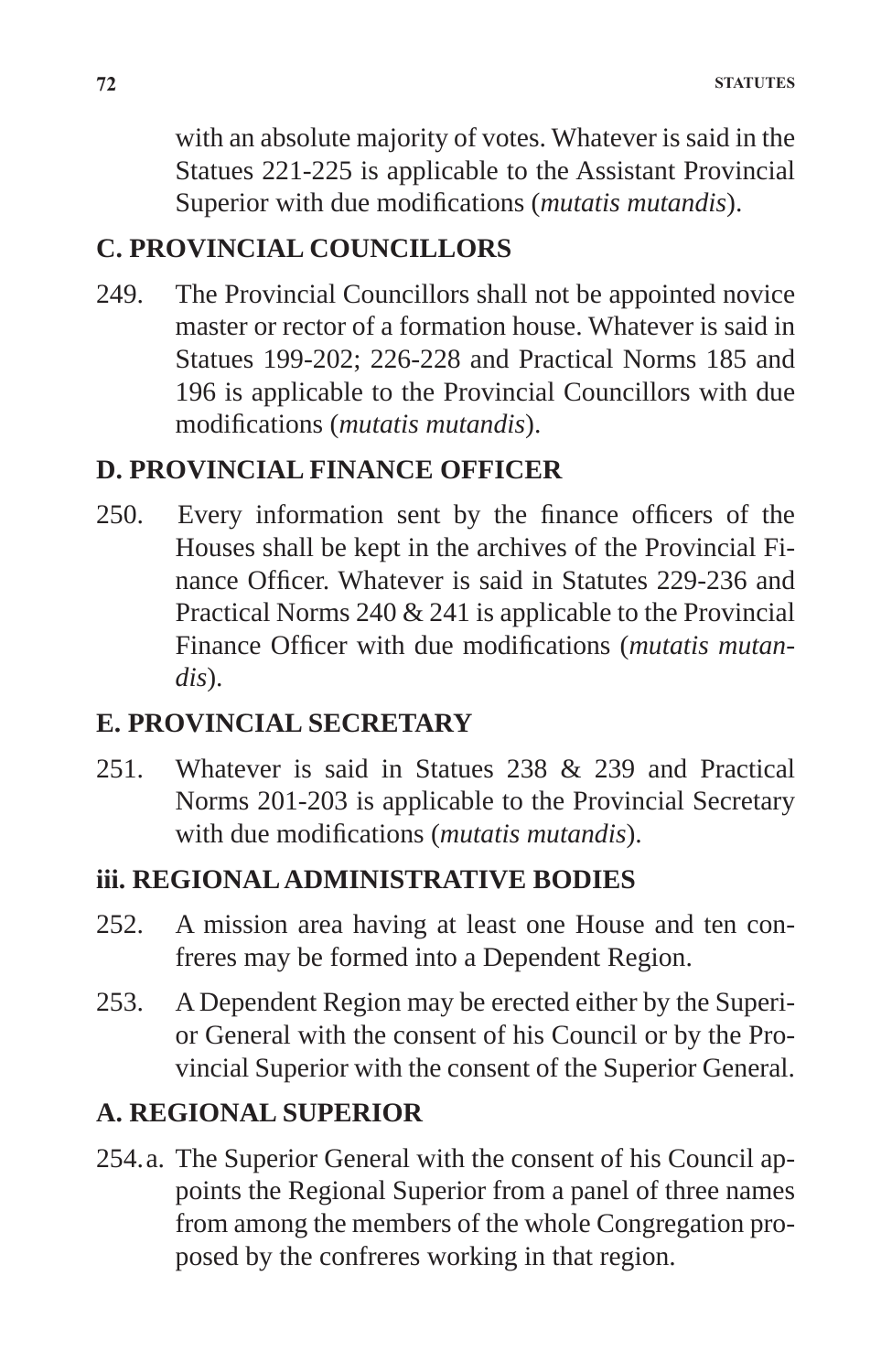- b. The Provincial Superior with the consent of his Council appoints the Regional Superior from a panel of three names from among the members of the whole Province proposed by the confreres working in that area.
- 255. The Regional Superior will be assisted in his administration by two Regional Councillors, one of whom shall serve as vicar, and the other as secretary.
- 256. The Regional Councillors are elected from the members of the Region, by the confreres working in the same Region.
- 257. The Regional Finance Officer is appointed by the Regional Superior with the consent of his Council.
- 258. In all aspects of religious life and discipline our missionaries and Houses shall be subject to the Regional Superior.
- 259. The Regional Superior shall take special care that the spirit of the Congregation is kept alive in all the missionaries. He shall, above all, endeavour by his example to stimulate the missionaries to labour with apostolic zeal in the vineyard of the Lord and at the same time, to achieve a harmonious blend of the life of prayer and active apostolate.
- 260. He shall minister to the needs of the missionaries and be solicitous about their temporal and spiritual well-being as well as their apostolic labours.
- 261. He represents the Major Superior before the Local Hierarchs. It is his duty to co-operate with the Hierarchs for the progress of the mission.
- 262. The Regional Superior shall take care that the agreements made between the Congregation and the Hierarchs are kept up. The Superior General /Provincial Superior shall be intimated of any deviations or difficulties that might appear in this regard. He shall inform the Superior Gener-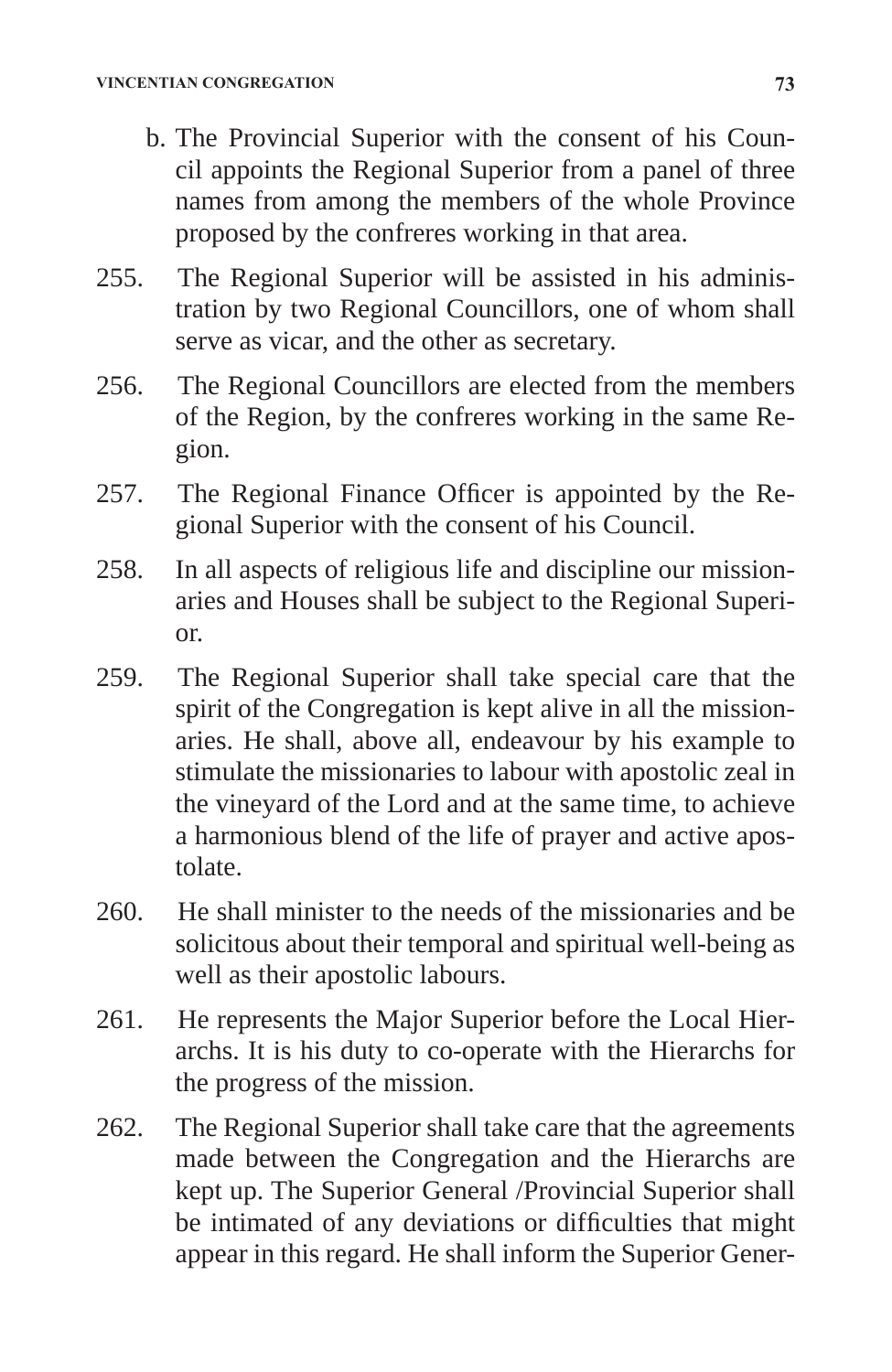al and the Provincial Superior of all the important matters of the region in writing.

#### **B. MISSION SUPERIOR**

- 263. For the service of our confreres engaged in mission work in a particular area, a Mission Superior is appointed by the Superior General/Provincial Superior with the consent of his Council, after knowing the opinion of all the members working in that area.
- 264. He shall have a Council of two members elected from those who work in the area by all the missionaries and approved by the Superior General/Provincial Superior.
- 265. Whatever is said in the Statutes 252 262 and in Practical Norms 204 – 211about the Regional Superior is applicable to the Mission Superior with the due modifications (*mutatis mutandis*).

#### **iv. HOUSE ADMINISTRATION**

- 266.a. A House is a primary and basic unit of our Congregation where the members form a community, sharing a life of prayer and apostolic ministry, under the leadership of a Superior.
	- b. Every canonically erected House is a juridical person and there should be no less than three members (CCEO 423).
	- c. Superior of a House having less than three members shall have delegated power only.

#### **A. HOUSE SUPERIOR**

267. The House Superiors shall exemplify and safeguard the spirit of brotherhood, collegiality and service and promote the spiritual and apostolic life of the community. They are to take an active interest in the all-round development of the members by creating an atmosphere in which each member can actively participate in the work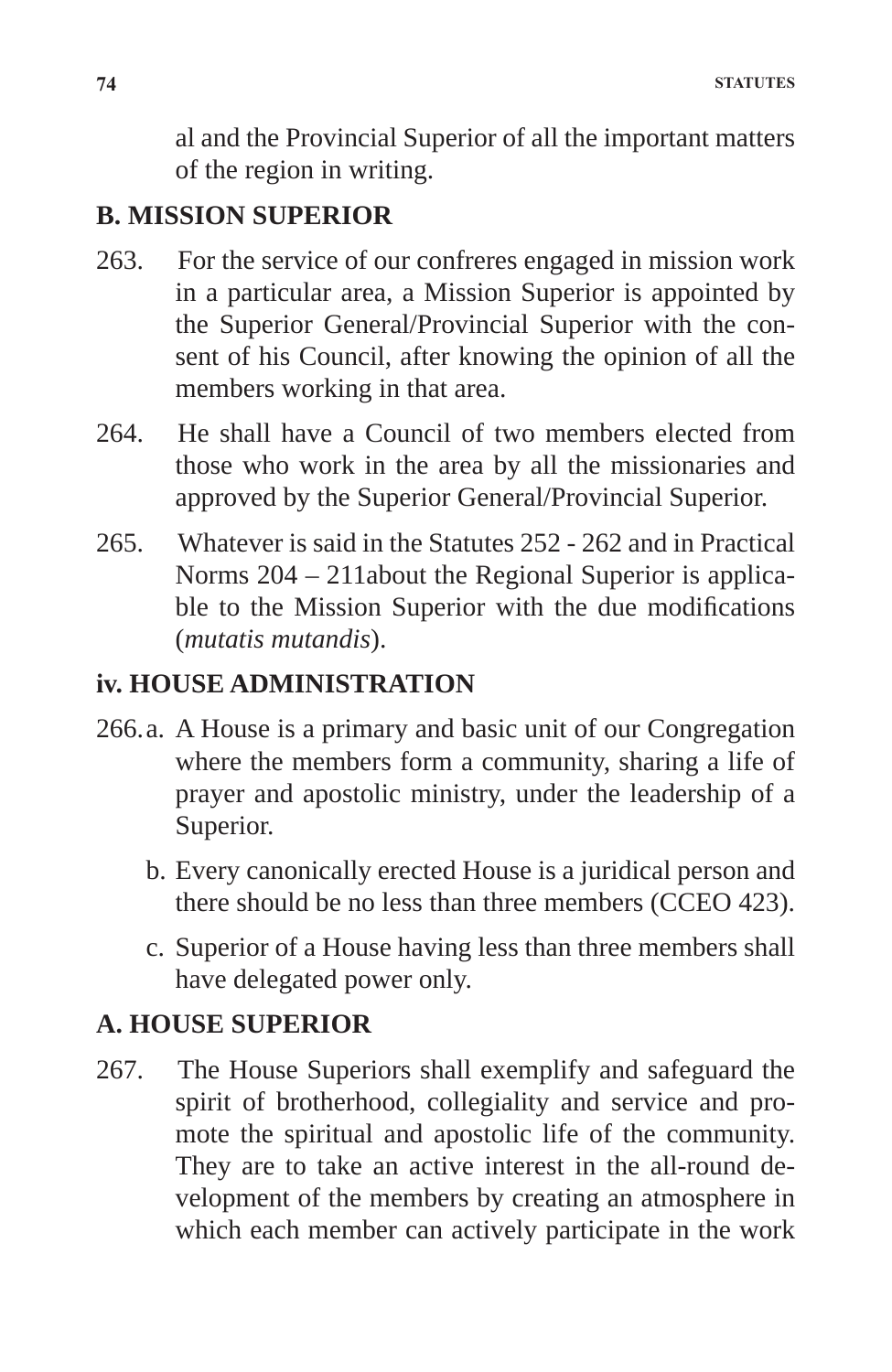of the community, while pursuing the ideals of the religious life. They shall see that religious discipline is maintained and a friendly and generous relationship with our neighbours is fostered.

- 268. The House Superiors are appointed by the Major Superior with the consent of his Council. They are assisted in the administration of their respective Houses by all the confreres, according to the function of each one.
- 269. It is the right and duty of the House Superior:
	- a. To see that the members of the House observe the Statutes and Practical Norms and partake in the exercise of community life
	- b. To take care of their spiritual and temporal needs
	- c. To admonish and correct the members with great humility and charity
	- d. To give reports of the state of affairs of the House to the Major Superior at least once a year
	- e. To convoke the domestic meeting, as often as it is necessary.

## **B. HOUSE FINANCE OFFICER**

- 270. The House finance officer shall be appointed by the Superior General /Provincial Superior after consulting his Council.
- 271. The House finance officer shall conserve and procure the common good of the House and of the members under the direction of and in close co-operation with the House Superior, and in accordance with our Statutes and Practical Norms.
- 272. Stipend obtained for the celebration of the Divine Liturgy cannot be spent before fulfilling the obligations thereof.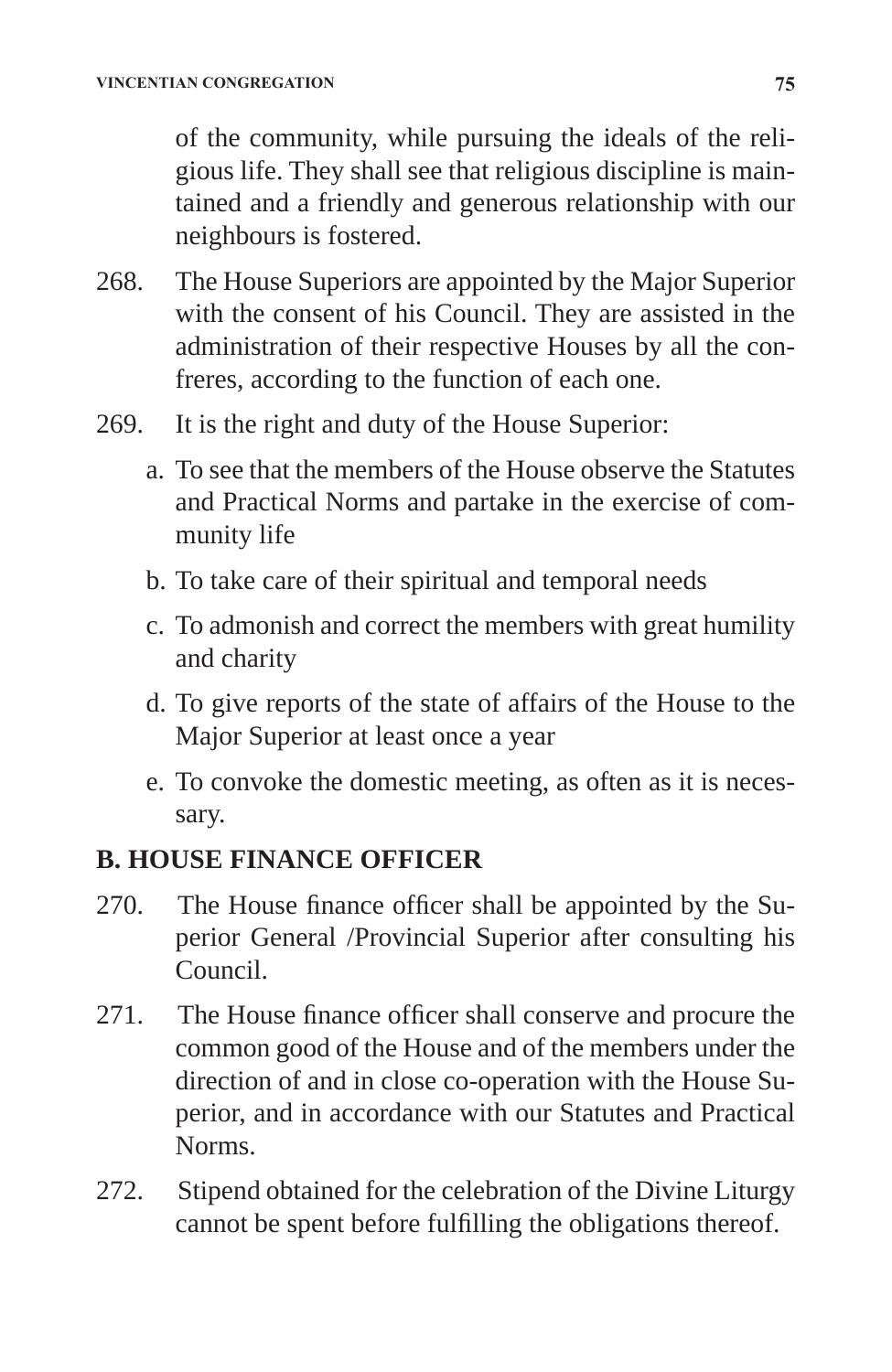## **C. DIRECTORS OF THE INSTITUTIONS ATTACHED TO THE HOUSE**

- 273.a. Directors of the institutions attached to the Houses shall be appointed by the Major Superior. They shall govern the institutions under the guidance of the House Superior. They shall have sufficient freedom in the ordinary day-today working of the institutions.
	- b. They shall be given assistants, if necessary.
- 274. Important matters regarding the institutions, such as general policy, development, etc., shall be discussed in the domestic meeting. This will enkindle interest of all the members in the institution.
- 275. The directors shall do also the work of the finance officer, if there is no other finance officer appointed and they shall observe all the relevant things about the House finance officer.
- 276. The directors shall realize that the institutions are ways of serving God and men and, therefore, in their dealings with the inmates, as well as outsiders, they shall be very cordial.
- 277. The directors, as member of the House, shall have the obligation to keep all the disciplinary rules, as well as the order of the day, as far as possible.

## **v. TEMPORAL ADMINISTRATION**

- 278. The members of the "Vincentian Congregation" lead a communitarian life of evangelical poverty in such a way that all the goods of the Congregation are held in common and confreres may reasonably use them for the better pursuit and realization of the purpose of the Congregation.
- 279.a. The Congregation itself, Provinces and Houses have the right to acquire, possess and administer temporal goods by all lawful means (CCEO 1010).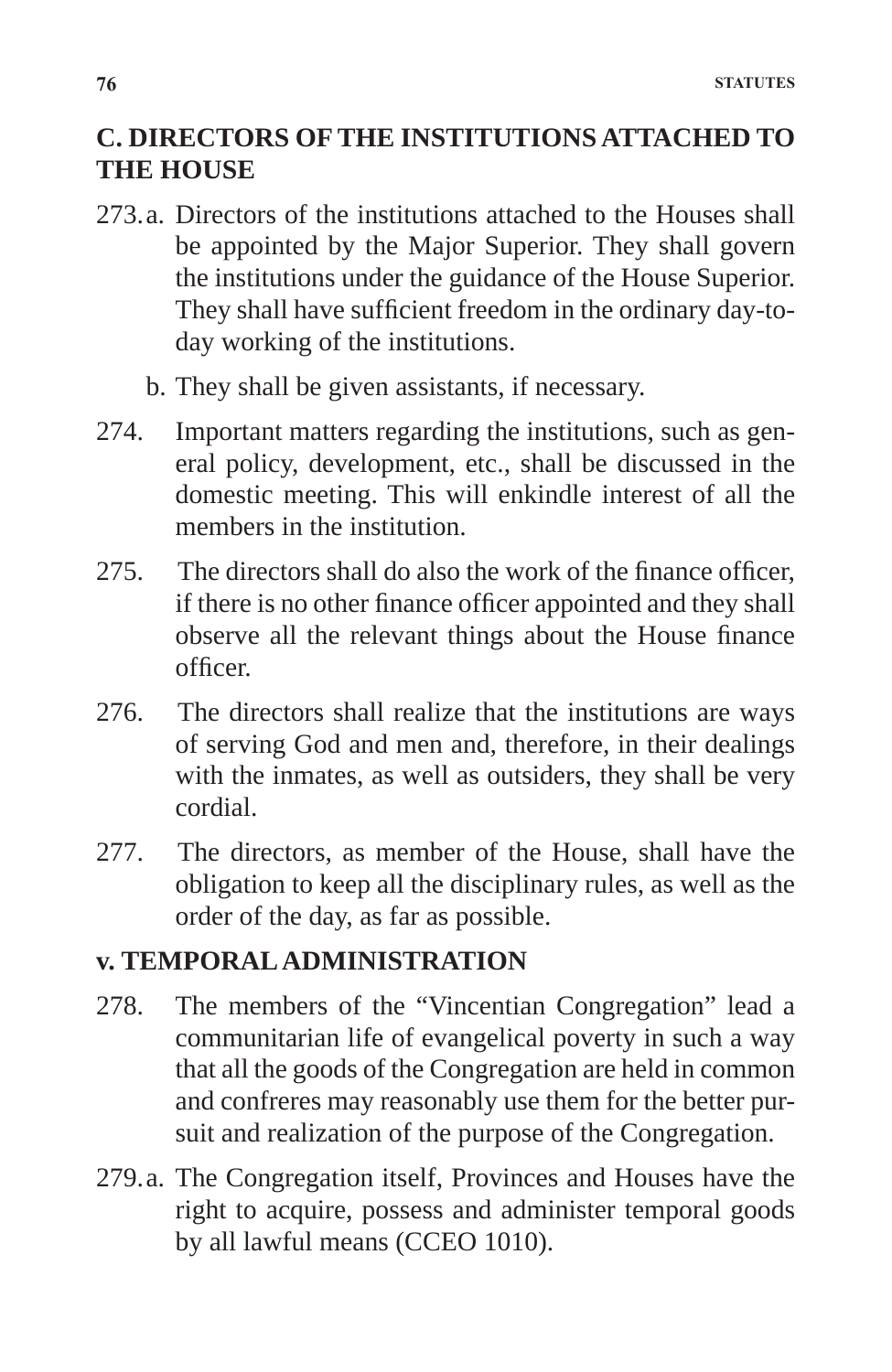- b. We shall consider these goods as the patrimony of the poor. Fully confiding in the providence of God we have to use them without any inordinate attachment.
- 280. Our material goods are meant for the proper arrangements for divine worship, for the procuring of honest living for all the members and for the exercise of works of the apostolate or of charity especially towards the needy.
- 281. Since all the goods are held in common all the confreres are co-responsible in acquiring, administering and utilizing the goods according to the norms of our Statutes and Practical Norms.
- 282. The administration of temporalities is of great importance to the well-being of our Congregation. Therefore, due care shall be taken with regard to it.
- 283. In order to activate the spirit of collaboration, the Superior General with the Provincial Superior will decide the way in which the Provincial Superiors and Houses should co-operate for the financial well-being of the Congregation.
- 284.a. Superiors, finance officers and other administrators cannot act in the name of the Congregation except within the limits of their offices and according to the norms of the law. Therefore, the Congregation/Province and the Houses are responsible only for those administrative acts performed according to the aforesaid norms; for the rest, those who perform illicit and invalid acts are held responsible.
	- b. If any moral person of the Congregation shall contract debts or incur obligations even with permission, it alone will be held responsible for them at its own expense.
- 285. If it is a question of alienating goods which are valuable by reason of material, art, history or antiquity, or other goods the value of which exceeds the amount decided by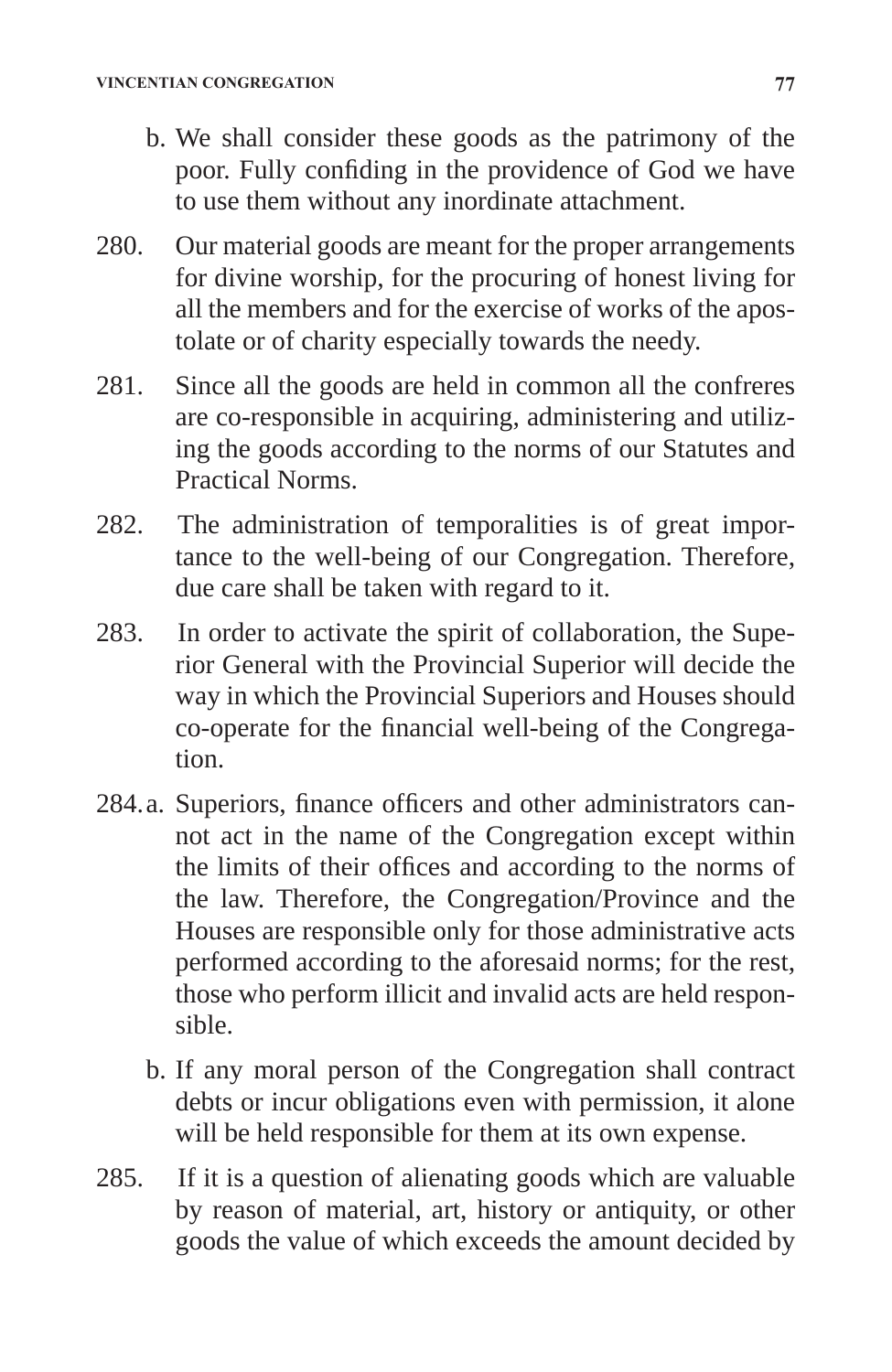the competent authority, or of contracting debts or obligations beyond the sum indicated, the contract lacks force unless permission in writing has previously been obtained from competent authority, according to the norms of the common and particular laws.

- 286. Superiors should proceed with very great caution in accepting pious foundations whose obligations are binding over a long term.
- 287. The will of the donors must be respected both in regard to ownership and use according to the norms of our Statutes and Practical Norms.
- 288. Consent of the domestic meeting and permission from the Major Superior shall be obtained before beginning new constructions and projects. The plan and estimate shall be approved by the Major Superior with his Council. No substantial change in the plan shall be made without the previous sanction of the Major Superior.1
- 289. Labour laws, social securities and social justice must be observed in the case of the people who work for us.

\_\_\_\_\_\_\_\_\_\_\_\_\_\_\_\_\_\_\_\_\_\_\_\_\_\_\_\_\_\_\_

Note:

1. The House superior / Econome / Director of the institution has to get the consent of the domestic meeting for all those projects which he has to get permission from the Major Superior. Besides, all those issues which come beyond the day to day running of the House are to be consulted in the domestic meeting and let the Council of the Major Superior proceed only after getting a favourable reply from the domestic meeting.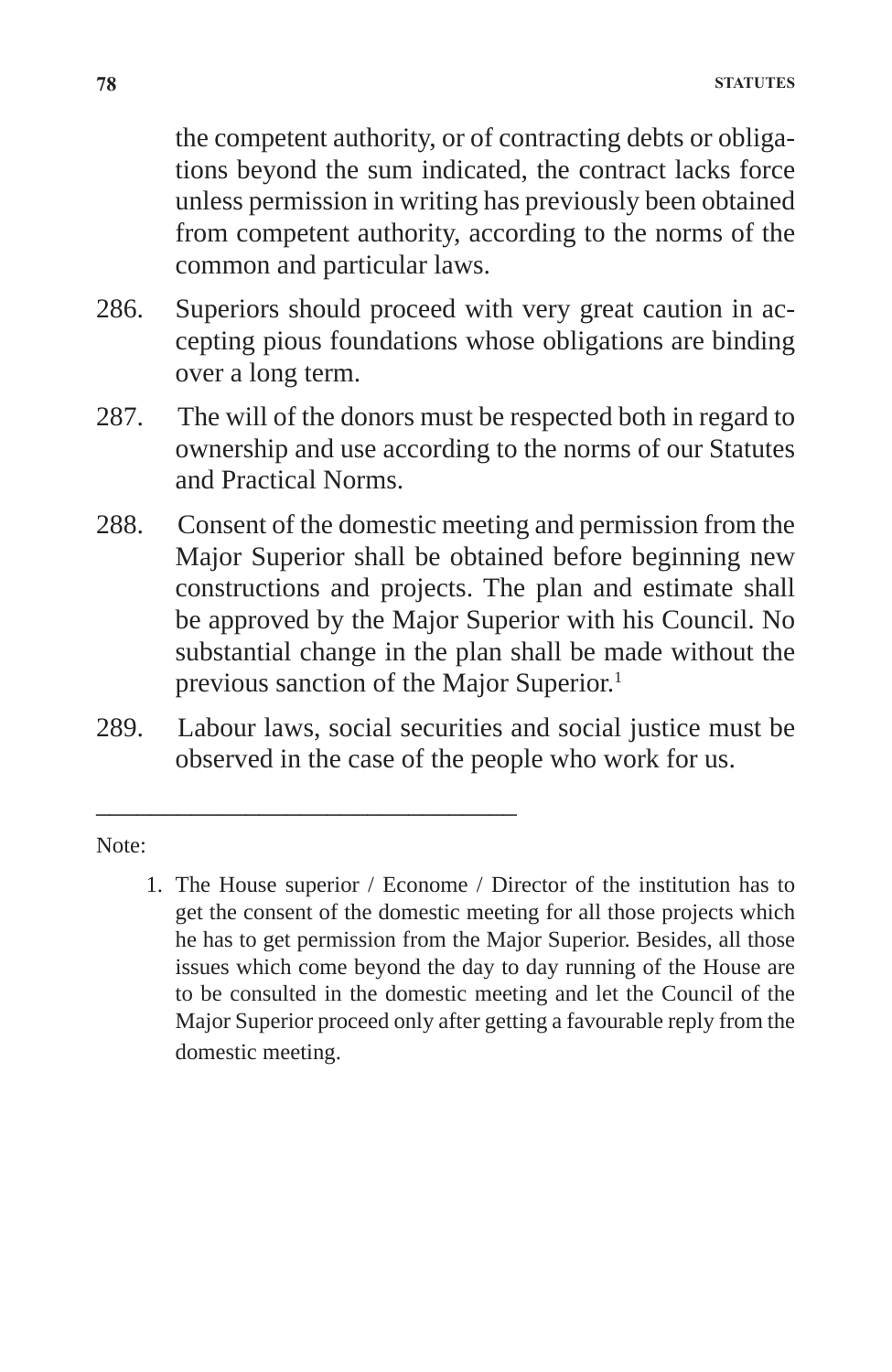# **PRACTICAL NORMS**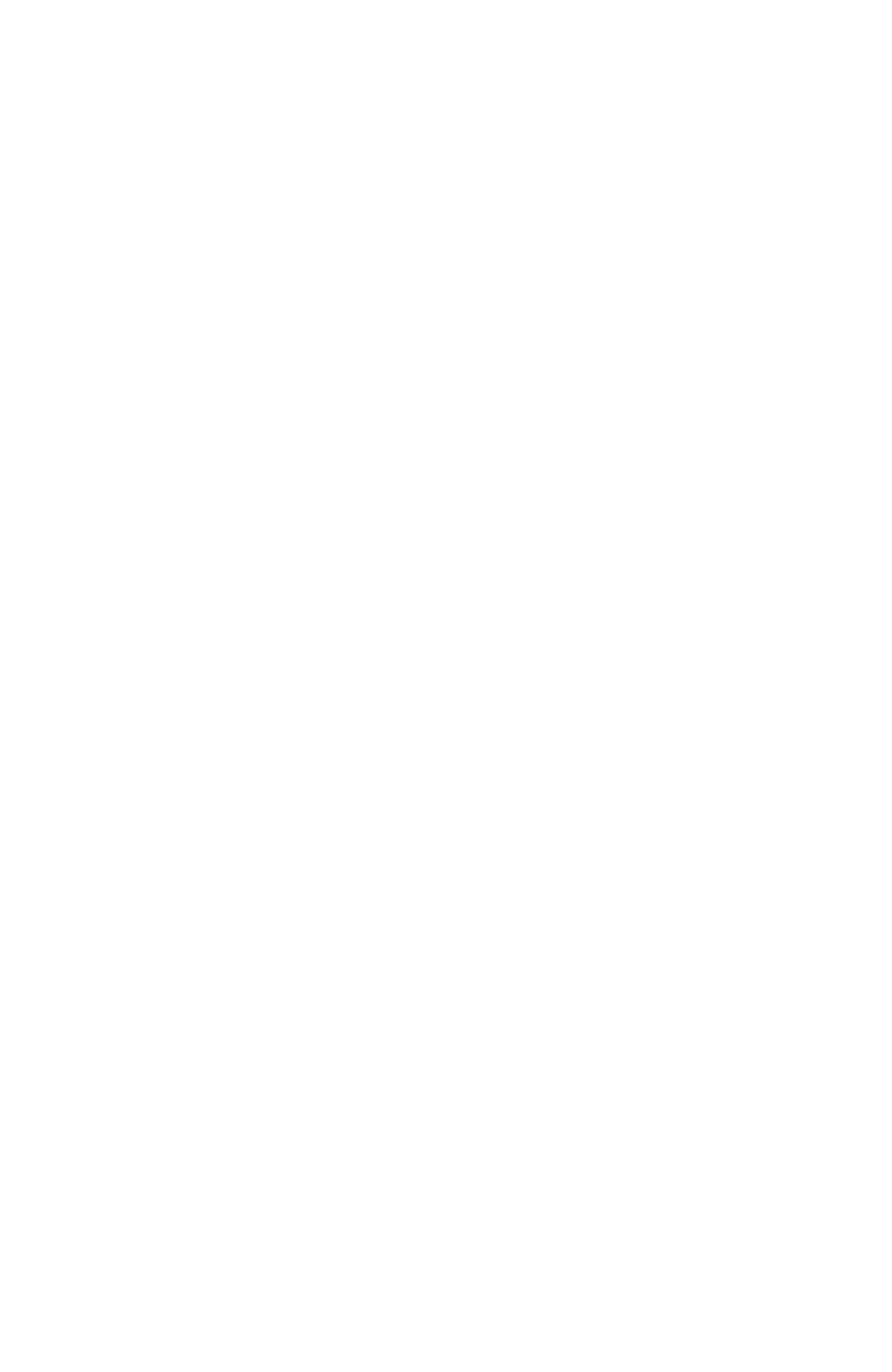# **CHAPTER ONE**

# **VINCENTIAN WAY OF LIFE**

#### **i. LIFE OF PRAYER**

- 1. a The Eucharistic mystery is the source and culmination of our spiritual life . Hence, we shall celebrate the Divine Liturgy with devotion and attention and actively participate in it. Also we shall diligently assist at other liturgical celebrations.
	- b. Priests shall have great esteem for concelebration in which they bear witness to the unity of one priesthood of Christ and their fraternal communion. However, due consideration shall be given to the pastoral needs of the faithful.
	- c. Liturgical norms and rubrics approved by the competent ecclesiastical authorities shall be observed (CCEO 415 § 1)
	- d. The salvific mysteries of Christ are to be celebrated along with the Church interiorising the spirit of each particular liturgical season, such as the seasons of Annunciation (*Soovara*), Epiphany (*Denaha*), Lent (*Anpathu Nombu*), Resurrection (*Udhanam*), Apostles (*Sleeha*), Summer (*Kaitha*), Cross (*Sleeva*), and Dedication of the Church (*Pallikoodasa*). We shall also observe the days of feast of the Oriental Fathers.
- 2. The priests are earnestly exhorted to celebrate the Divine Liturgy every day.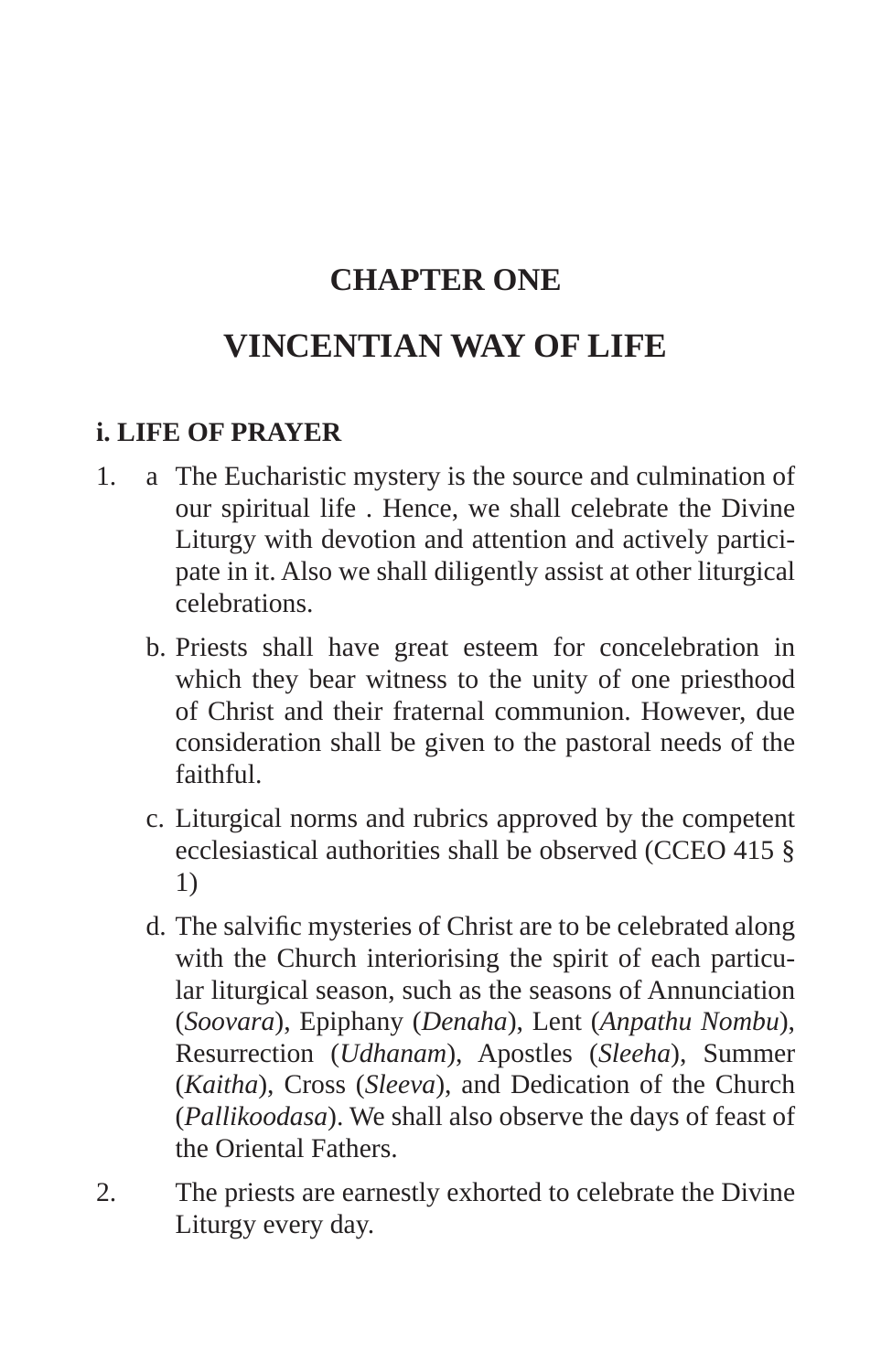- 3. Brothers and seminarians will actively participate in sacred Liturgy every day and shall endeavour to receive Holy Communion frequently, even daily. Moreover, they shall be diligent in assisting at liturgical functions and in exercising the functions proper to the orders they have received.
- 4. Communal celebration involving the presence and participation of the faithful is to be fostered in all our Churches.
- 5. Celebration of the Divine Liturgy should be done with decorum, dignity and devotion. Our recollection and gestures should be the outward expression of the spirit and devotion we have towards the Eucharistic Mystery. Care should be taken to say the prayers devoutly, slowly and distinctly.
- 6. The worship of Eucharistic Jesus should be close to our hearts. We shall keep the pious custom of making visits to the Blessed Sacrament.
- 7. Visits to the Blessed Sacrament may be done when we go out from and come into the House. When we go out we ask grace and protection in our journeys and pray for the success of our undertakings. On return we offer thanks for our success and ask pardon for our shortcomings.
- 8. We shall observe the devotion of the Holy Hour at least once a month in all our Houses, preferably on the day of the monthly recollection.
- 9. We should celebrate the Divine Office with attention, devotion and reverence, and as far as possible in common(CCEO 377).
- 10. a. Morning prayers and night prayers shall be recited according to the formulary of payers approved from time to time by the General synaxis.
	- b. Other efficacious methods of prayer are to be encouraged.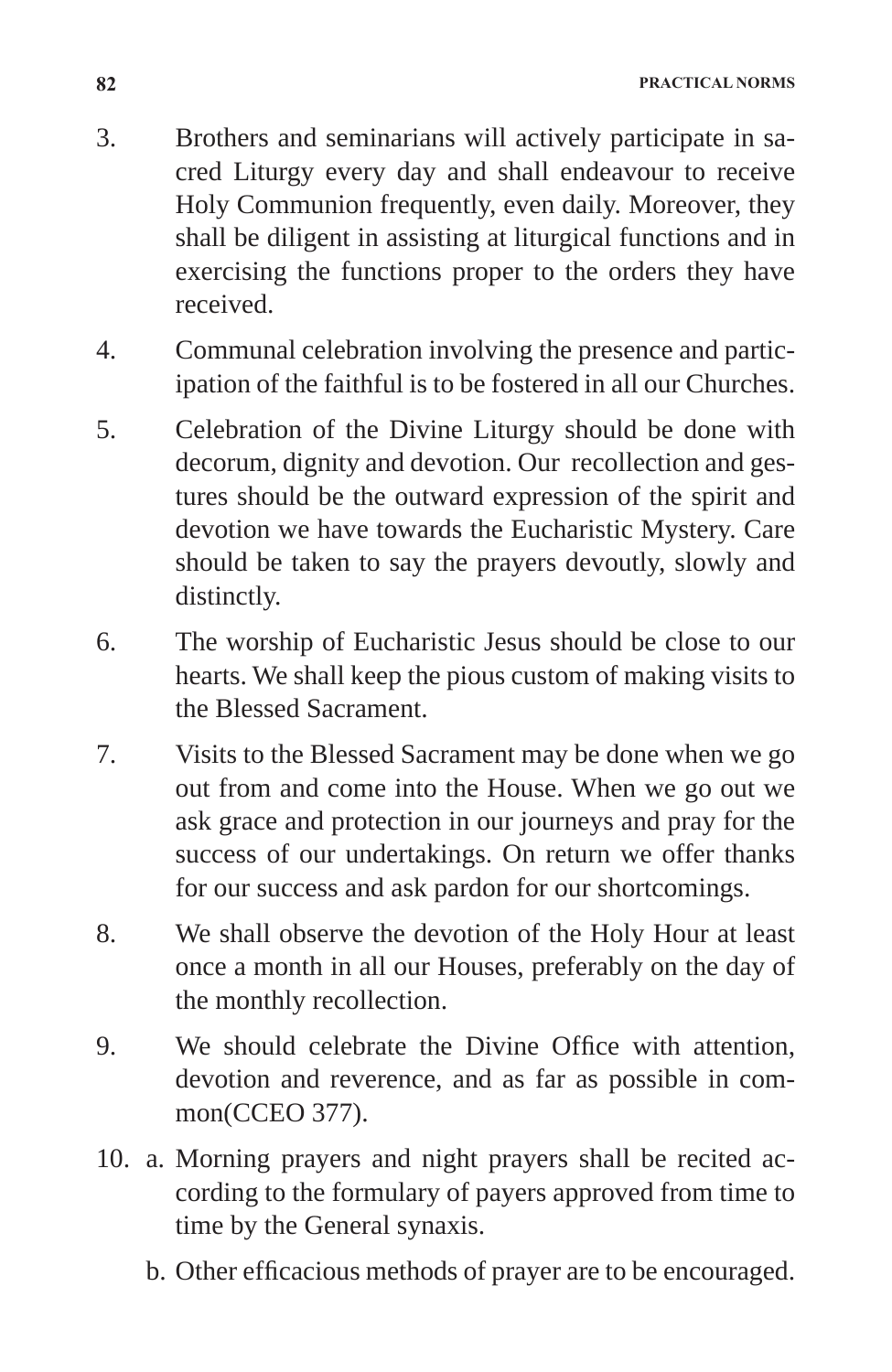- 11. Being convinced of the importance of mental prayer in our spiritual life and its effectiveness in our apostolic activities, we shall devoteat least half an hour daily for it, in common, after morning prayers (CCEO 369).
- 12. It is very much advisable that each confrere spend daily at least half an hour in personal prayer, besides the spiritual exercises prescribed by our Statutes and Practical Norms.
- 13. a. All shall devote at least a quarter of an hour daily for spiritual reading at an appropriate time.
	- b. The writings of the Oriental Fathers and Ascetics on spiritual life, prayer, penance and asceticism are recommended for spiritual reading, as they are of immense help for laying the foundation for a life of holiness and growth in the spirit of prayer.
- 14. We shall make the examination of conscience twice a day; one at noon before lunch and the other at night before retiring.
- 15. Psalm No.51 or 130 and the Angelus shall follow the examination of conscience at noon.
- 16. a. Blessed Virgin Mary, the mother of God and our mother, is to be honoured by praying the rosary daily and in common as far as possible. On the first Saturday we shall renew the Consecration to the Immaculate Heart of Mary.
	- b. Adoration of the Blessed Sacrament, Bible Service, Office of the Immaculate Conception, etc. can be occasionally conducted instead of daily rosary in common.
- 17. We shall frequently (say, once in a fortnight) receive the Sacrament of Penance by which we are purified and strengthened in our spiritual life.
- 18. Each one shall choose a confessor and spiritual director and shall go to them regularly and when necessary for confession and guidance.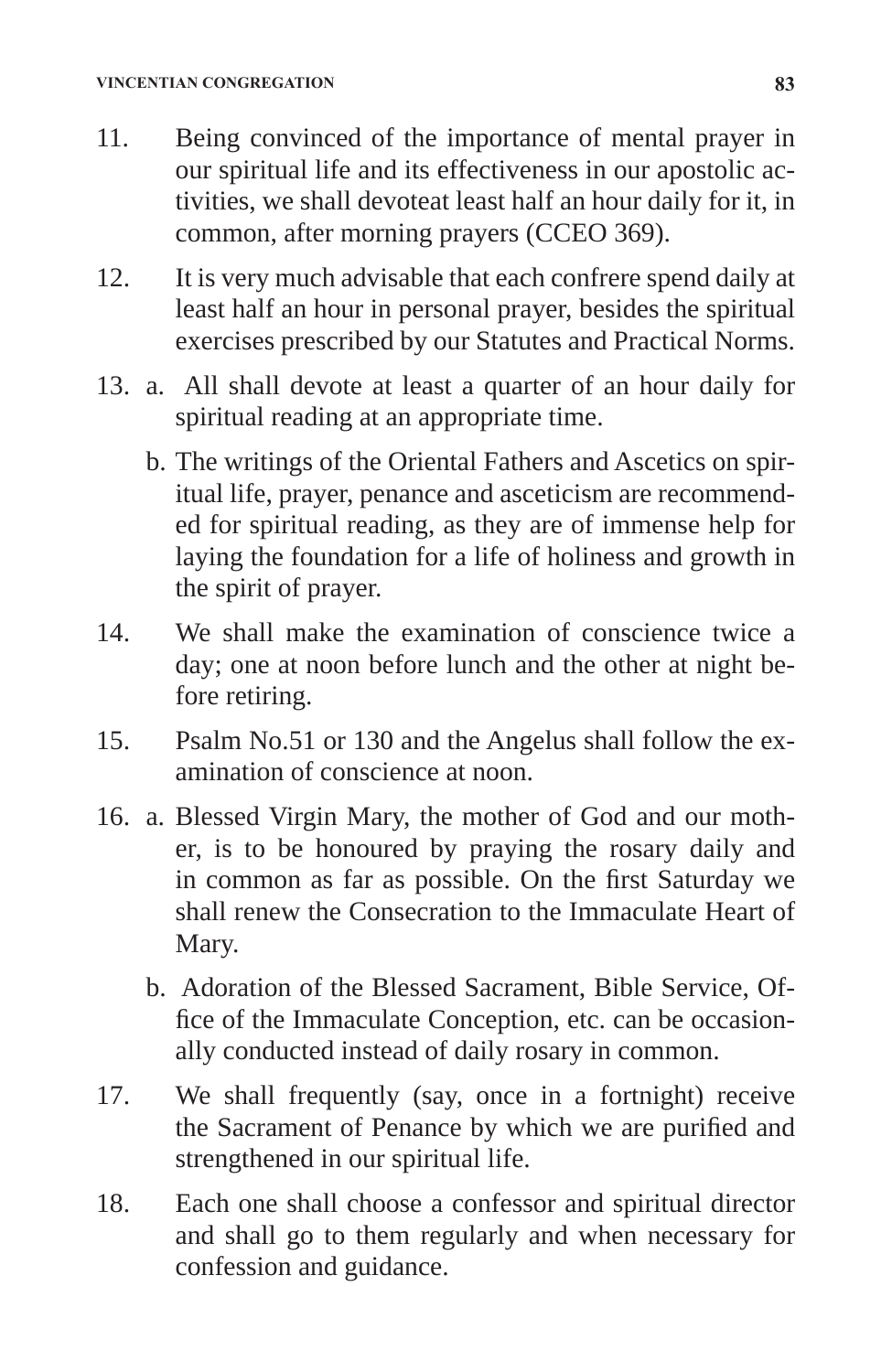**84 PRACTICAL NORMS**

- 19. We ought to spend at least five full days for annual retreat arranged for our community (CCEO 369 § 2).
- 20. The place and time of the annual retreat, which is to be in common, shall be fixed and communicated to the members sufficiently early, together with the list of those who have to partake in each session.
- 21. We shall devote a day for spiritual recollection every month with special spiritual exercises; on that day we shall hold common discussions on matters pertaining to our religious, liturgical, pastoral and apostolic life (CCEO 369).
- 22. On the day of monthly recollection we shall have the following spiritual exercises:
	- 1. One hour of meditation in common
	- 2. The Way of the Cross in common and a more detailed examination of conscience.
- 23. a. The Common Rules given by St. Vincent de Paul and the Statutes and Practical Norms of our Congregation should be read in common during the days of recollection and retreat.
	- b. Besides reading them in common, all of us shall take care to read them often privately.
- 24. Consecration to the Sacred Heart of Jesus must be renewed on every first Friday of the month.
- 25. a. Penance shall be duly practised as decided by the domestic meeting, such as:
	- 1. Abstinence on all days of advent and lent
	- 2. Way of the Cross on all days of lent and on all Fridays of the year
	- 3. Fasting on all Fridays of lent
	- 4. *Moonnu Nombu* (three days of fasting and prayer, between Christmas and Lent), *Ettu Nombu* (eight days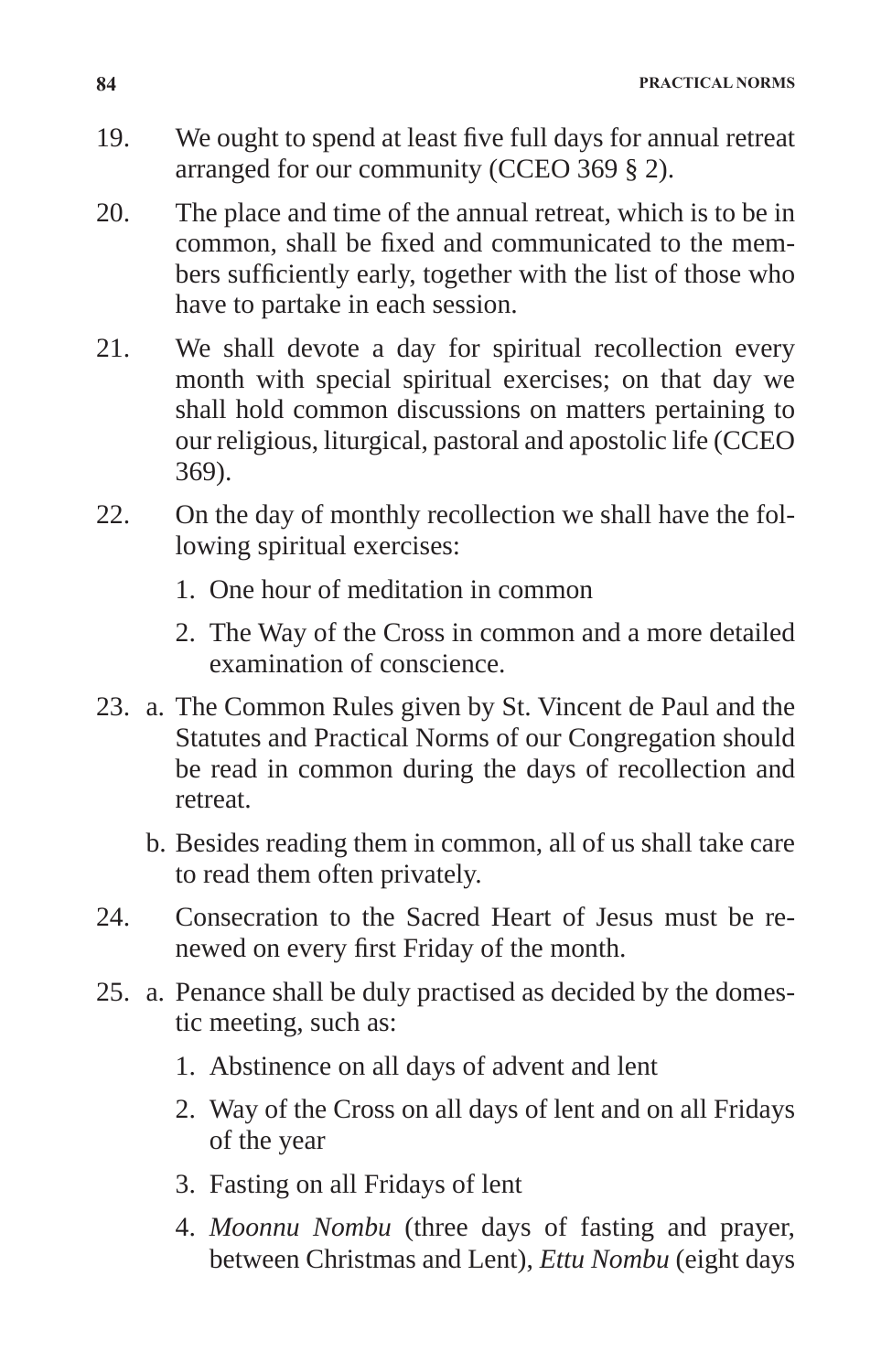of fasting and prayer before the feast of the Nativity of Our Lady) and *Pathinanchu Nombu* (fifteen days of fasting and abstinence before the feast of Assumption of Our Lady).

- b. All the difficulties and trials in doing our duties well, should be borne in a spirit of penance.
- 26. a. The following feasts shall be celebrated with due solemnity in our Congregation:
	- 1. St. Vincent de Paul
	- 2. St. Thomas the Apostle
	- 3. Our Lady of the Immaculate Conception
	- 4. St. Joseph
	- 5. St. Ephrem
	- 6. Patron of the House or the institution
	- b. The death anniversary of our founder, Very Rev. Fr. Varkey Kattarath V.C.,shall be commemorated on October,  $24<sup>th</sup>$
	- c. The Foundation Day of our Congregation shall be celebrated on November 20<sup>th</sup>.\*
	- d. The Revival of our Congregation shall be commemorated on July 19th. On that day, we remember in a special way V. Rev. Frs. George Mannara, Antony Pauvathil and George Vattamkandathil who revived the Congregation.\*
- 27. On the feast of our Father St. Vincent de Paul we shall renew our vows in common using the prescribed formula (see appendix).
- 28. A patron must be designated with the approval of the Major Superior, when a House or institution is started.
- 29. Our Church buildings and furnishings must excel in simplicity, decorum and cleanliness befitting the honour and worship of God.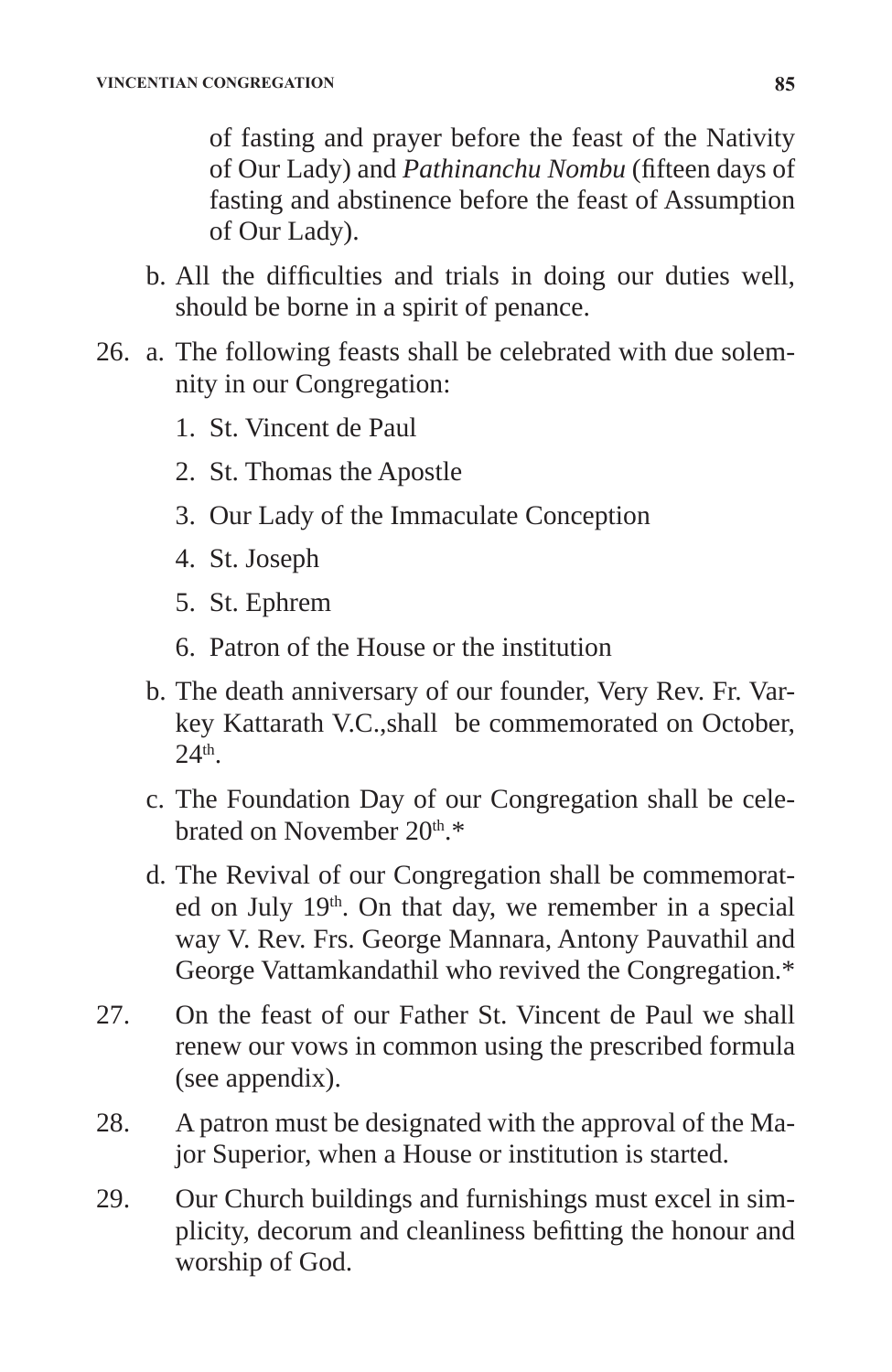## **ii. FRATERNAL COMMUNION**

- 30. a. The domestic meeting in our Houses shall make a timetable. It should contain all the spiritual exercises prescribed in our Statutes and Practical Norms.
	- b. All shall take care to regulate their occupations so that they may be present for all the community exercises.
- 31. Permission of the Superior is required to leave the House for a considerable length of time. But the absence from the House for more than a fortnight and expensive or long journey require the sanction of the concerned Major Superior.
- 32. Those who are away from our Houses for the sake of study and ministry shall occasionally come and spend some days in our Houses with our confreres to grow in fellowship and communion.
- 33. a. Each of the confreres shall have sufficient time for study, work and relaxation and get opportunity to develop his personality.
	- b. We shall esteem and observe in all our Houses silence and recollection as indispensable for an atmosphere of prayer and dedicated work.

 We should not disturb any of our confreres nor distract them from prayer, study or other serious work by our unconcerned behaviour.

- 34. Priests, religious and seminarians may be admitted to our refectory to have meals with us. On special occasions others also may be invited to table.
- 35. Let us take care that externs do not go into our quarters without sufficient reason.
- 36. Recreations after lunch and supper are the main ones. After breakfast and tiffin also there shall be some time for relaxation.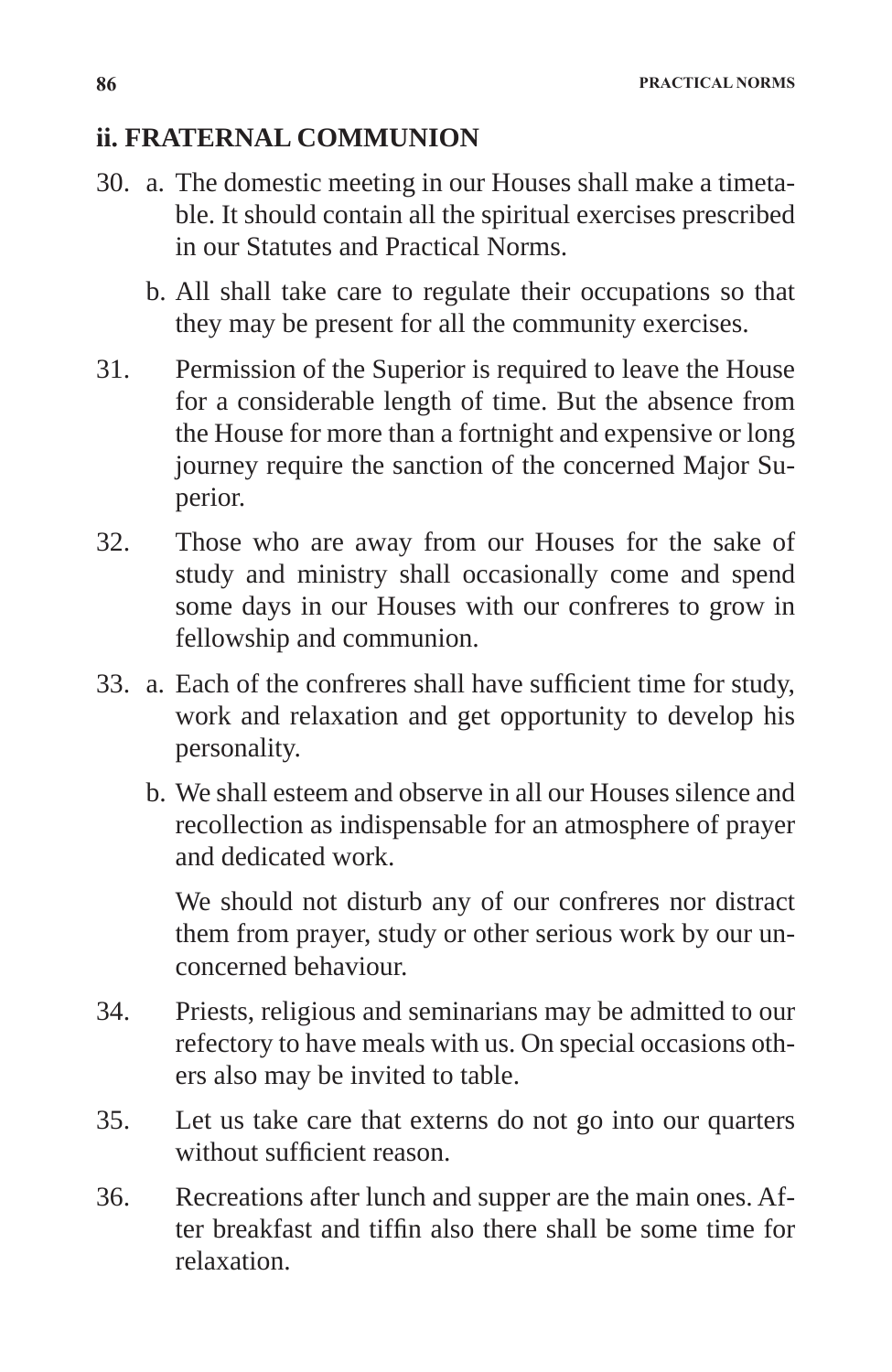- 37. a. At lunch, recreation at table begins after reading a passage from the Holy Scripture. At supper it begins after reading a portion from the lives of saints or any spiritual book. There should be reading during breakfast in the Houses of formation.
	- b. In order to remember and pray for our beloved departed confreres their life history shall be read during supper from the book *"Munpepoyavar"* on the eve of the anniversary of their death.
- 38. Let us keep silence outside the times of recreation to render our community life more fruitful. Special care shall be taken to observe silence from the time of night prayers till the breakfast of the following day.
- 39. The Superior and finance officer shall be particularly concerned with the needs of confreres especially of the sick and the aged. One should be appointed for the care and service of these confreres.
- 40. We shall gladly extend our fellowship to all those who are associated with us in life and works.
- 41. All individualistic undertakings that weaken the common activities and destroy the community spirit shall be discouraged.
- 42. Special occasions of relaxation like picnics may be arranged for our brethren in each House every year on a day that is convenient to all.
- 43. Our confreres may be permitted a vacation of two weeks, which may be utilized for rest in some of our Houses or places approved by the Major Superiors or for visiting our mission territories.
- 44. The Golden Jubilee and Silver Jubilee of the priestly ordination of our priests and that of the profession of our Brothers shall be celebrated befittingly and moderately at the General and Provincial levels.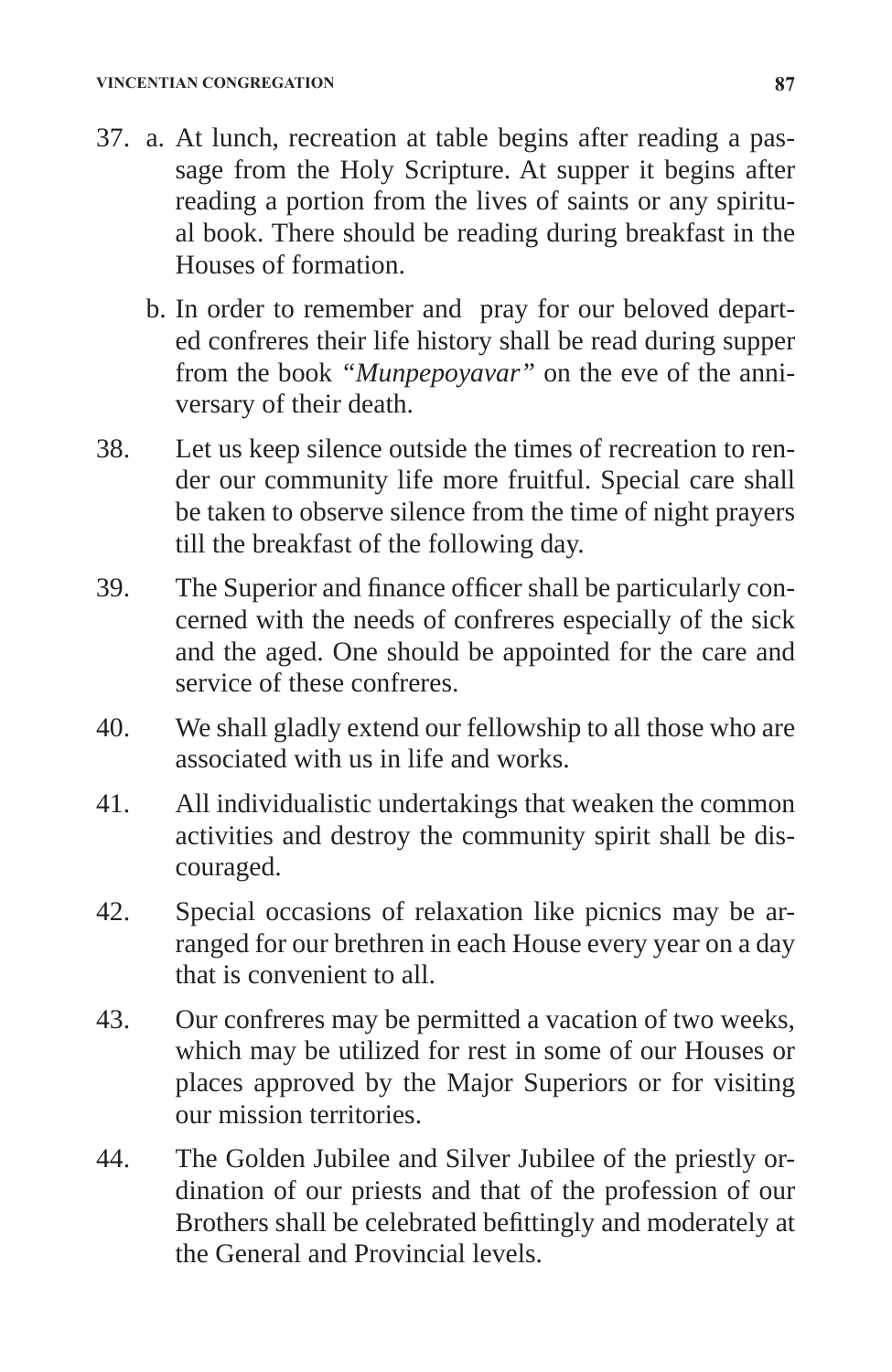- 45. Exchange of news that will enable us to increase mutual understanding and to share the joys and sorrows of our confreres and their families and of our communities, shall be fostered.
- 46. We shall avoid all that would endanger fraternal communion such as groupism, obstinacy in talk, contention, rivalries, murmuring, detractions etc.
- 47. Since hospitality is a trait and sign of Christian charity, we shall receive our guests with cordiality and make them feel at home.
- 48. We should not forget to show our concern and respect towards our parents and close relations. Let us sincerely partake of the joys and sorrows of the family of each confrere.
- 49. Personal care, love and justice should be shown towards our dependents with regard to their spiritual and material welfare.
- 50. There shall be a general gathering of the priests and brothers of our Congregation/ Province every year to foster solidarity, fraternity and mutual understanding at the General and Provincial level. In this gathering the Major Superior may give a report about the works and progress of the Congregation/Province during the year. He will also give a tentative programme and schemes for the coming year. The General/Provincial finance officer also shall render a report of the temporal administration and the present financial state of the Congregation/Province.
- 51. There shall be firm unity and love between our Houses. Those Houses, which can afford to give financial assistance should readily help other Houses that are not financially self-sufficient or if they are new ones. Keeping in mind that everything is common, such help shall be rendered in accordance with the directions of the Major Superior.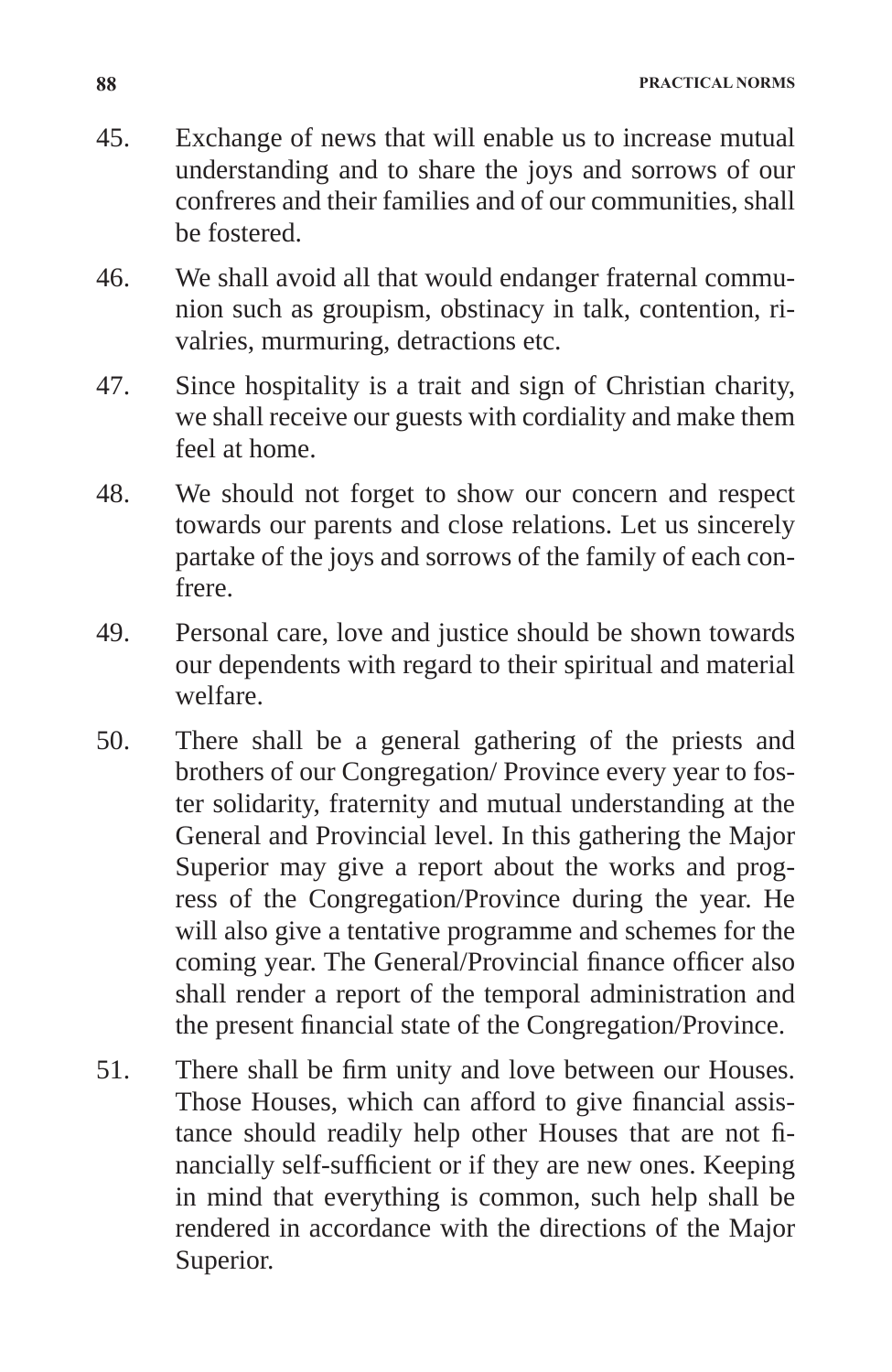52. Always there shall be a renewal team in our Congregation.

## **iii. EVANGELICAL COUNSELS**

## **A. OBEDIENCE**

- 53. Permission of the Major Superior is required for the publication of books, audio-video cassettes and compact disks by our confreres. In case of articles to be published, the House superior's permission is sufficient (CCEO 662 § 2).
- 54. Superior General is to be informed of the publication of books and audio-video cassettes.
- 55. A confrere who takes up programmes or goes for retreats, courses, or for long journey, even if it is with the permission of the Major Superior, have to inform the House Superior and get his consent too.
- 56. The rules and timetable of the House shall be followed by all the members of the House, and by other confreres who happen to be there for any reason whatsoever.
- 57. Our letters shall pass through the Superior who will not, as a rule, read them.

## **B. CHASTITY**

- 58. Since self-guidance and presumption are very detrimental to chastity, timely advice of an experienced and mature spiritual director isnecessary. We shall, therefore, sincerely open our conscience to him and get his advice and counsel.
- 59. In order to safeguard this virtue we shall practise mortification and penance with discretion and in accordance with the guidance of the spiritual director.
- 60. We shall not attend those movies and public shows which are unbecoming to the state of our life. We must abstain from intoxicants.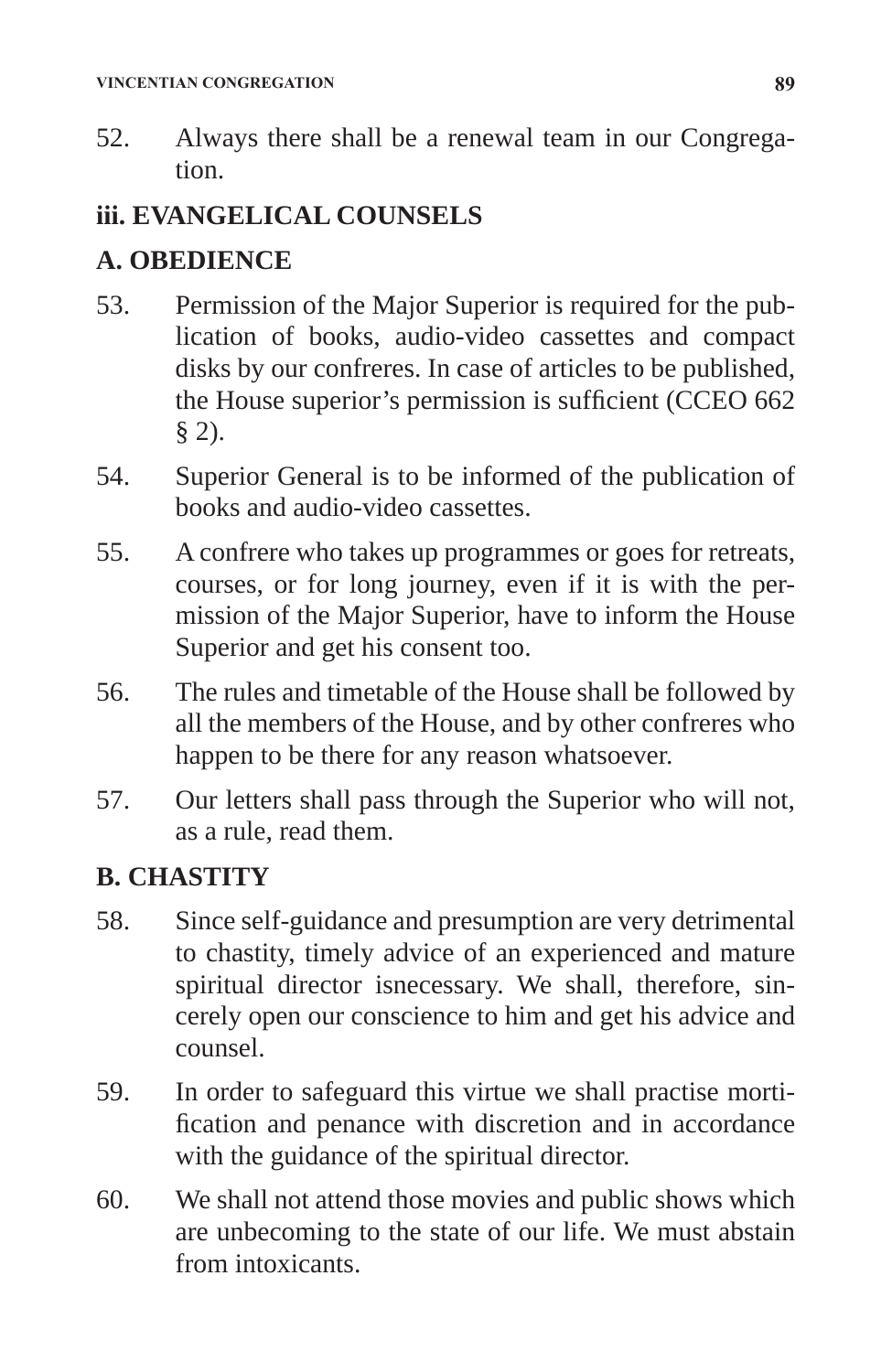**90 PRACTICAL NORMS**

- 61. a. In our dealings with others, especially with women, we must be prudent and dignified, avoiding undue familiarity and unbecoming behavior.
	- b. Spiritual direction of women shall be given, as far as possible, in the confessional.
	- c. Women shall not be allowed to enter our living rooms. Visits of women, even if it is for direction or counselling, shall be avoided after nightfall.

## **C. POVERTY**

- 62. a. Members who have immovable goods or their equivalents, shall make their last will in a legal form valid before the court, and keep a copy of it with the Major Superior.
	- b. If they die without making a last will, all their immovable goods or their equivalents shall go to their heirs in the family. If they have no heirs, they belong to the Congregation just as their movable goods or money.
	- c. They may renounce them in favour of their needy parents or relatives, or for some pious work, or for the apostolate of the Congregation, but only after their perpetual incorporation and after mature thought and due consideration for their own maintenance in case they leave the Congregation.
	- d. Lest they get too much involved in temporal affairs, they shall make arrangements to administer their property.
	- e. They can also alienate or sell them.
- 63. Things needed for our daily life will be supplied by the finance officer of the House. For extra-ordinary things permission from the Superior is required.
- 64. No one is permitted to own any vehicle personally.
- 65. When we are transferred to another place we shall take only those things which are given for our personal use. The Superior may allow the confrere to take with him for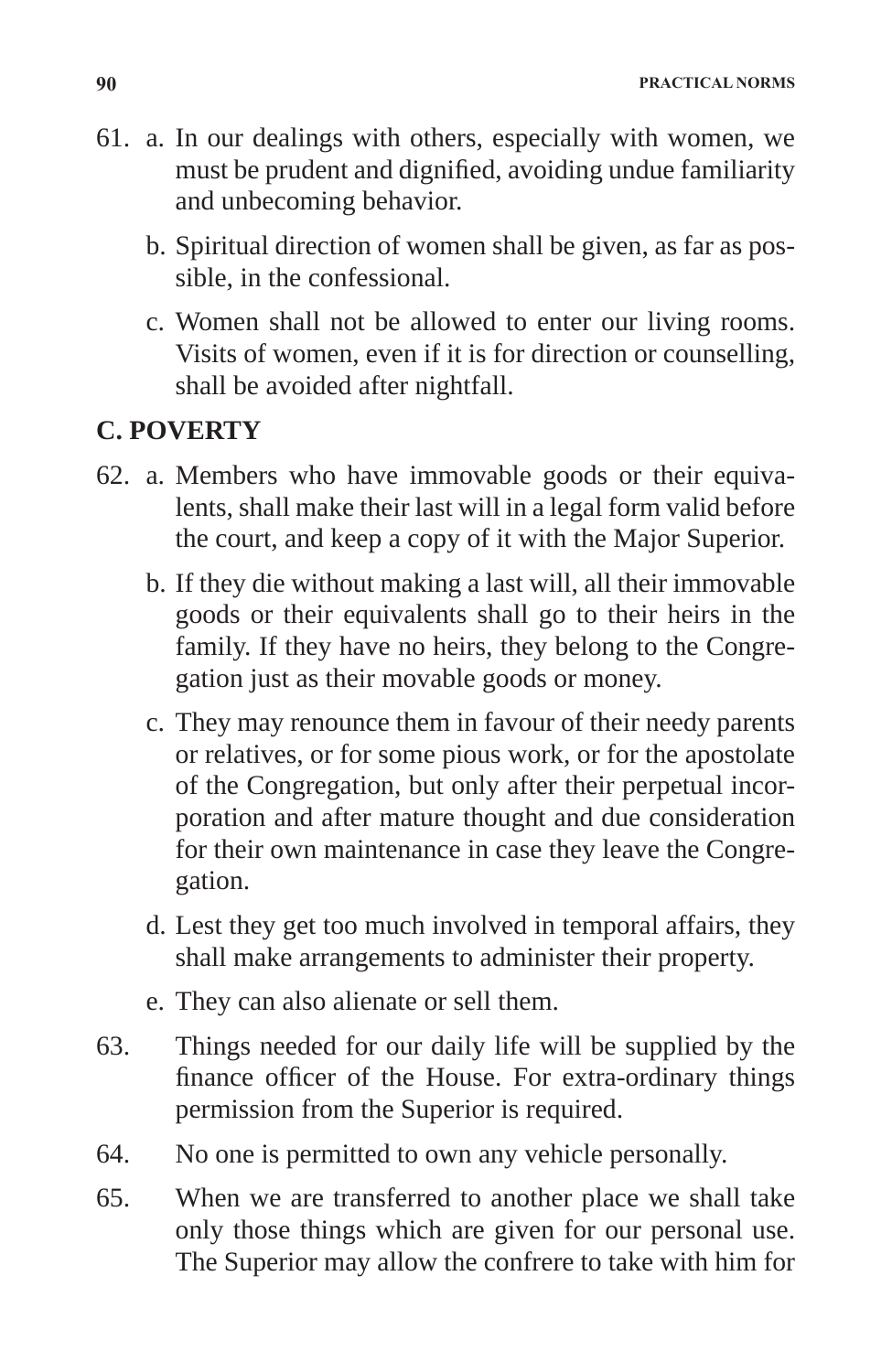a definite period of time an article which he needs immediately.

## **iv. APOSTOLIC ACTIVITIES**

- 66. We should be of service to the clergy by fraternally helping them in their life and ministry. We should always be ready to help parish priests through our ministry, especially that of preaching, and of hearing confessions. Superiors shall see that such services are rendered generously.
- 67. We shall encourage pious associations; we shall be ever ready to render service to the associations especially those emanating from the spirit of our Holy Patron.
- 68. The spirit of competition or rivalry or prestige shall not prompt us to start any institution (CR 12, 10)
- 69. The Major Superior with the Council, in consultation with the members of the House concerned, takes the final decision regarding the form of the apostolate to be undertaken.
- 70. When any Bishop or head of any institution asks us to take charge of any apostolic work, the Major Superior makes necessary consultation and takes the decision. This kind of services shall be rendered especially in the Missions.
- 71. In true apostolic spirit we shall be prepared to render our service to spread the Kingdom of God. Every one shall be willing to work in the mission at least for a limited time; the Major Superior shall give consideration to the wish of those who volunteer.
- 72. During the time of their regency and pastoral course, our confreres should be given opportunities and means to deepen their understanding of the future work in which they are to be involved.
- 73. The projects and activities of a House which are duly undertaken, shall be preserved and continued even if there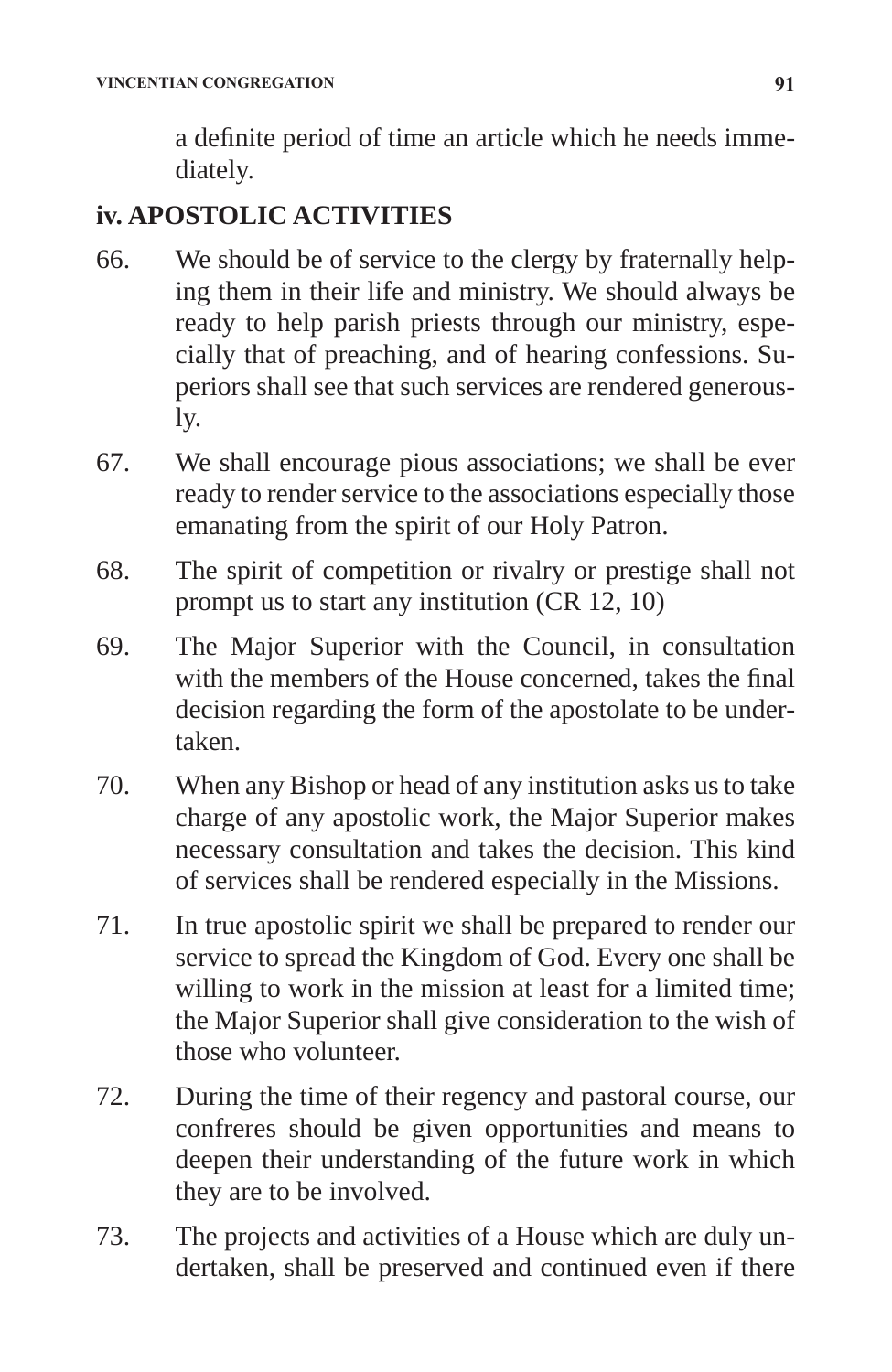is change of personnel. If for some special reasons some projects need to be discontinued or changed into another project, due permission is to be sought from the Major Superior.

- 74. Those who are working in parishes or other institutions shall be enrolled as members of the nearest House. These members are expected to partake in all the important functions of the House such as monthly recollection, domestic meetings, feasts etc; the Superior shall duly inform them about these.
- 75. The normal duration of our pastoral services outside our Houses shall be three years.
- 76. One percent of the gross income of our Houses shall be sent to our missions through the Major Superior for any specific project.

## **A. POPULAR MISSION**

- 77. Although the preaching of Popular Mission is the duty of all, the Provincial Superior has to make sure that there are a few groups of priests to do it efficiently. Provincials shall appoint only competent persons to the team. Directors shall be appointed to guide them.
- 78. Special care should be taken in catechesis; modern techniques and psychological approaches are to be employed to make the teaching of religion more efficient.
- 79. We shall also be prepared to preach parish retreats, retreats for the religious, and other groups of people.
- 80. As far as possible we shall provide facilities to outsiders for making closed retreats.
- 81. Each confrere should, at least once a year, render his help in the Popular Mission field.
- 82. Information, including annual report concerning Popular Missions shall be sent to the Superior General through the Provincial.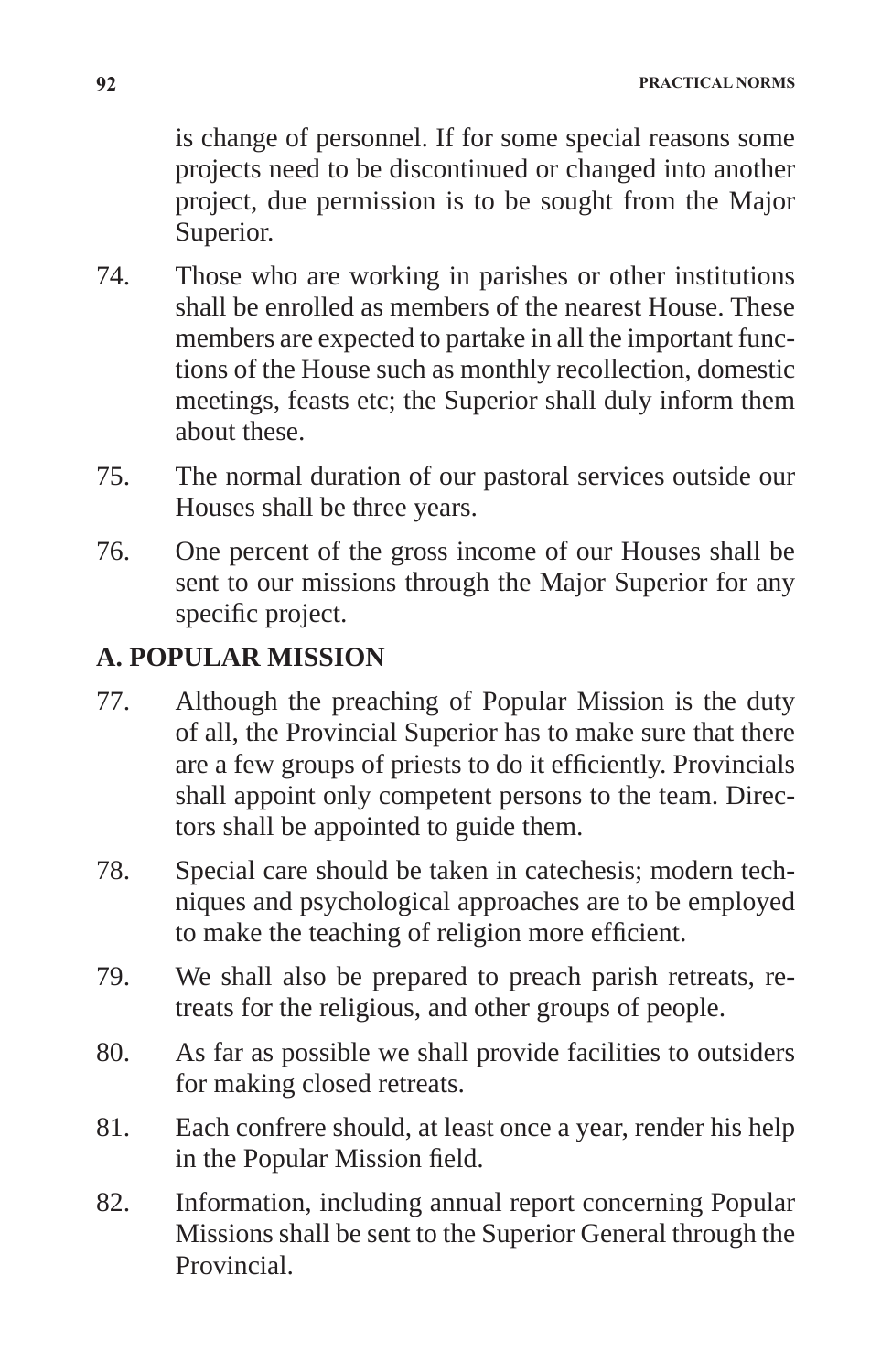83. We shall preach Popular Mission without receiving any remuneration.

## **B. CHARITABLE AND SOCIAL WORKS**

- 84. Works of mercy, such as dispensaries, and homes for children, the aged and the handicapped, hospices for the sick, SSSMILE (Sacred Scriptures Social Message into Living Experience) Fellowship etc. bear witness to the charity of our holy patron.
- 85. We shall give the children in our care vocational training, which will enable them to find a means for their livelihood.
- 86. We should endeavour to improve the spiritual, social and economic conditions of our domestic servants.
- 87. We shall pay attention to the socio-cultural well being of the people around us by opening reading rooms, starting study circles and adult education schemes, giving guidance for co-operative societies, cottage industries, technical institutes etc. wherever it is necessary.
- 88. The persons engaged in social work in our Houses should study and teach others the social teachings of the Church and put them into practice diligently. They should also equip themselves with the techniques of the work of social welfare and the problems of the field.
- 89. In every Province there may be a social service director appointed by the Provincial Superior, who will occasionally visit the fields of social and charitable activities of various Houses and opportunely discuss with the Superior of the House and the local director about the ways and means of making our work more efficient.
- 90. A general fund for the social service is to be raised by contributing 3% of the gross income of the House, institutions, Provincial House and the Generalate (exempting the money given to Houses from the Generalate/Pro-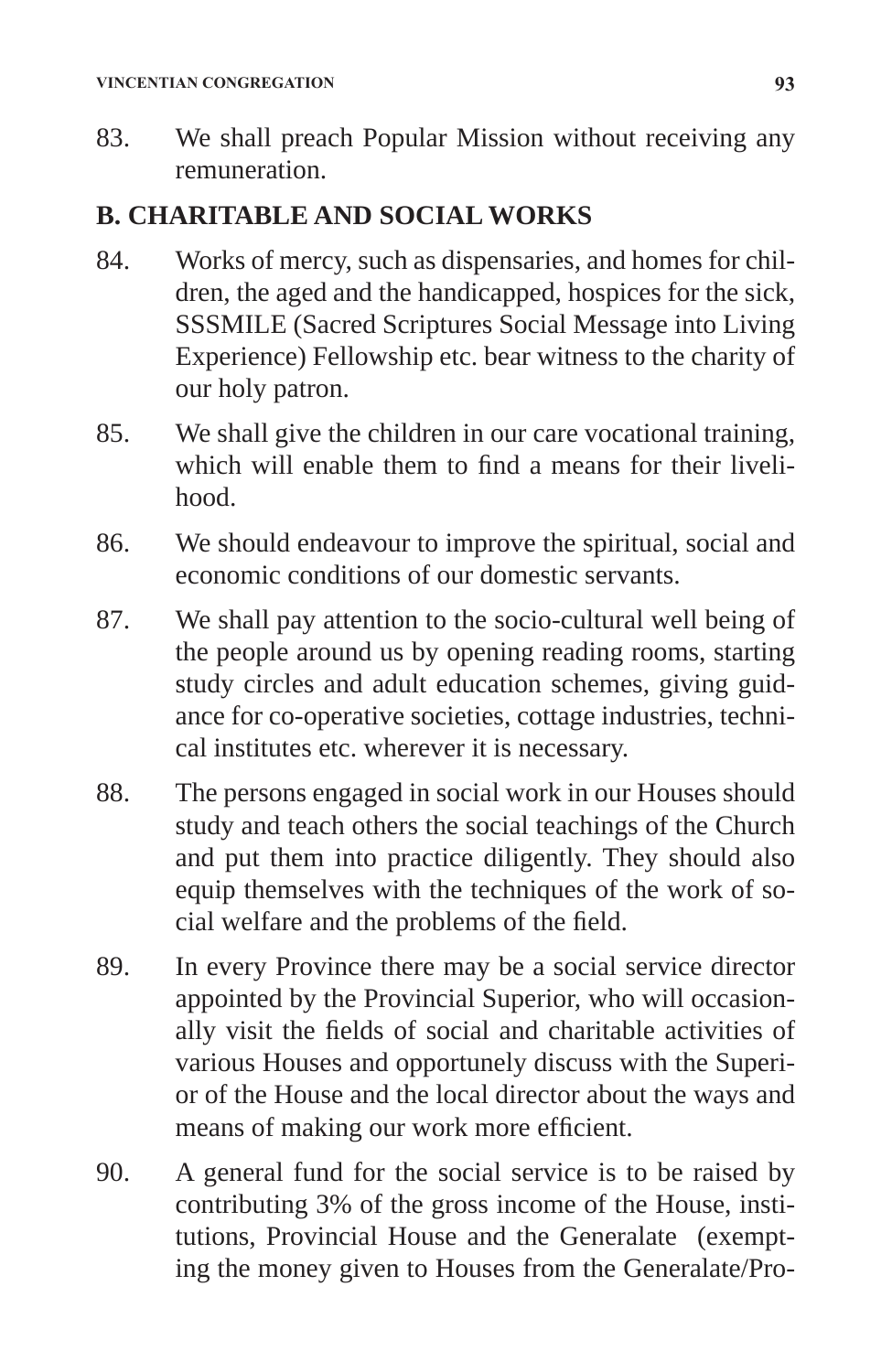vincial House). From the 3% of the gross income, each House retains 1.5% for local social service and the other 1.5% is sent to the Generalate/Provincial House every three month together with the quarterly accounts. The Major Superior at his discretion administers the general fund.

- 91. There shall be a registered apex body at the Generalate level to co-ordinate, direct and support the social work programmes of our Congregation at the Generalate/Provincial level.
- 92. In every House a member is elected by the domestic meeting and approved by the Major Superior as social director. He should not be given jobs that would hinder his works. Persons interested in the field shall be given suitable training.
- 93. Whenever a new scheme or project is to be implemented, the social director of the House should consult with the social director of the Congregation/Province and should get the approval of the Major Superior.
- 94. Every six months a detailed report of his work should be sent to the Major Superior, a copy of which is sent to the social director of the Congregation/Province.
- 95. A programme for social work should be included in the Programme of Formation of the Seminarians.
- 96. Seminars and conferences on social themes should be convened occasionally in which members are expected to partake.

## **C. EDUCATIONAL AND LITERARY ACTIVITIES**

97. Competent persons must impart religious and moral instructions to all the students regularly and systematically. Retreats and other religious practices are to be conducted for catholic students.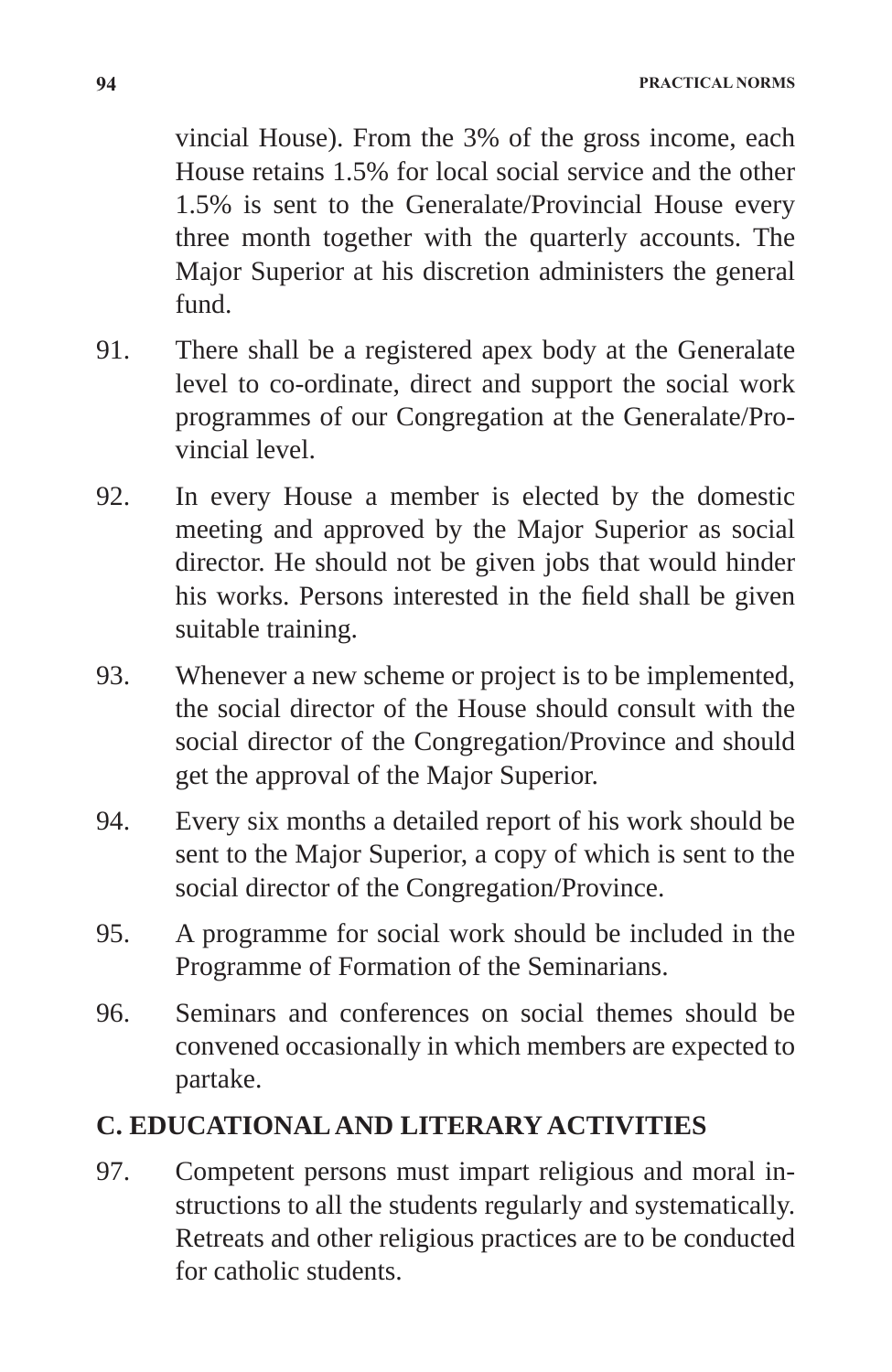- 98. In our educational institutions a priest must be appointed as spiritual director. Programmes like guidance and counselling are to be introduced.
- 99. In order to give better guidance to the students, it is recommended that those in charge of our schools be in touch with their guardians.
- 100. We shall start and conduct educational institutions mainly in such places where there are no other agencies to do it. Priority is to be given to schools in the missions. To establish a scheme for giving financial help for deserving students is highly desirable.
- 101. For the administration of our educational institutions, certain norms are to be formulated. The Major Superior with the Council, or a board of members constituted by them, shall go into the details of administration and give final decisions.
- 102. In our English medium schools, we should give admission to deserving poor students of the locality with fee concession.
- 103. Superior General's permission is required to begin or suppress regular and professional colleges.
- 104. Superior General is to be consulted before establishing schools. I.T.C.s and parallel colleges.
- 105. Annual statistics of the educational institutions are to be sent through the Provincial to the Superior General at the beginning of the scholastic year.
- 106. Since the apostolate of the press is a felt need of the day, we should endeavour to propagate the catholic literature by publishing books and periodicals, by using audiovisual aids and by opening libraries, book stalls, bureaus etc.
- 107. In every House there shall be a reading room and a good library. A sum fixed by the domestic meeting should be spent for buying books every year.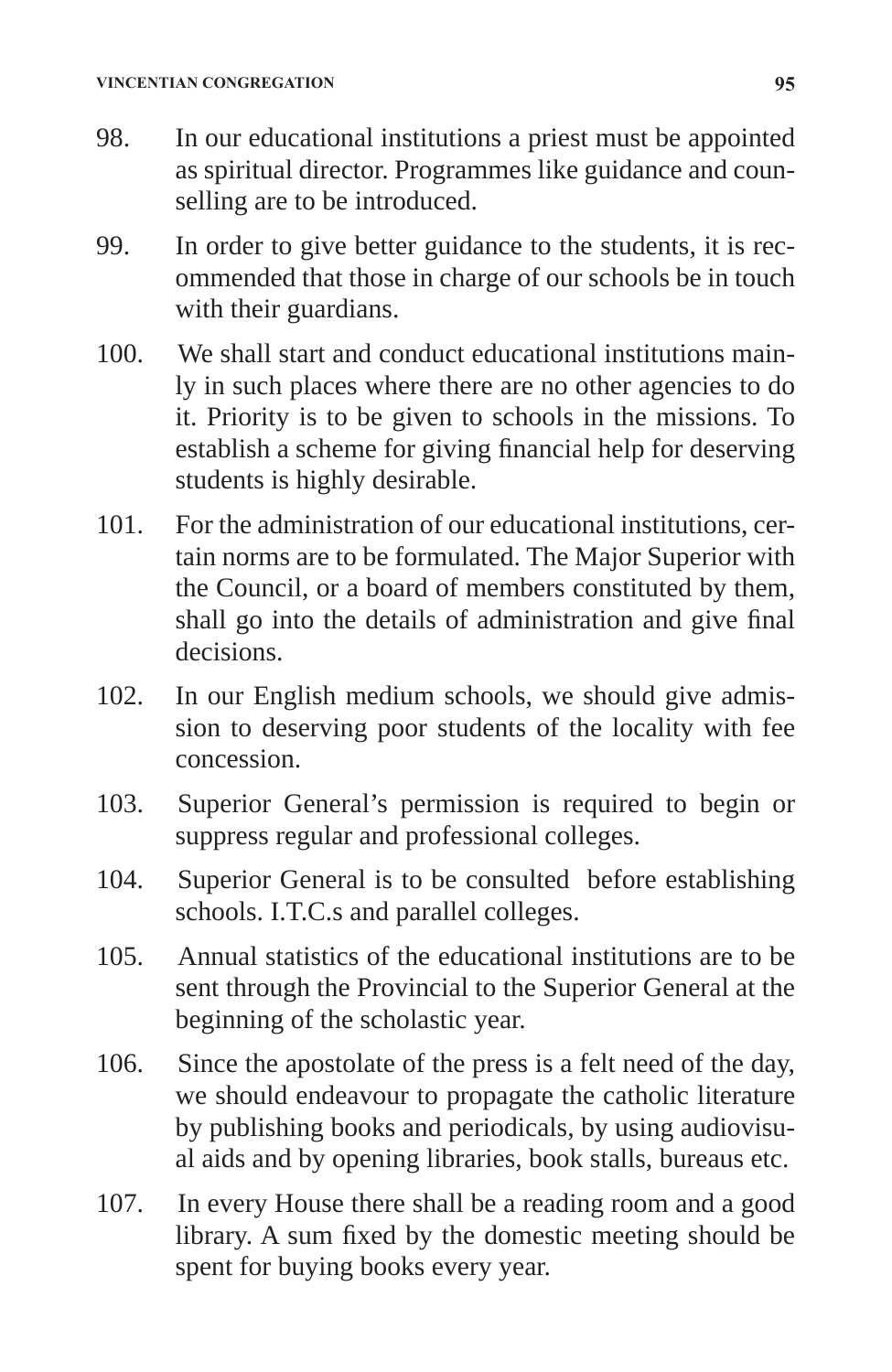- 108. Superior General's permission is to be obtained to begin or suppress periodicals, dailies, and audio-video studios.
- 109. Three copies of all the publications are to be sent to the Generalate: for the library, archives and the showcase.

Note:

\_\_\_\_\_\_\_\_\_\_\_\_\_\_\_\_\_\_\_\_\_\_\_\_\_\_\_\_\_\_\_

<sup>•</sup> Cfr. The Decisions of General Synaxis, 2005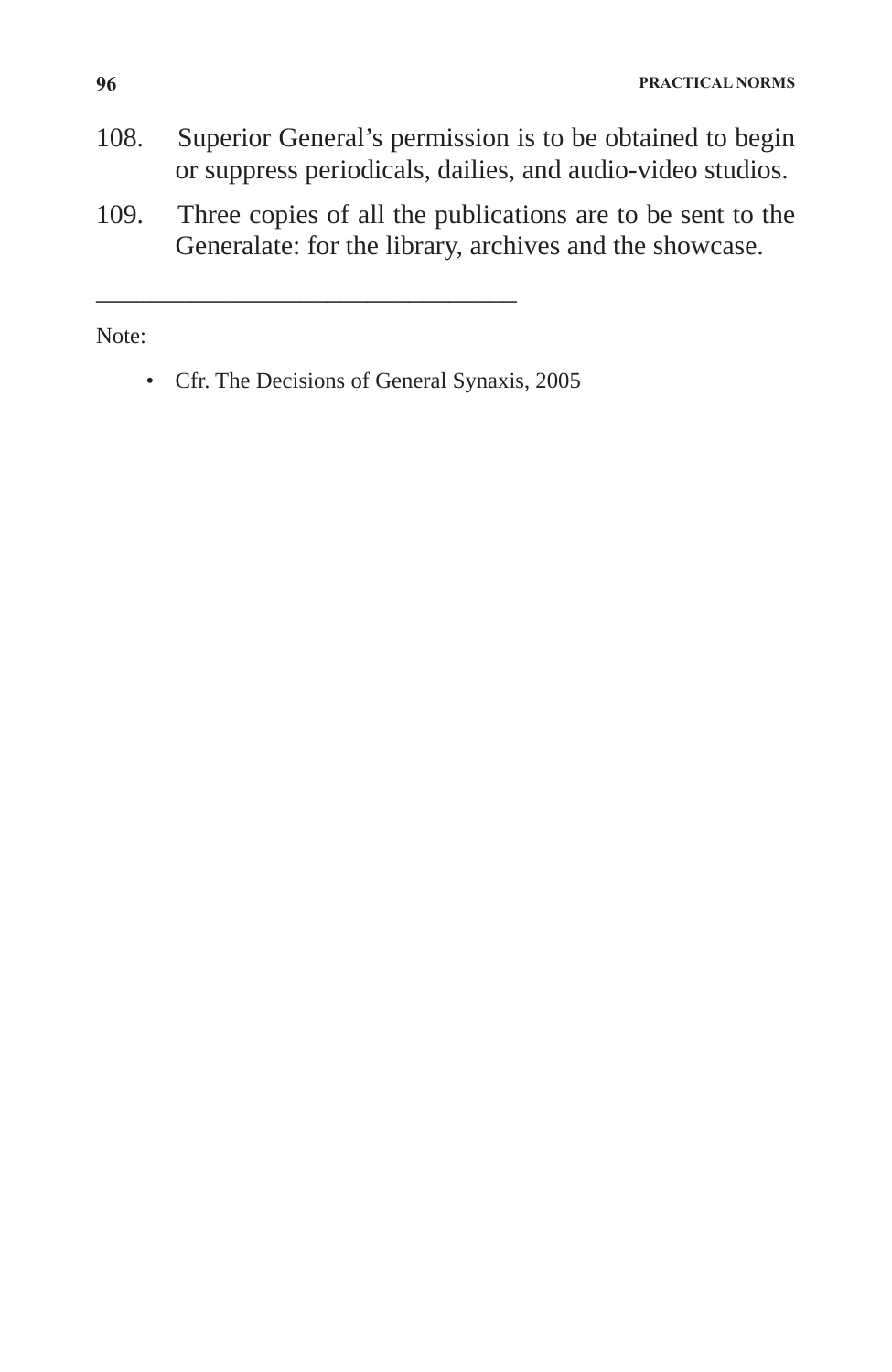## **CHAPTER II**

# **MEMBERSHIP IN THE CONGREGATION**

#### **i. RIGHTS AND OBLIGATIONS**

- 110. a. The priests of our Congregation have the right of celebrating the Divine Liturgy twice a month for their own personal intentions.
	- b. Priests who are unable to celebrate Mass and brothers who are perpetually incorporated can ask the Superior for the application of Eucharistic celebration twice a month.
- 111. a. Every year one day (November 3) shall be dedicated for the remembrance of the deceased members of our Congregation. On that day every priest shall offer the Sacred Liturgy for them. Brothers and seminarians shall participate in the Divine Liturgy for the same intention. Besides, the Office for the Dead shall be recited in common.
	- b. In every House, the Divine Liturgy is celebrated once a month for all the members and benefactors living and dead, with the special intention of preserving the spirit of our Congregation. The Office for the Dead also is recited. The community shall participate in these functions.
	- c. As we are greatly indebted to our benefactors and well-wishers, living and deceased, we shall set apart a day (July 18) to pray for them. On that day every priest shall offer the Sacred Liturgy for them. Brothers and seminarians shall participate in the Divine Liturgy for the same intention. We shall also recite in common the Office for the Dead for the deceased benefactors \*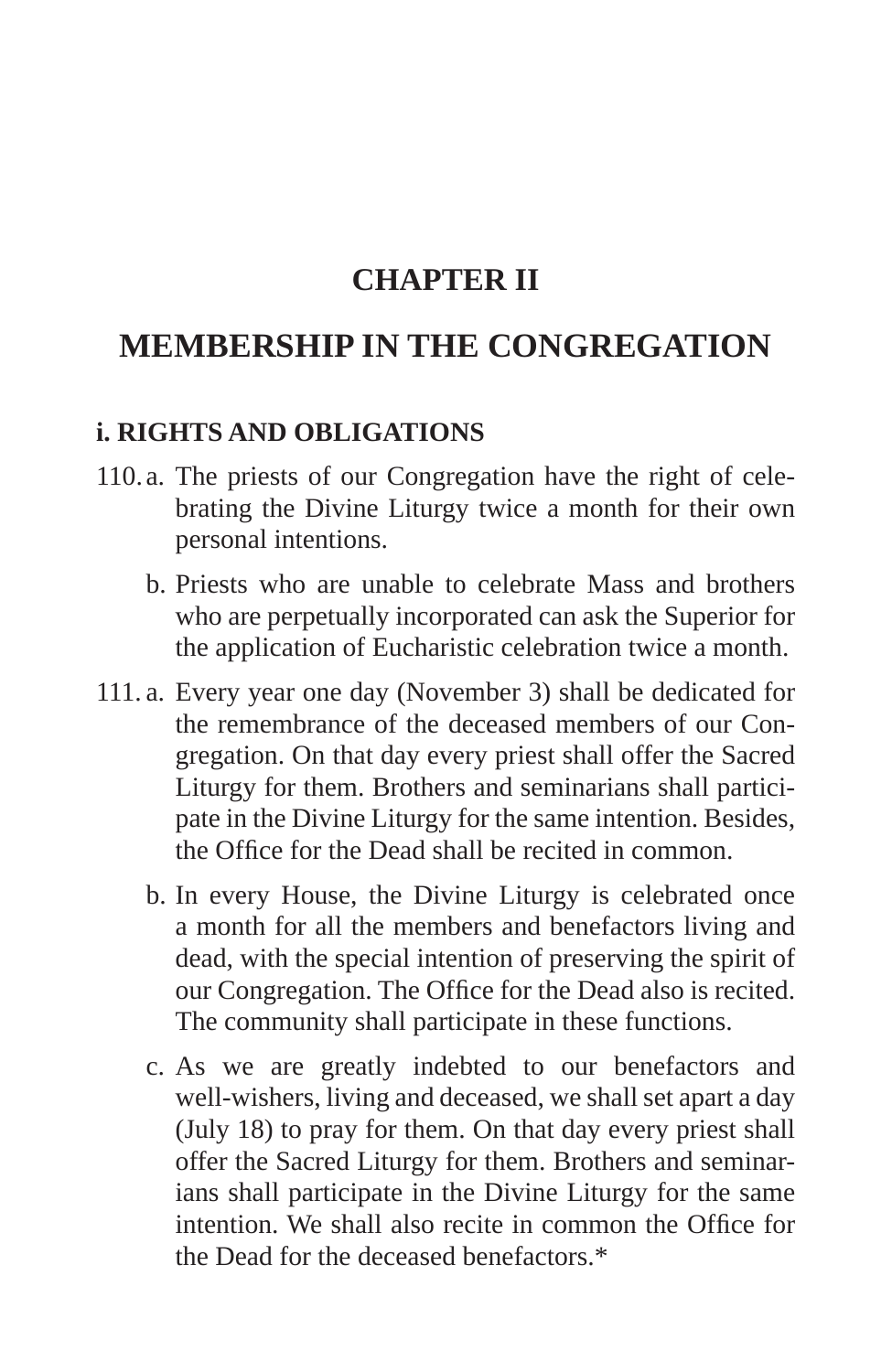- 112. The following spiritual suffrages are given to every deceased member including novices:
	- a. Celebration of the Divine Liturgy once by every priest; Brothers and seminarians shall participate in the Divine Liturgy.
	- b. Recitation of the Office for the Dead in all our Houses.
	- c. A moderate funeral service.
	- d. Celebration of the Divine Liturgy a few times (not less than thirty) in the House to which the deceased member was last ascribed.
	- e. A solemn celebration of the Divine Liturgy and office for the dead, on the first anniversary of death; all the members of the House shall participate in them.
- 113. The priests can apply the celebration of the Divine Liturgy a few times (not exceeding thirty) for their deceased parents. In the case of Brothers and priests who are unable to celebrate, the House Superior shall provide for the same suffrages.
- 114. Those who stay outside our Houses for studies or other services, shall send in regular reports about their life, work, studies, semesteral mark list, quarterly account etc. to the Major Superior. They shall maintain close relations with our members staying in the same locality or region.
- 115. As we have no special religious habit, our dress shall be in accordance with the prescriptions given by the Eparchial Bishop.

## **ii. FORMATION**

- 116. Proper spiritual guidance and counselling shall be given to the members with the help of competent persons.
- 117. a. All those who are engaged in the training of the members, such as directors and teachers, should be of balanced character and specially trained for their task.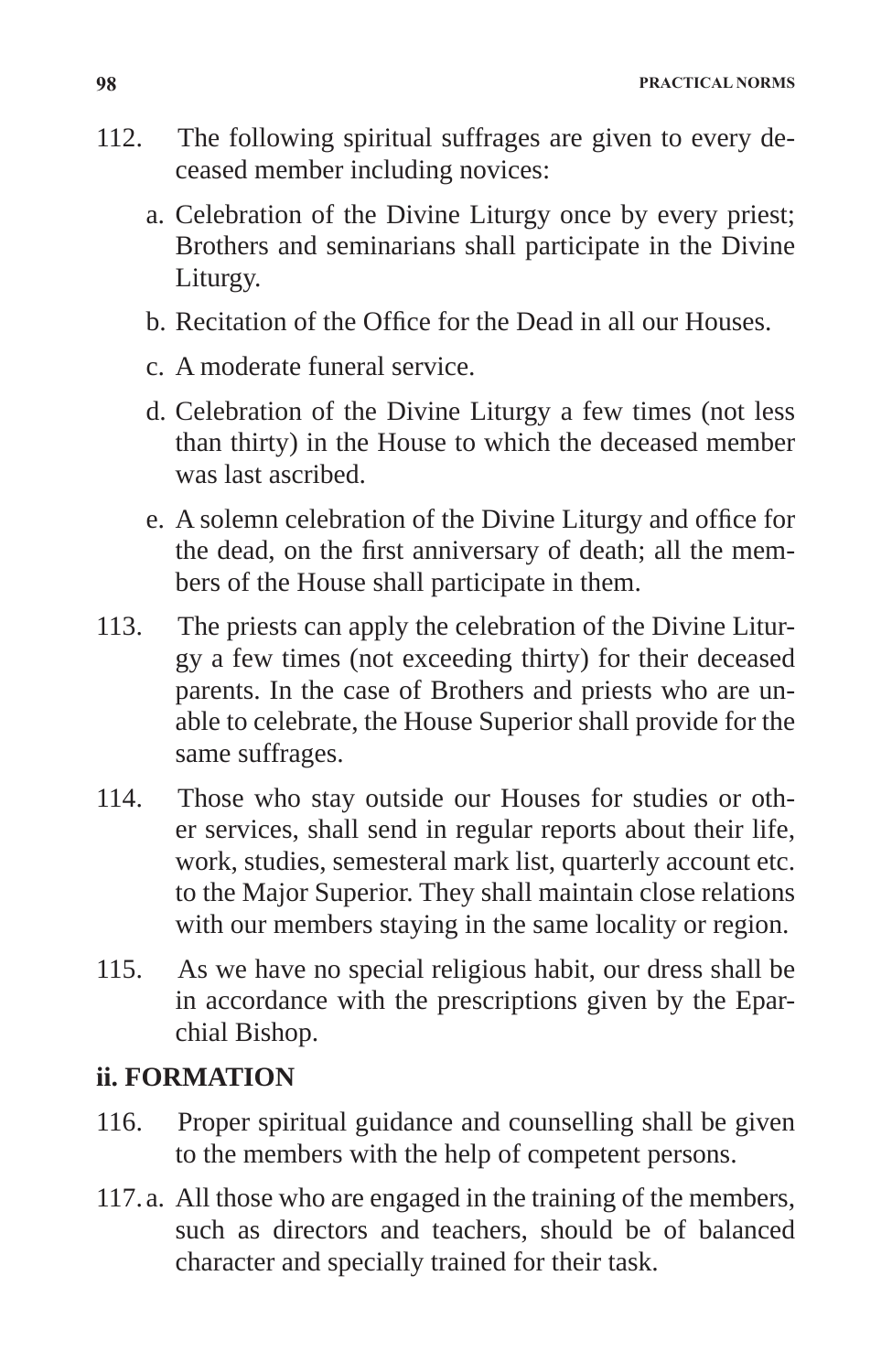- b. Those who are assigned to the House of formation must be zealous in the observance of the rules and exemplary in behavior.
- 118. Mutual respect, co-responsibility and spirit of dialogue shall be fostered among the staff and students. In order that the family spirit may prevail in our community, special care must be taken to foster it in all our Houses of formation.
- 119. The Major Superior shall ensure that the candidate chosen for higher studies or for ministries in parishes or mission, have the necessary aptitude which is to be objectively evaluated in view of their past performances, both academic and pastoral or apostolic.
- 120. Members sent abroad for higher studies or ministries should be given in writing definite instructions regarding their work or study, subject, duration, place, residence etc. Extension of stay or vacation requires prior approval of the Major Superior.
- 121. Members who return after their study or ministry abroad, or who have been living outside our Houses, shall submit to the Major Superior their accounts.
- 122. Eligible candidates should be given chance to attend regular colleges for arts and science subjects.
- 123.a. The Major Superior is to visit the Seminary frequently for consultation concerning the formation of his students especially if there is a question concerning those to be promoted to Sacred Orders (CCEO 356 § 2).
	- b. In making judgements about persons it is not permitted to ask for the opinion of confessors or spiritual fathers (CCEO 339 § 3).
- 124. All may be given chance to study upto graduate level.
- 125. Members endowed with literary and artistic talents should be encouraged and given opportunities to develop and express their talents.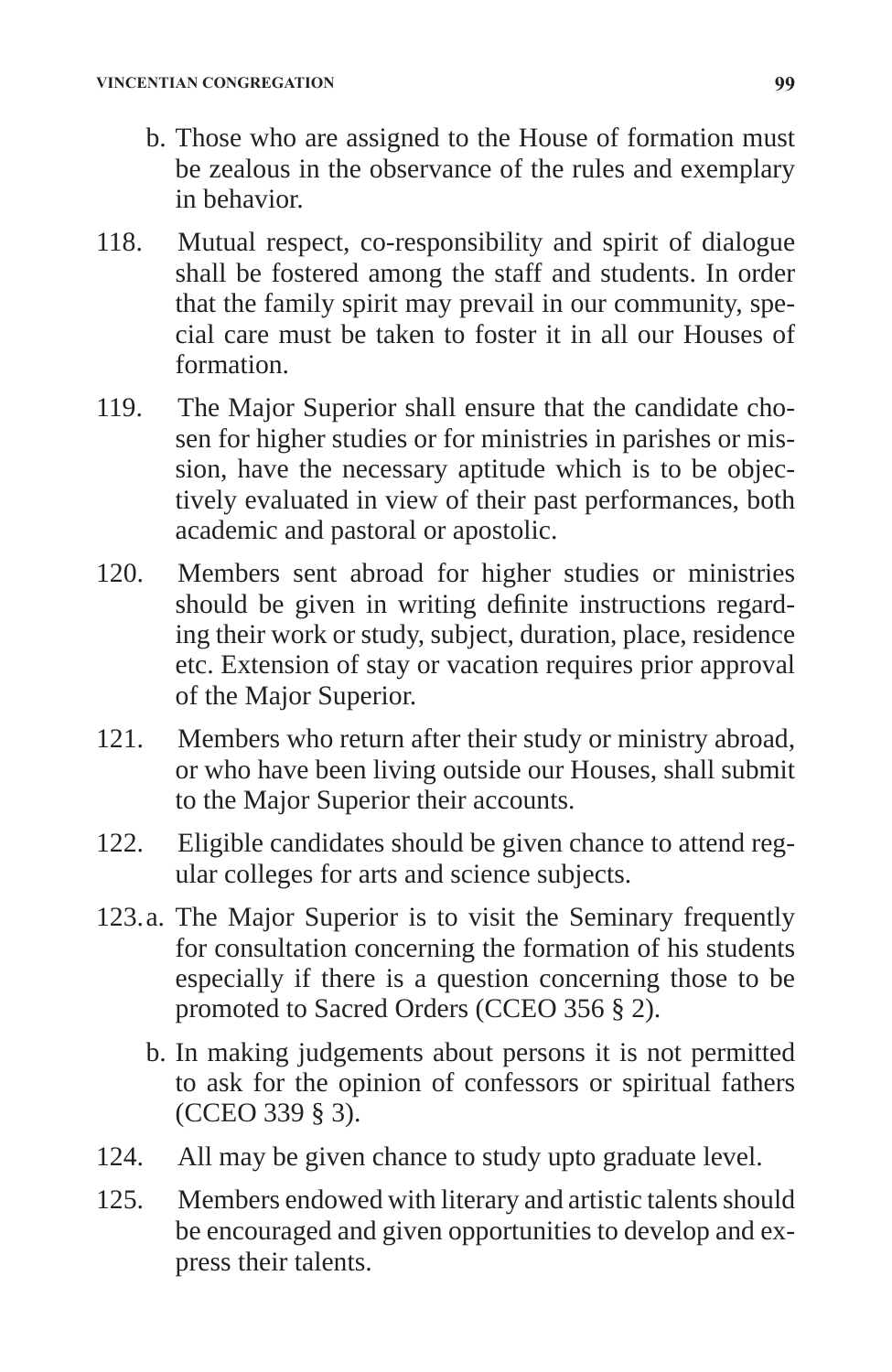- 126. After ordination the new priests shall spend one year for pastoral training which includes catechetics, preaching, celebration of sacraments, spiritual direction and parish administration.
- 127. Priests endowed with good qualities and talents may be sent for higher studies to meet the various needs of our apostolate.

## **A. RECTORS**

- 128. The Major Superior concerned with the consent of his Council shall appoint the rectors of various centres of formation, including the novice master.
- 129. The term of the office of the rectors and novice masters shall be normally three years, which can be extended for another period of three years, but not for a third term consecutively.
- 130. In order that there may be thorough co-ordination between the several stages of formation, the rectors shall meet together at least twice a year, to discuss the programmes and problems regarding formation. They shall present their observations, suggestions and recommendations to the Major Superiors. If they pertain to the general policy of formation the Superior General may enforce them with the consent of his Council. Any innovation in the formation programme requires the approbation from the Superior General.
- 131. The rector, after consulting the members of the House having active voice shall present the report of each candidate, twice a year to the Major Superior concerned. He shall have his own archives (CCEO 356).
- 132. Rectors to be competent must have proper education, experience and awareness of the contemporary life-situations. They must be able to exert moral influence on the students, and to establish personal relationship with them.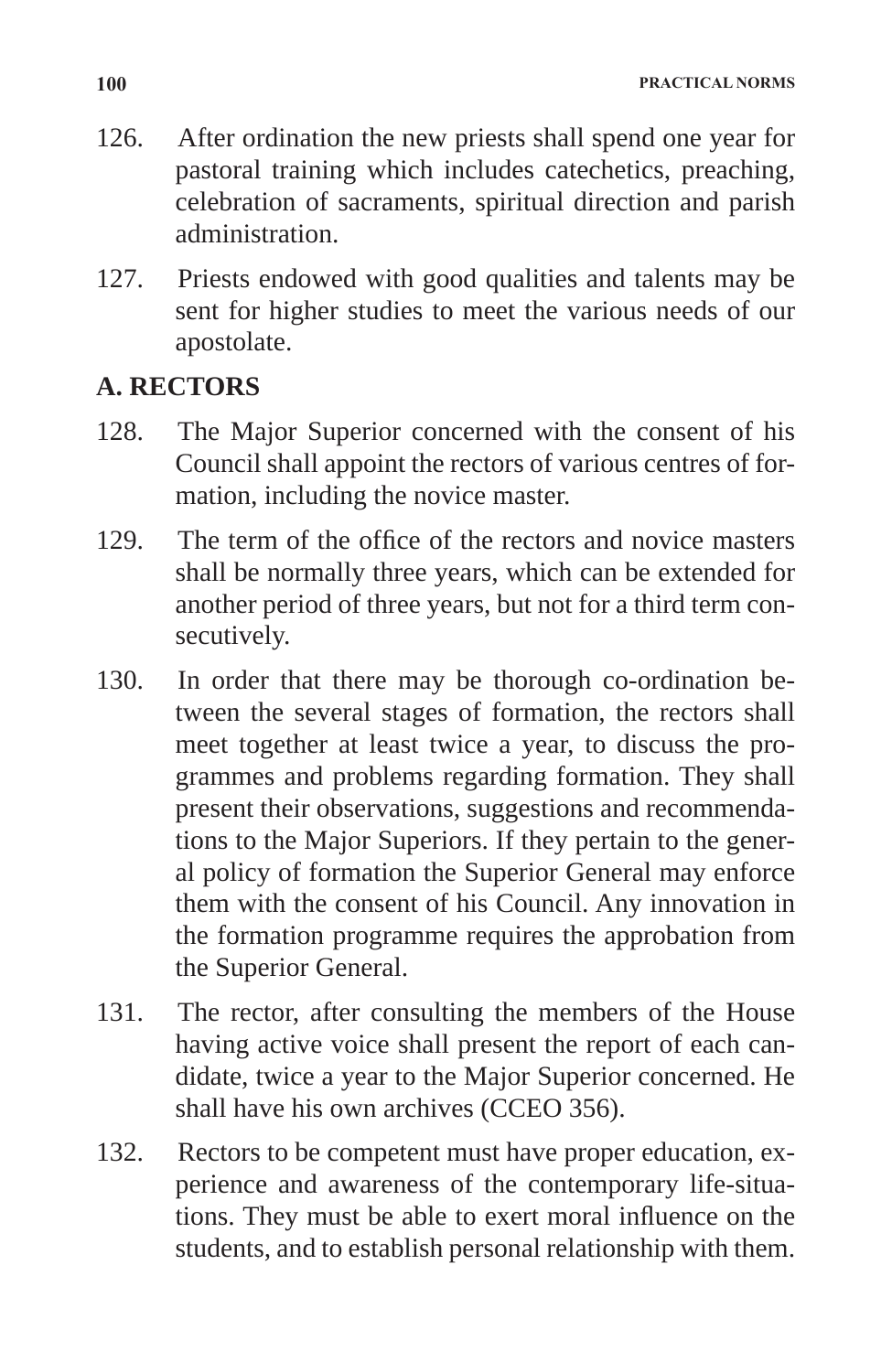- 133. Opinions of the seminarians too are to be considered, since they are the ones to be formed.
- 134. Special orientation courses should be conducted for Superiors and directors of the formation Houses.

#### **B. PROMOTING VOCATIONS**

- 135. The Major Superior concerned shall appoint a vocation director whose task will be to foster vocations and seek suitable candidates. However, all the members, especially those engaged in pastoral and educational works, have a special responsibility to foster and seek out vocations.
- 136. Candidates shall be properly examined and carefully selected, keeping sound standards, even when there is a shortage of vocations.

## **C. MINOR SEMINARY**

137. The students of the Minor Seminary shall be given education till Plus Two level. Moreover, they are to be taught the religious doctrines, languages and other subjects necessary for ecclesiastical studies and future ministry, especially the Vincentian spirituality.

## **D. NOVITIATE AND PROFESSION**

- 138. Two months prior to the admission of candidates to the Novitiate, the rector of the aspirants shall send a report to the Major Superior concerned about their fitness.
- 139. The candidate has to submit a written petition to the Major Superior concerned expressing his intention of dedicating himself for the mission of Christ as a member of the Congregation. The Major Superior concerned however, with the consent of his Council, after considering the reports from the rector, gives him admission to the Novitiate in writing.
- 140. The aspirants shall undergo a medical examination before admittance to the Novitiate. The dates of birth, of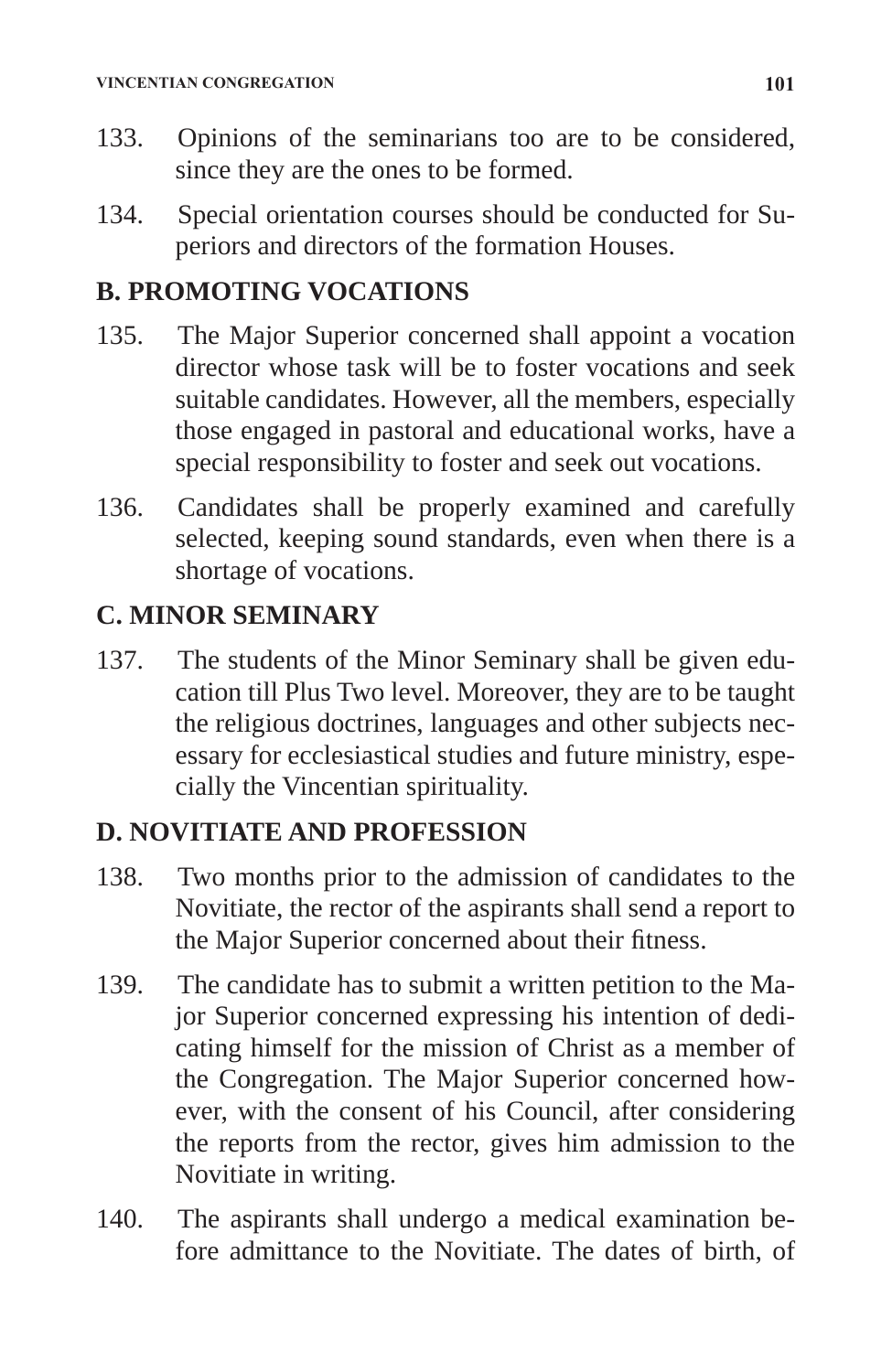baptism and of the sacrament of chrism and other relevant details of the aspirants shall be recorded in a register.

- 141. Before the beginning of the Novitiate and before the first profession the aspirants have to make spiritual recollection at least for five full days. They are advised to make a general confession.
- 142. The novices shall make the following declaration before the first profession:

 I, (name with surname) …son of (name of the parents) … belonging to the parish of …in the Diocese of …hereby declare that by my own accord I had applied for admission into the Novitiate of the "Vincentian Congregation", and consequently I was admitted on (date) …I promise to the Provincial Superior, that in case of my departure from the Congregation either by dismissal or by my free will, I will not demand anything by way of remuneration for the works done in the Congregation. (Signature).

- 143. The novice master shall discern the genuineness of the vocation of the novices and shall consult the members of the House about it at times. He shall submit to the Provincial Superior the reports of the observations twice a year.
- 144. The following is the formula for taking the vows:

 I, (name and surname) vow to God that I will faithfully dedicate myself for one year (my whole life) in the "Vincentian Congregation" to the evangelization of the people, especially the poor. For a closer imitation of Christ the Savior, I vow obedience, chastity and poverty according to the Statutes and Practical Norms of the Congregation and may the grace of God help me.

## **E. MAJOR SEMINARY**

145.a. The seminarians shall make the best use of the library for their personal study and specialization in the ecclesiasti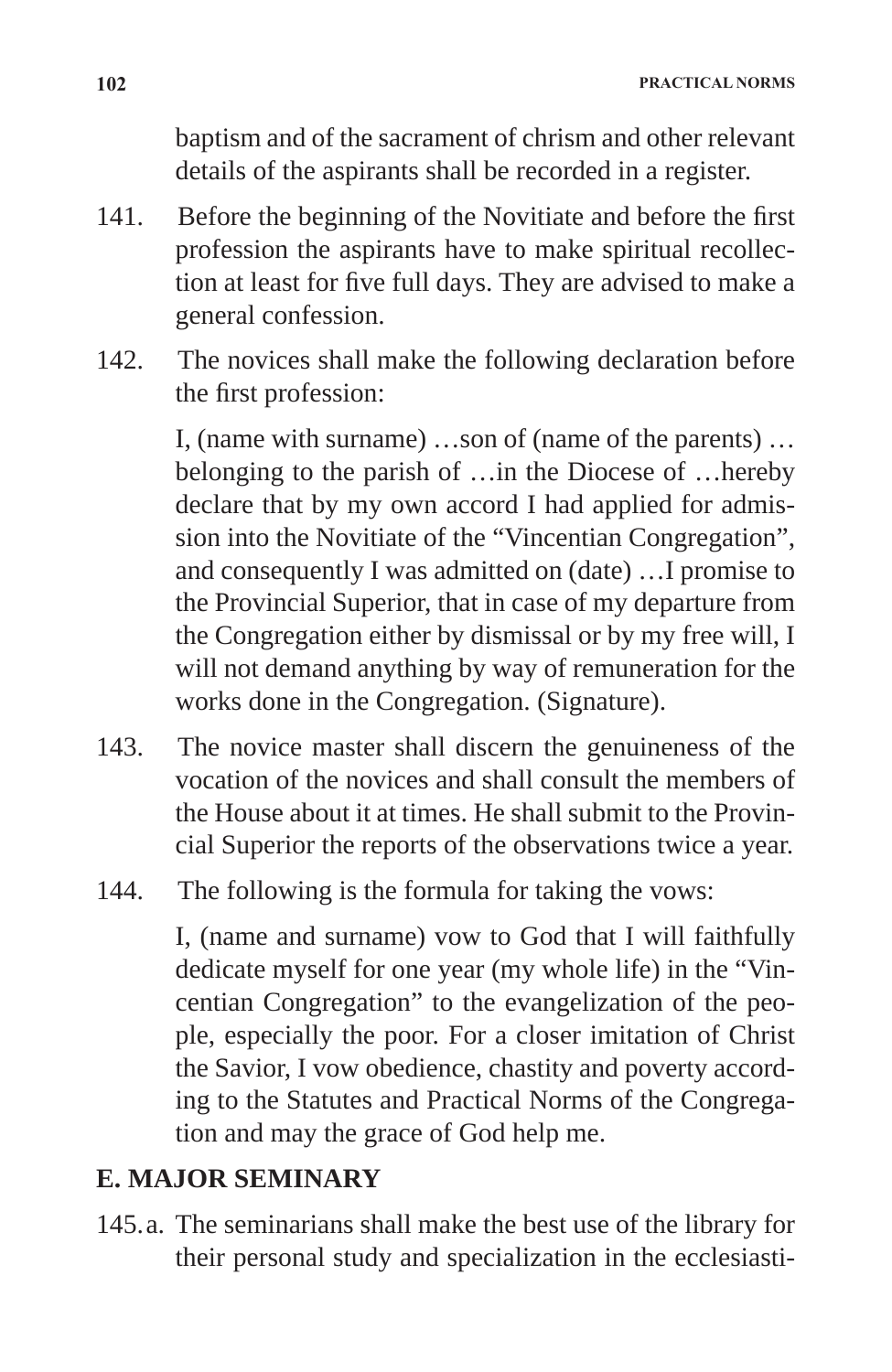cal subjects and for a critical and evaluative study of other topics under the guidance of their teachers and directors.

- b. Our students and teachers alike shall be careful about the novelties prejudicial to sound doctrines of faith and morals.
- 146. Seminarians shall be given proper orientation in Indian culture, and they shall be taught languages and be made aware of pastoral problems of the place where they would have to engage in apostolic activities.
- 147. Before the final incorporation, the scholastics shall undergo a period of regency for a year or more for practical training under competent directors.
- 148. Before perpetual profession all shall undergo a course for one month as an immediate preparation for the same.
- 149. The sacred ordination to the priesthood need not be given immediately after the theology course in the Seminary. A convenient date and place (Vidya Bhavan/Provincial House/Generalate/one of the Vincentian Houses/parishes) for the ordination shall be fixed.

## **F. FORMATION OF BROTHERS**

- 150. The vocation director shall recruit worthy candidates for brotherhood. As a rule candidates who have studied upto standard ten may be given admission to the Congregation by the Major Superior. If need be they are allowed to continue their studies.
- 151. The aspirants shall be taught:
	- a. Coherent and systematic catechism to a higher level
	- b. Introduction to the Sacred Scripture
	- c. Introduction to Vincentian studies
	- d. Explanation of the Divine Liturgy and other sacred functions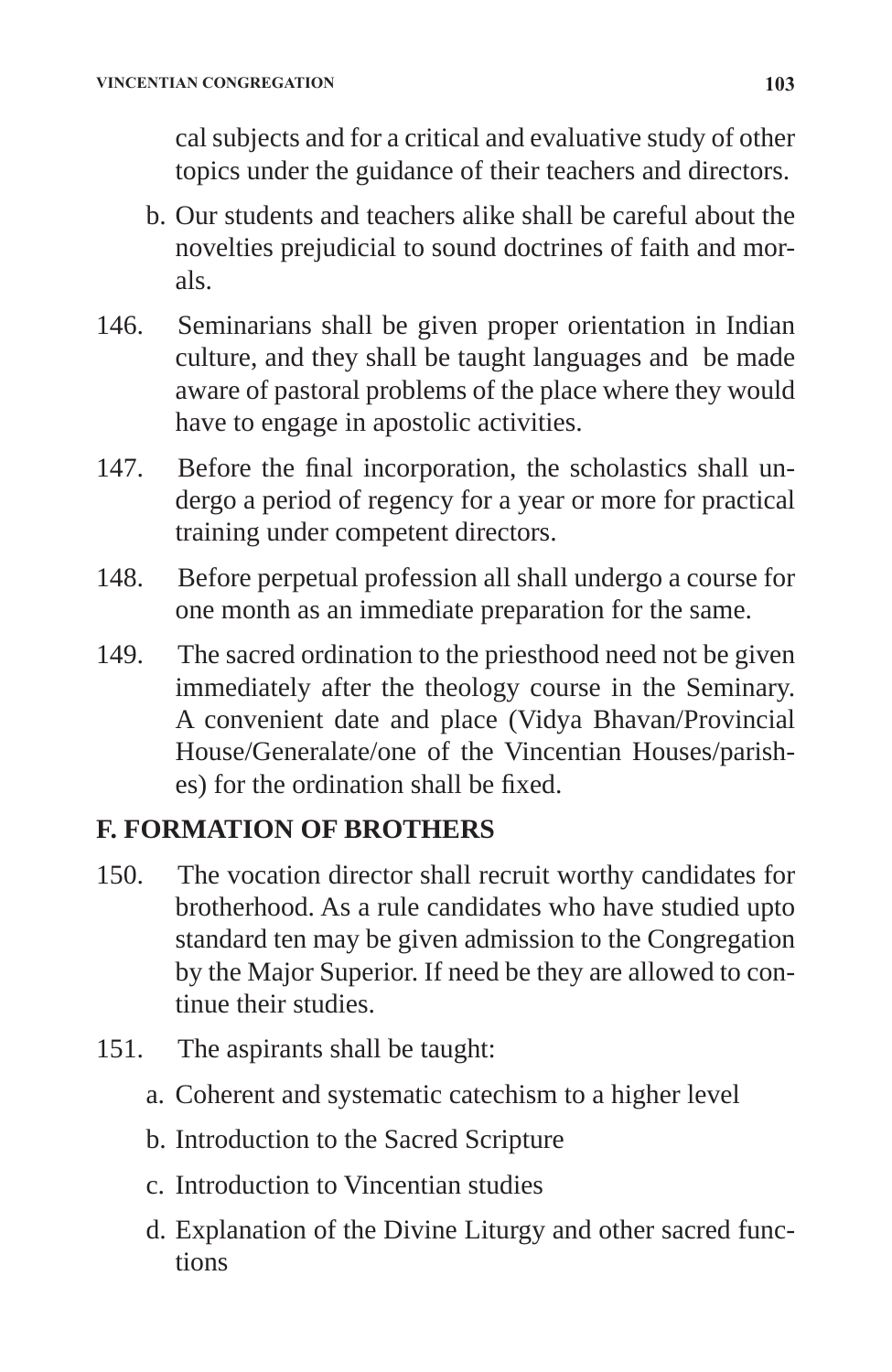- e. Languages necessary for their works
- f. Manual works and introduction to technical training
- g. Management of temporalities
- h. Good manners and other relevant Subjects.
- 152. Their Novitiate shall be together with the clerical candidates. What has been said regarding the formation of clerical candidates shall be applied to the formation of Brothers too, with necessary modifications.
- 153.a. Brothers are not to be assigned any full-time work immediately after Novitiate. They are to continue their spiritual, apostolic and doctrinal formation under the direction of a competent person at least for one more year. They should have special programmes of studies adapted to their needs and talents.
	- b. The special formation, cultural and technical, of Brothers can be accomplished through the regular curriculum of the training centres where they can fittingly qualify for a degree or diploma.
- 154. Brothers shall be given cassock at the time of the perpetual profession.

Note:

General Synaxis, 2005

\_\_\_\_\_\_\_\_\_\_\_\_\_\_\_\_\_\_\_\_\_\_\_\_\_\_\_\_\_\_\_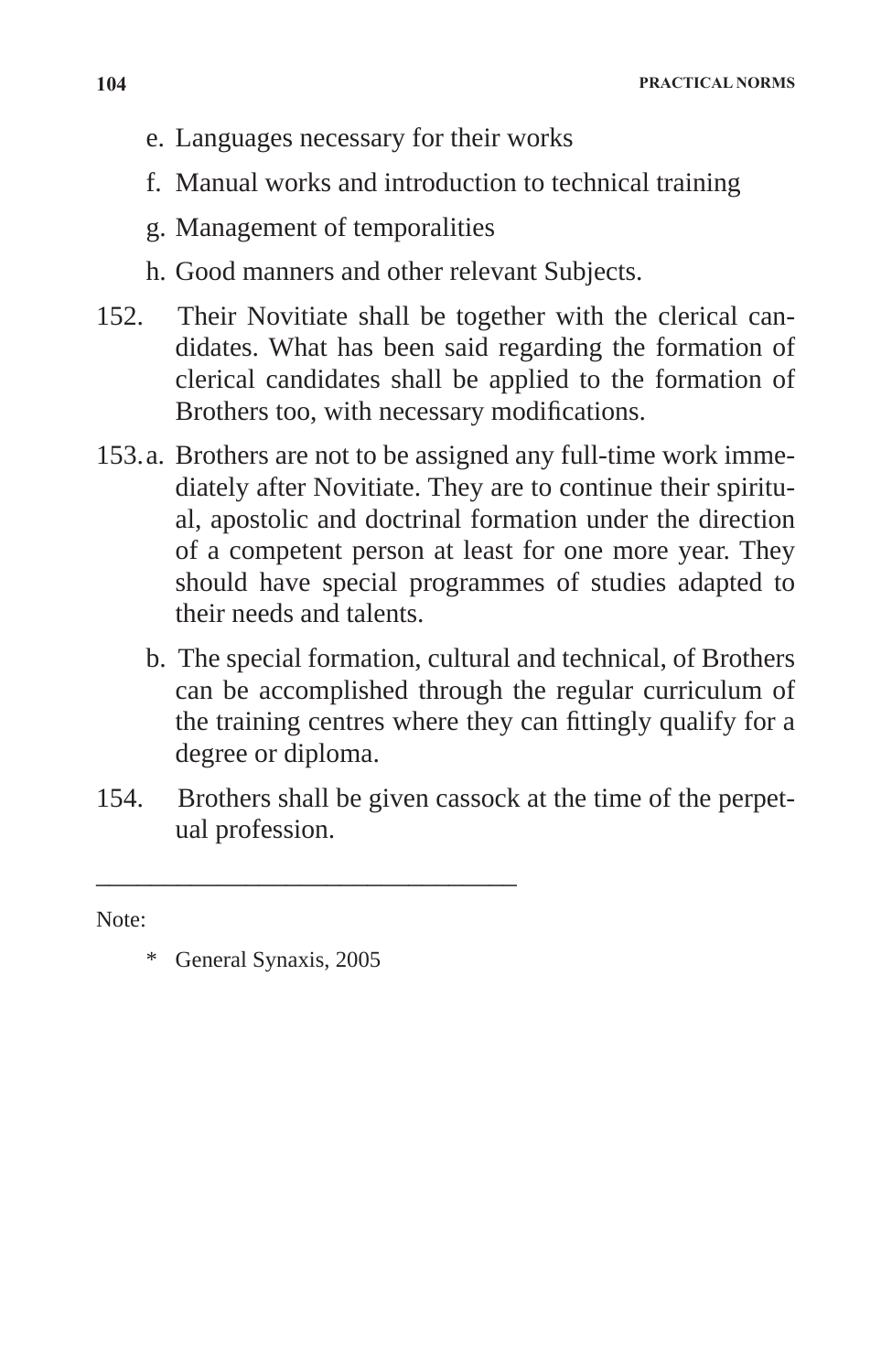# **CHAPTER III**

# **ADMINISTRATION**

## **i. GENERAL ADMINISTRATION**

- 155. The ordinary Provincial Synaxis shall be held after the election of the general administrative body.
- 156. There shall be division of work for Superior General/Provincial Superior and his Councillors, and it may be made more or less in the following way:

Superior General/Provincial Superior:

 General administration, community life, recruitment, formation, higher studies, auditing, etc.

Councillors:

- 1. Popular Mission, retreats and pastoral ministry
- 2. Mission, charitable and social activities
- 3. Education and mass media
- 4. Finance and construction
- 157.a. The Superior General/the Provincial Superior shall assume direct charge of the department of religious life, formation and discipline.
	- b. The General/Provincial Councillors shall be in charge of the department entrusted to them.
	- c. Reallotment of these areas may be made only with the consent of the General/Provincial Council.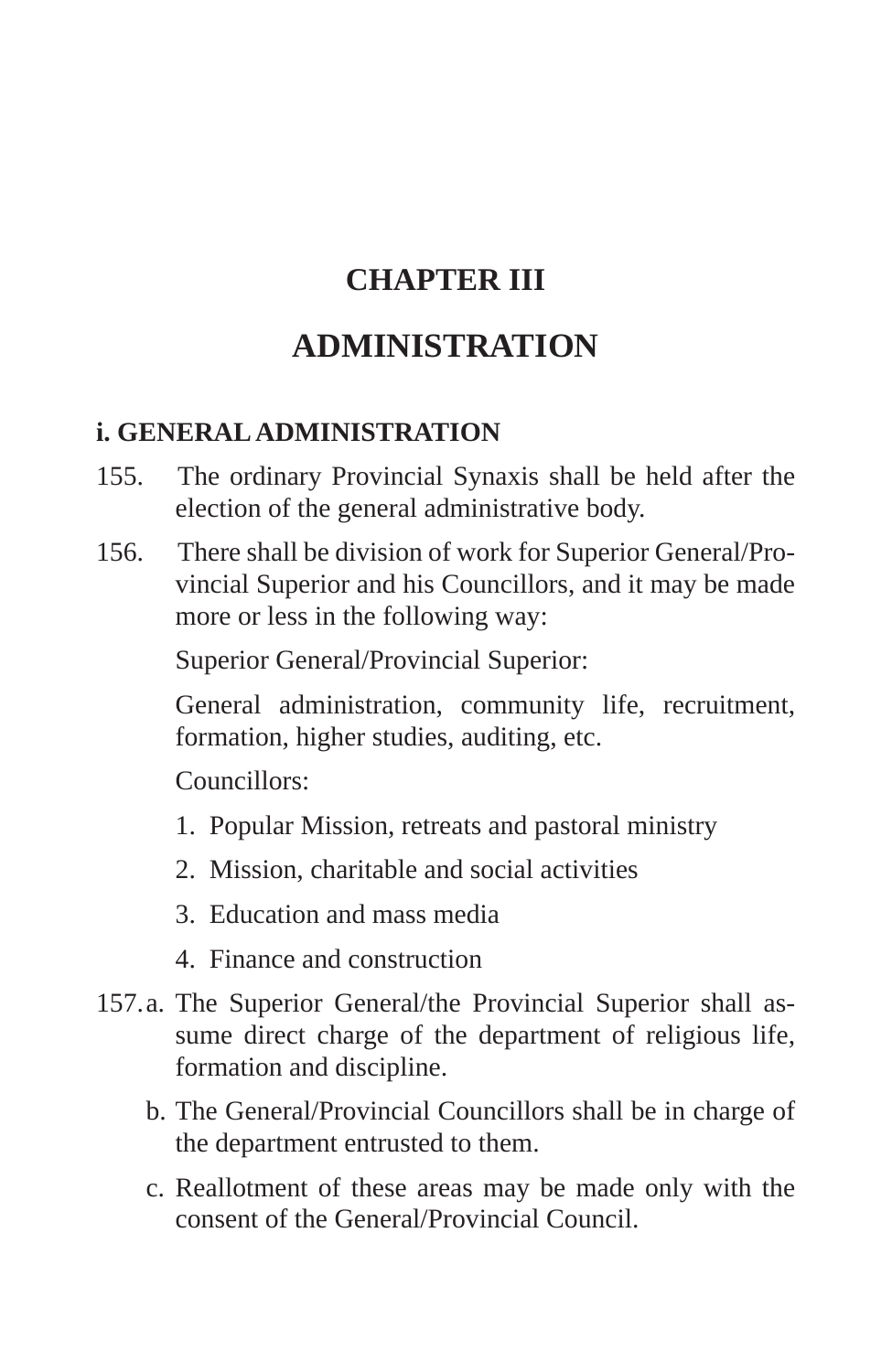158. The Superior General/Provincial Superior and the Councillor for mission should visit the mission fields and maintain close contact with the missionaries.

#### **ii. PROVINCIAL ADMINISTRATION**

- 159.a. A Province should have at least five houses and 50 perpetually professed members ascribed to it.
	- b. A Vice-Province should have at least 3 Houses and 30 perpetually professed members ascribed to it.
- 160. A Vice-Province by its nature is transitory and is raised to a Province by the competent authority when the required conditions are realized.
- 161. To administer the areas allotted to each member of the Provincial Council, there shall be a departmental cell consisting of:

 a. The member of the Provincial Council (convener and president)

 b. A consultor appointed by the Provincial Council (secretary) and

c. A co-opted member.

- 162.a. The departmental cell shall meet at least once in three months.
	- b. When the department cell for religious life discusses matters regarding formation, the rectors, directors concerned and the novice master shall be invited.
	- c. At the meeting of the Provincial Council there shall be regular briefing regarding important recommendations made by each department cell.
	- d. For the carrying out of the special work of each department, expert advice may be sought even from outside the Congregation.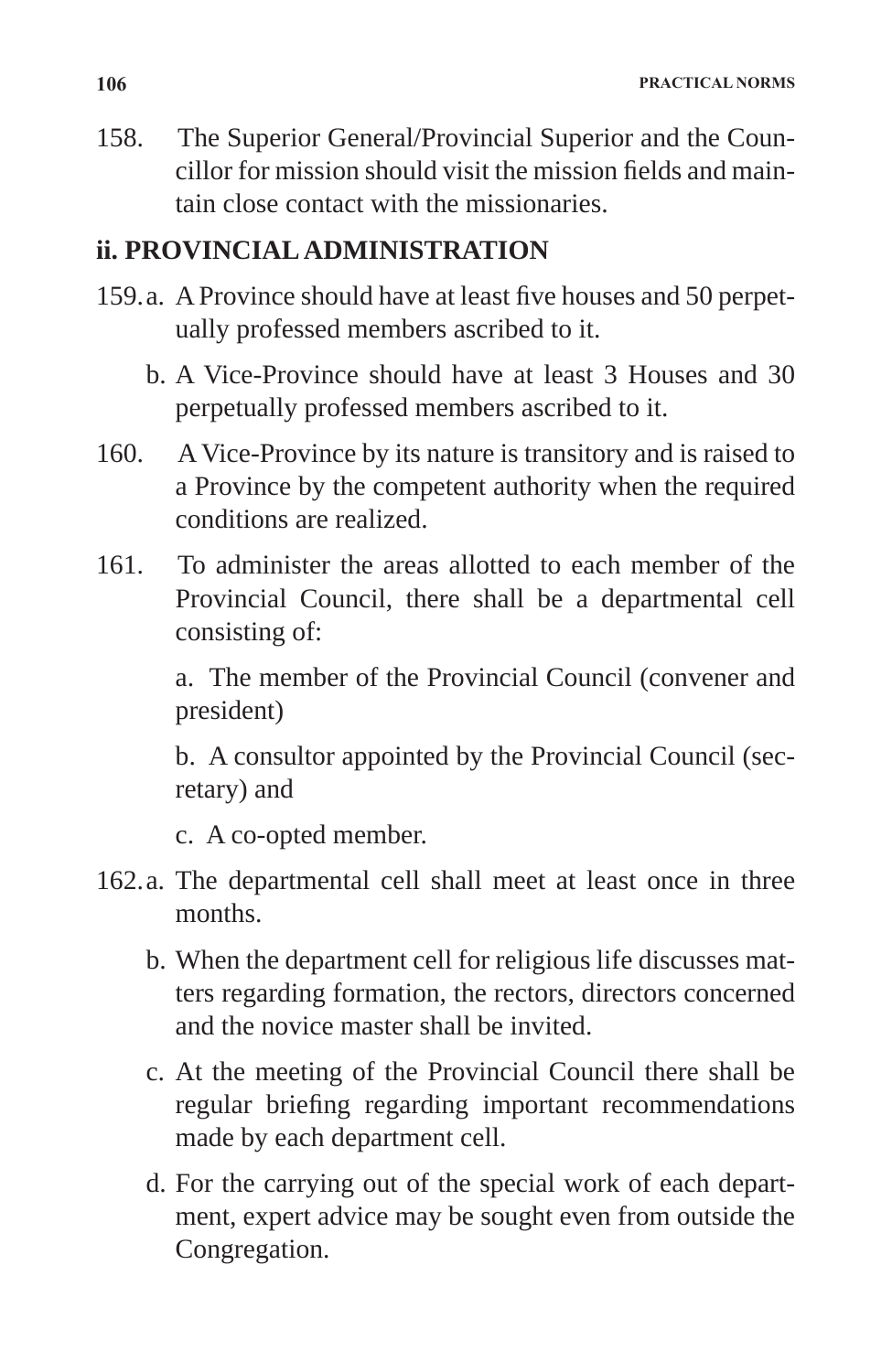## **iii. SYNAXIS**

- 163. The agenda for sessions of a day is to be posted at least in the preceding evening. The proposals or matters are taken in the order of the reports distributed to the capitulars, unless changed by the central commission or by the Synaxis itself.
- 164. The convocation of the Synaxis is made at least three months before the date fixed for its opening. In a letter to the members, the concerned Major Superior shall indicate the date, place and purpose of the Synaxis and prescribe prayers for its success.
- 165. The delegates are to be elected in the following manner. The Major Superior shall send to all the electors ballot papers in which the names of all eligible members are given. Within the time limit each elector sends back his ballot paper after marking the prescribed number of names of those whom he wishes to elect as delegates.
- 166. On a fixed day the Council of the concerned Major Superior shall meet to count the votes. Those who get the highest number of votes shall be declared elected. In case of equal votes the senior by ordination, profession and age shall be preferred.
- 167. The Major Superior after consulting the Councillors shall appoint a preparatory commission consisting of at least three members from among the delegates to prepare the agenda and to arrange in order the proposals of the members. At least one month before the sitting of the Synaxis the commission shall send the agenda of the Synaxis and all the proposals to every capitular. Once the Synaxis has begun, the duty of the preparatory commission shall cease.
- 168. In preparation all the capitulars spend the day before the Synaxis in prayer and recollection.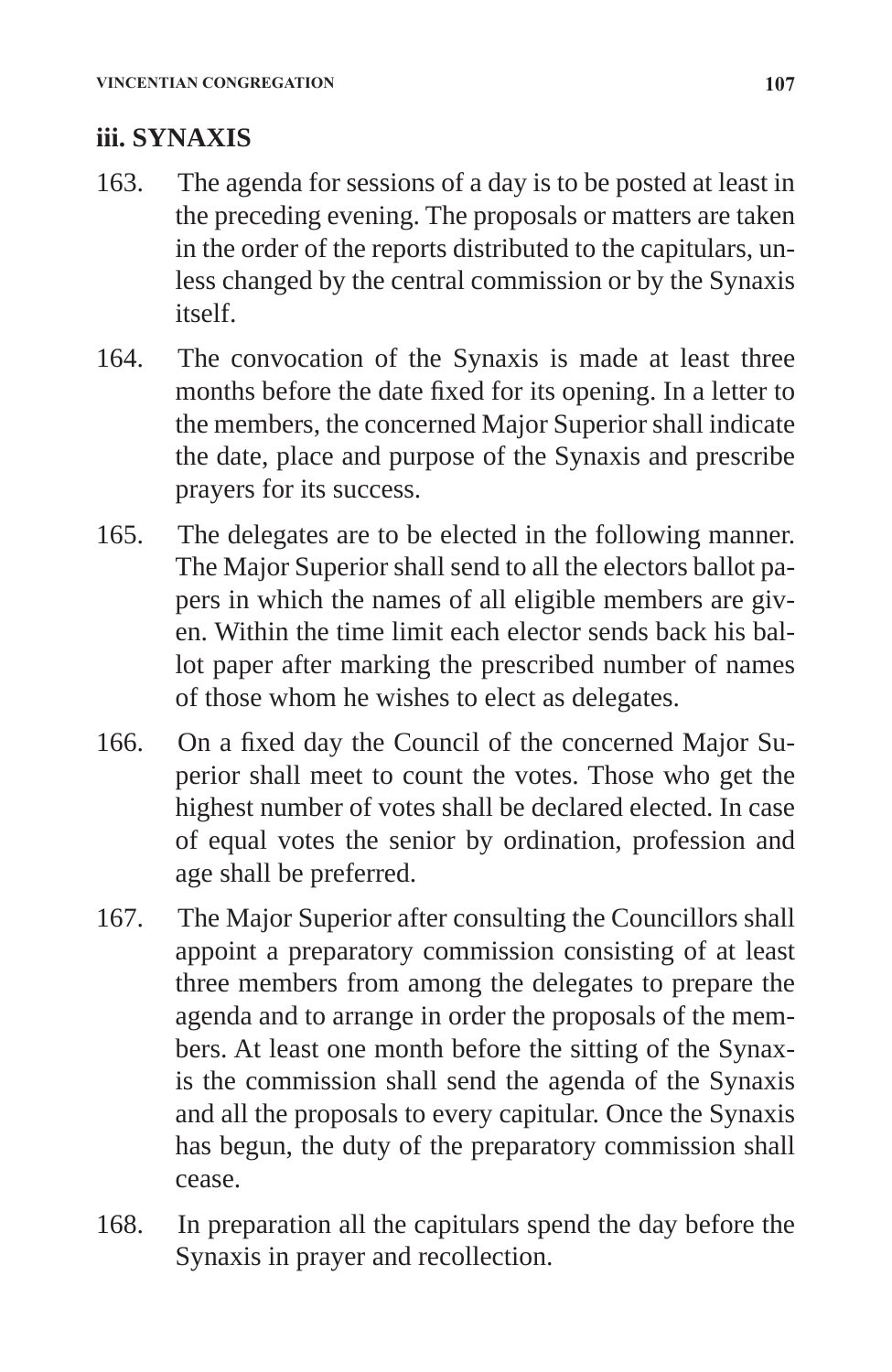- 169. At the first meeting of the Synaxis the president shall give the inaugural address which shall include a report of the present state of the whole Congregation/Province. The General/Provincial finance officer also shall render an account of the temporal administration and the financial state of the Congregation/Province since the previous Synaxis.
- 170.a. Both the secretaries and the tellers shall make a special oath of fulfilling their duty faithfully and keeping the secrecy as regards the matters pertaining to their office even after the Synaxis, using the following formula (Placing the right hand on the Holy Bible):

"I promise to fulfil faithfully the duty entrusted to me and to keep secrecy regarding the relevant matters. So help me God".

- b. The secretary is to record accurately all the acts of the election and after they have been read to the electors they are to be signed byat least the secretary, the presiding officer and the tellers and be carefully preserved in the archives of the Congregation/Province (CCEO 955 § 5).
- 171.a. Proposals are to be made in written form and each one separately. Any addition, alteration or derogation in the Statutes are to be made by a two third majority of votes of those present not counting the invalid ones. Other proposals and amendments on Practical Norms shall have legal force if they get the absolute majority of votes. In case the votes are equally divided a second ballot shall be conducted. If at this ballot also the votes are equal, the matter may be discussed again, after which the third ballot shall be conducted. If at this ballot also equal votes are obtained, the president breaks the tie by his casting vote.
	- b. Any proposal once rejected by the Synaxis can be accepted for discussion, only if one third of the capitulars present give a written request to that effect.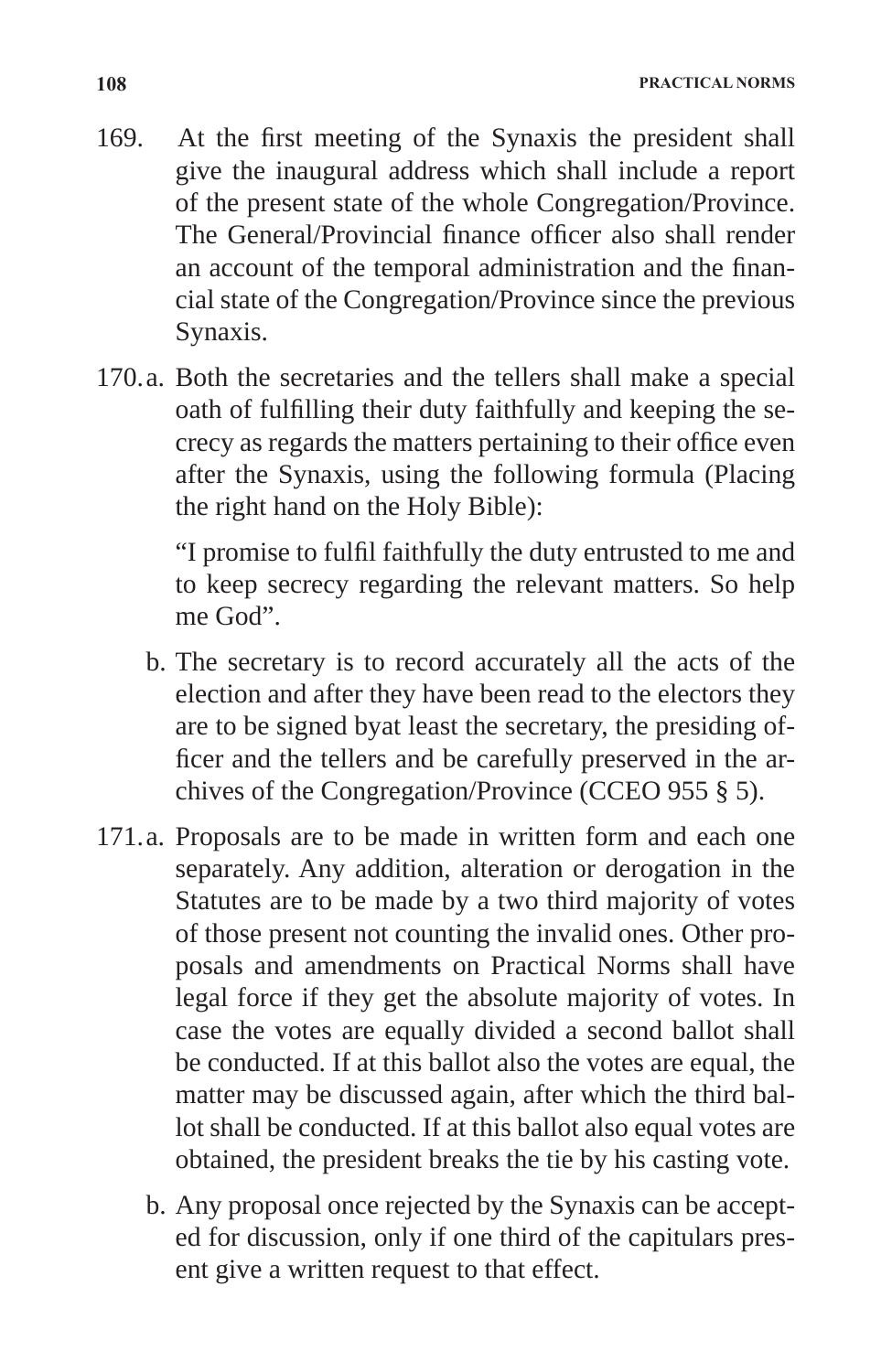- 172. Those who wish to speak on a particular matter should hand in their names to the secretaries before the particular session.
- 173. A time limit for all speakers is to be established by the president and the moderator.
- 174. No one should be allowed to speak more than once on the same matter on the same day.
- 175. It will be helpful in one's preparation to write out what one intends to say. The written preparation is highly conducive to accuracy and very helpful to brevity. It also tends to cool down the speeches that would otherwise be only tense and highly emotional.
- 176. A speaker should neither repeat arguments, adequately given by previous speakers nor attempt to refute them, but give facts and reasons, without unnecessary repetition, as one who holds for the true and better in everything.
- 177. The speakers should be called in the order of priority.
- 178. When those who had previously requested to speak have finished, the president or the moderator is to ask whether any others wish to speak. These are to raise the hand and their names are to be taken down. They are to be called in the same order; and can be given three minutes each to speak on the matter discussed.
- 179. At least a day should intervene between the discussion and the vote. Unless the matter is of lesser importance it should not be voted on the same day as that on which the discussion is concluded.
- 180.a. On the day of election, after the usual prayer the president himself makes a short speech. The relevant Statutes and Practical Norms are read out. Then all shall spend a quarter of an hour in silent prayer.
	- b. All standing together take the following oath: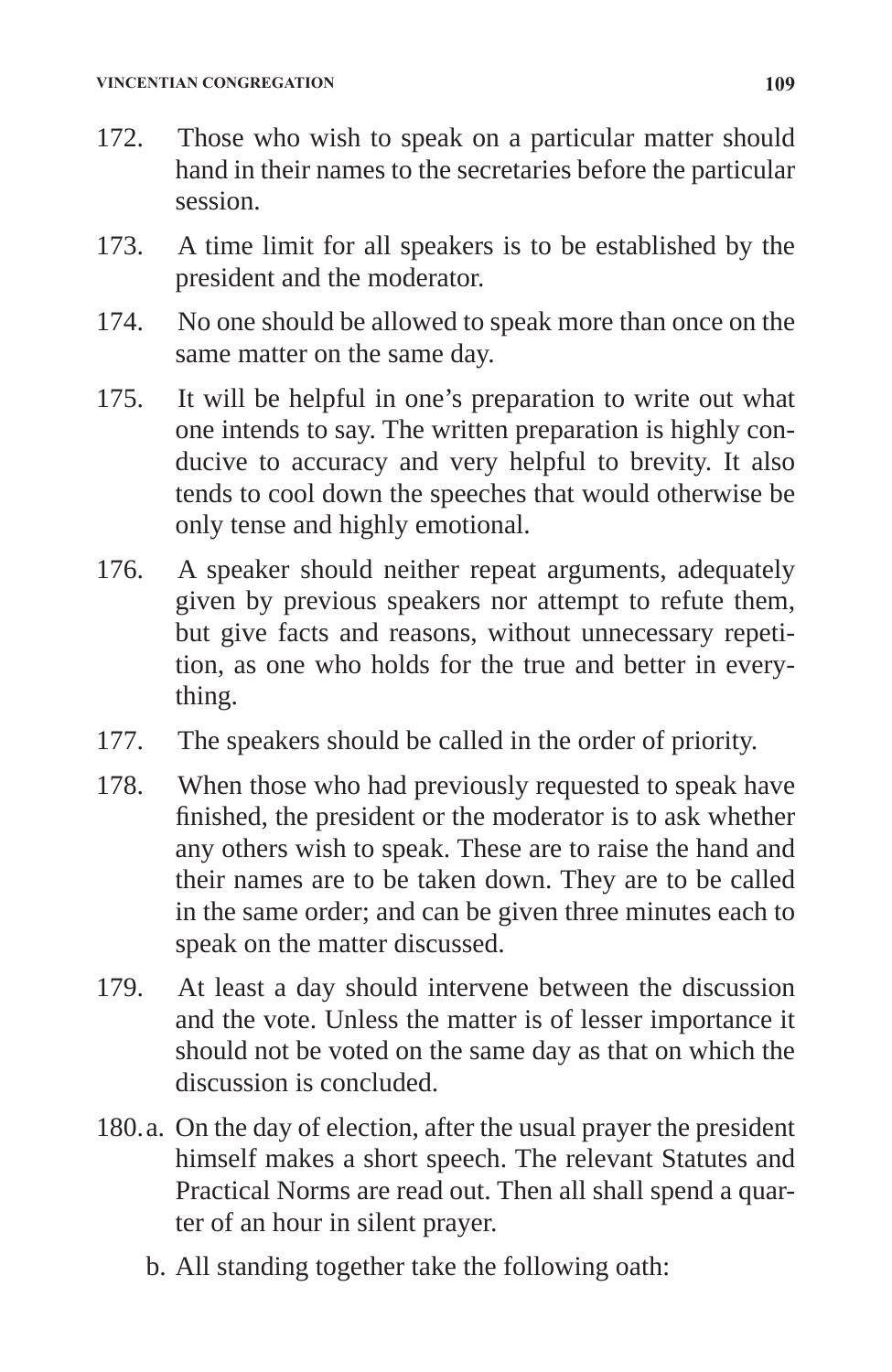"I swear that I will elect those whom I consider worthy to be elected. So help me God."(cfr. CCEO 445)

- 181. Ballot papers are distributed to all by the tellers before each election. Each one shall write the name and surname of the person whom he wishes to elect in the Lord. Then the tellers collect the ballots, check their numbers and examine them in the presence of the president and announce the number of the votes. If any elector is ill in the House where the Synaxis is assembled, the two tellers shall go and collect his ballot (CCEO 949 § 2).
- 182.a. If the number of ballots does not equal the number of electors the vote is invalid (CCEO 955 § 3).
	- b. One who gets the requisite majority of votes excluding the invalid one shall be considered elected. If at the first ballot nobody gets the required majority, then a second ballot shall be taken in the same way as the first. If no one receives the required majority in the second ballot also, a third ballot shall be held (CCEO 956).
	- c. In the third ballot a relative majority of valid votes cast is required and sufficient in the election of the Major Superiors and Councillors (CCEO 956).
	- d. If however, the votes are equal, the senior by reason of ordination, first profession and age is declared elected (CCEO 956).
- 183.a. The Major Superior (Superior General & Provincial) is elected first. After the legitimate election (and confirmation by the Superior General in case of election of the Provincial Superior) and acceptance by the elected, the president, after making the decree of election shall announce the one who is elected; but if the president himself is elected the moderator shall make the announcement. Then the meeting is adjourned for a while.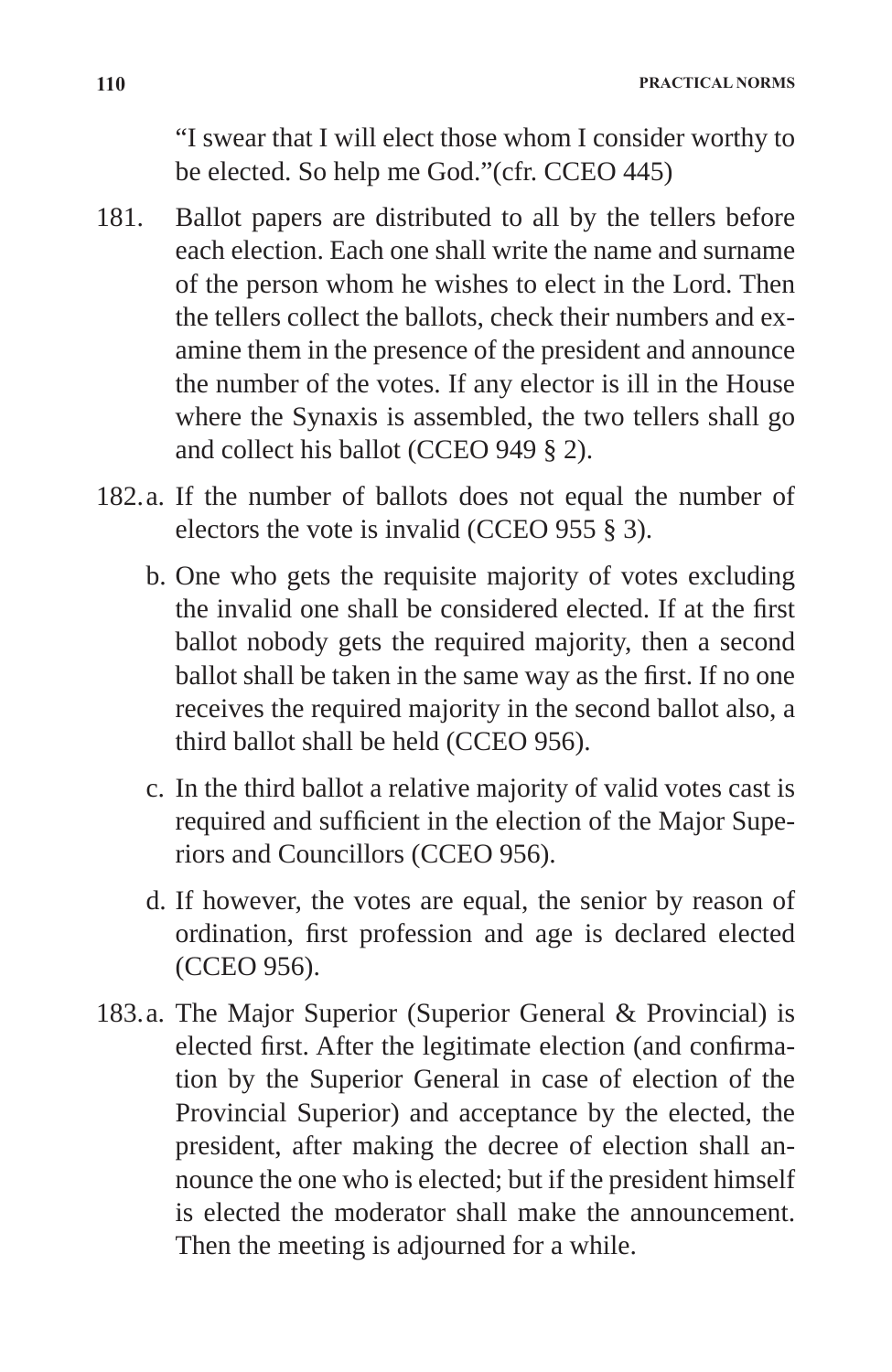- b. If the newly elected Major Superior (Superior General/ Provincial Superior) is not present, he shall be called for and the synaxis shall discontinue its work until his arrival.
- 184. In the meeting after the interval, the four General/Provincial Councillors are elected one by one by separate balloting. The Councillors are elected in the view of the departments of work to be entrusted with and the Councillor for the department of finance will be the finance officer.
- 185. The General Councillors are elected by the General Synaxis with an absolute majority of votes.
- 186. The Assistant General/Provincial is to be elected by the General/Provincial Synaxis from among the Councillors exempting the finance officer (Councillor for the department of finance).
- 187. Once the elections are over, the ballot papers are burned and then thanksgiving to God shall be offered.

## **iv. ADMINISTRATIVE BODIES**

- 188.a. The General / Provincial Synaxis will decide from time to time the method of voting to the panel.
	- b. The counting of the votes for panel shall be done by the General/Provincial Synaxis.
- 189.a. Men of wisdom and prudence having qualities for leadership and zeal for the common good shall be elected.
	- b. The names proposed by a member for the formation of the panel for the election of the Superior General/Provincial Superior shall neither be more nor less than three.
- 190. Those who have completed two terms either in the General/Provincial administrative body or in both bodies together consecutively are not eligible for the General/Provincial administrative body in the subsequent election. At least a period of one term should intervene (CCEO 514 § 1&3).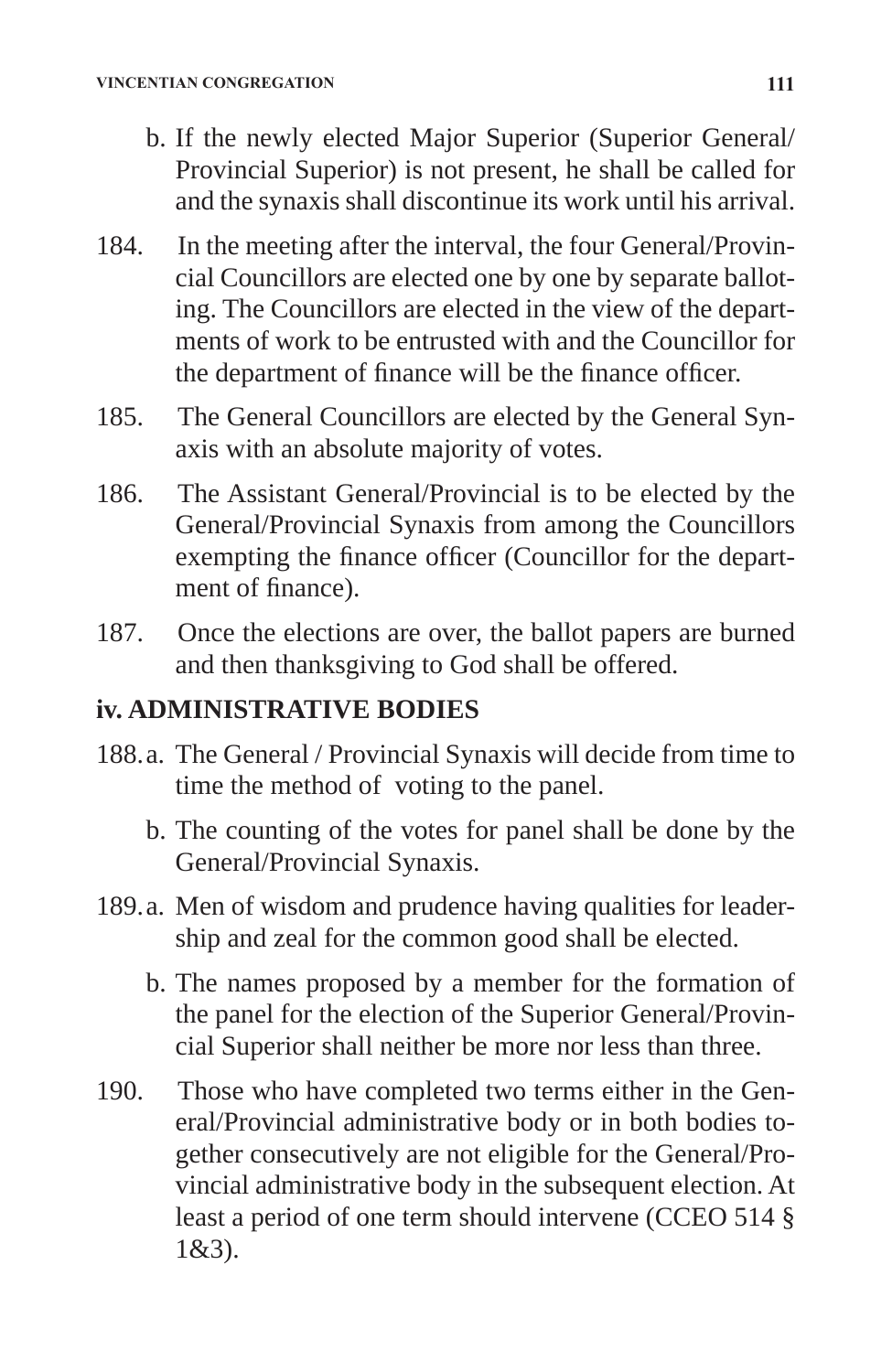- 191. The General/Provincial Council is to be convoked at least once in two months and whenever the common good of the Congregation/Province demands or the Superior General/Provincial Superior deems it good. The Superior General/Provincial Superior is bound to convoke the Council if three Councillors ask for it in writing.
- 192. Generally one week before the Council meeting the Councillors shall be informed of the agenda of the Council. The consent of the Council is ascertained by secret ballot.

## **A. SUPERIOR GENERAL**

- 193. The Superior General shall be the Superior of the Generalate. But in order that he may be able to devote himself fully for the government of the whole Congregation, he shall appoint an assistant superior who will manage the day to day affairs of the House.
- 194. The Superior General calls together all the Provincials and Regional Superiors and discusses the affairs of the Congregation occasionally, at least once a year.
- 195. The Provincials and Regional Superiors should keep the Superior General informed of all important matters of the Provinces/Regions in writing.

## **B. GENERAL COUNCILLORS**

- 196. The Councillors have to reside in the Generalate, or in a House whence they can conveniently go to the Generalate.
- 197. The General Councillors shall not be appointed as a Superior of a House, novice master or a rector of a formation House.

## **C. AUDITOR**

198. There shall be a General/Provincial auditor appointed by the respective Major Superior.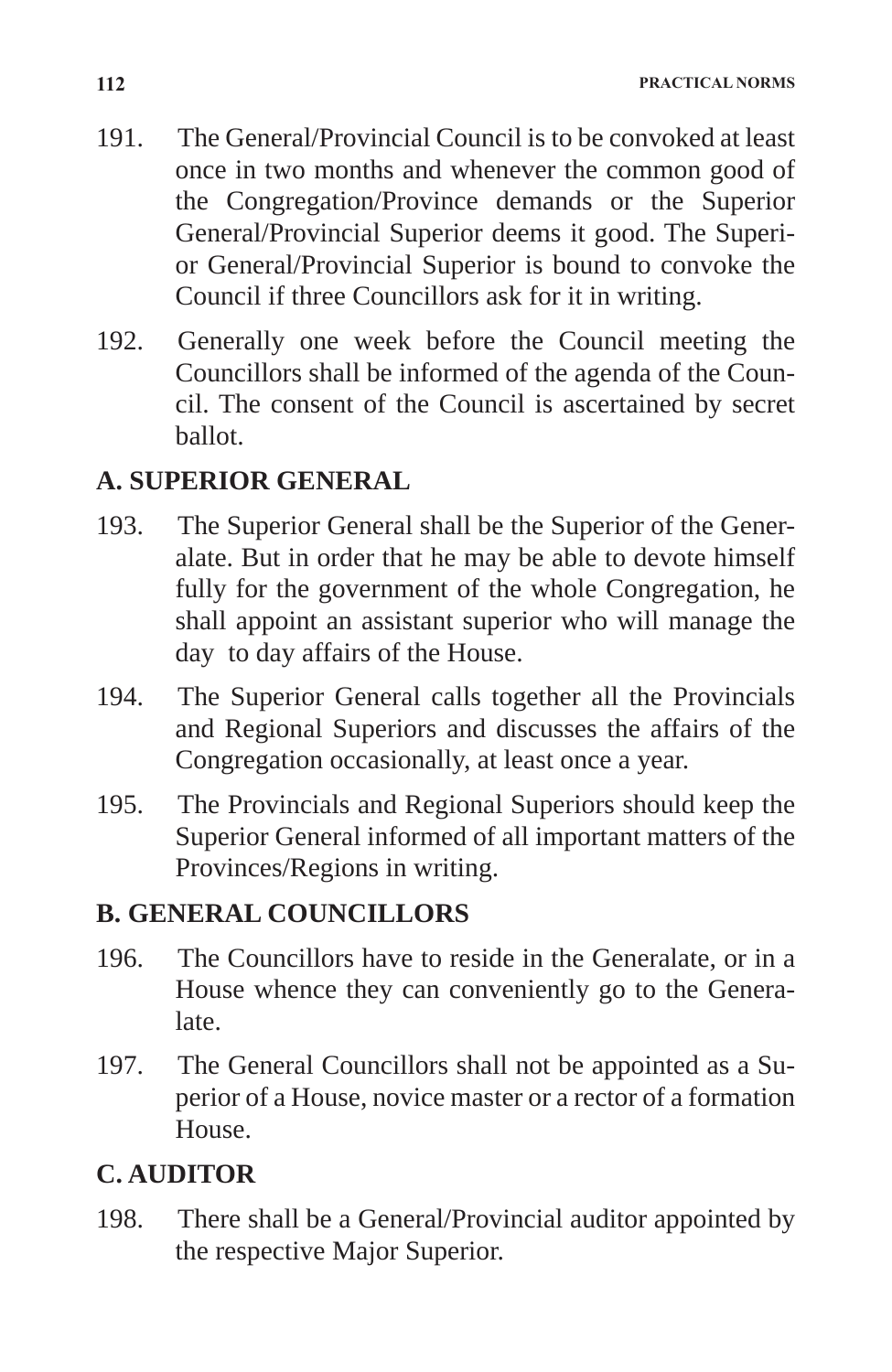- 199.a. He shall audit the accounts of the Generalate/Provincial House and the departments once in three months and of the Houses and institutions under Generalate/Provincial House once a year.
	- b. After auditing the accounts the auditor shall submit his report to the Major Superior concerned together with suggestions for further action, and send a copy to the Superior of the House or director of the institution.

## **D. GENERAL FINANCE OFFICER**

200. The General Finance Officer shall be the finance officer of the Generalate. An assistant finance officer may be appointed by the Superior General in consultation with his Council to manage the day to day affairs of the Generalate.

## **E. SECRETARY GENERAL**

- 201. The duties of the Secretary General are the following:
	- a. To write the minutes of the Council and keep its secrecy
	- b. To handle official correspondence under orders and in the name of the Superior General
	- c. To remind the Superior General about the official matters to be written especially about the replies to be given either to our confreres or to externs
	- d. To take care of the archives in which all the useful and necessary records are accurately kept in order
	- e. To make known to all the members with the help of a suitable periodical the pastoral problems which confront us and affairs regarding our ministry in different regions and other important and useful matters of common interest
	- f. To write the chronicle of the Congregation
- 202. The Secretary General shall publish the Acts of the Apostolic See concerning our Congregation, the Decrees of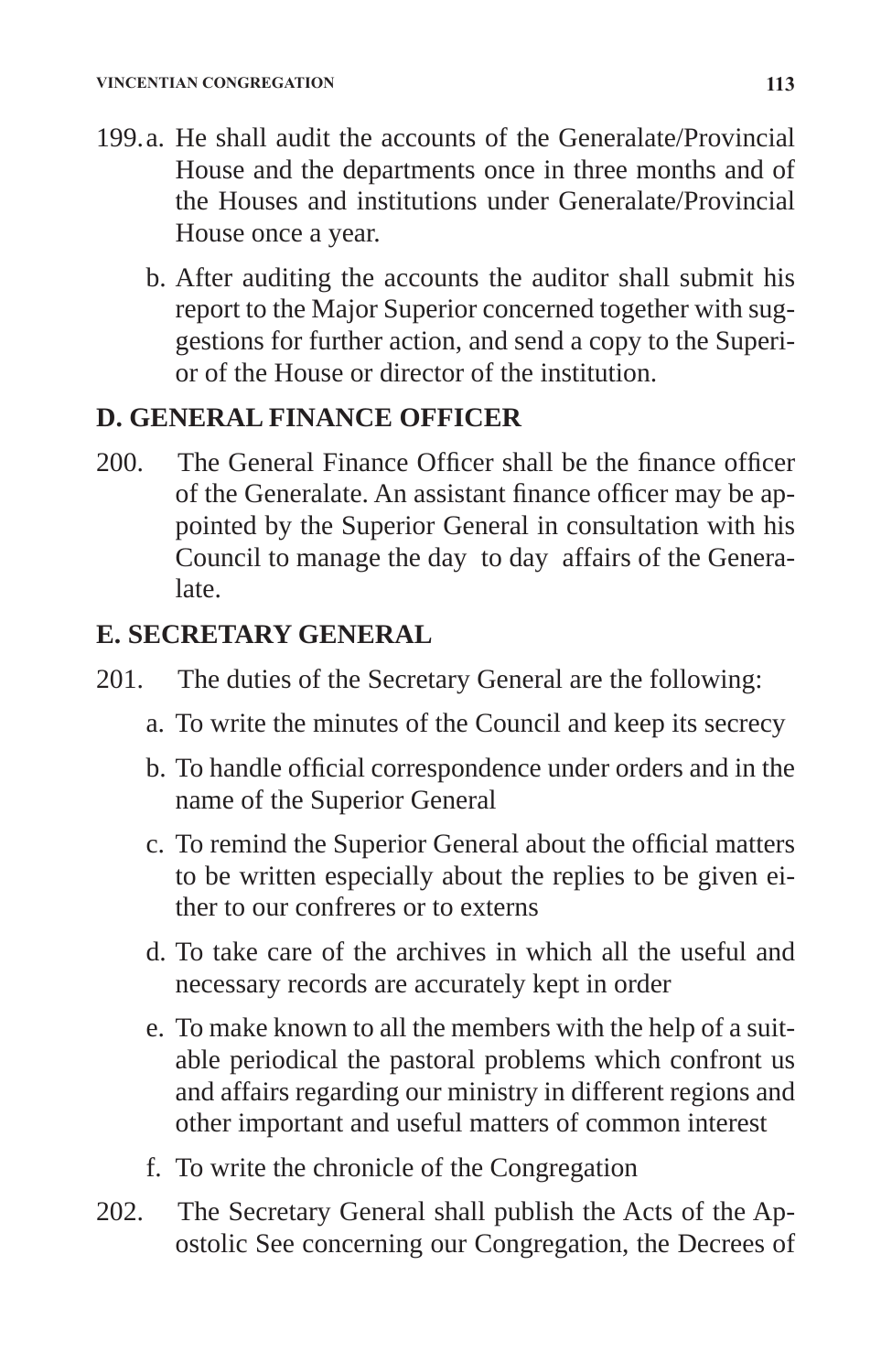the General Synaxis, the circular letters of the Superior General and all matters that pertain to the history of the Congregation.

- 203. The Secretary General shall keep the following files:
	- a. The faculties and the privileges granted to the Congregation by the Apostolic See
	- b. Acts of the General/Provincial Synaxes
	- c. Ordinances of the Superior General and the Provincial **Superiors**
	- d. Letters of the local Hierarchs
	- e. The replies to the doubts concerning the Statutes, Practical Norms, Decrees and other queries
	- f. Doubts or questions that are proposed to the General and Provincial Synaxes
	- g. Copies of the letters of importance sent either to our confreres or to externs
	- h. A compendium of all the letters with their respective dates and numbers
	- i. A file of all those matters which pertain to the history of the Congregation and Provinces from their very beginning
	- j. Files regarding the Provinces, Houses and members of the Congregation
	- k. The catalogues of all the members in the alphabetic order, with details of all the deceased members and of those who have left the Congregation up to date

## **F. REGIONAL SUPERIOR**

204. Besides those mentioned in our Statutes and Practical Norms the Regional Superior will have rights and powers delegated by the Major Superior.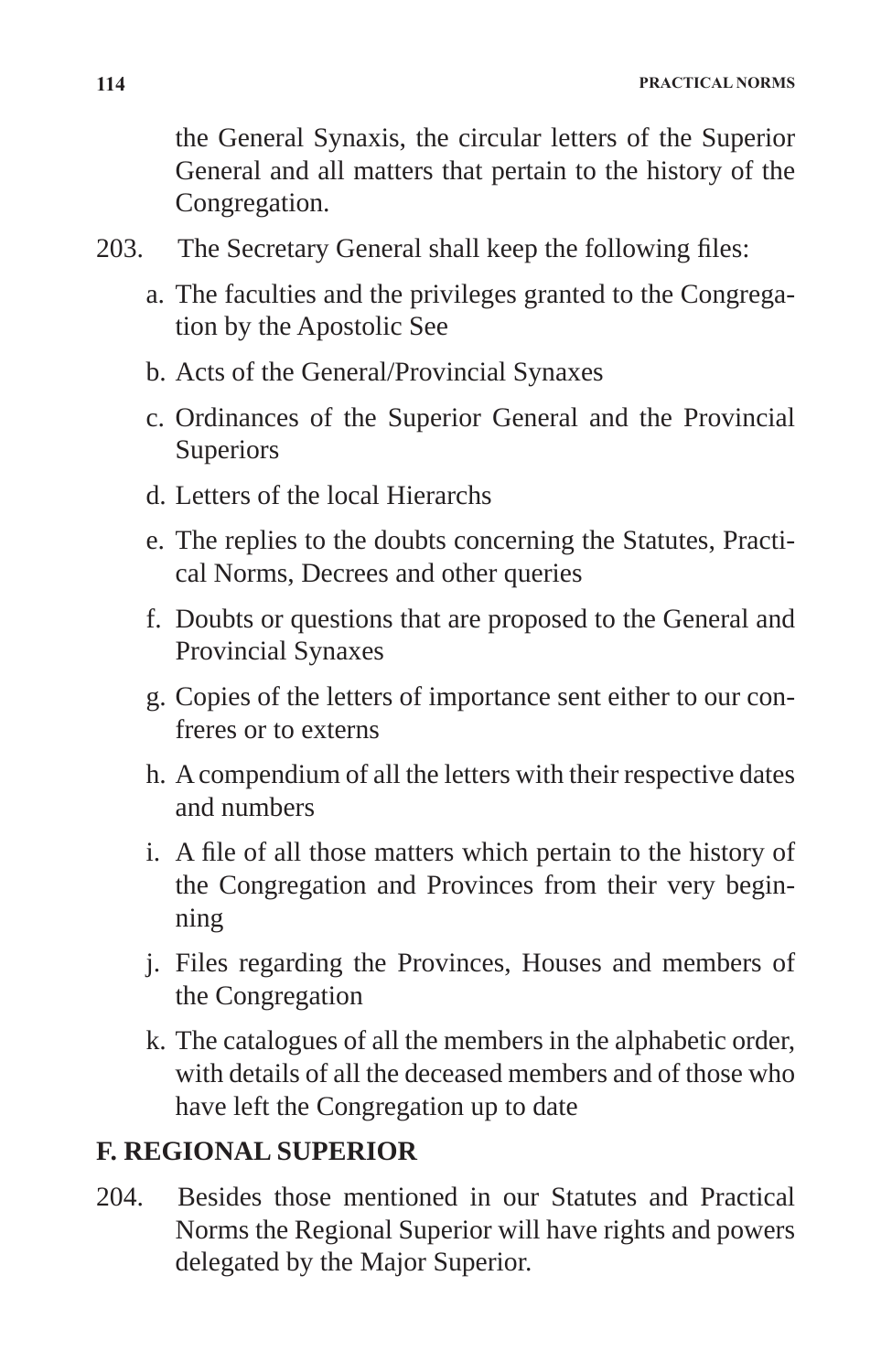- 205. The term of the Regional Superior shall be three years. He may be appointed for a second term but not for a third term consecutively.
- 206. The Regional Superior can recruit candidates exclusively for the Region, in consultation with the Major Superior. They shall be given training for the apostolate of the Region. Local vocations are to be fostered.
- 207. He must arrange an annual retreat of at least five full days for the members working in the Region.
- 208. At least once a year a meeting of the members of the Region shall be convened by the Regional Superior to conduct theological discussions, to exchange views on missionary problems, and to share experiences. They shall also discuss important matters and give recommendations to the Major Superior about the administration and development of the Region.
- 209.a. Once in three months all the members shall render their accounts to the Regional Superior.
	- b. The Houses in the region too shall send the quarterly accounts to the Regional Superior.
	- c. The regional finance officer shall send the accounts of the Region to the Superior General/Provincial Superior once in three months.
- 210. The Regional Superior shall send annually a report to the Superior General/Provincial Superior regarding the missionaries, their activities and the progress of the Region.
- 211. The Regional Superior shall be consulted by the Superior General/Provincial Superior before sending our confreres to the Region and before calling them back.

## **G. DOMESTIC MEETING**

212. A domestic meeting in which all the members partake shall be conducted at least once in two months. Liturgical,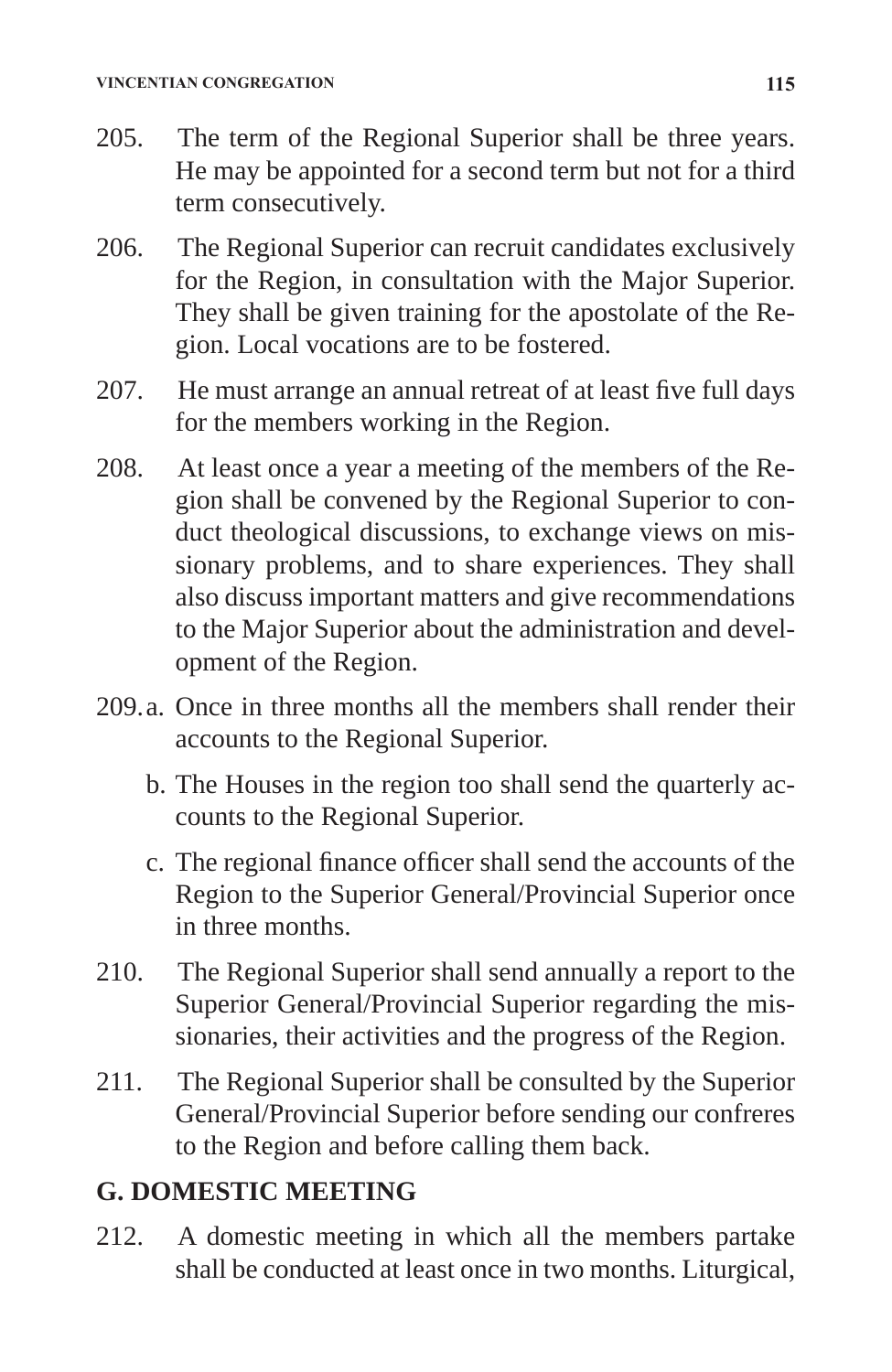moral and spiritual subjects, as well as matters pertaining to the general administration, discipline, apostolate, etc., of the House shall be discussed in a spirit of dialogue.

### **H. HOUSE SUPERIOR**

- 213. The House Superior is appointed for a term of three years. No one shall be appointed a House Superior for a third term consecutively.
- 214. The House Superior can appoint the confreres to those offices to which the appointment is not reserved to the Major Superior.
- 215. The House Superior shall not grant to any member of the House any permission that is indefinite with regard to time and manner in any matter.
- 216. To introduce a new programme, to change an existing one and to start a new construction the Superior shall obtain the permission of the Major Superior.<sup>1</sup>
- 217. He shall also take care that the decrees of the Apostolic See and of the General/Provincial Synaxes, the ordinances of the Major Superiors and the Decrees of the local Hierach are well observed.
- 218. The Superior shall not be absent from the House habitually. If on account of some necessity, or for some ministry of the Congregation he has to be absent, he shall give his assistant the necessary instructions and take care that his absence shall cause no inconvenience to the community. If the absence lasts for more than a fortnight he has to obtain sanction from the Major Superior.
- 219. When the Superior leaves the office he shall transmit to the successor:
	- a. Appropriate instructions about the customs and functions both spiritual and material
	- b. Archives with all the books and documents which pertain to the administration of the House, with necessary details.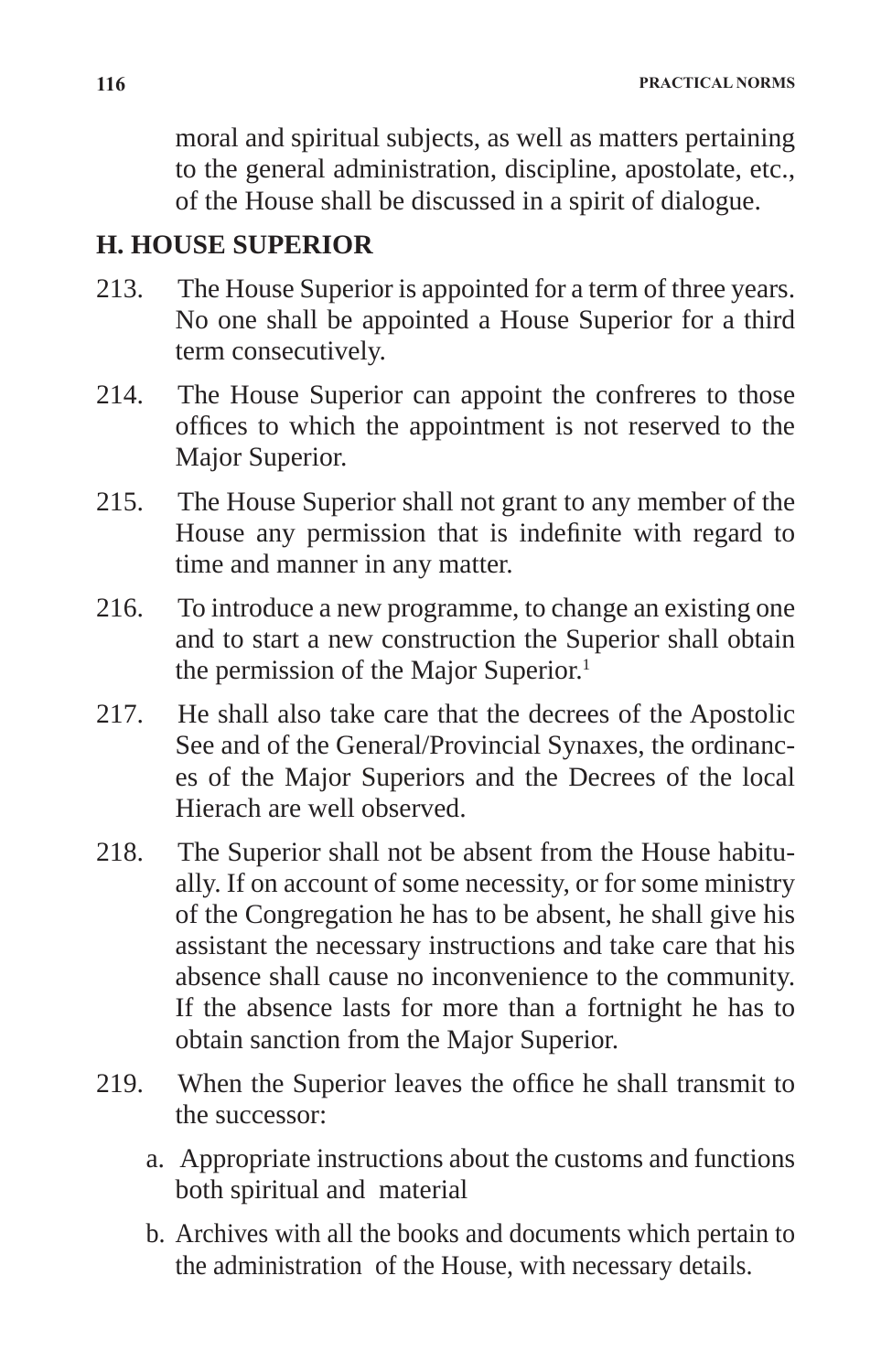- 220. The House Superior shall have his archives in which are kept:
	- a. The Apostolic Letters, Rescripts, Instructions, and Decrees of theHoly See, the pastoral letters and the ordinances of the Local Hierarch
	- b. Circular letters and the Ordinances of the Major Superior and the replies given for the doubts about the Statutes and Practical Norms, Decrees, and other materials which concern our Congregation and our state of life
	- c. The official periodicals of the Congregation
	- d. The Statutes, Practical Norms and the Decrees of the General/Provincial Synaxes
	- e. The Directories
	- f. The minutes of the domestic meeting
	- g. Report of the canonical visits
	- h. The register of the members of the House with details
	- i. The register of the deceased members of the House with details
	- j. An inventory of all things
	- k. The register of the Mass intentions, pious foundations and Church records
	- l. The chronicle
	- m.Copies of official letters to the Ecclesiastical or civil authorities
	- n. The book of benefactors
- 221. The Superior shall see that the suffrages for the deceased are fulfilled in accordance with our Statutes and Practical Norms.
- 222. The Superior shall be vigilant to see that the obligations to celebrate the Divine Liturgy are fulfilled in due time.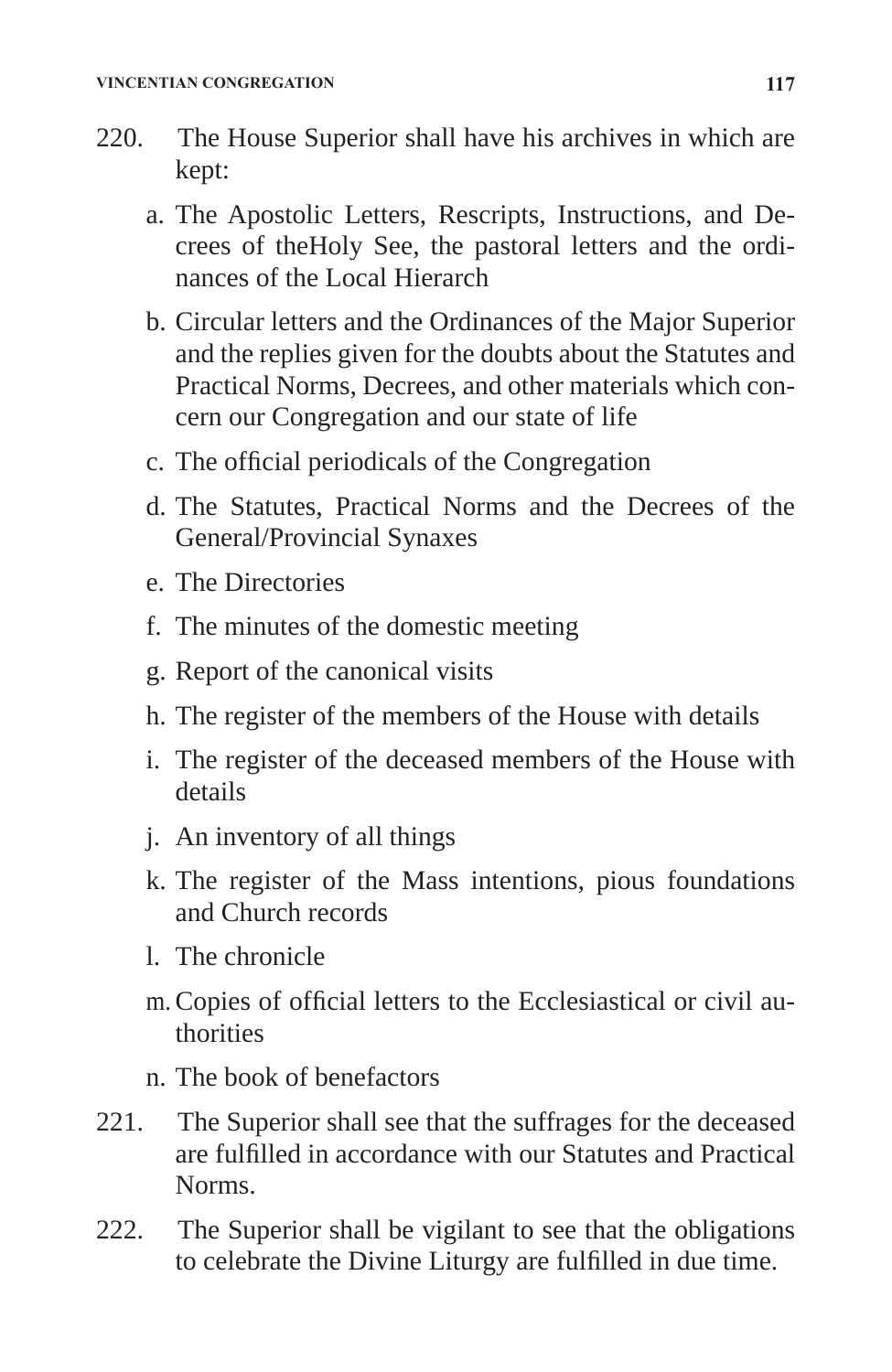- 223. The Superior shall see that liturgical functions, especially those in which the faithful partake, are conducted punctually and properly, and in an orderly manner. All facilities are to be given to the faithful for the reception of sacraments.
- 224. The Superior shall bear in mind that the success of his service lies much in the co-operation and benevolence of the other members of the House. He shall be kind and considerate and try to obtain their voluntary and effective co-operation by prudent division of labour and by entrusting them with responsible tasks.

## **I. HOUSE FINANCE OFFICER**

- 225. If necessity demands, especially in our Houses where there are only a few activities, the House Superior himself may act as the finance officer.
- 226. He shall have a diary in which any article lent out should be noted with due remarks and the date. When it is returned it shall be noted in the same way.
- 227. The finance officer of the House shall submit the account monthly to the Superior of the House for his verification and counter signature. The finance officer shall prepare also the monthly abstract of the accounts, which may be presented in the domestic meeting once in three months. A copy of this shall be sent to the Provincial, signed by the Superior and the finance officer.
- 228. The finance officer of a House shall have a separate ledger and bank account of the private money of the members. If there is a considerable amount, the same shall be deposited in the name of the person concerned and of the Superior or finance officer and the amount shall not be spent by the Superior or the finance officer.
- 229. The finance officer shall take the special care of the domestic servants not only in their material well being, but also in their spiritual affairs.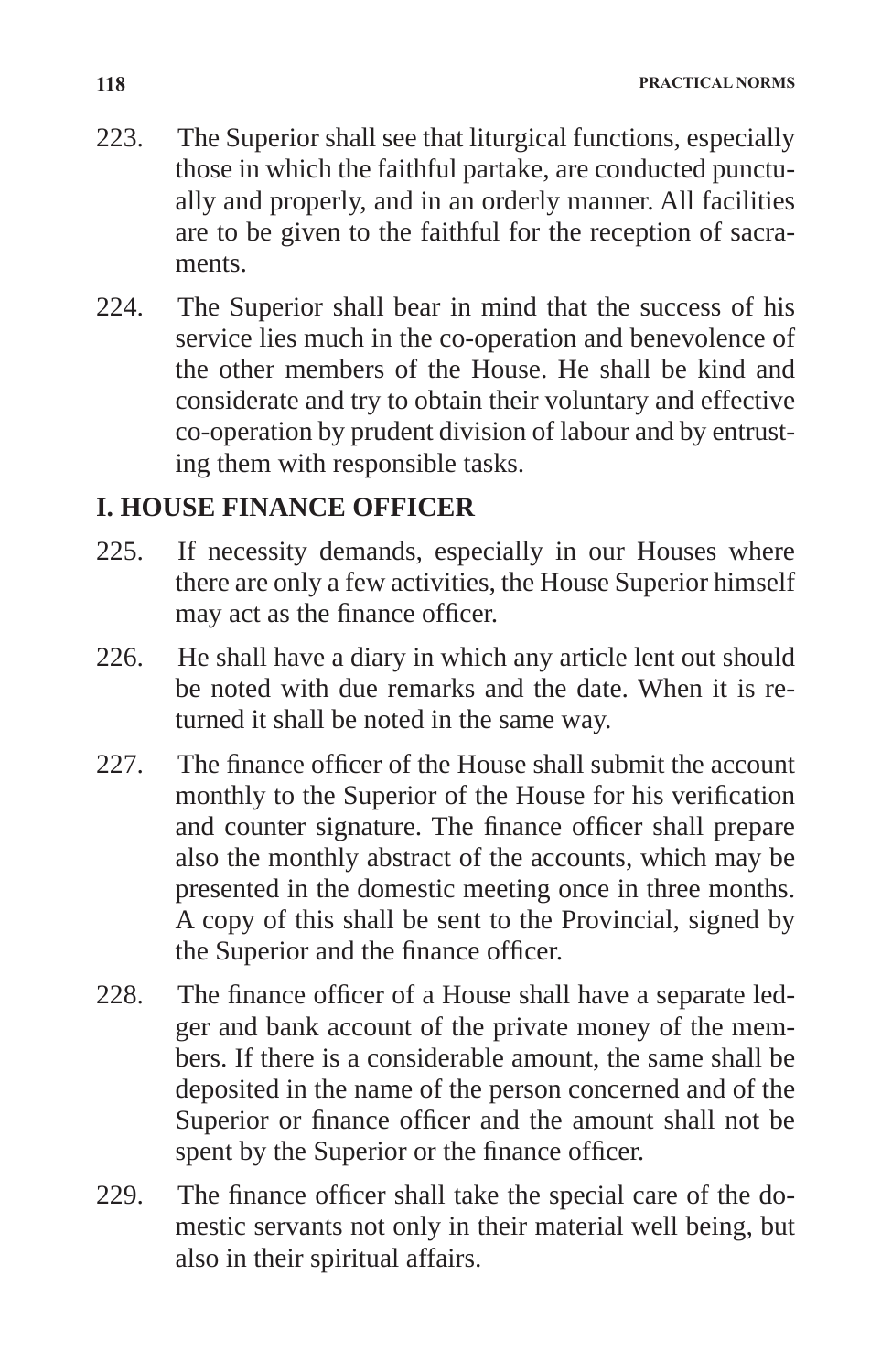- 230. The finance officer shall pay special attention to the following:
	- a. The maintenance of the buildings, furniture, utensils, etc., cultivation of land and care of domestic animals
	- b. To see that nothing is wasted or spent badly
	- c. That the House is kept neat and well arranged
- 231. The directors of the institutions attached to the Houses shall send the quarterly accounts of the institution to the Major Superior, countersigned by the House Superior.

## **J. TEMPORAL ADMINISTRATION**

- 232. The method of keeping accounts is to be uniform in all the establishments of our Congregation.
- 233. Generally speaking the finance officer shall maintain all accounts. However, the Superior shall maintain the Mass register. The respective directors can hold the accounts of different institutions attached to a House.
- 234. The following accounts are to be submitted for auditing:
	- a. Records regarding all the financial commitments
	- b. Documents of all projects undertaken
	- c. Records of permissions received from higher Superiors
	- d. Documents concerning the encashment of the money received
	- e. The books of accounts: cash book, ledger, monthly statements of accounts, Mass register, inventory, vouchers and bills, passbooks, etc.
- 235.a. There shall be a ceiling with regard to donations and loans. It is to be determined by the General Synaxis.
	- b. In case of loans and gifts between our Houses, the ceiling shall be ten- fold of the ordinary ceiling.
	- c. With regard to debts to be incurred, the consent of the domestic meeting is required. The maximum amount of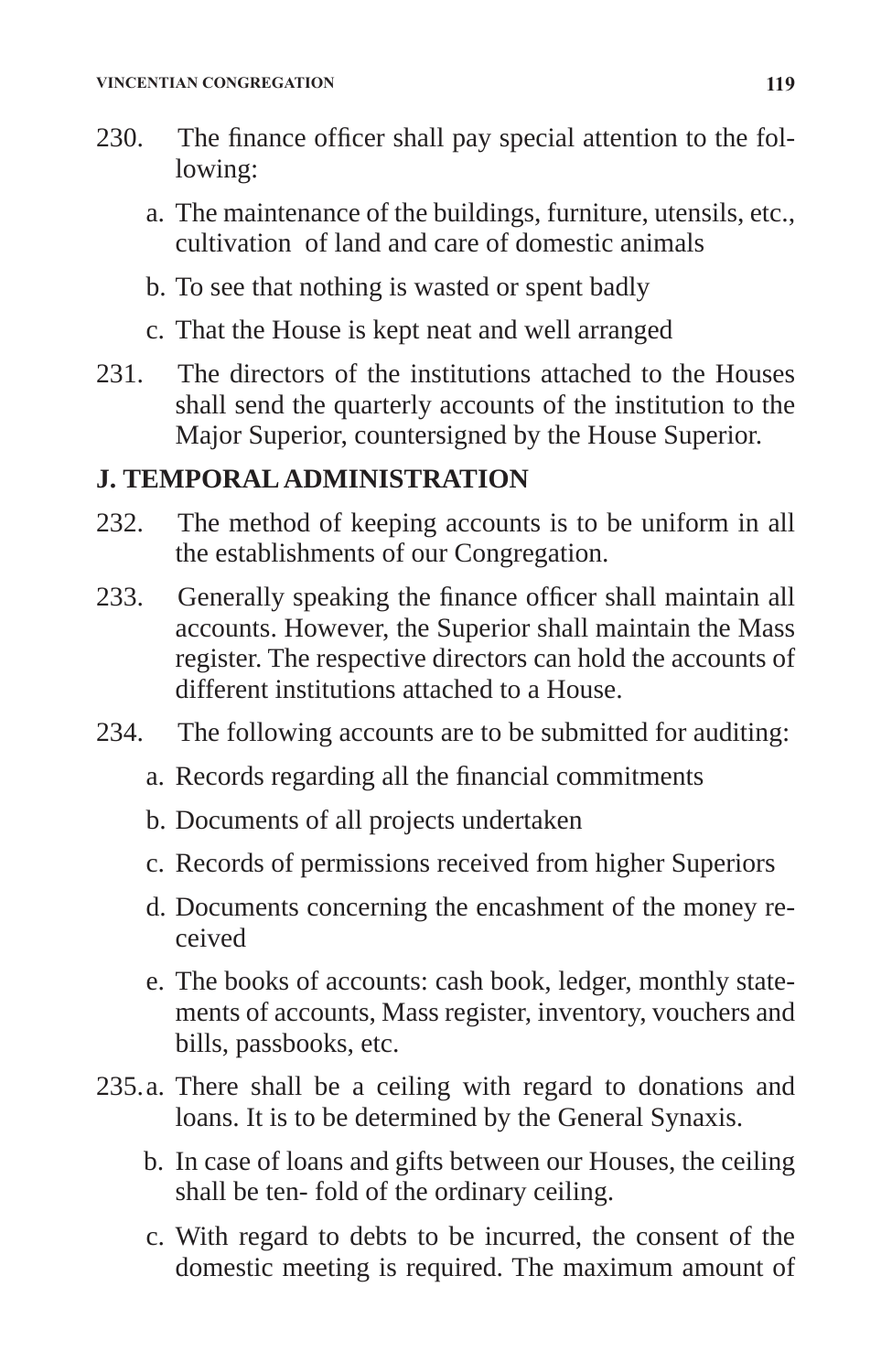the total debts shall never exceed the amount fixed by the General Synaxis. For incurring further debts special permission from the Superior Genera/Provincial Superior, in writing, shall be obtained.

236. The following shall be the ceiling with regard to donations and loans:

| <b>House Superior</b>      | -        | Rs. 3.000/-   | Per year |
|----------------------------|----------|---------------|----------|
| <b>Regional Superior</b>   | $\sim$   | $Rs. 5.000/-$ | ,,       |
| <b>Provincial Superior</b> | $\sim$   | Rs.15.000/-   | $, \,$   |
| <b>Superior General</b>    | $\equiv$ | Rs.25.000/-   | ,,       |

 Beyond this amount the consent of the respective Council is necessary.

- 237. Public collection of donations cannot be made without the written permission of the Major Superior.
- 238. In each House a register containing details about all the donations received shall be kept.
- 239. All the money and cheques received shall always be handed over to the finance officer.
- 240. The deposit of the common money shall be in the name of both the Superior concerned and the finance officer; SB A/c under the title "either or survivor" and Fixed Deposit jointly.
- 241. The finance officers shall submit the report of his administration to the Superiors concerned at least once in three months, and as often as the Superiors demand it.

Before the beginning of the financial year the finance officer in consultation with the Superior prepares a detailed budget for the year and this shall be discussed in the domestic meeting. At the end of the year a report of the financial condition of the House is submitted to the domestic meeting.

242. A Major Superior shall not allow debts to be contracted or loans to be taken unless it is certain that they can be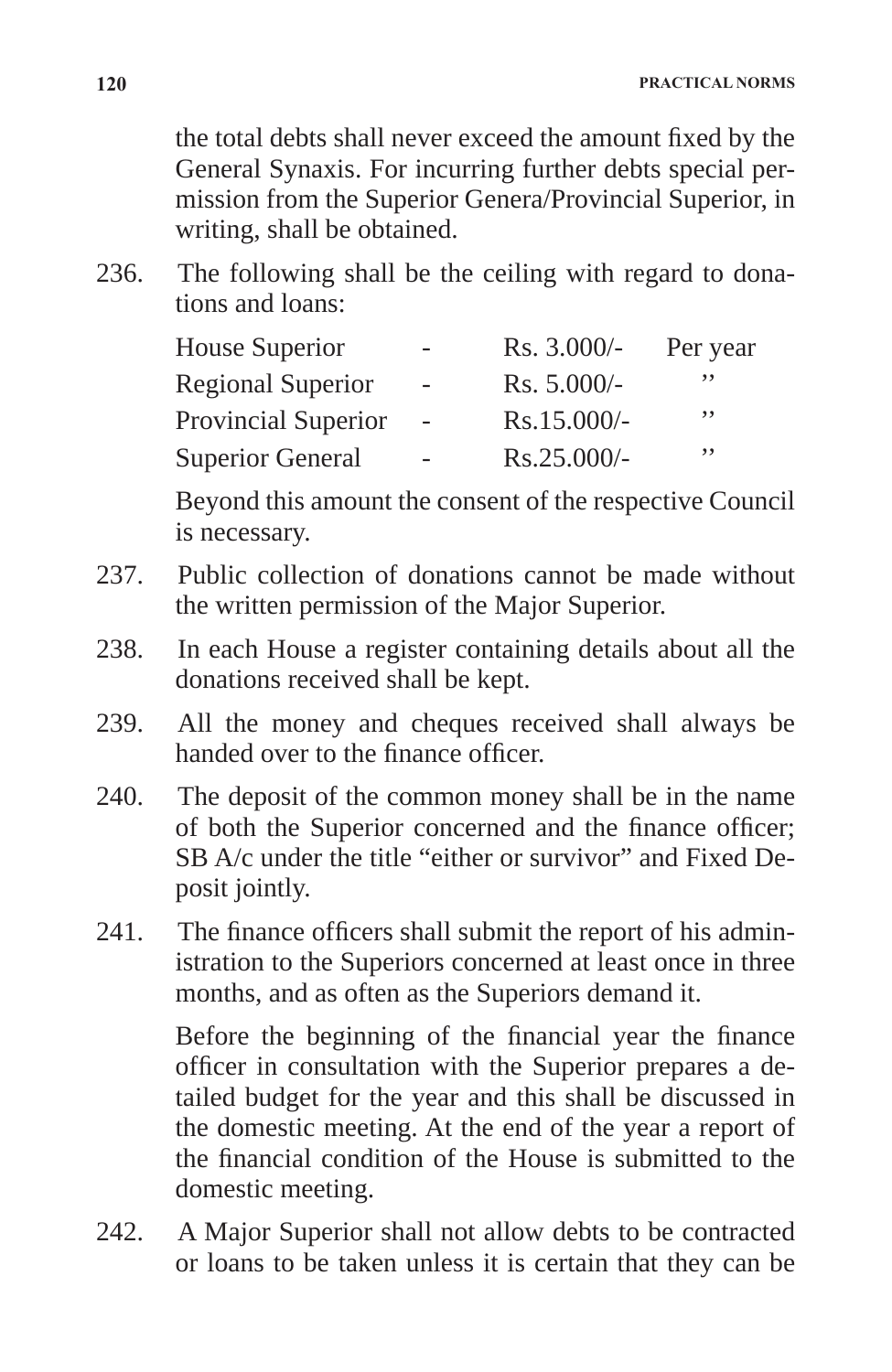paid off from the revenues of the House within the time foreseen.

- 243. The consent of the domestic meeting and the permission of the Major Superior are required to file a lawsuit. In case of urgency, the consent of the domestic meeting is sufficient. But the matter shall be referred to the Major Superior as early as possible.
- 245. The heads of the institutions shall have proper archives, books of benefactors etc., for their institutions.
- 246. Consent of the Superior General is required for every purchase or construction for amount exceeding Rs.50,00,000/- and for alienation of immovable properties if its value exceeds Rs.25,00,000/-.\*
- 247.a. At the end of each financial year each of the various departments shall prepare the statement of accounts along with the balance sheet and also a detailed report including all relevant particulars.
	- b. Relevant parts from this report may be circulated among our members with a view of creating in them a greater sense of participation.
	- c. The annual budgets as well as annual reports and statements of accounts shall be submitted to the General/Provincial Council.
- 248.a. Any application requiring the approval of the General or Provincial administration is to be submitted to the Superior General or Provincial Superior with a copy to the respective Councillor. The Councillor will study the application and submit his observation to the General or Provincial Council.
	- b. The decisions shall be communicated to the petitioner through the department concerned.
	- c. If any subsidy is to be given for a project the General/ Provincial finance officer does it.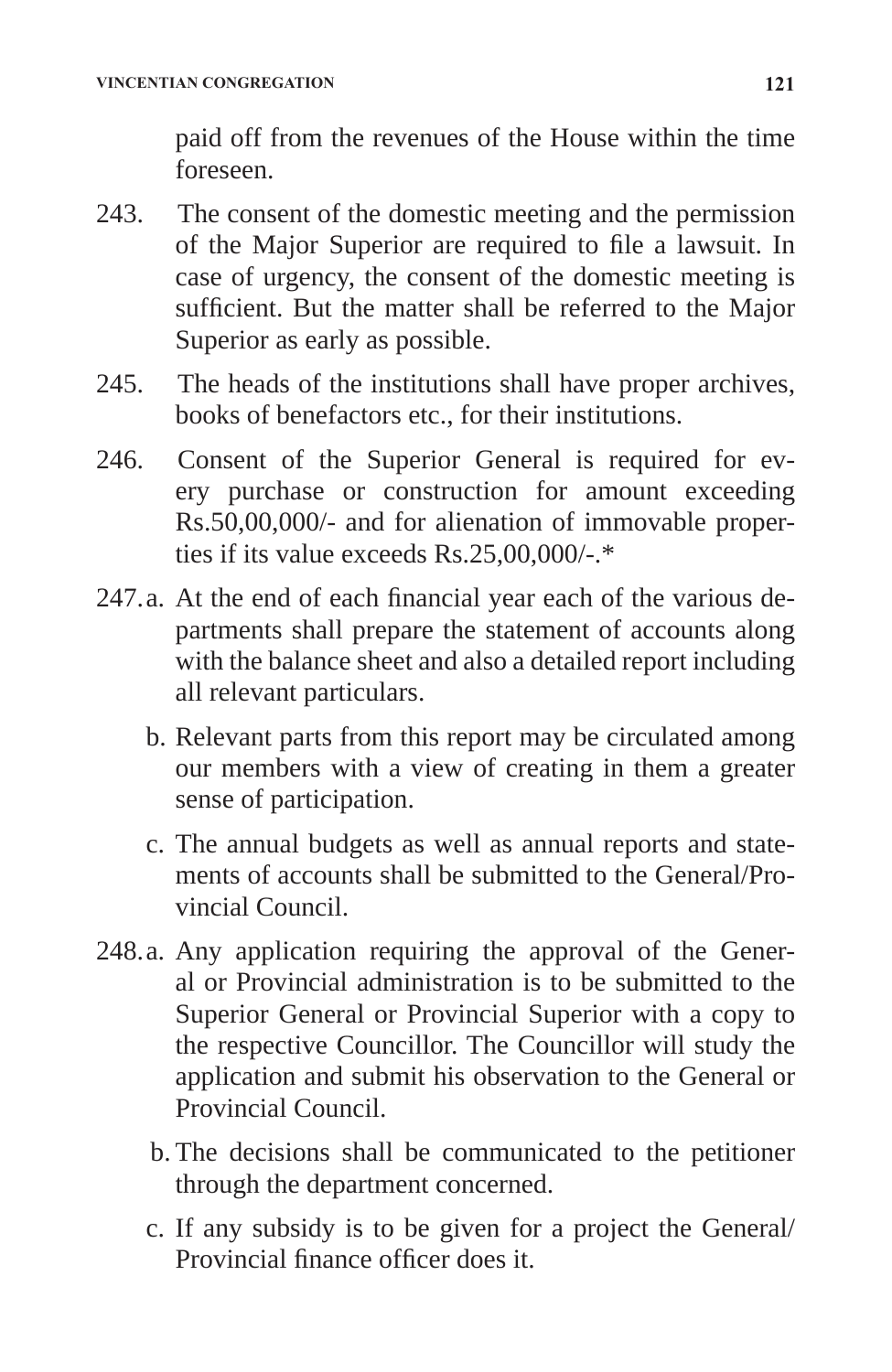- d. The department cell concerned will do the supervision and follow up of the project.
- e. In order that the general Councillor may fulfil his ministry of animation more effectively the concerned Provincial Councillor shall inform him from time to time of the important activities and programmes of the respective departments.
- f. The General Councillor of each department shall convene at least twice a year a joint meeting of the Provincial Councillors of the respective departments to discuss issues related to their department. The Superior General and the Provincial Superiors should be informed of such meetings. A report of this meeting is to be given to the Superior General and to the Provincial Superiors.
- 249. It shall be within the competence of the General/Provincial departments to send out to our Houses circulars containing instructions and details of projects, to organize seminars, conferences and such other programmes, to try out new methods of work, to recommend suitable persons for special training, and so on.
- 250. It is the function of the Provincial Superior to approve the order of the day presented by the local Superior with the consent of the domestic meeting.

#### Notes:

- 1. The Superior has to get permission from the Provincial Council for any work/project to be undertaken, after consulting with and getting the permission of the domestic meeting. This would be the case even for the projects to be undertaken by institutions attached to the Houses. If the Superior/domestic meeting does not agree with the proposals and when the matter is urgent, the concerned head of the institution can approach the Major Superior explaining the situation. The Major Superior shall take the decision after evaluating the issue and its circumstances.
- General Synaxis, 2005.

\_\_\_\_\_\_\_\_\_\_\_\_\_\_\_\_\_\_\_\_\_\_\_\_\_\_\_\_\_\_\_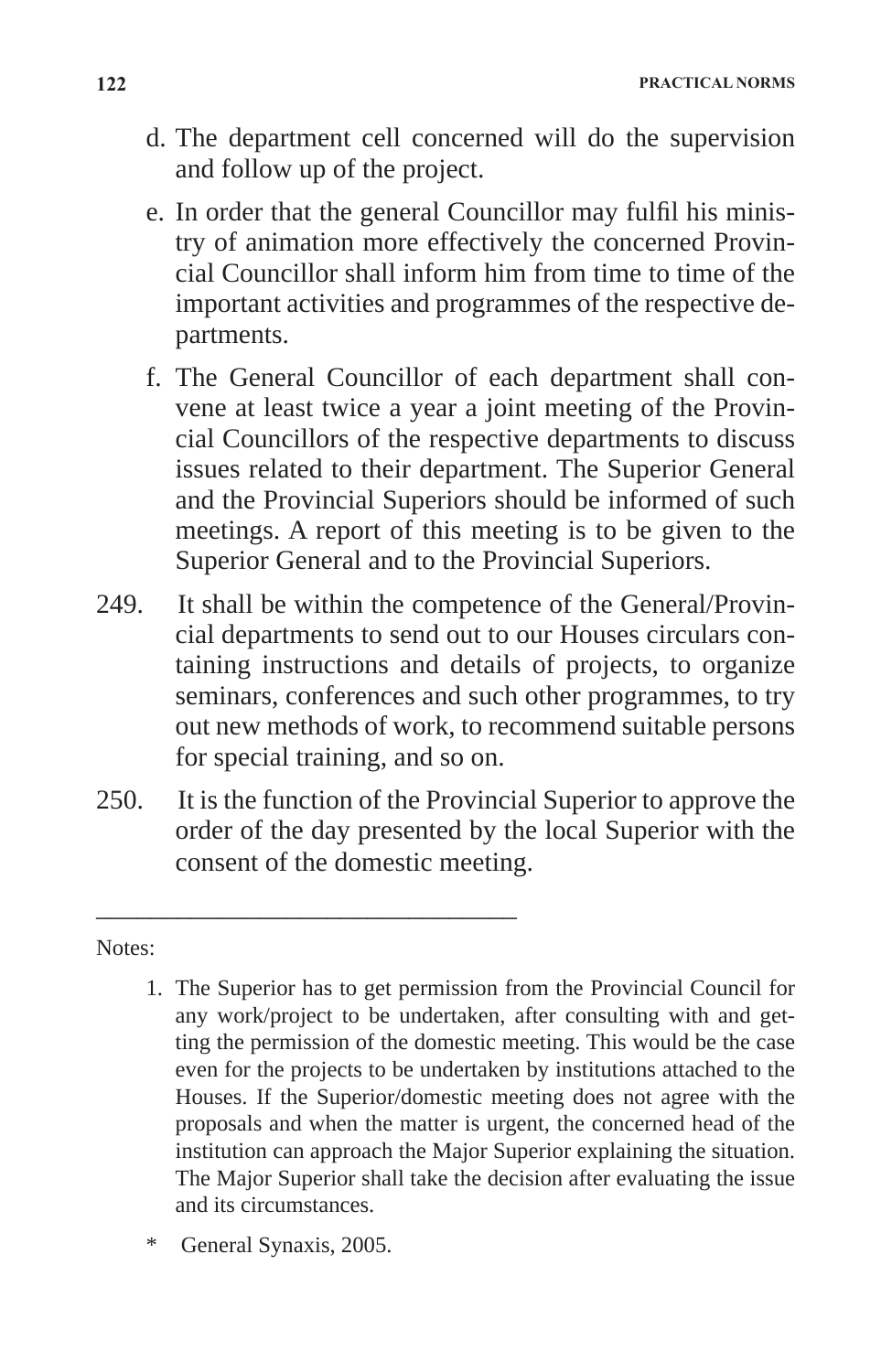# **CONCLUSION**

These are the rules of our Congregation emanating from the teachings and example of the Divine Master and from the life and works of our Father St. Vincent de Paul, wherein our manner of living, praying and working are envisaged under the influence of the Holy Spirit and guidance of the Church. We shall highly esteem, diligently study and earnestly observe the Statutes and the Practical Norms, and the rules derived therefrom, fully convinced that they are God given means for us to grow in charity which is the fulfilment of the law. "If you love me you will keep my commandments" (Jn. 14:15).